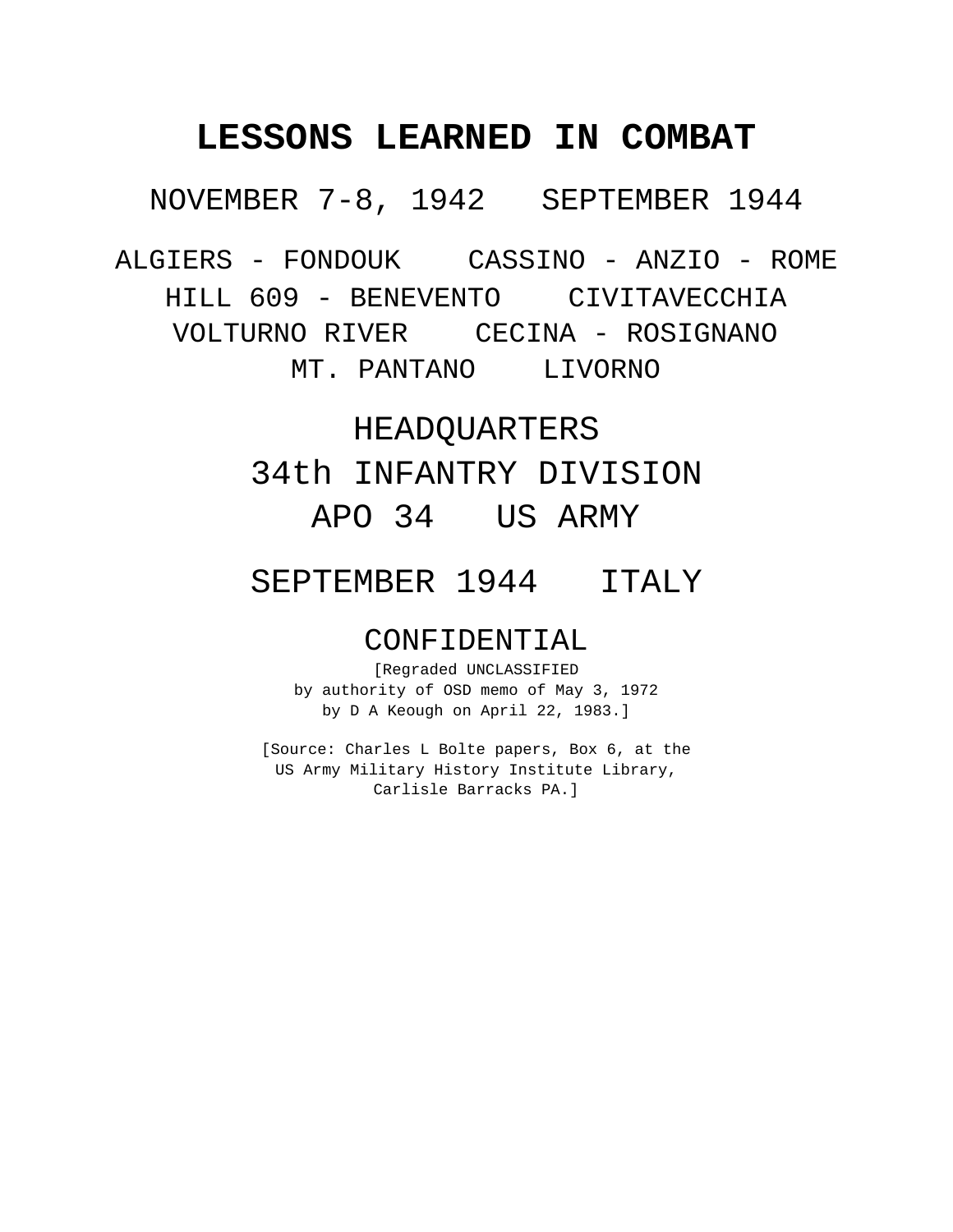## **8 November 1942 to 1 September 1944**

## **FOREWORD**

This summary of "Lessons Learned in Combat" has been written by the men of the 34th Infantry Division and is presented in their words.

The Division entered combat first at ALGIERS, NORTH AFRICA on 7-8 November 1942 and elements of the division were engaged almost continuously from that date until the German surrender in May 1943. Landing in Italy on 23 September 1943, the Division has been committed to action in every major engagement of the campaign to date.

Elements of the Division have been active in combat with the enemy over 400 days since the initial landings in Africa and the Division itself has been in command of a sector for 330 days.

Many of the "Lessons Learned" are not presented in this summary. They were lost, unfortunately, with the heroes of the Division at ALGIERS, at FONDOUK, at Hill 609, at BENEVENTO, at the VOLTURNO River and MT. PANTANO, at CASSINO and ANZIO, at ROME, CIVITAVECCHIA, ROSIGNANO, CECINA, and LIVORNO.

> s/ Charles L. Bolte CHARLES L. BOLTE, Major General, U. S. Army, Commanding.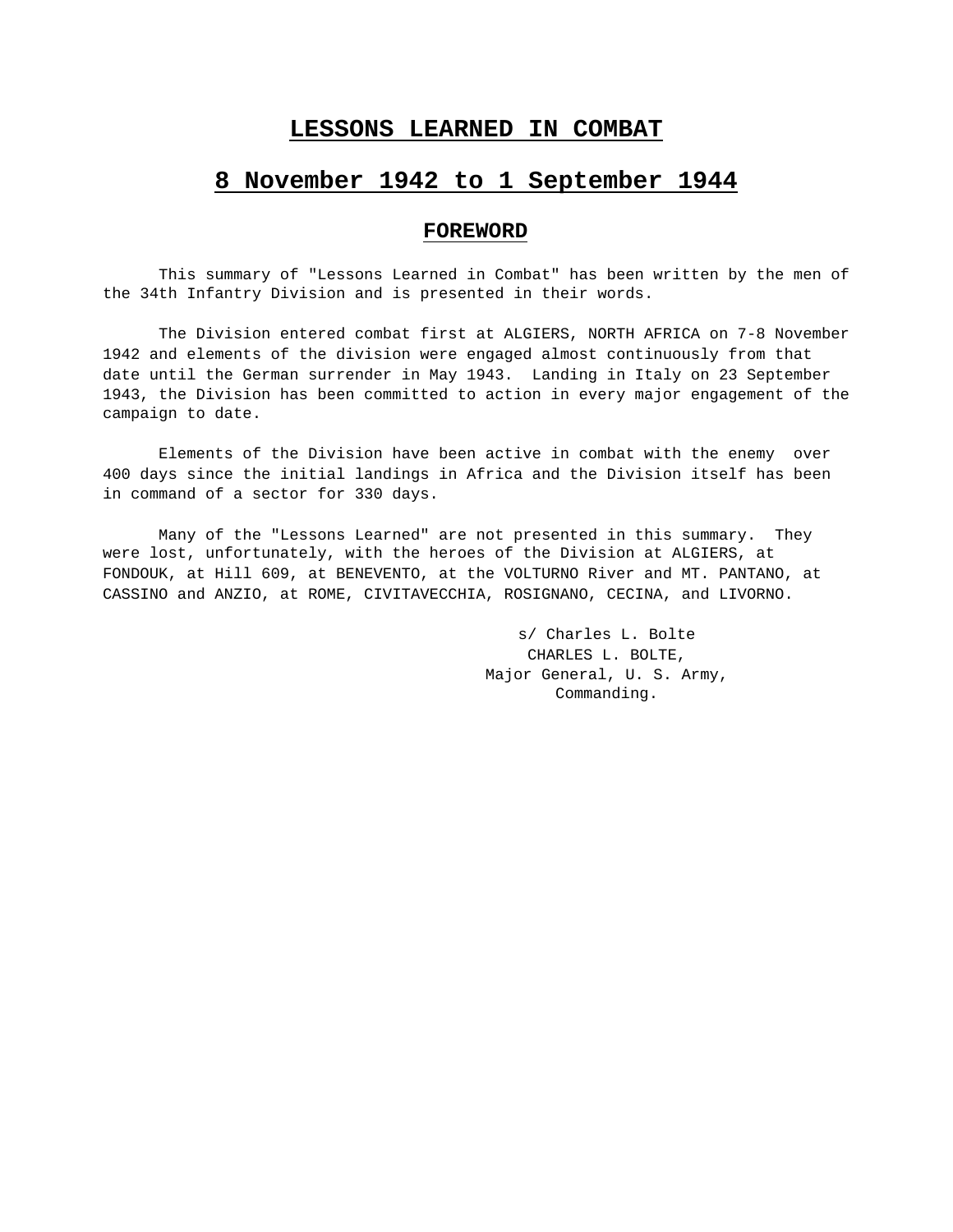## **TABLE OF CONTENTS**

| Chapter I   | Infantry                                  |
|-------------|-------------------------------------------|
| a           | Shock Action                              |
| b           | Street Fighting                           |
| C           | Counterattack                             |
| d           | Mountain Warfare                          |
| e           | Night Attack                              |
| f           | River Crossings                           |
| g           | Patrol Operations                         |
| h           | Defensive Operations                      |
| i           | CP - OP Operations                        |
| j           | Air - Ground Liaison                      |
| k.          | Cover, Concealment and Dispersion         |
| ı           | Infantry Weapons                          |
|             | (1) Machine Gun                           |
|             | (2) Mortars                               |
|             | (3) Infantry Cannon                       |
|             | (4) 57MM AT Gun                           |
|             | (5) Grenades                              |
| m           | Infantry Medical Detachment               |
| n           | Remarks (Misc.)                           |
|             |                                           |
| Chapter II  | Artillery                                 |
| а           | Operations                                |
|             | (1) Employment of Liaison Officers        |
|             | (2) Forward Observers                     |
|             | (3) Reconnaissance                        |
|             | (4) Selection and Occupation of Positions |
|             | (5) Observed Fires                        |
|             | (6) Unobserved Fires                      |
|             | (7) Tanks and Tank Destroyers             |
|             | for Indirect Fire                         |
| b           | Intelligence - Counterbattery             |
|             | (1) Shellreps                             |
|             | (2) Counterbattery                        |
|             | (3) No Fire Line                          |
|             | (4) Observation                           |
| C           | Employment of Artillery by the Infantry   |
| d           | Defensive Fires                           |
|             |                                           |
| Chapter III | Infantry - Tank - Tank Destroyer Team     |
| а           | Combined Training                         |
| b           | Tank-Infantry vs Infantry-Tank            |
| C           | The Tank Destroyer                        |
|             |                                           |
| Chapter IV  | Engineers                                 |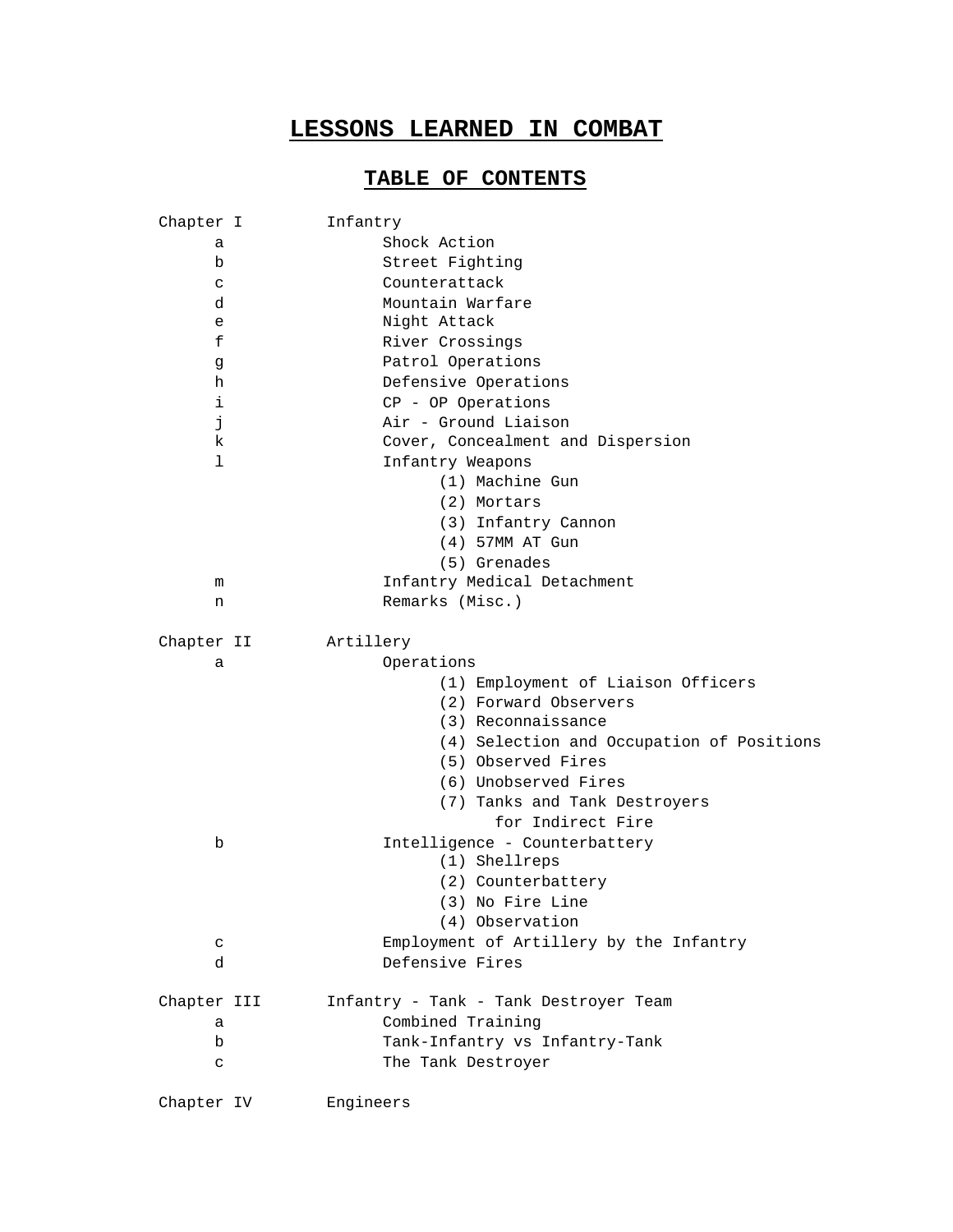| a            | Divisional Engineer Operations                   |
|--------------|--------------------------------------------------|
| b            | Infantry A and P Platoons                        |
| Chapter V    | Signal Communications                            |
| a            | Message Center                                   |
| $\mathbf b$  | Radio Communications                             |
| $\mathsf{C}$ | Wire Communications                              |
| Chapter VI   | Supply                                           |
| a            | Rations                                          |
| $\mathbf b$  | Clothing and Equipment                           |
| $\mathsf{C}$ | Transportation                                   |
| d            | Forward Dumps                                    |
| e            | Ammunition                                       |
| Chapter VII  | Intelligence                                     |
| a            | PW Interrogation                                 |
| $\mathbf b$  | Photo Intelligence                               |
| $\mathbf C$  | Partisan Control                                 |
| d            | Psychological Warfare                            |
| e            | Order of Battle                                  |
| Chapter VIII | Personnel                                        |
| a            | Replacement Procedure                            |
| b            | Replacement Training                             |
| $\mathbf C$  | Morale                                           |
| d            | Appointment, Promotion, Awards, Reclassification |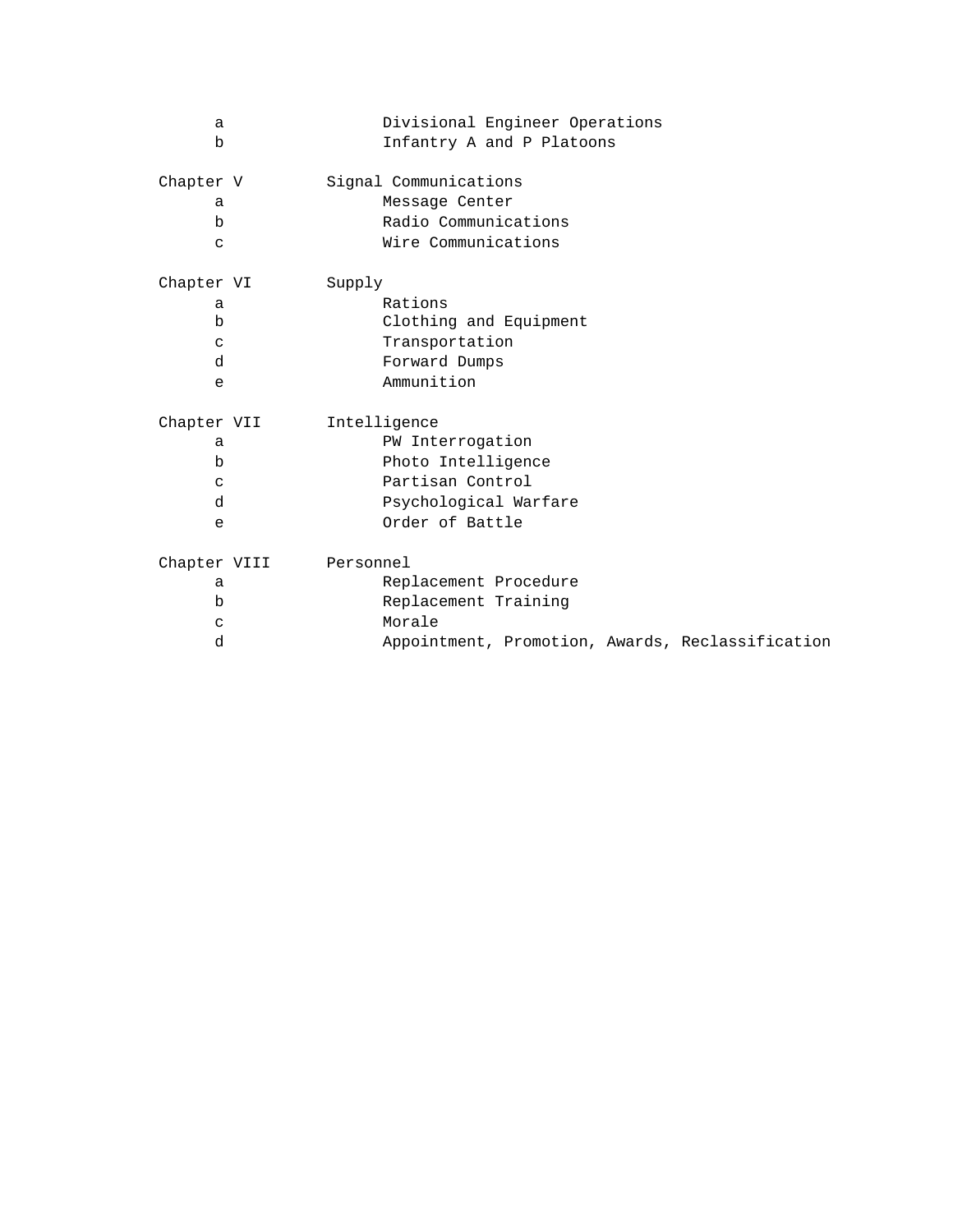## **CHAPTER I - INFANTRY**

1. Infantry Operations. No attempt will be made to discuss tactics since the basic principles employed by Ghenghis Khan are still in vogue today.

a. Shock Action. The prompt followup of a shock action by Infantry is of paramount importance.

#### **Major WARREN C. CHAPMAN, 133rd Infantry**

"In many instances our troops have not taken advantage of shock action and it has cost us many casualties. By the term SHOCK ACTION I mean artillery concentrations, mortar fire, bombing attacks, tank or TD [tank destroyer] fire, bazooka fire and hand grenades. All must be followed aggressively and with no delay. Artillery barrages and concentrations are practically useless unless they are followed closely enough so that the rifleman can close with the enemy before the enemy front line soldier realizes that the fire has lifted and runs back to man his guns. In following the artillery closely you may have some casualties from your own artillery, but in the long run your casualties will be much lower. From my experience in CASSINO I learned that the Germans 'took up the slack' the moment he found it was there. One day at CASSINO we had a coordinated attack planned to get Company "L" across the main street to gain a foothold on that side of town. Tanks were to fire a preparation on known and suspected targets and, as a signal to the riflemen that the tanks were to cease firing, the command tank was to fire four rounds in a doorway that was visible to all. Then the infantrymen were to dash across the street immediately and gain entrance to the buildings before the enemy had recovered. However, the riflemen waited 10 minutes before they started and by that time the Germans were back on their guns and stopped the attack. There is no fire more devastating and morale-shattering than well-directed tank fire. At CASSINO the enemy knew the location of my battalion observation post [OP] and tried continually without success to knock it out with machine gun, mortar and artillery fire.

German tanks gave us very little trouble in CASSINO but at dawn one morning they drove up one Mark VI and started firing at my OP. Needless to say I was scared and was sitting in a corner saying my prayers and trying to call the artillery. I stayed in that corner, too, until five minutes after the last round was fired before I went back down the trail with my phone to try to splice it on the line. During those five minutes the enemy could have come in the building and found me in the corner with very little fight.

In CASSINO the battalion used, on the average, 500 grenades a day. One of our methods of advancing was to throw a grenade into a room and then get into the room with a Tommy-gun right after the grenade went off. If there were any Germans in the room, those that were still alive were found lying on the floor with no fight left."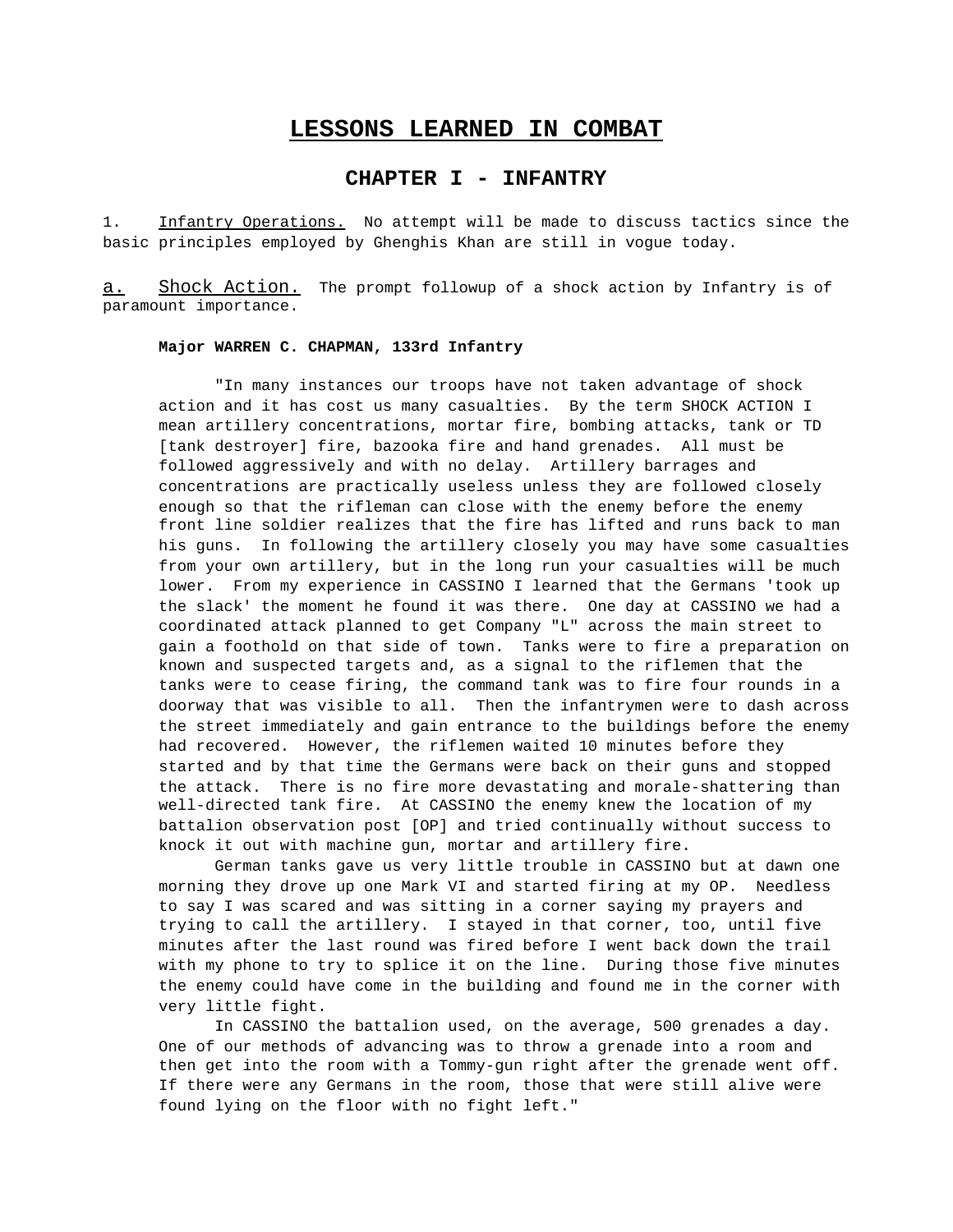b. Street Fighting. The experience of the 34th Infantry Division in Italy has been that the enemy defends towns and incorporates buildings into his defense systems whenever possible. While the cardinal principle is to by-pass and cut off the defending forces, the exigencies of the situation may demand a frontal attack. If the latter be true there is no easy answer to the problem. The enemy can only be evicted by hard work.

#### **Technical Sergeant THEODORE H. PETERSON, 135th Infantry.**

"After once entering a village a strong point should be established with all around defense. In the case of a platoon you can then send out smaller units from this strong point to liquidate other buildings near by, while being covered by fire from the strong point. As soon as all buildings in the vicinity have been thoroughly cleared of the enemy the platoon can be regrouped at another strong point and continue the job. This was the method employed by our platoon in the attack on ROSIGNANO and proved to be very successful. In this same engagement we also found that the use of tanks was a great help in street fighting. A few blasts from a 75 into a building will either kill the enemy or shake them up so badly that their capture becomes quite easy provided we follow up closely. Of course, it must be remembered that tanks are very good targets for the enemy bazooka man, and as a result they must be given adequate protection by the infantryman."

#### **Sergeant ARTHUR R. WORMAN, 133rd Infantry.**

"I am experienced mostly in village fighting. The main thing is not to miss a house, and when you go in to take it you want to be certain not to miss a room, or any other place a person can hide. When you go up to a house you want to go to the side where there are the fewest windows and where you have the most cover."

#### **Staff Sergeant IRVING C. ZEBOROWSKI, 133rd Infantry.**

"This incident took place in the battle for CASSINO around the middle of February 1944. There were twenty of us grouped together in one building. It's fine to have a friend or two with you, but in this case, there were just too many for one building. The building was shelled by the enemy burying all of us. I was wearing my helmet, luckily, at the time, which saved my life. My friends weren't so fortunate. Of the twenty, about one-third got out alive."

### **Staff Sergeant FRANCIS R. ELKINS, 133rd Infantry.**

"This incident took place in the battle for BENEVENTO around the middle of October 1943. We had almost cleared the town and built our line on its northern edge. Somehow, someone failed to realize the importance of a road block. Early the next morning, two Jerry halftracks and one 2- 1/2-ton truck rolled into the middle of town with the intention of blowing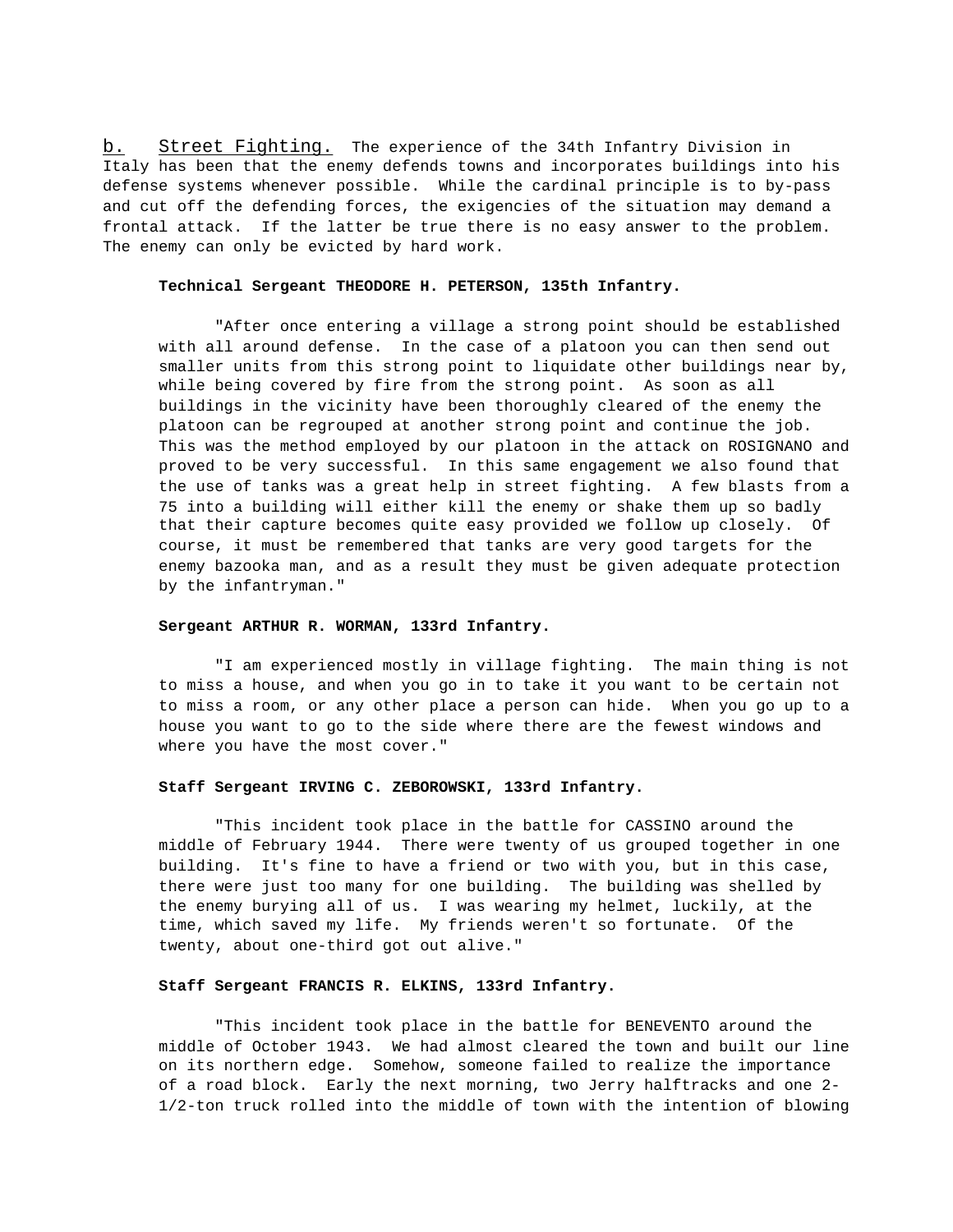a bridge. The truck was loaded with TNT. Luckily, Jerry was as much surprised as we were, so he withdrew his halftracks after we captured the truck, In my estimation a good roadblock would have prevented this and if Jerry had decided to open up, we would have suffered plenty of casualties."

#### **Captain REID B. HUFF, 135th Infantry.**

"Contact by visual means or radio is essential in street fighting between units moving through town in different sectors. At SAN VITTORE Company "I" was held up 4 hours by friendly fire from Company "K"."

#### **Major WARREN C. CHAPMAN, 133rd Infantry.**

"In discussing street fighting in Italy the reader must first realize that most of the Italian towns do not have regular well laid out streets, and that all the building are close together and have thick stone walls and usually very few doors and windows. In CASSINO the Germans had every building in the line of our advance fortified. Gun emplacements were also camouflaged in piles of rubble presumably created by our own artillery and tank fire. Their fires were well planned and coordinated so that each gun was covered by another.

To gain our first foothold in the town we used smoke and tanks supported by infantry. The infantry under unobserved fire removed mines and filled in anti-tank ditches to assist in the advance of the tanks. On gaining the first foothold we got men in buildings and consolidated our positions with particular attention to getting bazookas in large numbers placed in the most forward positions. German tanks in this sector had been giving us trouble, but the German armor didn't bother us in CASSINO because we had so many bazookas well forward. The bazooka proved to be a very effective weapon in street fighting. It was the squad leaders' direct fire artillery and with very little instruction and experience can be fired with surprising accuracy. Since all doors and lower windows were covered by fire, at other times we had to make other entrances to these buildings through thick stone walls. If tanks could be maneuvered to shoot holes in these walls, it was done. Otherwise, the bazooka was used. In one instance, it took nine rounds to get a hole big enough to go through. After an entrance was found or made a grenade always preceded the infantryman into the room if there was any possibility of Germans being there. In cases where a house could not be approached, tank fire was used to level the building to the ground. Of course, this gave the Germans some wonderful rubble piles to build camouflage emplacements but they lost the overhead cover for artillery and mortar fire. We also used an 8" howitzer on some buildings. It can be fired with precision and changes as small as ten yards can be made so we used it on targets within 50 yards of our own troops. We called it sniping with an 8" how. Mortars are not too effective against the buildings and are used mainly to harass and interdict paths.

Snipers were employed freely by both sides and sometimes I am inclined to think that the Germans had more success than we did. During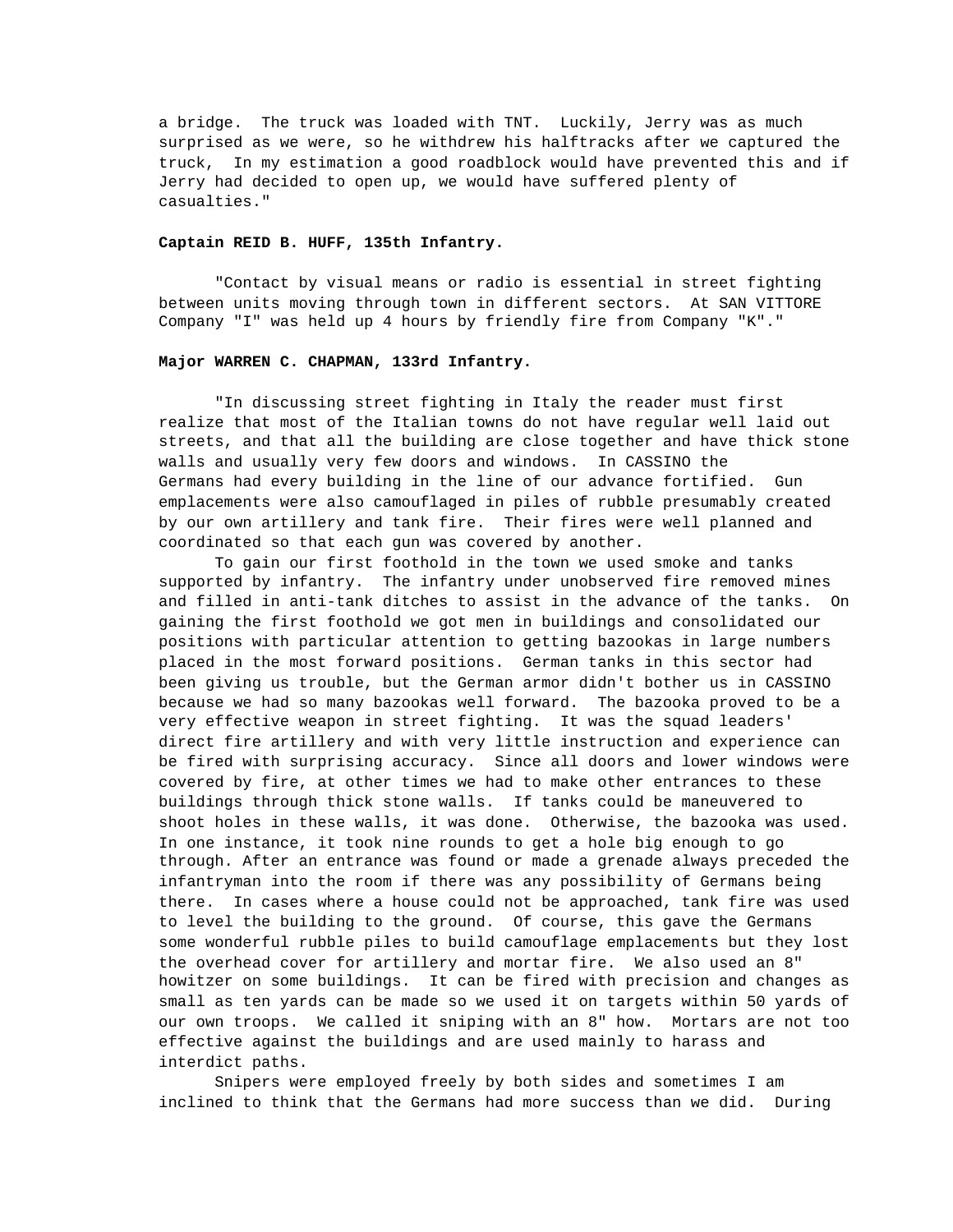the lulls our men got careless and became excellent targets. On the beachhead at ANZIO the opposite seemed to hold true.

In the house-to-house fighting or room-to-room fighting most of the men preferred the Tommy-gun and because of its size preferred the carbine to the rifle for working in close quarters. For defense, machine guns, both light and heavy, and BARs were placed with the forward elements.

When we were in CASSINO the nights were very dark so little offensive action was attempted. At times we would have a very limited objective of say the next house. In many cases 'No Man's Land' consisted of about a 10-yard space between two houses; this was ideal for playing catch with grenades. A grenade that explodes on impact could have been used. At night we would make readjustments, reliefs, bring up supplies, and evacuate killed and wounded. The hand carry was only about 200 yards. Except in the most forward positions movement was comparatively safe.

We had no 300 radios at this time and the 536 was useless but we used sound power phones to all platoons and outposts. Wire was being knocked out continually by artillery and mortar fire so linemen and runners were kept busy."

c. Counterattack . Every soldier actively engaged against the German Army knows its method of counterattack late in the afternoon to disorganize our forces preparatory to executing a withdrawal under the cover of darkness. The principal of 'counterattacking the counterattack' has been evolved in the Division with excellent results.

#### **Captain RICHARD H. SUGARS, 133rd Infantry.**

"In numerous incidents we have been too slow in taking advantage of our enemy. One of these times was in the vicinity of CAMPO LEONE, Italy. The situation had been stabilized by quite a number of German infantry and tanks and we had been in approximately the same position for 48 hours. During that time there were heavy exchanges of artillery and mortar fire plus machine gun and sniper fire whenever a soldier exposed himself.

Just at dusk on the second evening Jerry had decided he had taken enough punishment (as we learned later) and made a withdrawal. The general method that he uses to throw us off balance is to make two or three small attacks accompanied by much artillery. This particular evening he hit us with two simultaneous attacks each composed of about one platoon of infantry and one tank. He drove in our outposts and the enemy infantry came right to our MLR [Main Line of Resistance] before it was stopped. Then he immediately withdrew out of the zone of our defensive fires. The whole operation did not take 15 minutes at the most. The confusion and excitement that follows every attack of the enemy was intensified by the darkness, and, needless to say, it was at this time that the enemy completed his withdrawal. In spite of our continual heavy harassment the Germans managed to take all their equipment and wounded with them, although they left about 100 dead on the field.

At the time the battalion had already committed its reserve and due to the strenuous fighting in the last few days we were unable to reorganize and pursue the enemy with a night attack which would have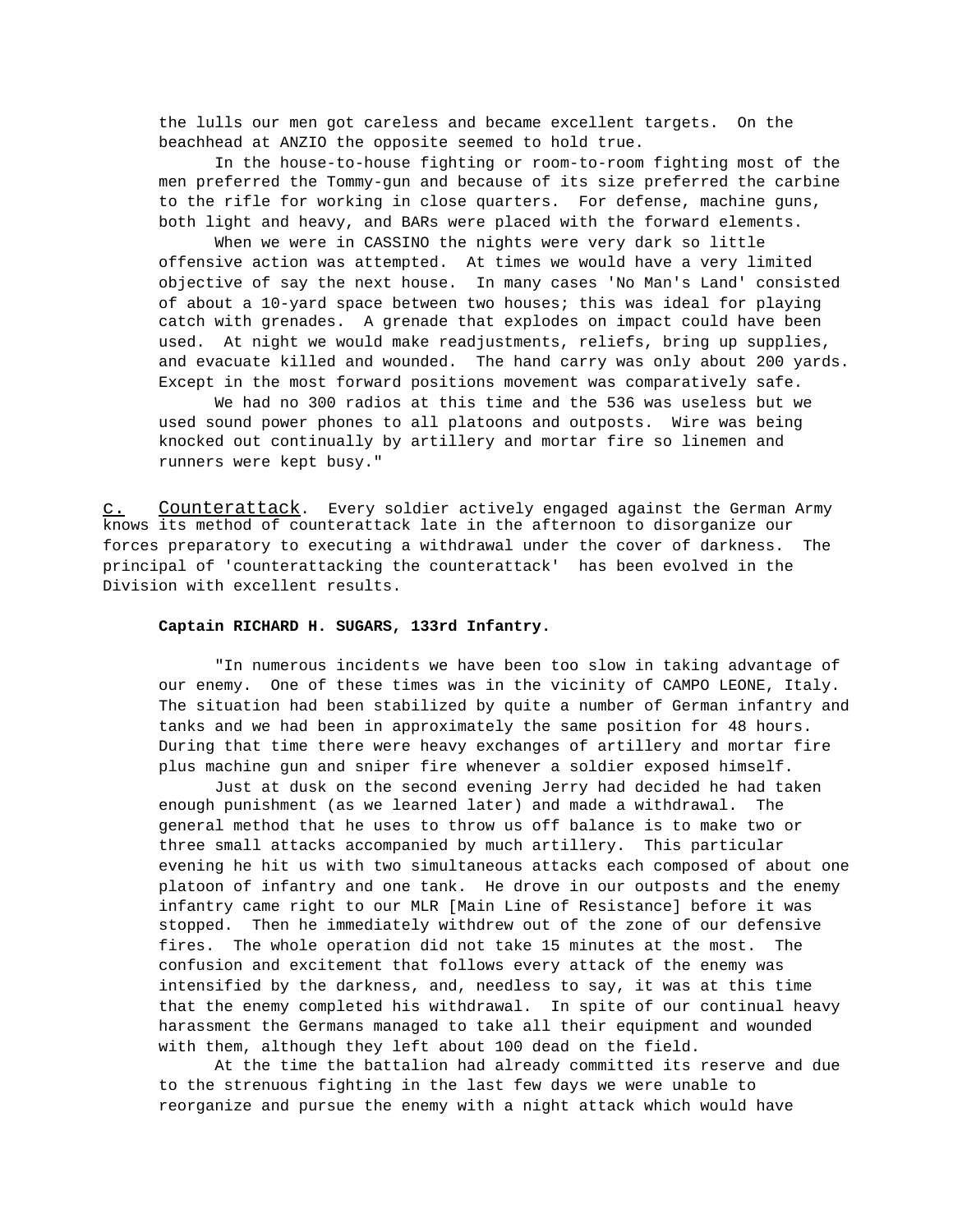accomplished two missions. First accomplishment would be the capturing of much ground with the minimum amount of effort due to the disorganization of the enemy. Secondly, we would have denied him the opportunity of establishing another defense line.

I believe the solution of this is prior planning by battalion and regimental commanders. Keeping in mind the possibilities of this type of enemy action, commanders should hold a reserve and make the necessary daylight reconnaissance. Much can be accomplished to insure the success of this type of action by training in the company night attack. It should be emphasized that small groups must attack a limited objective simultaneously and reorganize into their company organization upon reaching the objective. There often are not enough trained men capable of guiding groups across strange ground and of recognizing their objective in the dark. Consequently, the few men that are capable have to do most of the fighting for a company while the rest of the unit comes along in a column of twos, each man keeping so close to the man in front that he steps on his heels for fear that he and all the men behind him will get lost if he breaks contact."

#### **Major FRED H. LIPPUCCI, 135th Infantry.**

"It is recommended that immediately following any such spoiling attacks the enemy be pursued vigorously either by passing through the disorganized assaulting troops with a reserve or by a rapid reorganization. This, I believe, will enable us to pass in, through, or around the retreating enemy forces and will prevent him from establishing himself on a new terrain feature. Such attacks made by this regiment on the vicinity of ROSIGNANO resulted in our troops walking through the enemy position and establishing themselves on the high ground to the enemy rear without suffering one casualty, whereas it had been impossible to gain any ground whatsoever during the hours of light."

d. Mountain Warfare involves no new basic principles and in most cases in Italy has not required special troops. It does require some special equipment particularly warmer clothing and light weapons. The extremely difficult terrain encountered in the mountains requires men to undergo extreme hardship and necessitates top physical condition.

#### **Second Lieutenant ERVIN M. FREY, 168th Infantry.**

"The Battalion received the mission of taking Mt. PANTANO and holding it. It was to be a dawn attack. My explanation will start after the objective had been taken.

Important facts observed after objective had been taken:

(a) Ammunition was very limited, especially hand grenades due to the fact that climbing and brush causes the men to lose them. (b) Food was not a major item because men had no desire to eat in large quantities while fighting.

(c) Water supply was very limited due to lack of water cans in each company. Many wounded men needed water for medical treatment.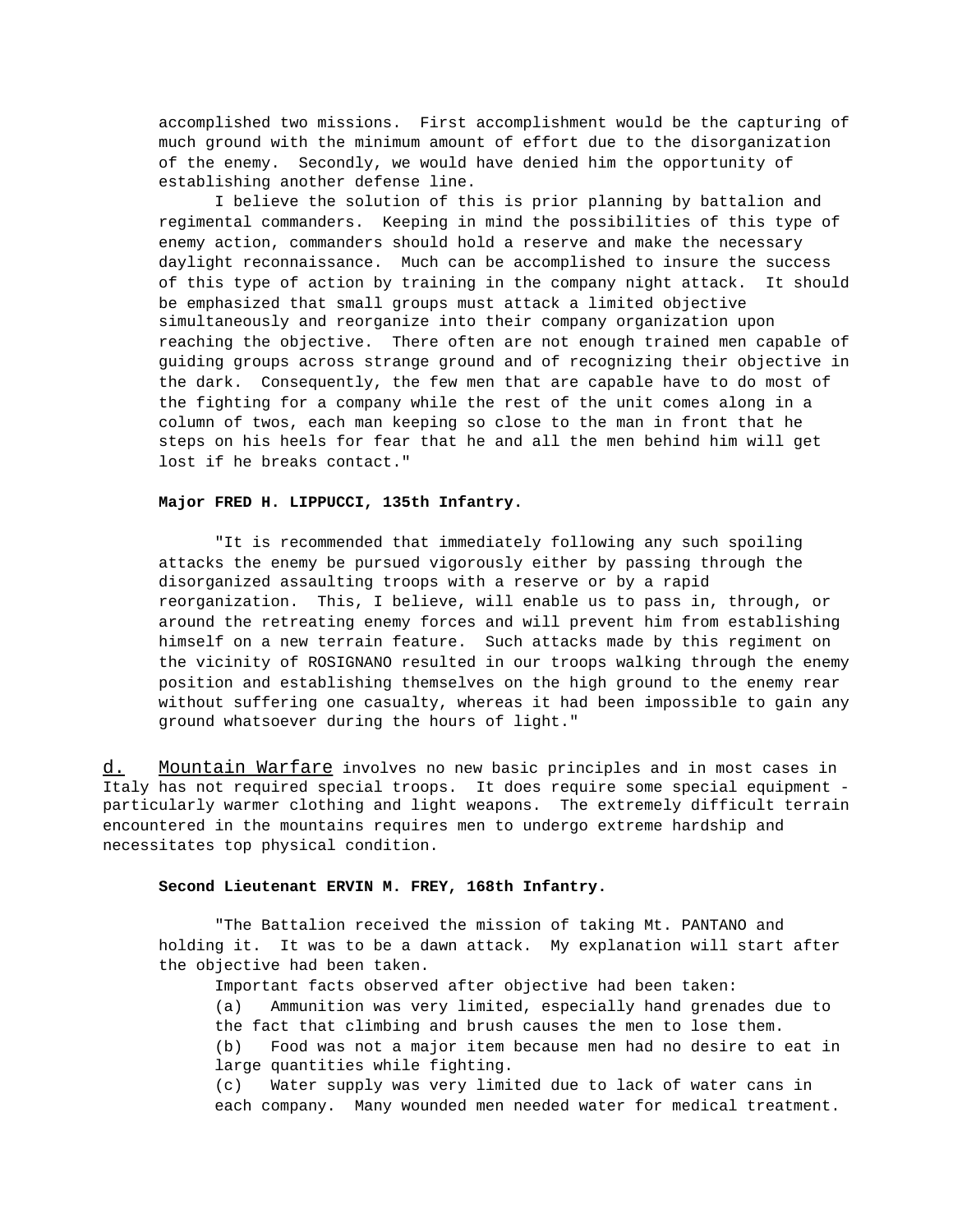(d) Medical supplies were very limited due to the fact the terrain was very rough and the Aid Men and forward aid station which was on the hill had carried less than usual. The big problem in this line was litter bearers. The time estimated to evacuate a patient from the mountain was about two patients per litter squad per day. Therefore, many men were taken from rifle companies, which weakened our line.

(e) Reserve Support - The objective was almost lost due to the lack of proper reconnaissance before starting on the mission. We should have had larger scale maps and more maps per company. The fact was there were many more enemy behind the objective than estimated. In this type of terrain enemy are concealed and exact power is never known until close contact is made.

One observed fault which was never corrected on this mission was the use of machine guns. The heavy weapons company should always have sufficient means for transporting their heavy weapons. In this mission mules would have been the answer. If there is no means of transporting weapons except to carry them, then the heavy weapons company should change from water cooled guns to the light machine guns such as the rifle companies have. When the battalion is on the defensive in mountainous terrain then heavy guns might be used again.

The battalion S-4 should have one light machine gun per company on hand at all times. Many are lost due to enemy action.

The objective was taken with very little resistance. this was due to a surprise attack and the enemy were not in their positions. About an hour after objective was reached and secured, the enemy counterattacked to regain the ground but failed. They then withdrew to the base of the hill and we soon received an artillery barrage followed by mortar fire. They then tried to regain their lost ground, continuing their attacks seven different time during the day on the same part of our line.

We almost lost our objective for several reasons: Lack of ammunition and hand grenades and failure of communications to the artillery. For night work on mountains, it is very important to have flares.

After all attacks had failed for the enemy in this sector, they tried to out-flank the next mountain and then put machine gun and observed mortar fire on our side of the hill. It is necessary, therefore, to always have connecting files with all flank units and close contact. We had such contact on this mission."

### **First Sergeant GERALD J. GREGOR, 135th Infantry.**

"You cannot smoke very often as your wind becomes cut.

The neglect of the feet leads to trenchfoot. The socks have to be dried, if possible, and changed. Even though the shoes are damp or wet, dry socks and the feet dried by rubbing well with a towel and massaging with hands, feel much better and blood circulates again thus taking the cold and pain out of them.

New men or replacements are the persons who have the most trouble.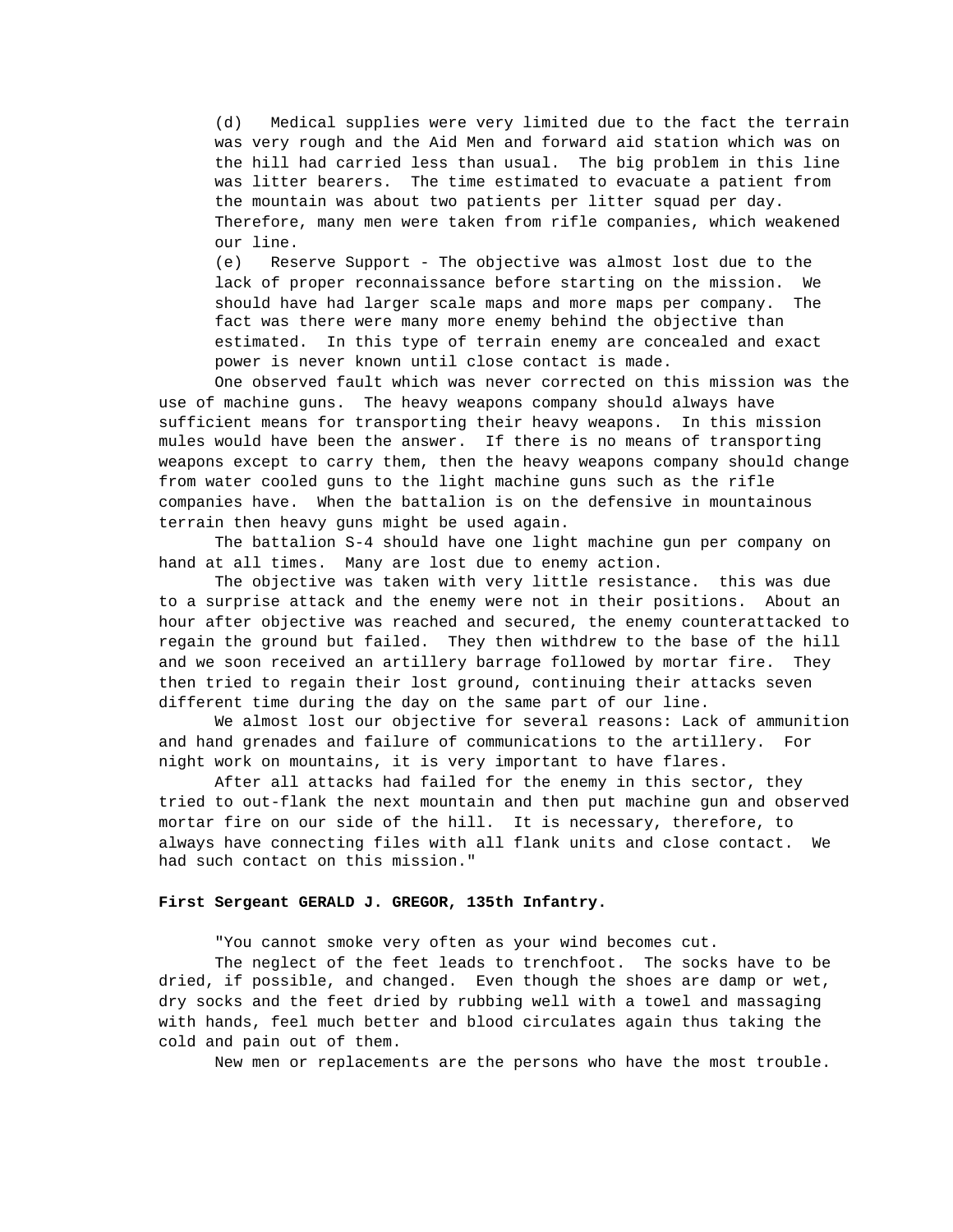The clothing, when wet, should be wrung out for a damp piece of clothing is not near as miserable and discomforting as a soaking wet piece.

For the bed, instead of lying on the cold, damp ground, you can gather up dry leaves, straw, long grass or cardboard upon which blankets can be placed. This keeps the cold from penetrating the body thus causing aches and pains and cases of rheumatism."

## **Corporal CHARLES W. BRANSON, 135th Infantry Technician Fifth Grade HAROLD C. HILLESTAD, 135th Infantry.**

"In the handling of mules in the mountains, they should never be rushed where the going is tough. The mule will usually slip and fall, upsetting the whole load.

During one experience of this kind, we were taking a mule train across a muddy stretch of road which, at one time, had been a corduroy road. Starting across at a hurried pace, a number of the mules were pushed off the road and became mired resulting in much time being lost in reloading and getting under way."

#### **First Lieutenant BURGESS R. WILSON, 133rd Infantry.**

"Of all the lessons learned in the field of combat, each only emphasizes the teaching in the field manuals. Every time a cardinal rule was broken a casualty resulted.

During one phase of the mountain fighting my platoon dug-in in the vicinity of a prominent trail junction. That evening Jerry threw some 170s at that trail junction. My platoon suffered three casualties. Results could have been worse. Lesson learned - avoid as much as possible all prominent land marks, which Jerry might have 'zeroed in', such as cross roads, trail and road junctions, main stream beds, and the like.

In mountain fighting, Jerry nine times out of ten, sets up his machine guns to command trails, deep gullies and ravines. By 'riding the ridges' these points of resistance may be outflanked and wiped out."

#### **Technical Sergeant ELDON P. SWAN, 135th Infantry.**

"If the terrain is especially steep and the going complicated by a muddy trail, the men are apt to lose contact. This especially applies to weapons platoons and companies. Unit commanders should take into consideration human limitations on such difficult marches as these."

e. Night Attack. Extremely difficult to carry out, a night attack is nevertheless the only method assured of reasonable success across open ground and against the German masters of terrain. The Division, once battle seasoned, has always preferred this kind of attack under the above circumstances, but each man queried emphasizes the necessity for strict control to lessen the possibility of lost contact between attacking elements. Attack plans must be the essence of simplicity. Masterly conceived double envelopments generally only result in friendly forces shooting up each other.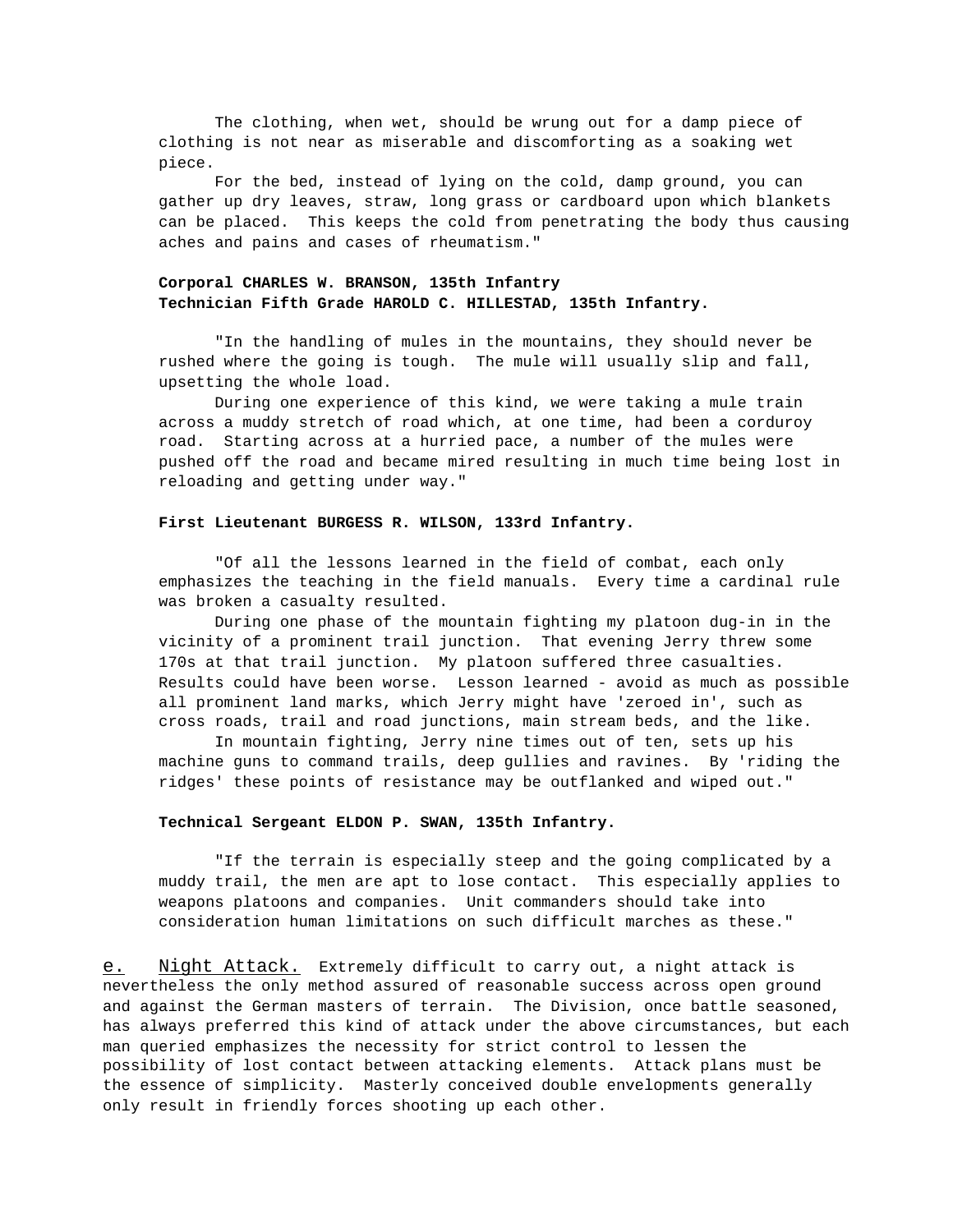#### **Lieutenant Colonel JOE L. BOURNE, 168th Infantry.**

"The points concerning the rifle battalion conducting night operations we have in mind are as follows:

- (a) Attack on a very narrow frontage.
- (b) Use of Automatic Weapons.
- (c) Mine Fields.
- (d) Communications.

We found it sometimes advantageous to launch a night attack in a column of companies. This method has been quite effective when the regiment had been stopped in daylight attacks, and after the enemy opposition had received a pummeling from our artillery, cannon and mortar fire during the daylight attack. A specific example of this type of attack was the action of the battalion against LANUVIO. The battalion formed up at night, moved off using a road as its guiding axis for advance, shouldered its way through opposition to the high ground in back of LANUVIO before daylight. The action caught the enemy by surprise, and by rapid deployment, we were able to button up the objective and hold it until other friendly troops mopped up and moved into position to continue the advance upon ROME.

Another example of this battalion using the same method occurred in its night action against COLLE ALBERTI (high ground east of LORENZANA). Briefly, the situation for this action was as follows: The Third Battalion, 168th Infantry Regiment had been stopped in its attack on LORENZANA by enemy opposition located in LORENZANA and the high ground on COLLE ALBERTI. In this instance the battalion again attacked in a column of companies, shouldering its way through to the objective, catching the enemy by surprise and at daylight buttoning up the objective. The critical time for both of the attacks was that period when leading elements of the battalion had reach the objective and organized a rapid deployment to mop up the enemy that had been by-passed or that might be located in any direction. Upon the first rays of sunlight the battalion vigorously started its mop-up action, catching many enemy by surprise and completely bewildered. The point we wish to bring out is that by attacking on a very narrow frontage and in a column of companies we were able to move up required strength to dispose of enemy opposition encountered, or to push it aside and continue on to the objective. The formation is easy to control, has great depth in the attack, and, even though enemy are by-passed, the complete surprise and bewilderment of the enemy when waking up in the morning and finding there is opposition surrounding them, especially in their rear, is highly demoralizing, with the result that the enemy has surrendered without too much of a fire fight. The successful attack on COLLE ALBERTI enabled the 3rd Battalion to take its objective, the town of LORENZANA, and for the regiment to continue on toward its regimental objective.

We believe, by experience, a good rule to follow is to plan your night movements so that they include the attachment of at least one heavy machine gun platoon to the company. It is highly important to get your automatic weapons in early, and keep them in late. Mortars should be in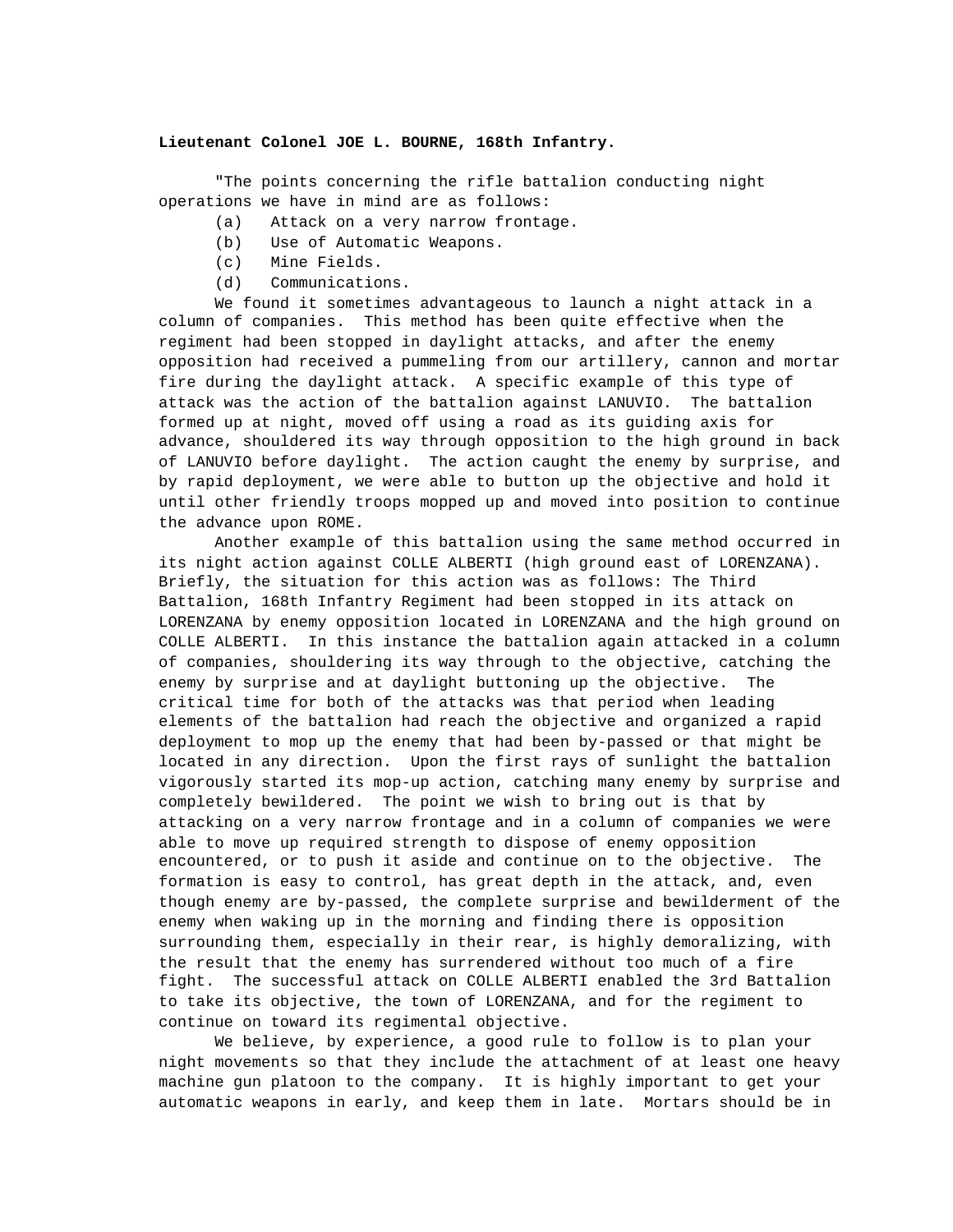place so that they can fire at dawn and if necessary to fire at dark even though they have had to displace to an entirely new position during the night. Mortars can successfully be fired from map data without actual observation. The cannon company and artillery should be ready to fire by map data, even though they cannot observe. If the fire of the mortars, cannon company and artillery is ready on call to be laid well in front of the objective and approaches on the flank, counterattacks by the enemy will be broken up before they ever get started. Again the critical time to have all this map data properly coordinated and ready for use is during the mop-up period just preceding full daylight.

The best laid plans of mice and men often run agaft now and then. Mine fields and booby traps sometimes cause many changes in a preplanned night operation. An attack seldom progresses exactly as planned; therefore, you must have flexibility. You absolutely cannot blindly disregard mine fields. You must probe and try to get around, avoid the mines if possible. When there is no other way out they must be removed. Removal of mines in the dark at night is not a simple little task. Ammunition and Pioneer Platoon personnel and engineers with proper equipment are sometimes absolutely necessities. Sometimes the answer to the problem is to have specially trained men with the companies.

Let us again point out that the attack on a very narrow frontage, shouldering your way through, so to speak, is one of the best methods of passing through a mine field. Sometimes civilian partisans have proven invaluable for the location of mine fields. A specific example of this was the battalion's night operation establishing a bridgehead across the CECINA River to the north of MONTESCUDAIO, Italy. The battalion's first operation was to sweep the south side of the bank clear of enemy and this was accomplished previous to midnight. Civilians living in the area informed us of mine fields in the river bank, in the river and surrounding network of roads. Patrols carefully investigated and marked approaches through mine field in several different points of the river. The battalion, less one company, was able to cross the river, establish road blocks and secure high ground to the north of the river. Other elements of the regiment were able to pass through just prior to daylight and continue the attack.

The heart and pulse surrounding all night operations we have had to date is communication. We believe in using plenty of wire and having the front-line elements string wire as they progress. This may take a little more time, but the overall advantage gained, we believe, makes for a speedier and more successful operation as a whole."

#### **Captain FRANK M. COCKETT, 168th Infantry.**

"It is my belief, and others share the same opinion, that some men are afraid of the dark. To be left alone and lost is nerve breaking.

To establish confidence in personnel, small groups should start out into the hills unfamiliar to them and individually be sent back to a different place. This will not only instill confidence in men but will train them in 'rounding up' all the details that make for individual training."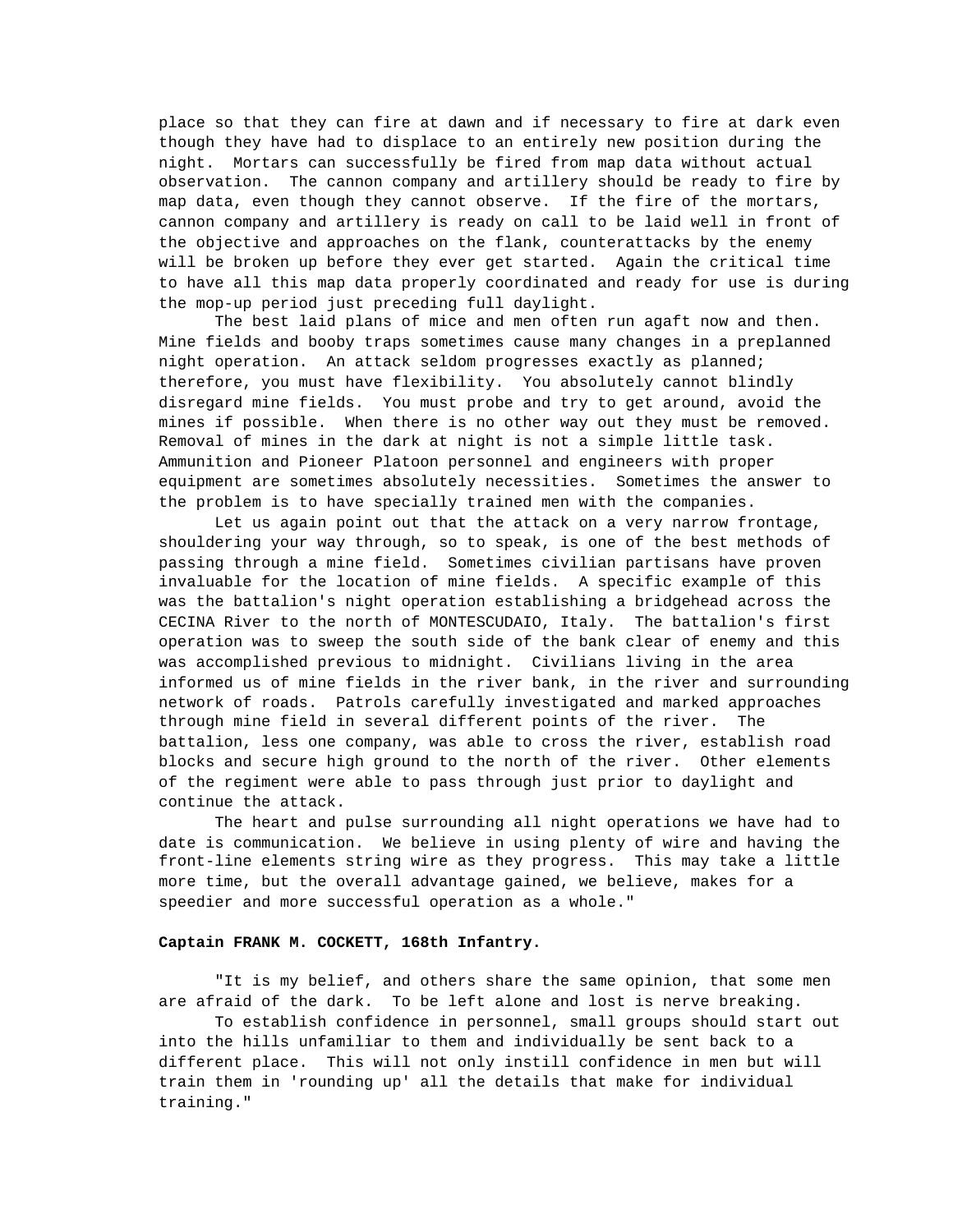#### **Captain WILLIAM H. HARRIS, 168th Infantry.**

"About the 28th of June in the vicinity of MONTEVERDE, Italy, fifteen men and one officer from Company "A" had run into a fire fight while trying to establish a road block 1500 yards to the north. The road block was held off and the officer wounded.

During the night Company "B" was given the mission of clearing the way for the roadblock, and passing on to a hill 1500 yards beyond. We had a heavy machine gun platoon and two guides to the road block. It was necessary to move forward in a single file, and stay closed up. The reason being, the terrain was very rough, thick underbrush and ditches prevailing. Several times it was necessary to halt, and wait for the company to close up. The weapons platoon and machine guns were near the front. I felt that the rest could keep up with their progress. The only way to know when there was a break was to check back by voice along the column, or when the rear passed up word to wait we know there has been a break. We were about four and one-half hours covering the distance to the road block.

Points I learned from this:

(a) If possible see the ground in daylight before moving over it.

(b) If working from maps, a 1/25000 is much better than a 1/50000.

(c) It is necessary to allow ample time.

(d) The rear must keep contact with the front.

(e) It is hardly possible in heavy underbrush to put out flank security without losing it.

(f) The 536 radio works well in some spots; in others it works very poorly."

#### **Second Lieutenant SANTO La PELLA, 135th Infantry.**

"I was ordered to attack a certain hill with my platoon at daylight. The terrain was wide open. We had no cover whatsoever. The enemy allowed my platoon to proceed about half way across the valley floor, then opened up with mortars, artillery, machine gun and 20mm fire. My platoon dispersed, I lost control and the platoon was scattered until dark.

When attacking an objective, if there isn't any covered route approaching the objective, the attack should be held off until dark.".

#### **Sergeant GEORGE PARROS, 135th Infantry.**

"The success of night attacks depends on the individual soldier maintain contact and complete silence on moving up."

#### **First Lieutenant JIMMIE NORTH, 135th Infantry.**

"A heavy concentration of small arms fire is demoralizing at night. If you can get a man to pull the trigger, the sound of his rifle and the rifle on the right and on the left will give him sufficient confidence to pull him right up to the objective."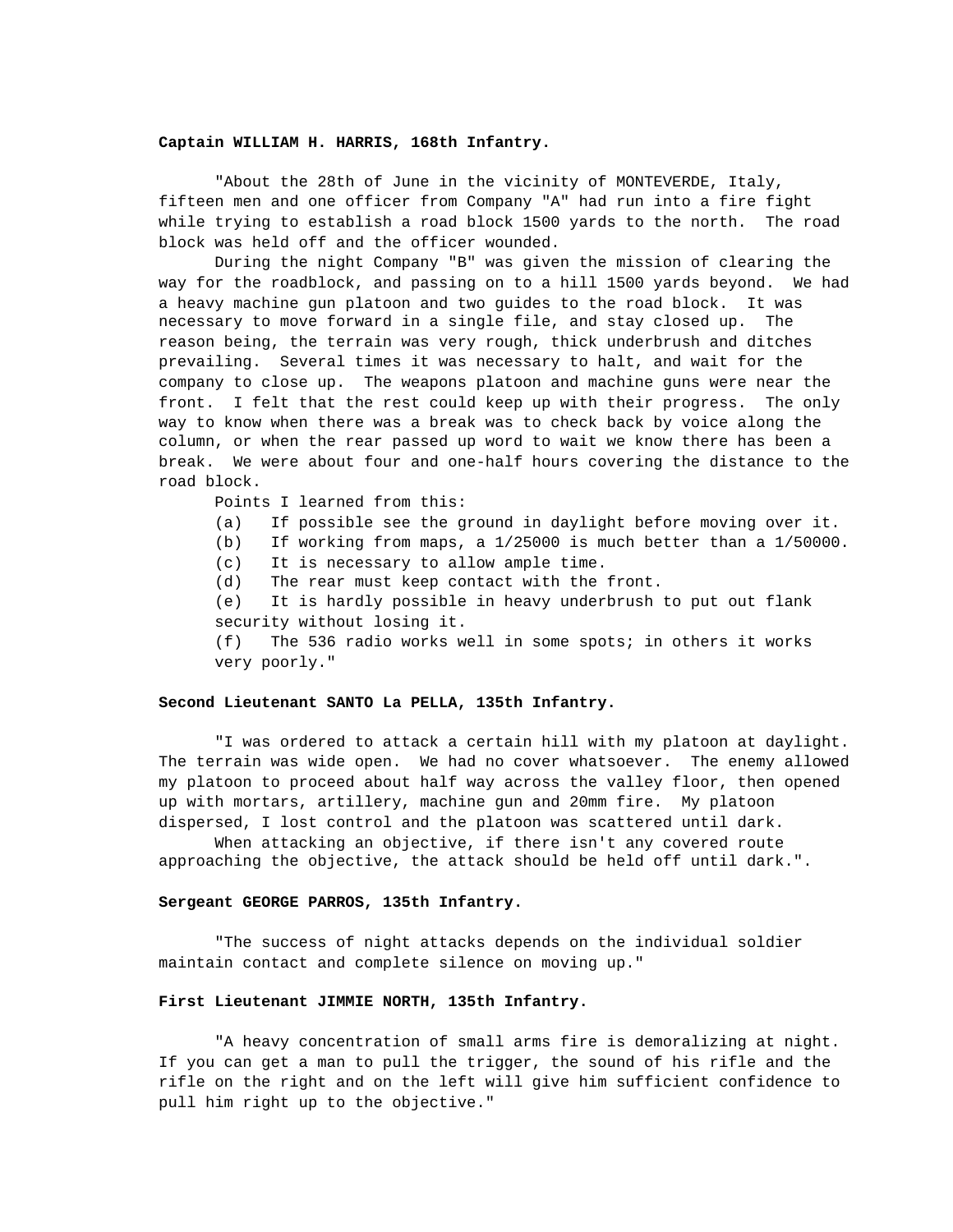f. River Crossings. The 34th Infantry Division has made four successful major river crossings. (Three over the VOLTURNO, and one over the RAPIDO.) Careful planning, thorough reconnaissance, surprise, and night attacks all played their part in the success of these operations.

#### **Captain FRANCIS J. KENYON, 168th Infantry.**

"On October 13, 1943, the battalion had the mission to cross the VOLTURNO River and secure the high ground immediately to the North. This mission was given to the battalion commanding officer three days prior to the attack so he could make his reconnaissance. Immediately after receiving these orders the battalion commanding officer made his reconnaissance of the objective and then took his company commanding officers to the OP to observe and study the terrain. He did this in ample time so that the company commanders could take their platoon leaders to the OP and plan their attack.

On these nights prior to October 13, the battalion commanding officer had reconnaissance of the river bed made by two officers and six enlisted men. On these nights the mission was to find a crossing for the infantry and the location to set up some supporting weapons; 81mm mortars, heavy machine guns, etc.

These night reconnaissances found the location for the supporting weapons and also decided the best place to cross the river was at the most unlikely spot, this being the steepest water and the highest banks. They found that all the best crossing spots were covered by enemy automatic, artillery and mortar fire.

To make the crossing at the place chosen the engineers were needed to clear a lane on this side and string a rope across the river. On October 12, 1943, the battalion commanding officer was given the H-Hour and called al officers to a meeting and showed them aerial photos, maps and final plans of attack.

Immediately after dark on October 12, 1943 the reconnaissance group started for the river. With them were the engineers and supporting weapons. They had the supporting weapons placed and dug into position and these weapons along with riflemen covered the reconnaissance group and engineers while they strung the rope across the river. All this action was completed by 2400 hours and without being heard or observed by the enemy.

The H-Hour was 0215 and the attack was to be preceded by a 15-minute artillery barrage. At 1200[sic] hours, the battalion moved to the river bank and was in position by 0130 hours, to start the attack in a column of companies in a column of platoons.

At 0200 hours the artillery barrage started and the lead platoon moved slowly across the river. Although the artillery shells were landing on the opposite bank close to the river it was decided to take the risk and gain surprise on the enemy.

Every man, down to the private, knew the situation and his mission when once on the other side of the river. Although there was mine fields, dug-in automatic weapons covering the banks of the river the battalion was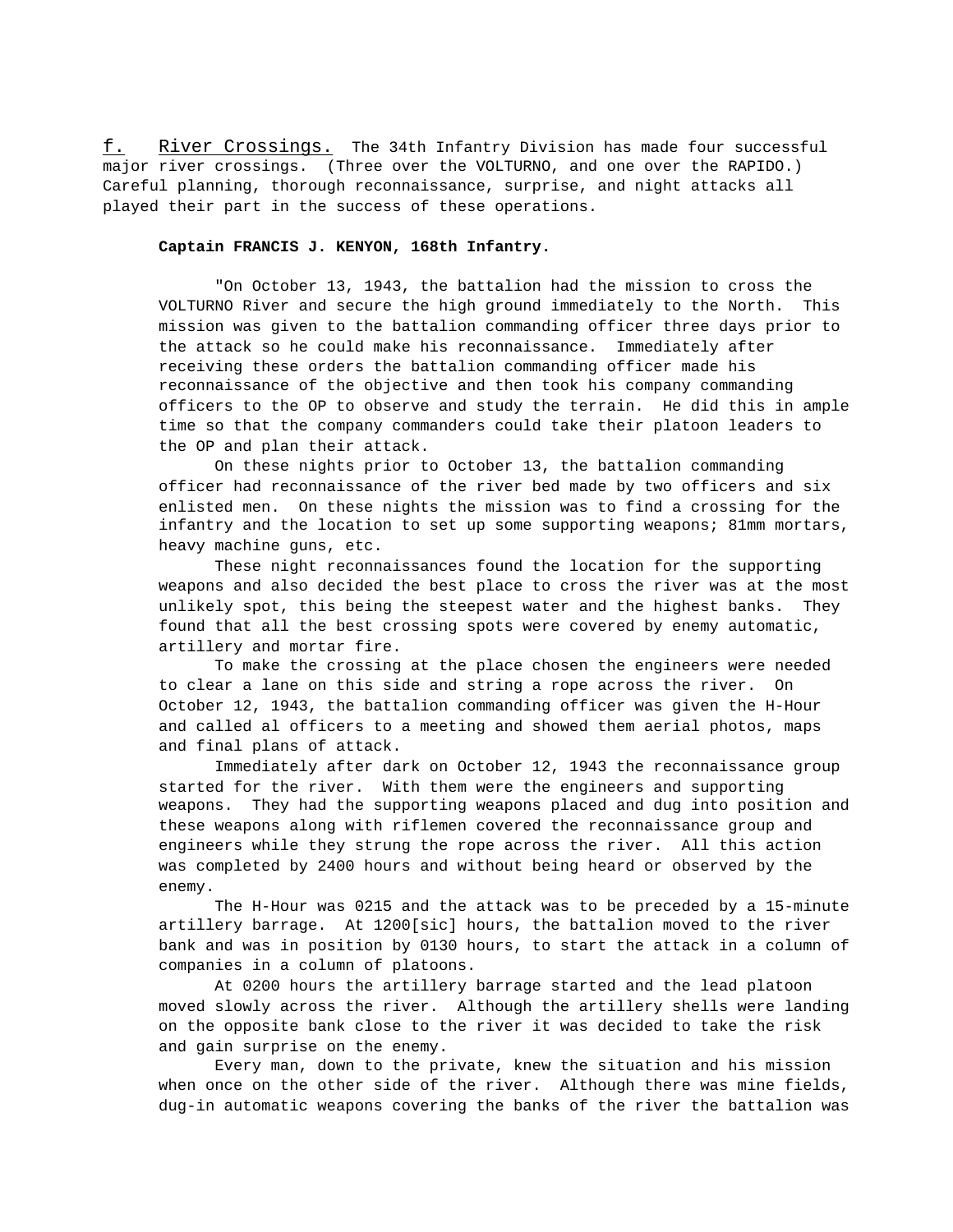on its objective before daylight and the only casualty was one man killed by machine gun fire.

In my opinion this success was due to a good study of the terrain, detailed reconnaissance of the river on both sides and the use of sand tables so that every man knew daily the situation. With any of the above missing I'm almost sure the crossing would not have worked so smoothly as it did with so few casualties.

On the night of November 1, 1943, the battalion commanding officer was told that his battalion was to be prepared to attack, in 3 days, across the VOLTURNO River and secure the town and high ground in the vicinity of S. MARIA OLIVETTO.

That same night he took his company commanding officers and 8 enlisted men down to the river bank to make a reconnaissance. This reconnaissance was to find a shallow crossing for the troops and to see the objective. On the morning of November 2, the battalion commanding officer was told that H-Hour was pushed up and the attack would take place at 2400 hours November 2.

At 1400 hours, November 2, 1943, the battalion commanding officer had a meeting with all officers and showed them an aerial photo and maps of his plan of attack. It wasn't practical for a reconnaissance to actually observe the the terrain due to enemy observation.

At 2000 hours the battalion moved to a forward assembly area and held up while the company commanding officers took the platoon leaders to the river bank and showed them their objectives. At 2400 hours the artillery started and troops moved across the river in a column of companies in a column of platoons.

On reaching the opposite bank the commanding officers took up an attack formation and started for the high ground. To reach this objective the troops had to cross 2000 yards of flat ground dotted here and there with orchards.

The lead platoon leader decided to use an orchard to conceal his movement and when they reached the center of it, someone stepped on a series of mines. Of this platoon all NCOs were seriously wounded, or killed, with the platoon leader a litter case; approximately 8 men came out unscathed.

The following platoon then took the lead and moved around to the left of the orchard. This platoon also ran into mines wounding the platoon leader and several men.

The third platoon in line then took the lead and swung away from that area moving in a wide circle and after moving approximately 1000 yards this platoon also ran into mines, wounding the platoon leader, killing the company commanding officer and wounded and killed more men.

At this point, what was left of the assault company reverted to battalion reserve and another company took the lead. They swung to the right and again encountered mines wounding 3 officers and several enlisted men. It was then decided to pull back a little and try to get through on the left, but once more the lead platoon ran into mines, wounding more enlisted men.

The battalion commanding officer saw that daylight was not far off and decided to draw back and try another route far off to the left. In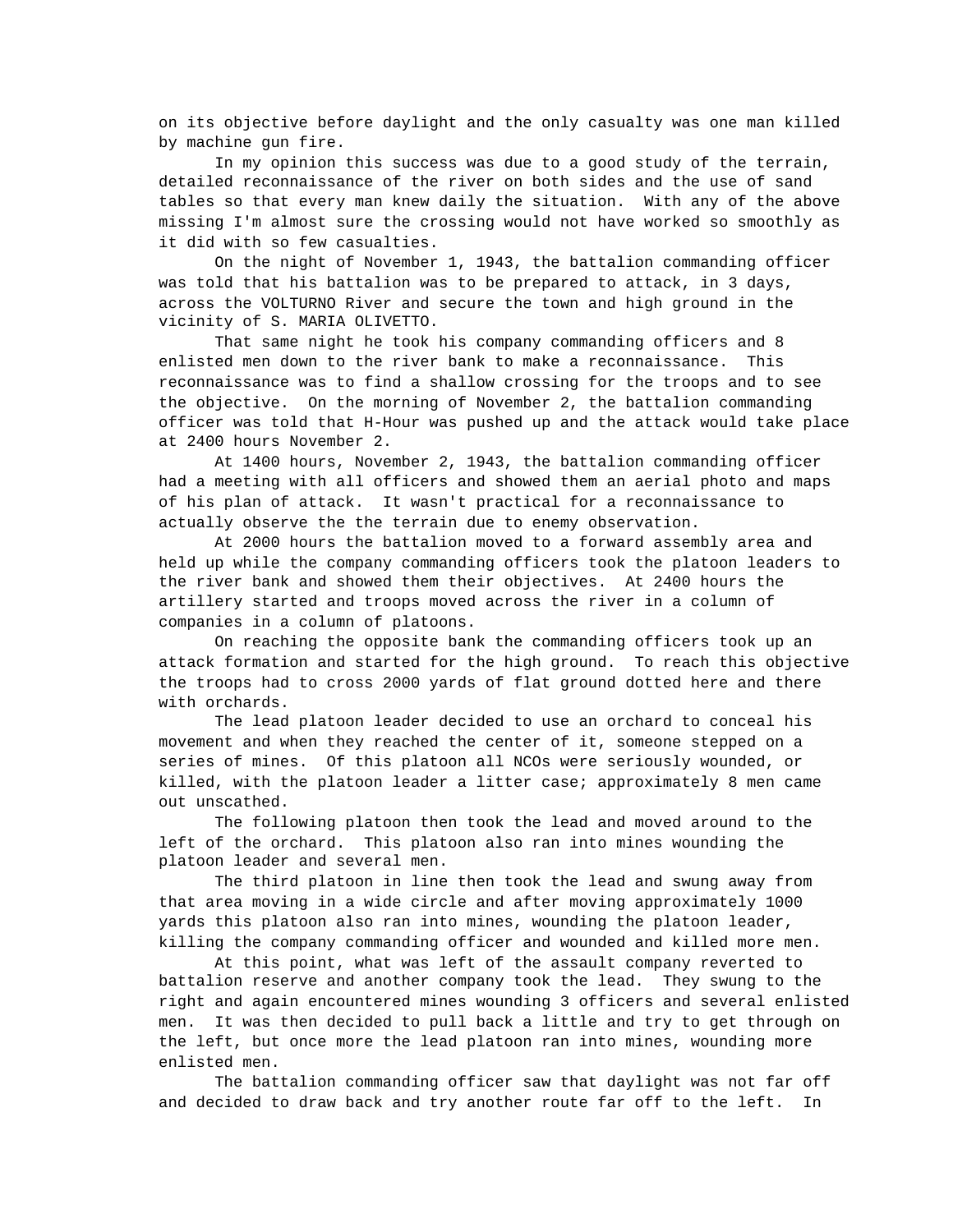this area the battalion moved to the base of the objective and came under machine gun fire. When the machine gun was heard a sigh of relief went through all the men as they knew that the battalion had cleared the mined area and was started up into high ground.

The battalion continued up the hill in the face of this machine gun and mortar fire and secured its objective, capturing 15 enlisted men and 1 officer. The reason the battalion attack was so fierce was that all men were anxious to be on the high ground and get into the enemy's position, for they knew that there weren't any mines there.

The opinion was that if we had had more time to prepare for the attack, patrols could have found the mined areas and marked them. We could have then had some lanes cleared by the engineers and A & P platoon or had some tanks precede us with the infantry following in the tank tracks. With the mined area cleared the battalion could have saved many of the casualties that we received."

#### **First Lieutenant GEORGE C. GRACE, 168th Infantry.**

"Approximately five days prior to actual operation, the officers were notified that the battalion would force a crossing of the VOLTURNO River Southeast of the town of CAJAZZO and seize the high ground East of CAJAZZO. Every officer in the battalion was taken forward to the high ground over-looking the ground over which the battalion had to operate. We all familiarized ourselves as well as possible with the terrain.

A number of patrols were sent down to the river to determine such things as depth, speed of current, river bottom, height of river banks and to try to locate enemy positions.

H-Hour was 0200 hours, 13 October 1943. The battalion moved out of its bivouac area at dusk 12 October and moved into a rear assembly area. Here the officers checked their men and equipment for such things that pertain to a night operation. Radios were checked also.

The plan of attack was for "A" Company, followed by "C" and "D" Companies to make the main effort. "B" Company was to cross approximately 800 yards East of battalion and create a disturbance to deceive the enemy. If they could make the crossing all right, they were to swing left and join the battalion. If not, they were to pull back and cross where the rest of the battalion had crossed. Company "M", 3rd Battalion, 168th Infantry was to support the battalion from previously selected positions.

The 2nd Battalion was on our right flank. Between our left flank and the 3rd Division there was a gap of approximately one mile.

The artillery concentrations were to be lifted 100 yards every five minutes.

The crossing was to be made with the assistance of infantry assault boats. As it turned out, these boats weren't necessary, as it was found the river could be forded.

Once the river was crossed the companies were to follow an azimuth to a predesignated farm house, which was an assembly point. The attack to the high ground was to continue from there.

At 0200 hours the battalion moved out with "A" Company leading. The actual crossing was made with little difficulty. The battalion did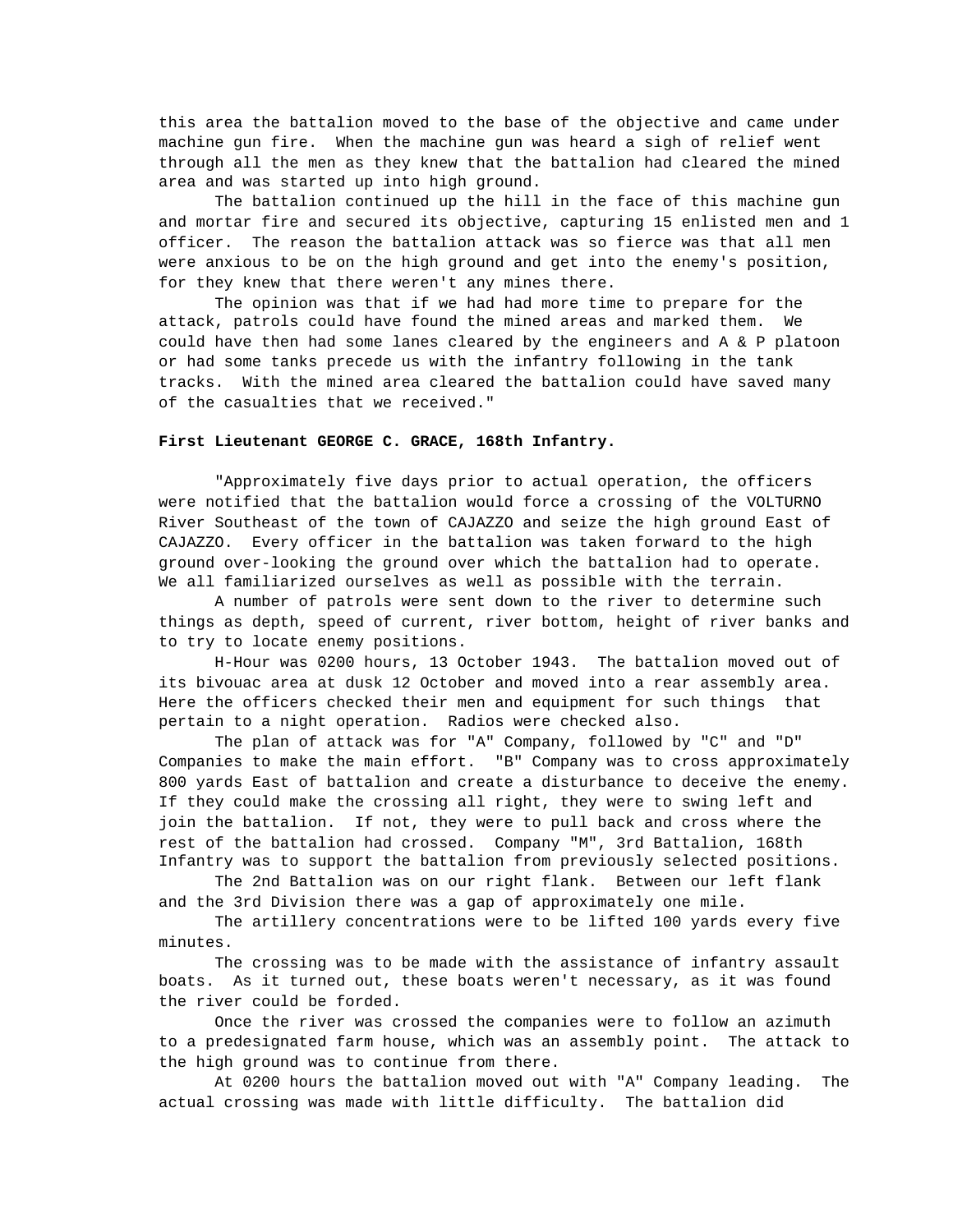receive some rifle and machine gun fire, but it did not seriously hamper the crossing. "B" Company was able to cross and joined the battalion as planned. The entire battalion was across the river by daylight.

The rifle companies then moved out across the flat ground leading to the objective, and were caught in a combination of rifle, machine gun and mortar fire. The fire held up the battalion for the better part of the day.

Company "D", which could not move forward due to the rifle companies being held up, dug in along the river bank. Two 81mm mortars were set up and some fire was delivered. The communication was not working very effectively and this hampered the 81 fire as it was necessary for the rifle companies to adjust the fire. The heavy machine guns were set up along the river bank, but did not have the opportunity to fire.

An enemy smoke screen laid down on our left flank caused some concern and the heavy machine guns were changed to cover this threat, but no counterattack developed.

Companies "A" and "B", by various maneuvers during the day, forced the enemy to withdraw to the higher ground. This action took quite some time as the enemy machine guns were well placed and could cover his front very well.

During this period "B" Company flushed a group of about 40 enemy into the open. Then the M-1s went to work and very few of the enemy got away.

When darkness fell, the attacking companies moved up to the objective and secured it. "D" Company and Battalion Headquarters then moved up and the battalion organized the defense of the objective."

#### **Technical Sergeant EARL W. GRUNDMIER, 135th Infantry.**

"For the crossing of the VOLTURNO River, October 13, at 0200 hours, we got everything arranged and drilled the planned attack order into every man's mind on 12 October. All support machine guns were placed and my section attached to the assault company of riflemen. We crossed the river which was about 150 yards wide and up to  $4-1/2$  feet deep. It was very swift current and we had to string a line to keep from getting washed down stream. The main thing we gained was surprise. Mostly by crossing where Jerry wasn't expecting us and close artillery support, which fell within 100 yards upstream from us all the while we crossed.

It was very successful and we had gained the objective about 1500 yards on the other side of the river, without Jerry getting completely organized. Fast movement and very good control of artillery with close in support, to keep Jerry down until we were right on him, was mainly responsible for the successful mission. The machine gun platoons carried heavy machine guns at that time and it was very hard to keep up to a fast moving assault team. Later we changed to light machine guns for assault and attack movements and they were so much easier to handle and just as good fire power. We use them all the time now.

The heavy machine guns are carried in the battalion supply train and we actually have never used them since, except on defensive positions at the beachhead at ANZIO. There we could have used lights just as well and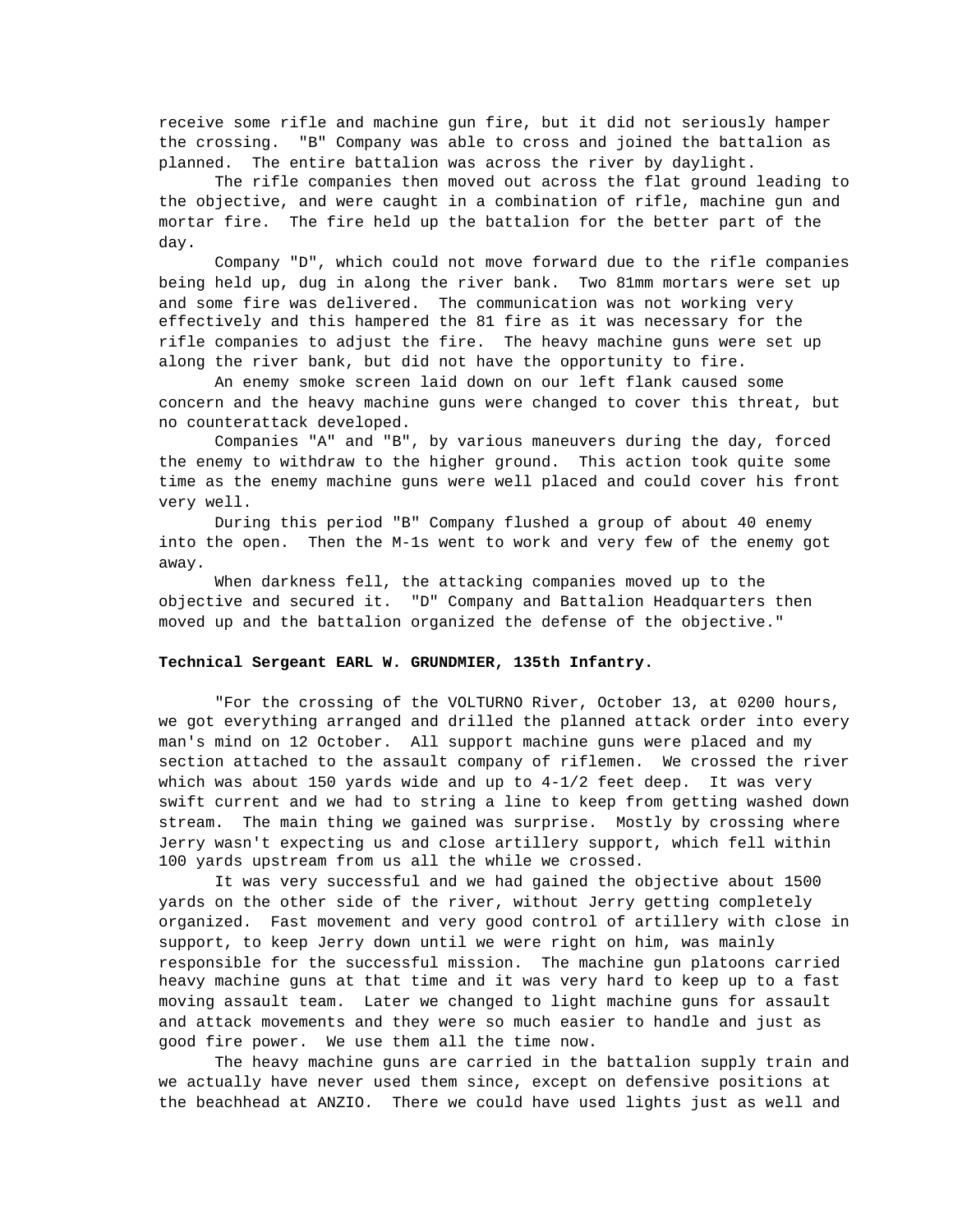it seems the heavy machine guns are just excess baggage in this type of war."

g. Patrol Operations. The patrol in the final analysis is the major source of enemy information. While there are limitations it is the patrol who verifies the IPW and PI reports on the ground. In the early days on the ANZIO Beachhead, where patrolling was most extensive, it was found that the methods used left much to be desired. Very few prisoners had been taken and there were large sectors on the division front for which no information had been forthcoming for as much as three weeks. To remedy the situation a special patrol group was organized in each regiment of volunteer men. Given names, such as the 168th Infantry Rattlesnakes, the 133rd Infantry Red Raiders and the 135th Infantry Blue Devils, the men lived and rehearsed their operations in the rear area. In a relatively short time the new organizations proved their worth and provided the division with a wealth of information.

#### **First Lieutenant HAROLD C. BISHOP, 168th Infantry.**

"It is of great importance in defensive positions to gain intelligence through reconnaissance and combat patrols. The following faults were common with many of our patrols:

1. Carelessness in moving forward, resulting in discovery by enemy at distances of as much as 200 yards.

2. Lack of aggressiveness, partly due to fear of AP [Anti-Personnel] mines, or of ambush, and partly due to lack of orientation of patrol members by patrol leaders, resulting in doubt as to mission and methods.

3. Inability to capture prisoners, due to the above factors.

Recommendations:

(a) Emphasis on night training, and use of smaller patrols. Reconnaissance patrols of 2 to 4 men, combat patrols or raids of 10 to 12 men are sufficient, and considerably safer in a majority of cases.

(b) The removal of patrols from front lines to rear areas twenty-four hours prior to the time the patrol is to depart."

#### **First Lieutenant ERIC E. RODEWALD, JR.,168th Infantry.**

"On 2 April 1944, in the vicinity of ISOLA BELLA, Italy, a patrol of 12 men made a raid on an enemy strong point at MANACO, which was located about 300 yards in front of our front line positions. Our mission was to generally raise hell with Jerry. We proceeded to within 50 yards of MANACO without being detected. The rifle grenadier fired one round at the roof of the house causing a small fire and enemy confusion. As the enemy tried to extinguish the fire and man their weapons, we opened fire with rifle, BAR and tommy-guns causing them an undetermined number of casualties. At this time, dawn was breaking and we proceeded to return to our own lines under cover of smoke fired by the battalion 81mm mortars. We suffered no casualties on this raid and an outpost at ISOLA BELLA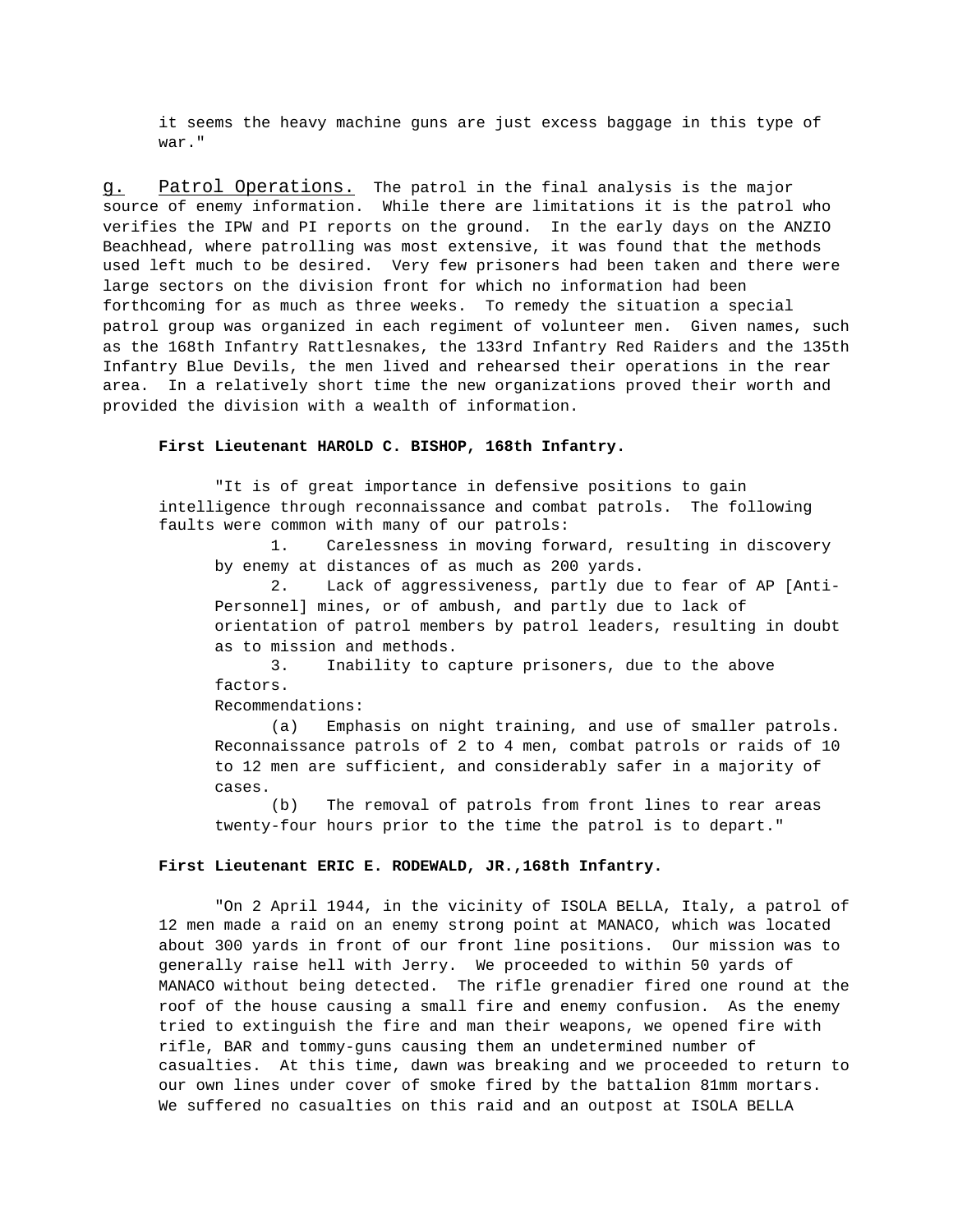observed the enemy picking up many casualties. The outpost inflicted two more casualties with sniper fire.

I recommend that intelligence officers of all units inform patrol leaders of a mission at least four hours in advance of the time they are to begin. This would give the patrol leader time to make plans, orient his patrol and procure any extra equipment that is needed."

#### **First Lieutenant ARTHUR TREO, 168th Infantry.**

"On May 13, 1944, I moved out with a five-man patrol, down a deep draw running perpendicular to the enemy lines. This patrol was not a battalion order but independent action of the platoon. We moved out in a draw which was winding and offered good concealment in advancing. I informed my men that our mission was to investigate the draw for approximately 800 yards and fight only if necessary.

It was my desire to capture a German, if possible, and I believed at that time of day he would not be alert since there never was any daytime activity on the beachhead.

We proceeded in single file down the draw for approximately 600 yards until we came to a bend in the draw after which it straightened out for about 150 yards. At this point, I observed a German crawling into a machine gun position up on the side of the bank about 150 yards away. I left three men behind at this point in position to place fire on that gun should they open up. My sergeant and I proceeded down the draw. I instructed the men I left behind not to fire unless the enemy fired, or unless I opened fire. Using the available cover and concealment we advanced to within 50 yards of the gun emplacement. At this time one of my men opened fire with a tommy-gun. I found out later he had done so because he saw a German rise up and aim a rifle in the direction of the sergeant and myself. He hit the German, but at this point Jerry opened up with crossing machine gun fire and a rain of potato mashers [hand grenades]. The first grenade wounded me in the arm and leg, rendering my right arm useless. The sergeant was hit in the leg and couldn't walk.

There were approximately 14 Germans in this position and they witnessed our approach and sucked us in. The came out of their position and got in behind us and drove off my three men. Then they started toward us searching through the grass.

We decided we didn't have a chance to fight our way out and rather than surrender we decided to take our chance on their not finding us. They walked through us but did not find us. When they had all gone back to their positions we decided we would have to stay until dark because we were wounded and could not fight effectively if observed moving out. Too, there was no wind blowing and trying to crawl through tall grass would have attracted attention. We lay still until 10 o'clock that night, at which time we got out safely and returned to our lines."

#### **First Lieutenant RICHARD BOWDEN, 135th Infantry.**

"Patrol action is one of the most important things in combat and two small patrols are better than one large one if they are constantly in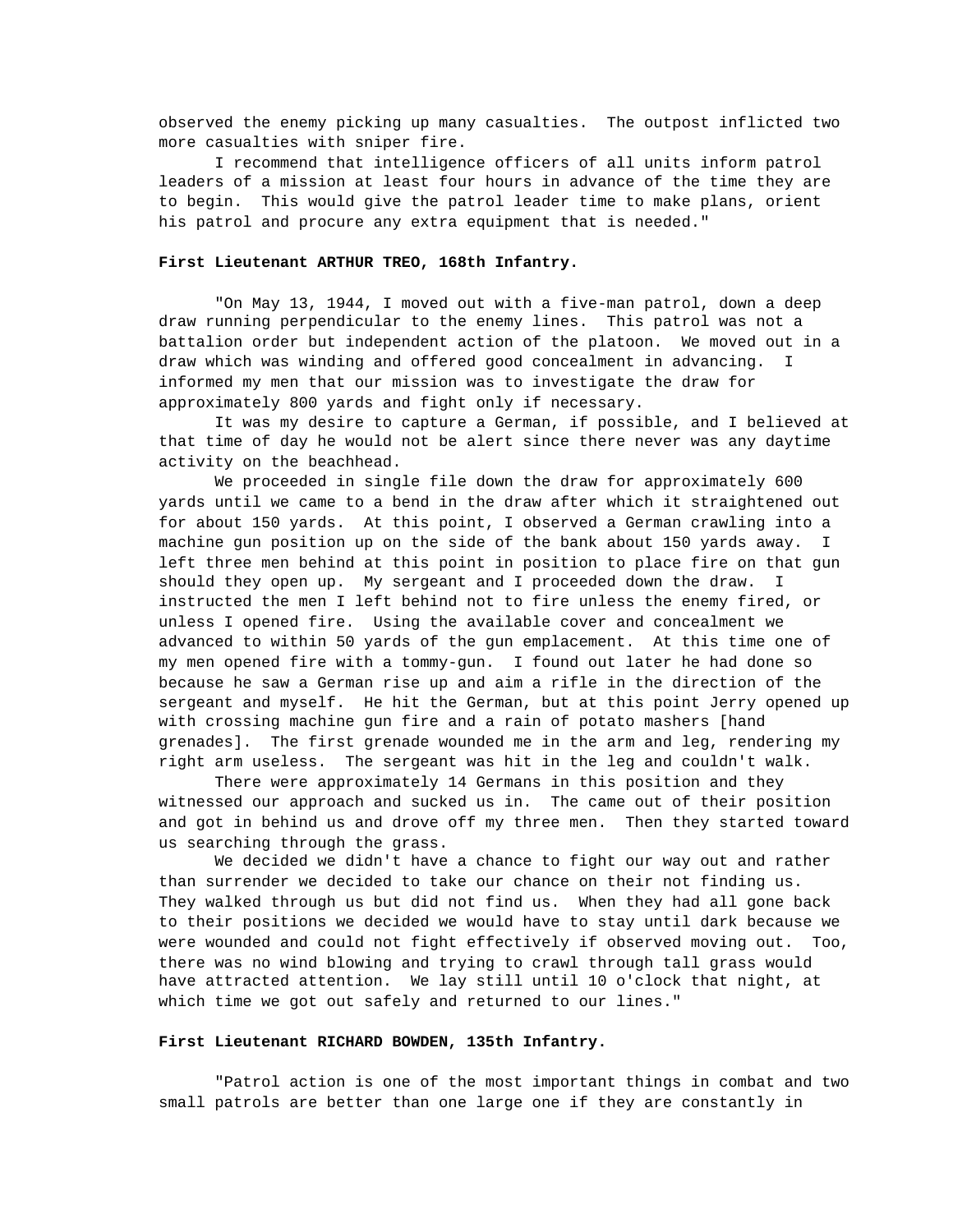communication and terrain permits them to be mutually supporting. Reconnaissance of long valleys and high ground on both flanks is possible at the same time.

SCRs No. 536 are excellent for patrol work of this type. Patrols operating along the high ground on either side of a valley can visually survey all the terrain and easily pick up any enemy movement in the sector. By using this system prisoners have been taken without a shot being fired."

#### **Captain REID B. HUFF, 135th Infantry.**

"Be careful in sending patrols along same route. Example: SAN VITTORE, Italy. Five or six patrols were sent into the town from SE on different occasions. When attack was made against the town, the right company followed the same route. The enemy had concentrated men in that sector. They stopped an entire company in the first stage of attack. Our left company moved over new territory without receiving fire or contact."

#### **Second Lieutenant TURNEY E. SHANON, 133rd Infantry.**

"It has been my experience that in the type of action encountered in the last phase, i.e., a delaying action by a small body or by a lone sniper, that two scouts are not sufficient. I used from three to five men as an advance patrol, picked for their coolness and aggressiveness, in practically every advance made by my platoon.

For an instance, as we entered the town of ORATORIO, bordering on the ARNO River, on the 24th of July, we were in a column of platoons, my platoon, the 2nd, leading. The aforementioned point patrol of five men, two armed with sub-machine guns and the remainder with M-1 rifles, entered the town approximately 40 yards ahead of the platoon. As they neared the town square, they were fired upon by a sniper armed with a machine pistol. Immediately they took cover and laid down a heavy volume of fire on the position forcing the sniper to withdraw. If the customary 2 scouts had been used, it would not have been possible to build up sufficient firepower without deploying the platoon and losing valuable time.

This formation is also useful in heavily wooded sections, where two men cannot amply reconnoiter routes forward, delaying the advance."

#### **Staff Sergeant MICHAEL D. COURTENAY, 133rd Infantry.**

"During the period from July 7 to July 19, 1944, "A" Company was moving through attack after attack. We kept moving as these advances were rapid. Also we were caught in quite a few traps. This brings up the point of scouts. The scouts, in my point of view were not far enough out and didn't really take time to look at the terrain.

My suggestion is to give men more training in scouting and patrolling. Scouts are a very important factor in a fast moving advance. A man who knows what to look for can save many lives."

### h. Defensive Operations.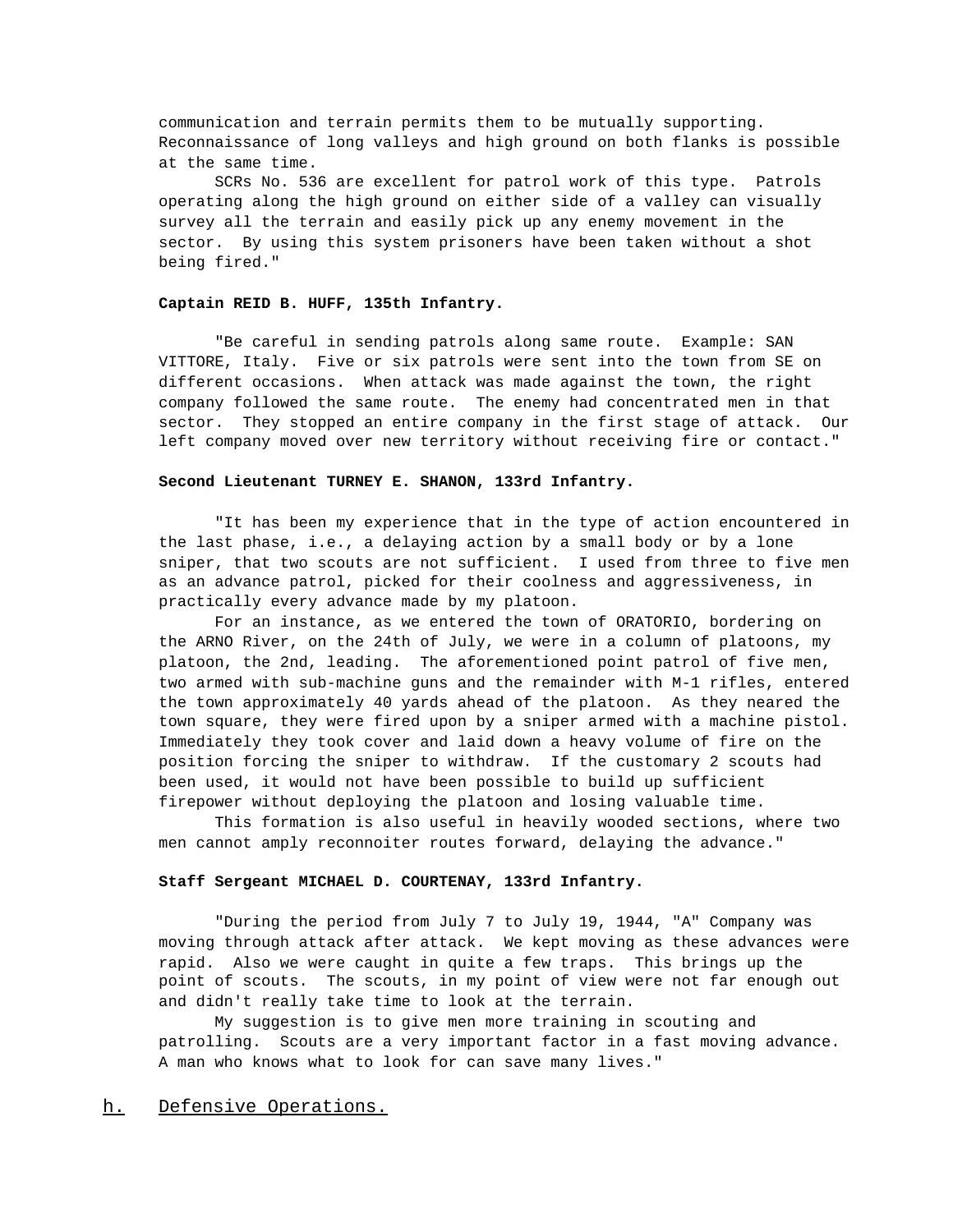Extract Historical Narrative & Journal, AC of S, G-3, April 1944.

"The 34th Infantry Division was wholly on the defensive throughout April. At no time in its combat history had the division been on the defensive in such unfavorable terrain. Because of the enemy's advantage in observation, movement in the regimental areas was restricted to the hours of darkness, and even the most rearward elements of the Division were dug in."

#### **First Lieutenant HAROLD C. BISHOP, 168th Infantry.**

"The recommendation made in the following paper are based on experience gained in a stable defensive position on the ANZIO Beachhead between March and May, 1944, and to a certain extent, in a defensive position in the vicinity of SBIBA, Africa, in March 1943.

One of the most neglected problems, neglected out of necessity, is the physical and mental effect of a defensive position on the individual soldier. In any defensive position, the men must remain for long periods at their assigned stations. In a position where the enemy is in close proximity (300 yard to 600 yards) it is necessary for them to remain in their slit trenches throughout the hours of daylight, and to stay in the immediate vicinity at night. The necessity of being constantly alert precludes the possibility of sleep at night, or of much diversion during daylight.

A stable defensive position requires an entirely different type of training and organization than is required for offensive action. Riflemen should be trained to man machine guns as it will ordinarily be necessary to employ more than the ordinary number of machine guns. It is also valuable to have rifle company personnel trained in fire adjustment methods. A larger, more comprehensive communication system is used: an infantry battalion may well use as many as 40 telephones of various types.

Improvement of positions must be continuous. Each man must have a fox hole (standing type) for fighting purposes. A slit trench is much less satisfactory and offers less protection, although it is advisable to have one in the immediate vicinity of the fox hole, for the man to sleep in. In one instance, men were using slit trenches which were covered, except for the forward end. The position was penetrated by an enemy patrol, but our men found they could not fire to the rear without getting out of their trenches.

Another position defect commonly found was the distance between barbed wire and forward positions. Wire was sometimes 150 yards from forward positions, whereas 75 yards is probably a more effective distance.

It is on utmost importance that all friendly minefields be accurately charted, and the sketches be put down to companies. If this is not done, men and tanks will be lost."

**Second Lieutenant LAWRENCE A. GAFFNEY, 168th Infantry.**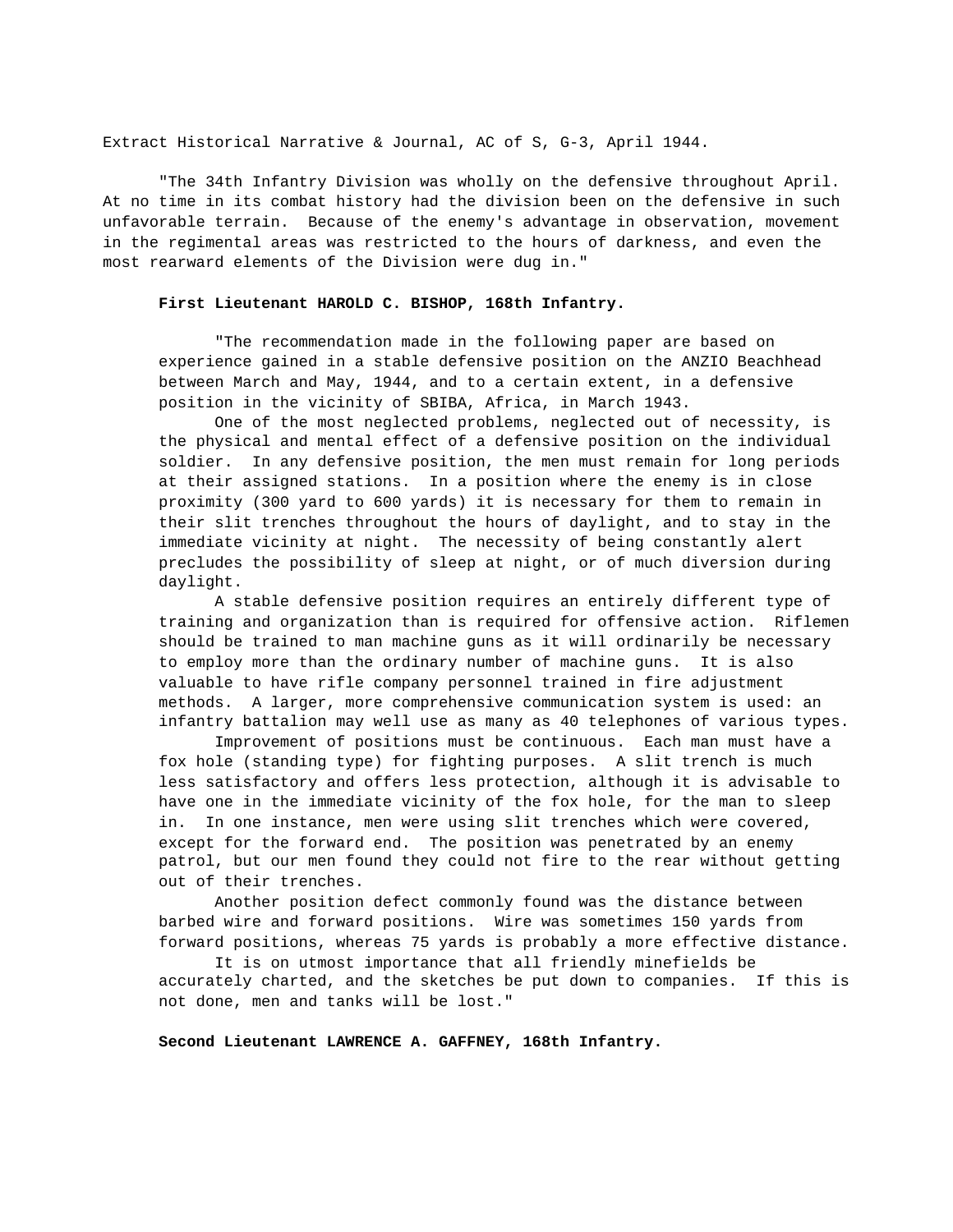"On 5 July 1944, Company "B" was moving forward to some high ground about 1300 yards South of CASTELLINA. Our mission was to organize and hold about 1000 yards of this high ground.

The company commander put the 1st platoon of the left, the 3rd platoon on the right and held the 2nd platoon in the rear as a mobile support. The light machine gun section was put in the center of the company line of defense and the mortar section was placed in rear of the high ground and about centered the company.

A machine gun platoon from Company "D" reported to us as we were about to go into position. Because it was rapidly becoming dark the company commander put one section with each of the front line platoons and told us to select positions for them.

The first platoon, of which I am in command, was a short distance to the rear while I, with my messenger, started to select positions. I decided to place the squads well forward on the slope and form strong combat points across the front. The area I had to cover was so great that I could not hope to have a line of men. I found three places from which we could cover our entire front by fire and after sending for the squad leaders, had them place their squads in these positions.

The heavy machine gun section came forward and I split it, placing one gun on the left where they could cross fire with the unit on our left (Company "L", 168th Inf) and cover our front. The other I put on the right where it could cover our front and also cross fire with both the light machine guns on my right and the other heavy. The hill sloped very gradually and I estimate they had grazing fire for 400 yards in all directions but our right, where a nose interfered with our fire.

We outposted each of the strong points, arranged visiting patrols, and spent all night resting and waiting for an attack. There was no enemy activity during that night.

The next morning about 0900 hours enemy patrols of about five or six men began hitting us at several points in the company line. The squad leader of my third squad came running to my OP, after one particularly heavy attack on my right and reported that his squad was pinned down by fire and one of our light machine guns had been firing on it. We investigated the machine gun first and found that an enemy patrol had knocked it out with a hand grenade and, we believe, fired it for a while before being discovered and driven off.

We next took half of the squad forming the center strong point and placed them with my messenger and radio man where they could cover us and the trapped squad. The squad leader and I then proceeded down to the squad. On the way we shot two Jerries and with the help of fire from the covering force forced three more to surrender. Several others got away. Upon looking the situation over I believe that the enemy sneaked through the gap created when the machine gun had been knocked out, and hit my squad on the right flank.

In this case the squad leader's courage in contacting me when his squad was trapped probably saved many lives and saved the company from serious trouble. For the type of terrain we were in our frontages were much too wide and we had a great deal of difficulty defending them.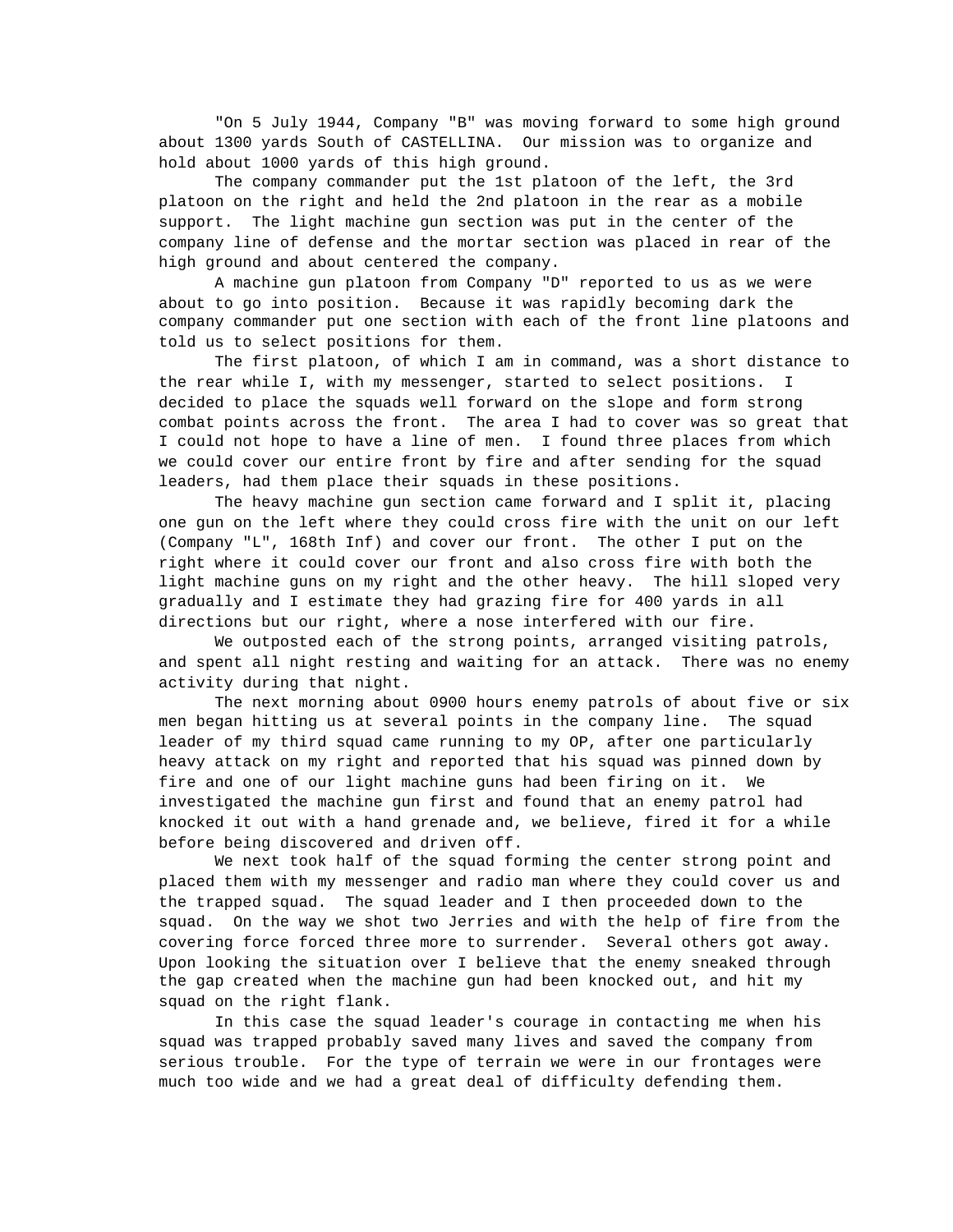Another thing which I believe should be taken into consideration is that a couple of weeks of combat weakens a platoon considerably and it is difficult to execute a mission that is normally assigned a full platoon with it."

#### **Sergeant RICHARD JOHNSON, 135th Infantry.**

"We had been attacking day after day with our casualties mounting. The objective one afternoon was to attack and clear buildings, and hold. The attack went beautifully with supporting light tanks and mediums behind them. Our objective was reached in less that 15 minutes. Our mistake was in setting up a "half-baked" defense behind the houses. Within an hour a small force of Germans counterattacked and was on us before we knew what was happening, which resulted in a hasty withdrawal and a completely disorganized unit."

#### **Captain REID B. HUFF, 135th Infantry.**

"In temporary defensive positions be sure that outposts are established far enough away from main body so that sufficient warning may be given if outpours are attacked.

One platoon of Company "L" was captured at MONTIQUILA, Italy because the outposts were less than 50 yards from remainder of platoon and timely warning could not be given to alert the platoon."

i. CP-OP Operations. The CP is the center of all operations and the OP is a business establishment for the purpose of observing and destroying the enemy. Established observation posts should not be subjected to the carelessness of commanders and their staffs.

#### **Major ALLISON A. CONRAD, 135th Infantry.**

"Control of movement in and around an OP must be continuous. It can be fatal to relax this caution for one moment. Even in a unit as battleschooled as this one, I have seen occasions when excessive movement around an OP (and in one instance, a CP) brought immediate enemy fire which caused unnecessary casualties. Visiting firemen who insist on driving up to your front door instead of parking at a reasonable distance and coming forward on foot under cover are the worst offenders. Vehicle dismounting point must be clearly marked and guarded twenty-four hours a day. Less movement at the OP means less work for the GRO [Graves Registration Officer].

#### **Technician Fifth Grade ERNEST J. LANGIE, 135th Infantry.**

"While under combat fire, one can never feel too safe. In one instance our battalion had moved up and relieved another unit and after the unit had oriented us as to the situation at hand we settled down for the night feeling quite safe as they had informed us that the enemy hadn't shelled the immediate vicinity of the CP. They had been there for 30 some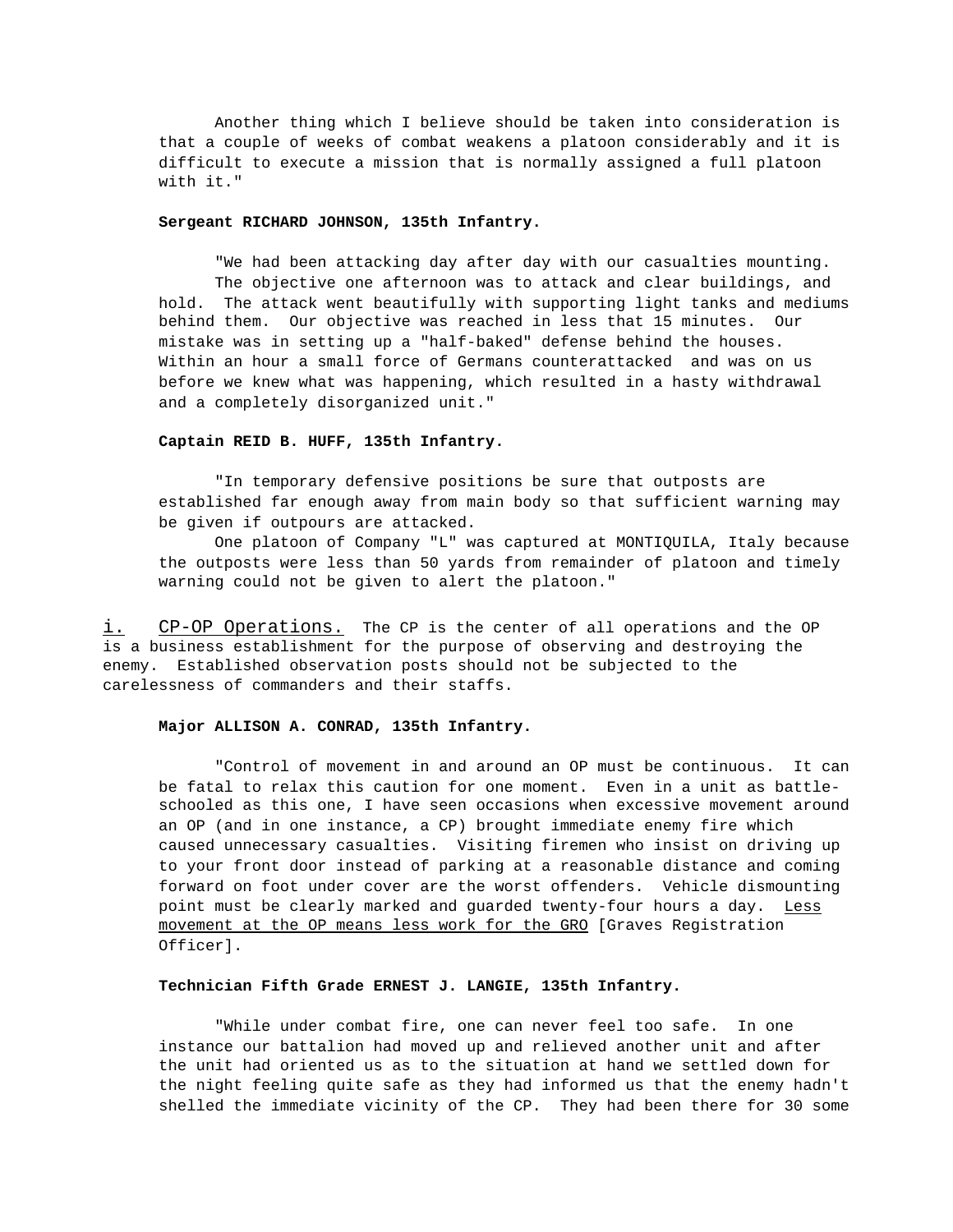days without their CP being shelled. Well, the next day the 1st Sergeant and other non-coms commenced to instruct the men not to do any unnecessary walking around and not to hang out their towels, shirts or anything that could be observed by the enemy.

We stayed in this CP for two weeks without drawing a single shell, but finally a few of the men apparently forgot or disregarded their instructions and hung out a couple of white towels to dry, and sweat shirts also. As a result our CP drew enemy artillery fire, costing the lives of three men."

#### **First Lieutenant HAROLD C. BISHOP, 168th Infantry.**

"Battalion and company CPs, in stable defensive positions, can and should be set up in businesslike style, even if they are underground. Adequate files should be set up for the abundance of intelligence and operational material, such as patrol reports, overlays of friendly and enemy dispositions, counterbattery and counterattack plans, etc. Filing systems must be set up immediately, or valuable material will be lost."

#### **Private First Class WILLIAM WOODROW, 135th Infantry.**

"From my experience as an F.O. [Forward Observer] in an infantry combat battalion, I have found out several important points through sad experience. First of all great care must be taken if approaching an OP in the daylight; to keep from being observed by the enemy. He usually has all the observation anyhow, and if he sees you he will fire on you, no matter how few or many there are in the party. Once the OP has been established, don't disclose your position. If you can see the enemy, he certainly can see you. Do the things you have been taught to do when observing.

Here are two incidents which actually occurred in combat. Three men were in an OP on the side of a mountain. The only cover was a small wall about three feet high and six feet long. One man stood up to urinate. Within three minutes several rounds fell in the general vicinity. He not only endangered himself, but also his buddies. Today that man is dead. You see, he made one more mistake. A sergeant was observing from a window in a prominent building. Some wise guy in the next room began to snipe at some Germans much too far away for any accuracy, but he caused enough commotion to draw attention to the area. The sergeant moved quite close to the window to get a better view and was shot through the eye. The sergeant was at fault for getting too close to the window, but sniping from an OP should be altogether discouraged.

Use your head. Information is no good if the informer cannot deliver the information to the source who can make use of it."

j. Air - Ground Liaison. Close support aerial bombardment has not in all cases proved completely satisfactory, but the potentialities of the weapon for infantry support are great.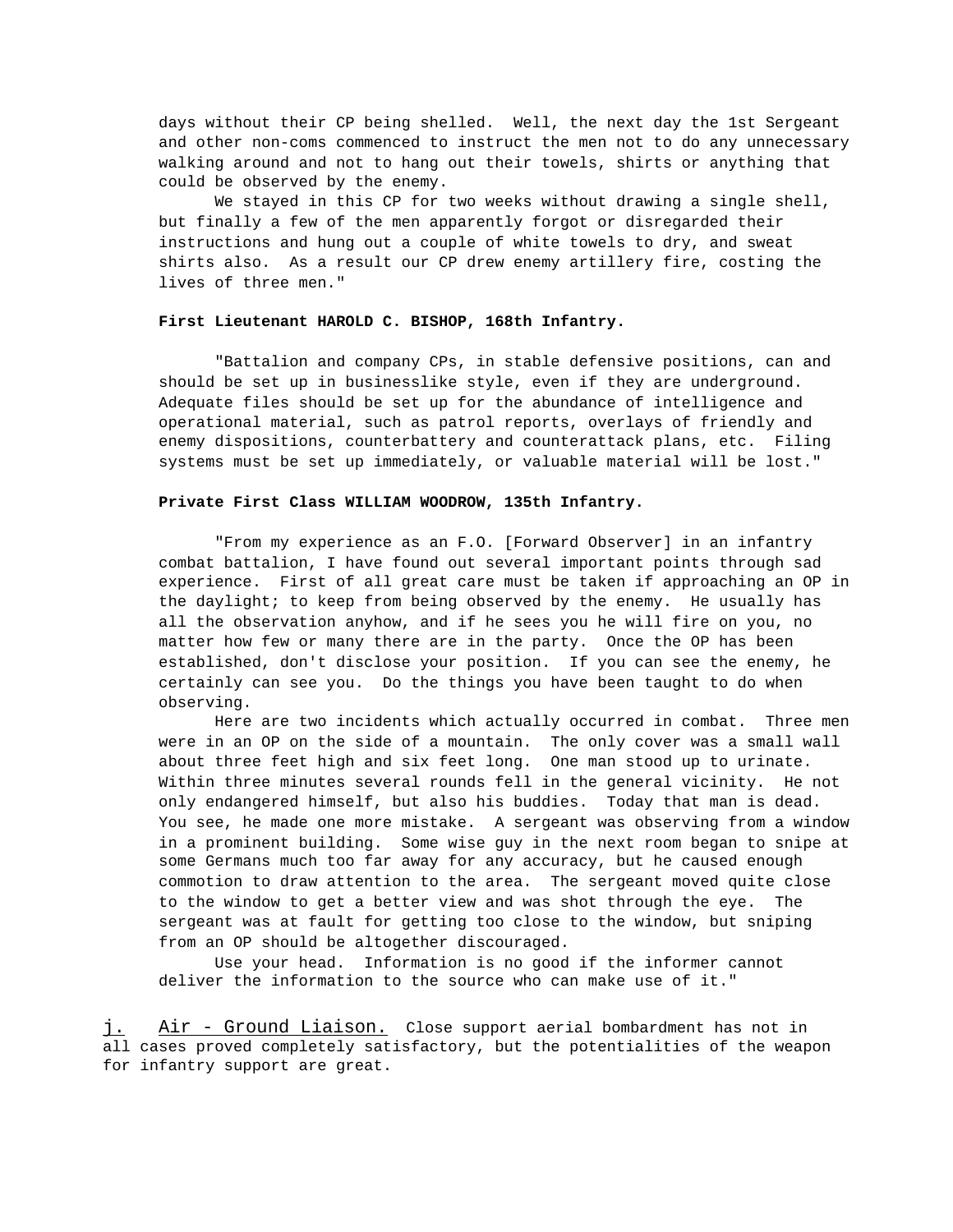## **Lieutenant Colonel MARK T. MARTIN, JR., AC of S, G-3, 34th Infantry Division.**

"I reported on 6 April 1944 for duty with the 445th Bombardment Squadron (M), 321st Bombardment Group (M).

During tour of duty I attended three 'briefings' prior to missions, accompanied one mission to its target as a passenger in the leading element of three planes, accompanied the Squadron Commander on a 'chaperon' flight to the Bomb Safe Line on a second mission and took part in informal discussions with the Squadron Commander and the 321st Group Operations Officer.

Observations made during this brief period suggest that the present exchange of Air and Ground Force personnel be continued and that, when practical, efforts be made to assure that officers be exchanged especially during periods when air operations are in Direct Support of Ground Actions. It is believed that air corps officers generally must operate over such extensive fronts that is is not possible for them always to be familiar in a sufficient degree with the terrain immediately to the front of our infantry. This is especially true, it would appear, since most flying officers are Lieutenants or Captains with a comparatively short period of training in map and aerial photo reading; a circumstance no less true in the Ground Forces. Unlike ground officers, who may spend a considerable amount of time in map study to determine locations, however, Air Corps officers are permitted comparatively a few seconds to recognize their target and get away their bombs.

It is appreciated that upon many occasions under conditions of fluid warfare the exchange of Air and Ground personnel before missions is impractical. The indicated method is recommended for trial prior to the resumption of the offensive in the present sector, the ground plan having been formulated and the initial allotment of Air Support having been made.

It is suggested:

(a) That Flight Leaders and Navigators visit the Division to be supported prior to and during air operations and that these personnel be oriented on the ground and by flights in Division Air OPs.

(b) That Ground Officers from the sectors concerned visit the Air Groups and assist in briefing Flight Leaders and Navigators accompanying flights in an advisory capacity if that be desired.

(c) That one navigator and one flight leader from each Air Group visit the division which is to be supported prior to beginning operations.

(d) That one division staff officer visit each Group which is to fly in support, being present for the briefing prior to initial missions.

(e) That the exchange of officers be made once each two days during the period when especially close support missions are desirable."

An attempt in this theater has been made to develop close liaison with the establishment of 'Horsefly', a system in which cub planes were used to orient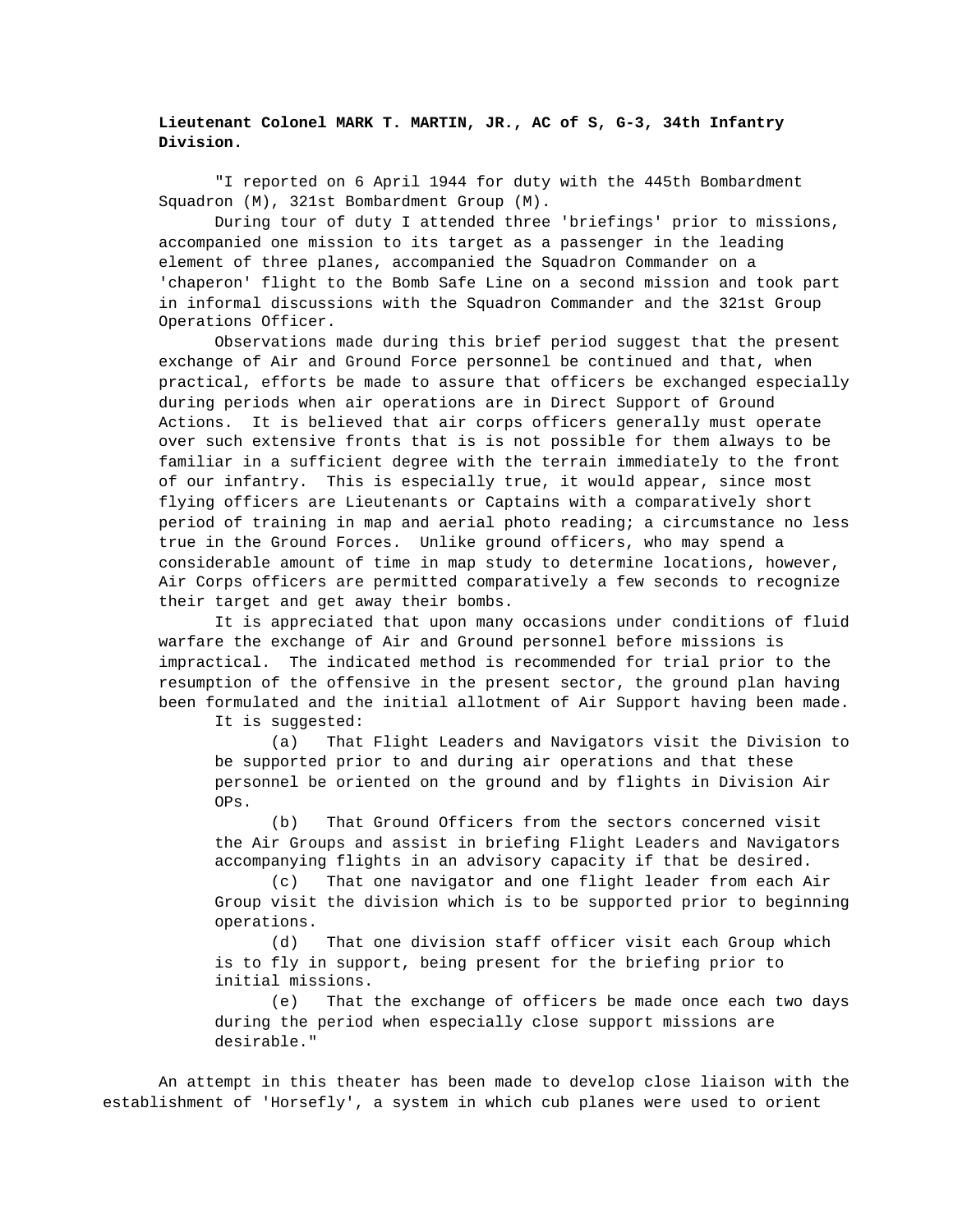bomber pilots over the target area. It was discarded as unsatisfactory after losing several cubs and because the Air Corps did not consider the targets remunerative. Division observers report that careful briefing is the key factor, and the pilots report that to supplement briefing seeing the ground prior to the mission would be most helpful. This careful briefing coupled with visual aids such as colored smoke over the target has proved successful.

#### **First Lieutenant BURTON H. ISENBERG, 168th Infantry.**

"In January 1944 the 168th Infantry was in the vicinity of CERVARO, after making spectacular progress from just north of VENAFRO. On 11 January I was on an observation post on Hill 496, approximately 1500 yards east of CERVARO. On the morning of the 11th, we received word that, at 1200 hours the Air Force would strafe and bomb the town of CERVARO; also that the friendly artillery would lay red smoke markers of the target to aid the Air Corps. That morning I observed enemy activity in CERVARO. I adjusted 81mm mortar fire on enemy personnel moving about the town. also observed patrols of our regiment moving about in the olive orchards north and east of the town. At approximately 1155 hours our own artillery fired red smoke markers on the town. Exactly at 1200 hours the first formation of A-36s appeared from the south and circled around to our rear and started their dive on CERVARO from the east. They strafed and bombed simultaneously. After the first flight had passed over the target they swung around to the south and circled back to the east gaining altitude. They then made another dive on the target, but this time, they strafed only and did not bomb. Each succeeding flight went through the same procedure. The close air support attack on CERVARO lasted for approximately one-half hour. All bombs were released with extreme accuracy and found the target with maximum effect. Aided by this bombing, the second battalion of the 168th Infantry attacked the town. On the following day CERVARO was ours."

#### **Sergeant JAMES W. STAPLETON, 133rd Infantry.**

"Air support is a very important factor. If our strafing affects Jerry as his does us, our planes do not necessarily need to cause casualties. It also boost our morale to see our planes overhead."

k. Cover, Concealment and Dispersion. The basic principles of the subject matter have been thoroughly covered in the field manuals irrespective of branch. The relative absence of the German Luftwaffe and the apparent shortage of enemy artillery ammunition as the campaign progressed created at times a false sense of security resulting in laxness and sometimes outright carelessness.

#### **Captain HORATIO N. LONG, JR., Headquarters 34th Infantry Division.**

"It is unusual for the enemy to call artillery or mortar fire on well-dispersed troops in a stabilized situation. Too often a sense of false security descends upon us after a lull in enemy fire and we begin to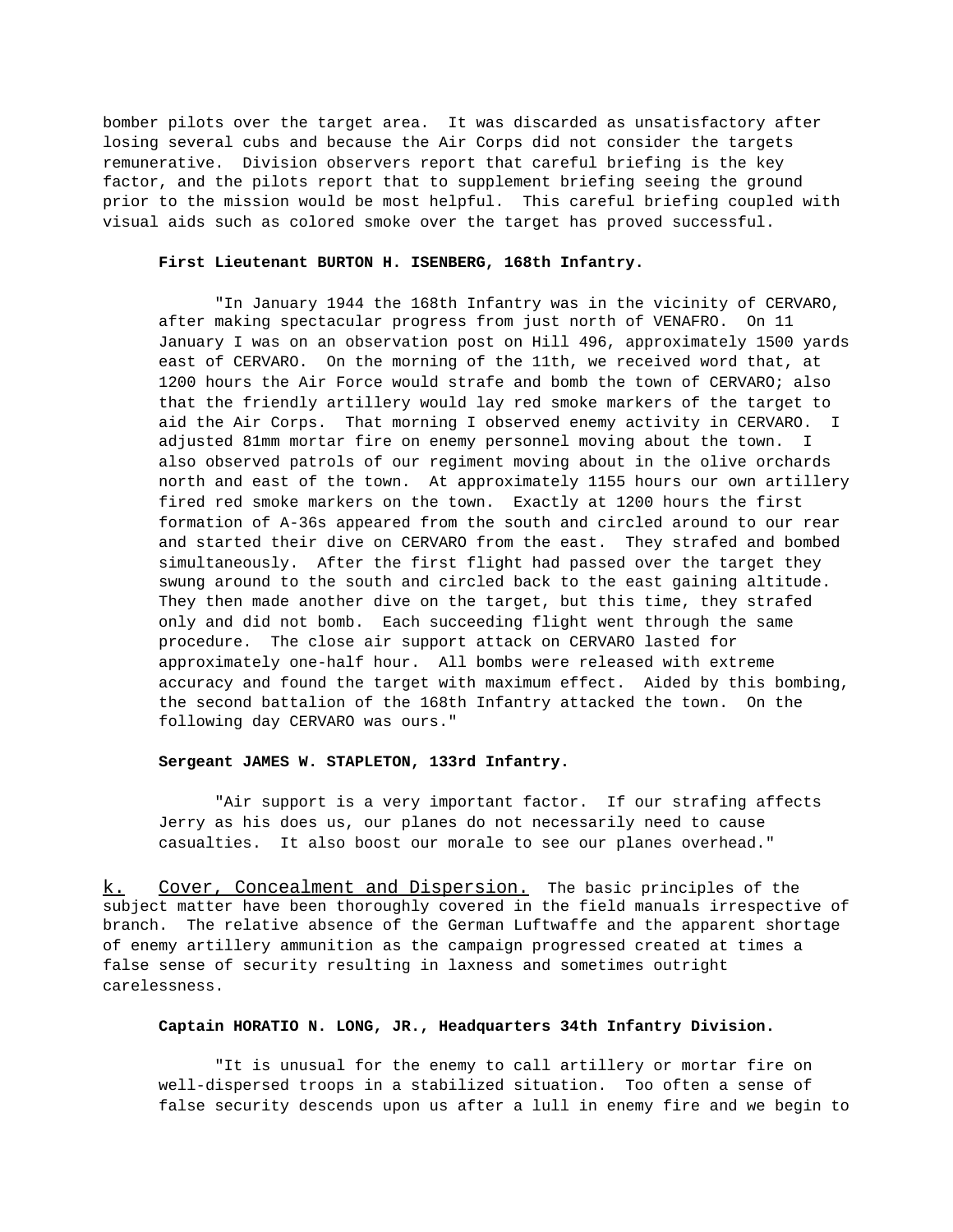group up forming targets for fire which is brought down with devastating effect.

During the attack on S. MARIA OLIVETO, 4 November 1943, the commanding officer, Company \_\_\_, \_\_\_ Infantry assembled his platoon leaders and key NCOs to plan the continuance of the attack. Shortly after assembling, a heavy enemy mortar barrage fell upon the position resulting in all of the officers and the majority of the NCOs becoming casualties. With no leaders the entire company became disorganized and withdrew."

#### **Second Lieutenant CLARENCE E. SPIKE, 133rd Infantry.**

"It has been my experience all through the Italian Campaign that the American soldier is inclined to 'bunch up' in groups. The doughboy of this war seems to think that as long as he has a number of his companions close to him he is fairly safe.

In October 1943 we were advancing on BENEVENTO, Italy, in the approach march. It was a fairly dark night and the men were walking on each other's heels when they should have been spread out. Suddenly, 'Whoom' - a large caliber shell hit the column and wiped out the majority of a whole platoon of Company "K". Had the men been at proper interval damage would have been a great deal less."

#### **Staff Sergeant HAROLD F. MUSCHAMP, 133rd Infantry.**

"One lesson I have learned in combat is that 'there is no fox hole better than the one you are in'."

### **Technician Fourth Grade JOE MAYORCHAK, 135th Infantry.**

"Some of my buddies and I were injured at the third crossing of the VOLTURNO. We were behind a hedgerow when Jerry opened up. The first shell wounded many of us slightly. I went for my foxhole and some of the others did likewise, but the remainder took off and in Jerry's next barrage, the majority of these were severely injured. A shell landed within 6 feet of me, but my fox hole paid very good dividends."

#### **Sergeant SHELDON G. JOHNSTONE, 135th Infantry.**

"Those who were on the ANZIO Beachhead soon found that unless both men and positions weren't kept out of sight or camouflaged so as to make it hard or impossible to be seen they wouldn't last long. We had a very good example of how important camouflage is.

Our first positions were sandbagged positions on top of the ground because of wetness. The men who were there before us had taken away their nets, which were the only camouflage possible in that case. Our nets were unsuitable for the terrain and could be used merely to break the outline. We received direct fire. Later, we put our own position in an alfalfa field. We used alfalfa along with the nets and tested the job by going only a few yards away. We worked on it until satisfied that no observation post on the Jerry side could possibly pick us out. The result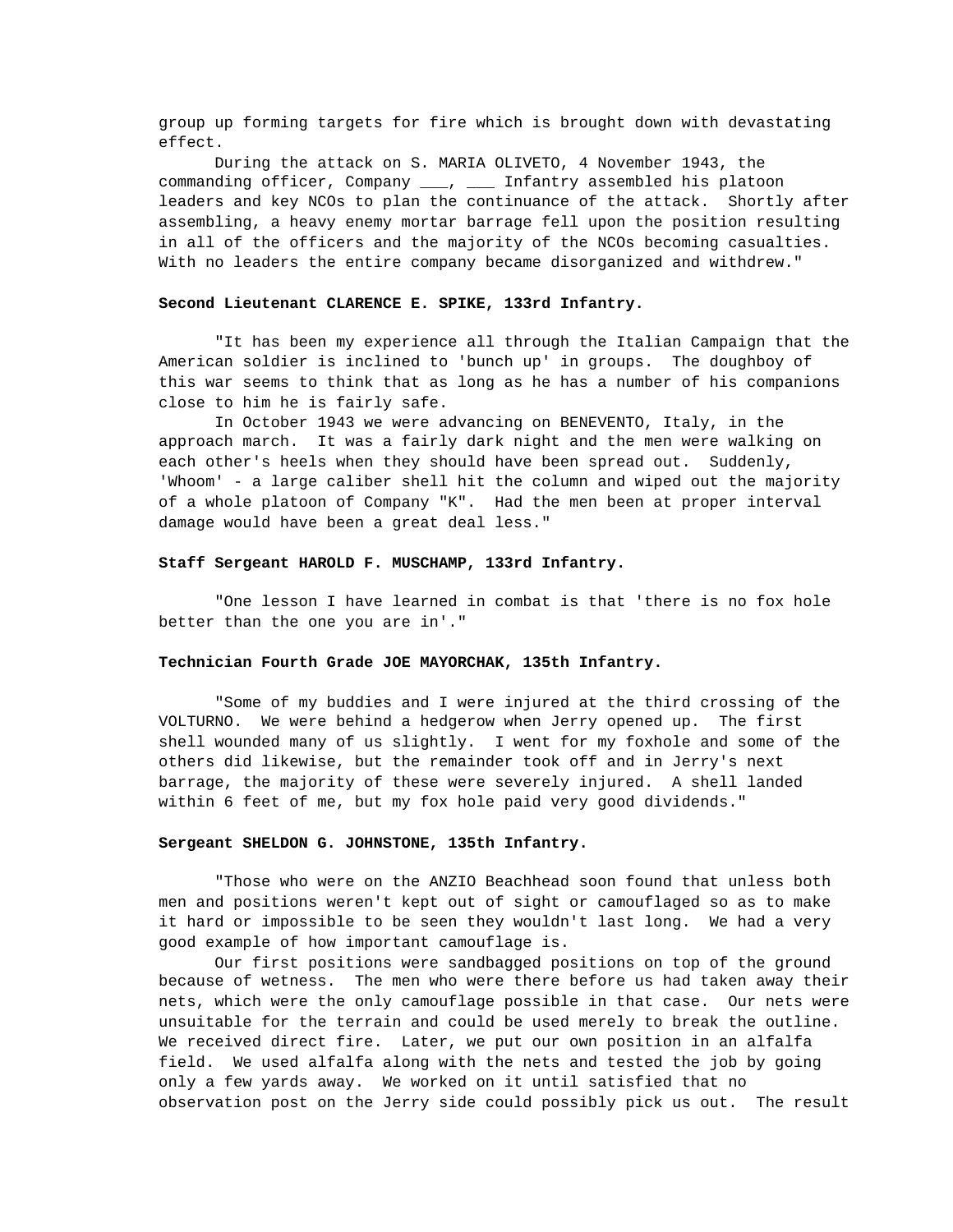was that, regardless of all the shelling they did at nearby roads, gun positions, houses, etc., we never received a close round."

#### **Private First Class THOMAS M. FALZONE, 133rd Infantry.**

"I was trapped with our platoon leader in a small ditch. I had to lie flat of my stomach to keep under cover of the machine gun firing at us. Everytime I moved while crawling backwards I stuck some part of my body up and was fired at. I laid in that ditch for two hours trying to crawl back when my platoon sergeant yelled at me directing me out of the trap."

#### **Corporal HAROLD B. GAARD, 135th Infantry.**

"At CASSINO one night we moved our anti-tank platoon forward, fairly close to the front lines. Our guns weren't needed that night, so we dug in behind a six-foot bank. There were trees on top of the bank, so we dug down and under the bank because if shells had hit in the trees it would have been the same as aerial bursts, and by digging that way we also had overhead protection. Machine gun bullets were buzzing overhead, which gave us more willpower to dig.

A passing soldier got curious to see what was going on. He grabbed a pair of field glasses and crawled on top of the bank. Instead of being careful and getting in a shady spot or by a tree, he got right in the open in plain sight where the sun reflected on the glasses. Someone cautioned him and he had just got in a fox hole when Jerry threw in a barrage. Thanks to the good fox holes no one was seriously hurt, however, our equipment lying outside of the fox holes was torn to shreds."

1. Infantry Weapons. The employment of infantry support weapons, dictated by terrain and rapidity of movement, has always been a subject of controversy within the Division. The suggestions and ideas submitted herein represent the thought of all weapons men based on many months of actual operation against the enemy.

(1) Machine Gun.

#### **Staff Sergeant RICHARD W. FREDRICKSON, 133rd Infantry.**

"As a machine gun section leader, it has been many times my assignment to be attached to a rifle unit, sometimes unaccompanied by an officer. Although intending to imply no criticism of the rifle unit's judgment or any inability on its part, I have found that occasionally a clash is unavoidable concerning certain decisions; sometimes the rifle unit commander is not thoroughly acquainted with the tactical employment of heavy weapons. Again, a difference of opinion is a minor matter; usually as a noncommissioned officer my opinion holds little weight in such cases. I have learned that an NCO with a section attached to a rifle unit must by doubly aggressive, come out with his decisions or opinions,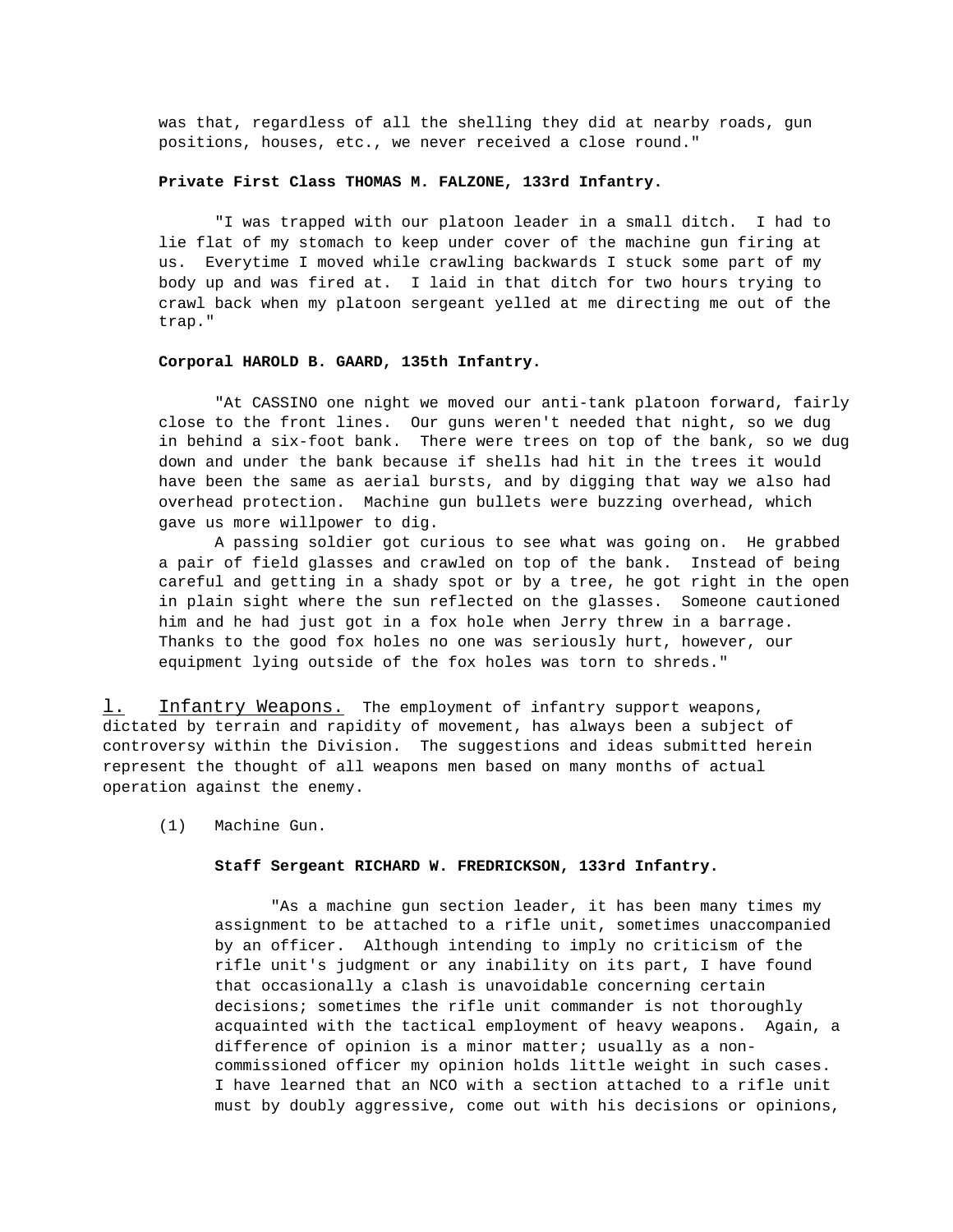and many times act on his own initiative or judgment before receiving orders, as it is natural that sometimes he will be forgotten entirely or neglected, especially in the attack."

#### **Staff Sergeant LOUIS CARSTENS, 135th Infantry.**

"We have found early in the African Campaign that if we are in close support of a rifle platoon and are called on to fire on a target such as a 'kraut' machine gun that not more than 2 men carrying the gun and a chest of ammunition should crawl to a suitable position from which to fire for accuracy or surprise. After firing we then move back as soon as possible as in most cases Jerry soon covers the area with fire. We have done this on numerous occasions with good effect. Shortly after LEGHORN [LIVORNO], we picked up a 'kraut' machine gun by sound and observation that had a rifle platoon pinned. down. We watched the position until the 'krauts' seemed intent on something else to their front, then quickly set up our gun and fired several long bursts which silenced the 'kraut' gun. Our gunners immediately went back to better cover. In a very short time 'kraut' fire was placed on our vacated position. Surprise fire on a counterattack by waiting until you can fire on some of the 'krauts further back has proved to be quite demoralizing, particularly if you are firing from a flank as we had occasion to do when Company "A" on our left was being counterattacked. The 'krauts' seemed at a loss what to do and were soon dispersed by our artillery fire."

#### **Captain JACOB G. GEIER, Headquarters 34th Infantry Division.**

"Combine the light machine gun and BAR best features to make a light machine gun (shoulder weapon, belt fed, employing a bipod) that can be carried by one man. The German machine gun 43 is a close approximation as far as looks are concerned but the new design should retain the range and accuracy of the light machine gun. Eliminate the BAR and LMG from the rifle company and give each squad one LMG of the new design. Reorganize the weapons platoon to include four 60mm mortars only. Two to be employed on the attack, four to be employed on the defense."

#### (2) Mortars.

## **First Lieutenant ROBERT B. GOSSETT, 168th Infantry. First Lieutenant RALPH O. HOVDEN, 168th Infantry.**

"Sight, M-4 - The present 81mm mortar sight M-4 is adequate and is a good sight. However, there are two adaptations which would be helpful. First, a mirror attachment similar to the German 81mm mortar sight to enable the gunner to sight on an aiming point to his rear. With mortars, just as with artillery, the greatest accuracy of fire is obtained when the aiming stake is farthest from the gun.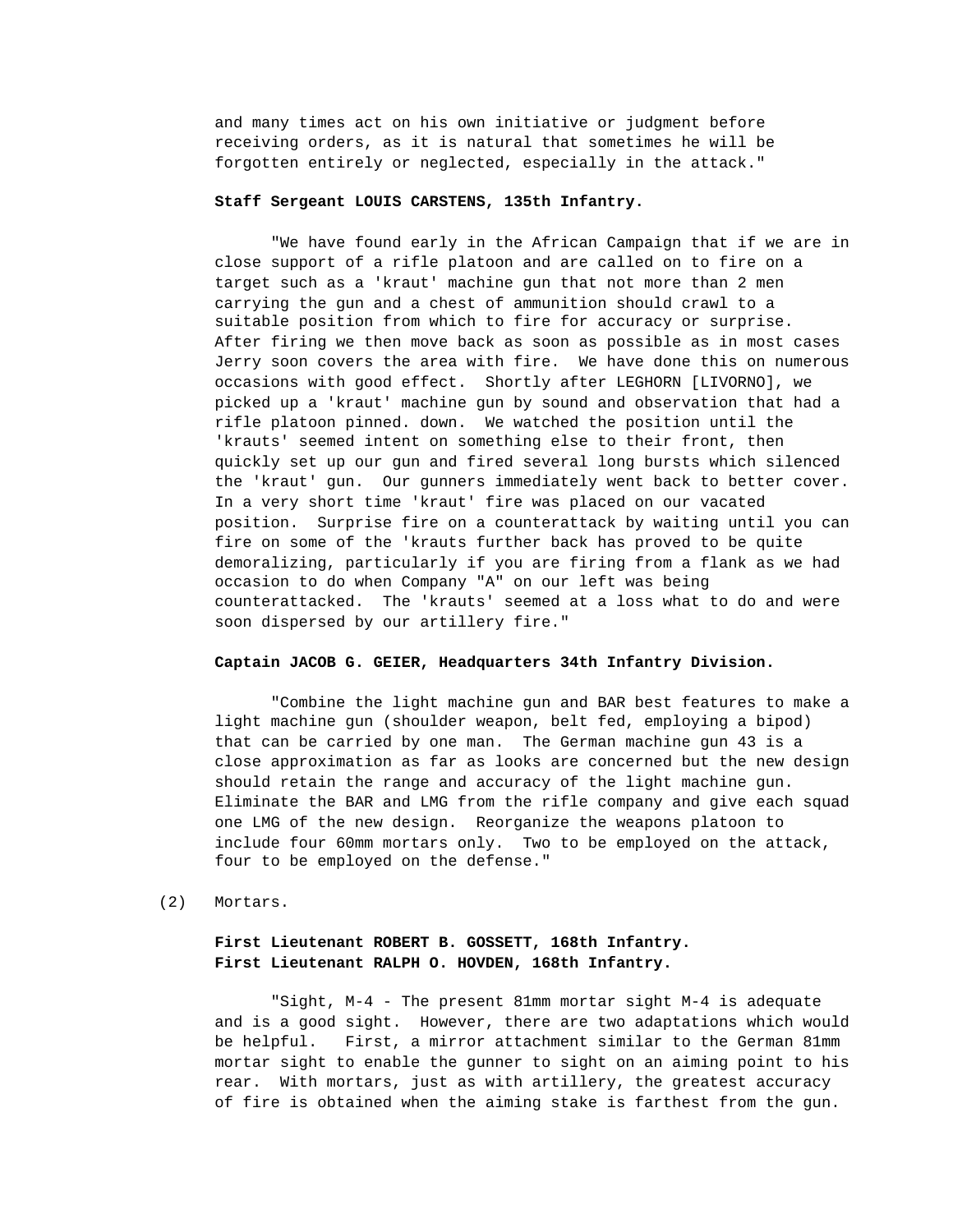Because mortars are normally in position in defilade or in back of buildings, it is often necessary to have the aiming stakes close to the gun, thus cutting down our accuracy. With the mirror attachment it would be possible to place the aiming stakes some distance away to the rear or even to the flank of the gun. Second, a night lighting device, both for the sight and for the aiming stakes. At present, we are improvising with flashlights, but they cut down the accuracy and speed of the gunner because the gunner must hold one light in his hand while operating the gun with the other. A night sight similar to cannon company would be suitable. Occasionally one of the micrometer knobs 'slip' and do not give the true reading. Usually the gunner detects the faulty sight because the knob turns too easily but sometimes not before firing part of the mission. Possibly a lock washer that would hold these knobs secure could be made.

Fire Control - We have been very successfully using a method of fire control and direction similar to that of an artillery fire control center. Our first attempt with this method was an experiment at ANZIO Beachhead and it proved itself so effective that we have been using it ever since. The only two items necessary to operate this C.P. set-up which are not T/E [Table of Equipment] are 1/25000 artillery grid sheets and a 1/25000 rangefan.

As soon as our guns are in position, the position is plotted on the grid sheet and a base-point registered for all guns. It is then unbelievably simple for the platoon C.P. to fire on any given coordinate quickly and accurately by using the rangefan which immediately gives the true range of the target and the correct deflection from the base-point. Therefore, any person in the battalion can call in the map coordinates of a target and the target can be fired accurately and immediately. This method has been extremely valuable in firing targets where observation was difficult and even more so for night firing. All of our NCOs have worked with this method and are thoroughly trained to take over operation of the C.P., if the platoon sergeant should become a casualty."

#### **Lieutenant Colonel JOE L. BOURNE, 168th Infantry.**

"It is suggested that at least a platoon or company of chemical mortars (4.2) be provided for each infantry regiment while in combat in terrain such as we have in Italy, and for terrain such as we will undoubtedly have to conduct future operations over.

The chemical mortar proved itself a highly valuable weapon on the ANZIO Beachhead. It has greater range than our 81mm mortar. The result of its fire is highly demoralizing to enemy troops. German prisoners refer to the 4.2 mortar as the 'silent death', because the fragments of the shell apparently splinter up much finer than our 81mm mortars and a small splinter can pass through a man's body almost without leaving a mark. The Germans do not like the chemical mortar.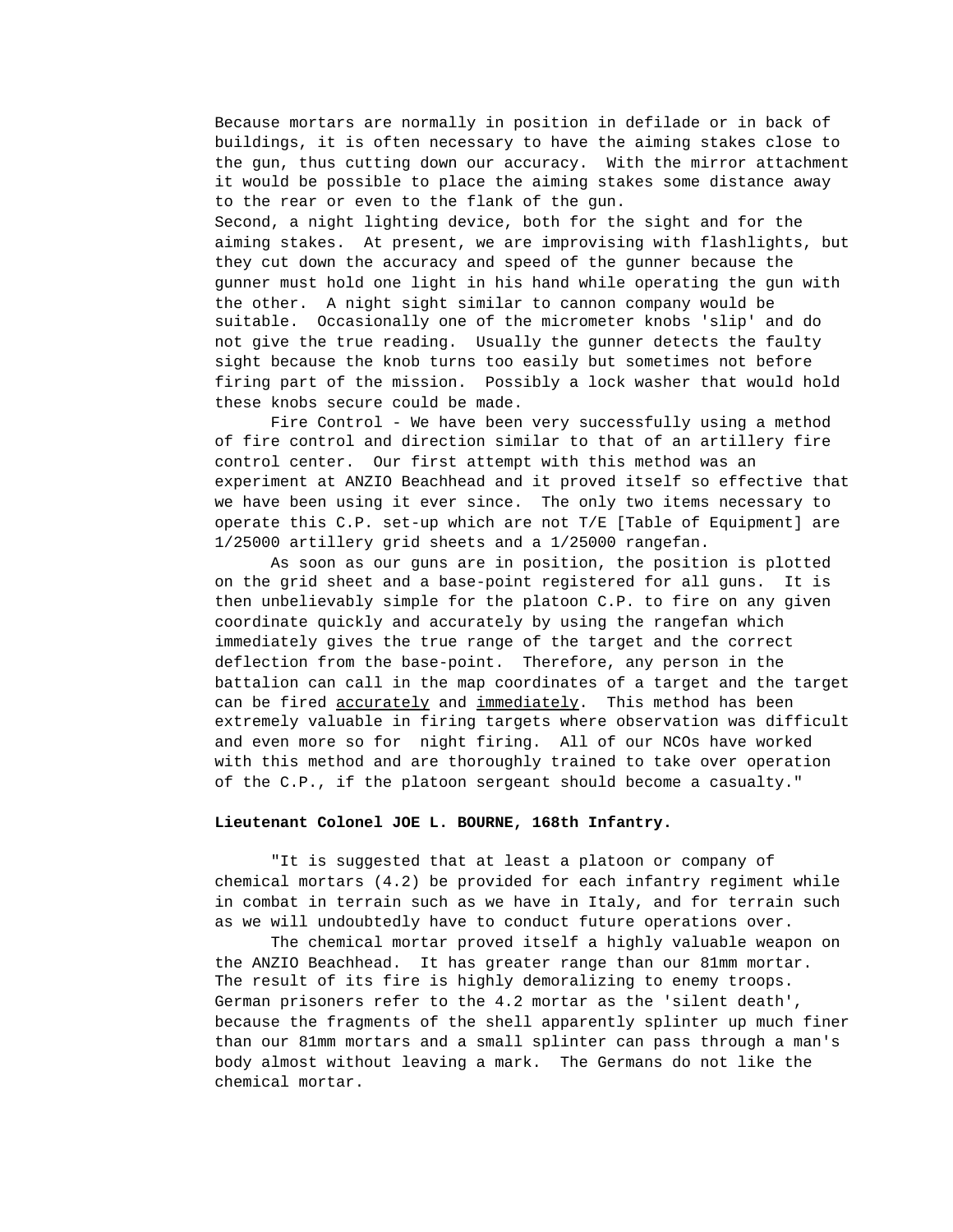It is realized that the chemical mortar is an organic part of our army chemical warfare section, but we are firmly convinced it can be used to great advantage with the infantry regiment either attached or preferably to become a part of the T/E organizational set-up of an infantry regiment."

#### **First Lieutenant DAVID B. AYRES, 135th Infantry.**

"The 60mm mortar is a fine little weapon. It would help if there were smoke shells available; they could be issued on the basis of two per mortar in the basic load."

### **Captain HUGH S. JACOBS, 133rd Infantry.**

"Mortars have not been used as much as they could be, especially 60mm. I found the following system greatly speeded up use of my mortars: in rifle company command group, I always had the mortar section sergeant and one man with a roll of 130 wire. The mortars usually followed the attacking platoons and when one of the leading platoons was held up, while I pointed out the target to the mortar sergeant, the wireman was rolling wire back to the mortars. By the time the sergeant had figured his range to the target, the mortars were in communication with him and the first round on its way. This saved valuable time, in that I didn't have to send back for the observer.

The 60mm illuminating mortar shell was found to be by far the best flare for night work. In defensive positions at night, they should be sighted so as to cover the entire front with flares and the reserve company mortars should be attached to the AT guns so as to afford illumination for night firing against enemy armor. We tried this in practice and I found it very successful."

#### **Sergeant GEORGE E. CHRISTENSEN, 133rd Infantry.**

"The 60mm mortar is of very little value against well-prepared positions. When setting your gun up, never set it on the forward slope of a hill, nor in a draw as these are usually zeroed in by enemy artillery or mortars.

Whatever you do, use a little common sense!"

#### **Sergeant LOWELL W. HARTSFIELD, 133rd Infantry.**

"During our last phase of combat, the 60mm mortar section, of which I am a member, went into the line under a new set-up which was worked out within the platoon by the platoon leader. This was based on former combat experience and proved to be highly efficient and highly successful.

The first and second squads of the section were equipped as they had always been. That is, they carried two mortars and six bags of ammunition. The third squad, however, carried no gun but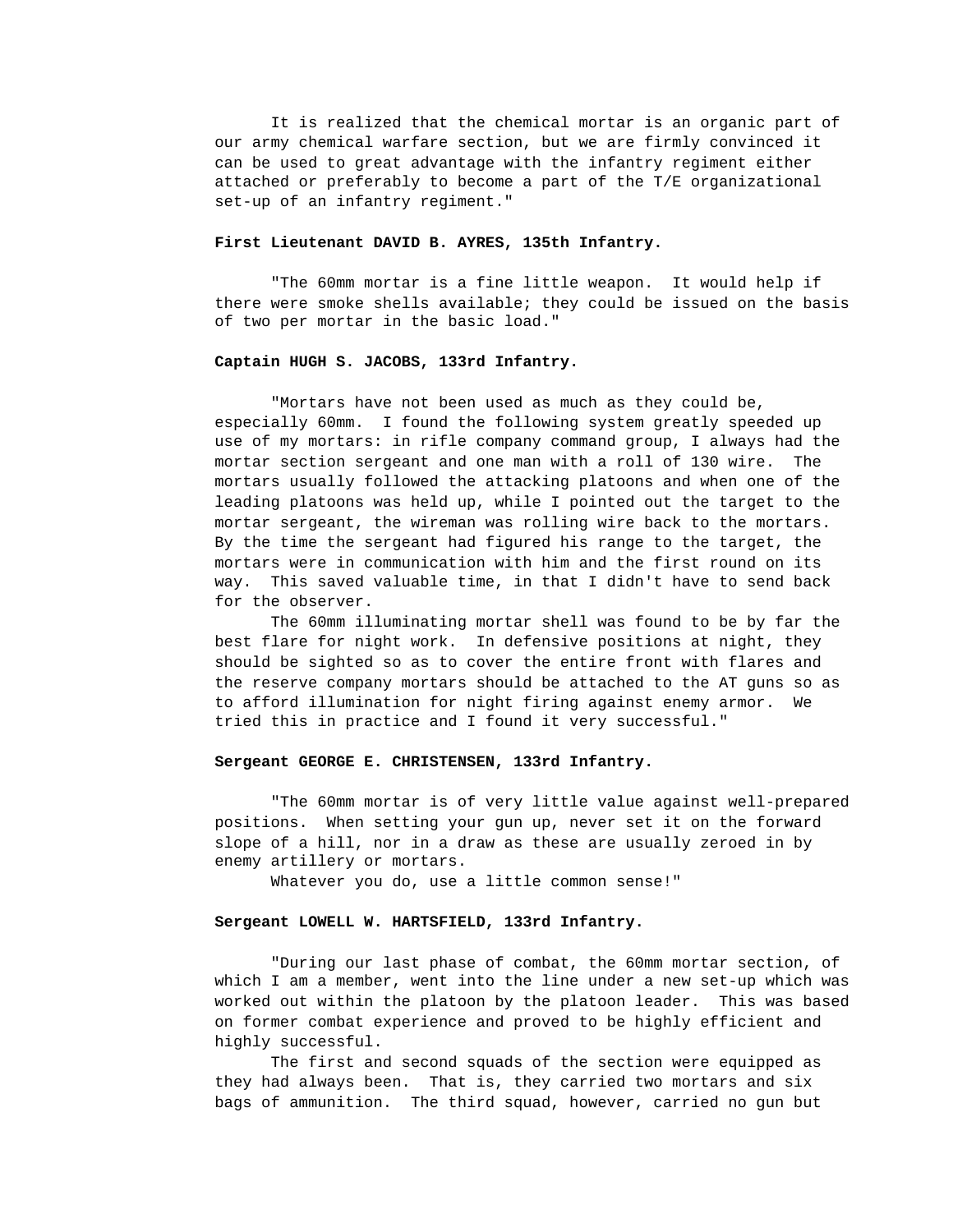carried four bags of ammunition while the squad leader carried cleaning equipment consisting of a cleaning staff, waste and rag, and oil. It was also the responsibility of the third squad leader and his squad to keep the gun supplied with ammunition during an action by bringing ammunition from the supply point to the guns whenever it was needed. Thus, it can be summed up by stating that instead of the usual T/E of three guns and nine bags of ammunition, our section went into action with two guns and ten bags of ammunition. OP men came from the third squad."

**First Lieutenant EMANUEL NATHAN, 133rd Infantry. Staff Sergeant GEORGE J. FRENCH, 133rd Infantry. Sergeant DARWIN A. WELLS, 133rd Infantry. Sergeant JAMES A. CHANCE, 133rd Infantry. Private First Class CHARLES M. HESOTIAN, 133rd Infantry.**

"Experience has taught us that the enemy will counter 60mm mortar fire with much larger guns, making it a must to have alternate positions at all times. Always leave the position you have just fired from immediately upon firing your mission and move to the alternate. The movement must be done rapidly for the enemy is quick to return our fire.

When good alternate firing positions are not available, positions affording good cover should be found, and when a fire mission is completed move to them. After the enemy has fired return to your original position and fire the next mission, repeating the same procedure after each mission. This method has been used very effectively, especially when we were in the town of ORATOIA along the ARNO River. In three days we fired more than 1,000 rounds and received some very heavy counter fire, including 170s. One of our guns was knocked out and one sight, but we had no personnel casualties."

(3) Cannon. The infantry cannon companies of this Division have preferred and are equipped with the 75mm Pack Howitzer. Having a greater range and more maneuverability than the present 105mm Howitzer, M3, it has made up for its lesser punch by greater accuracy and rapidity of fire.

#### **Staff Sergeant KEITH R. MEMMOLA, 135th Infantry.**

"In my opinion the 75mm Pack Howitzer is the gun for all cannon companies. This fact can easily be confirmed by simply checking our records."

#### **First Lieutenant DEAN C. FELLOWS, 135th Infantry.**

"Teach the infantry regiment how to shoot artillery. Cannon company job is to support, but let the infantry help. Teach FO [Forward Observer] method of conduct of fire. Take the Doughboy out to service practice, make each pair of eyes a FO. Time fire has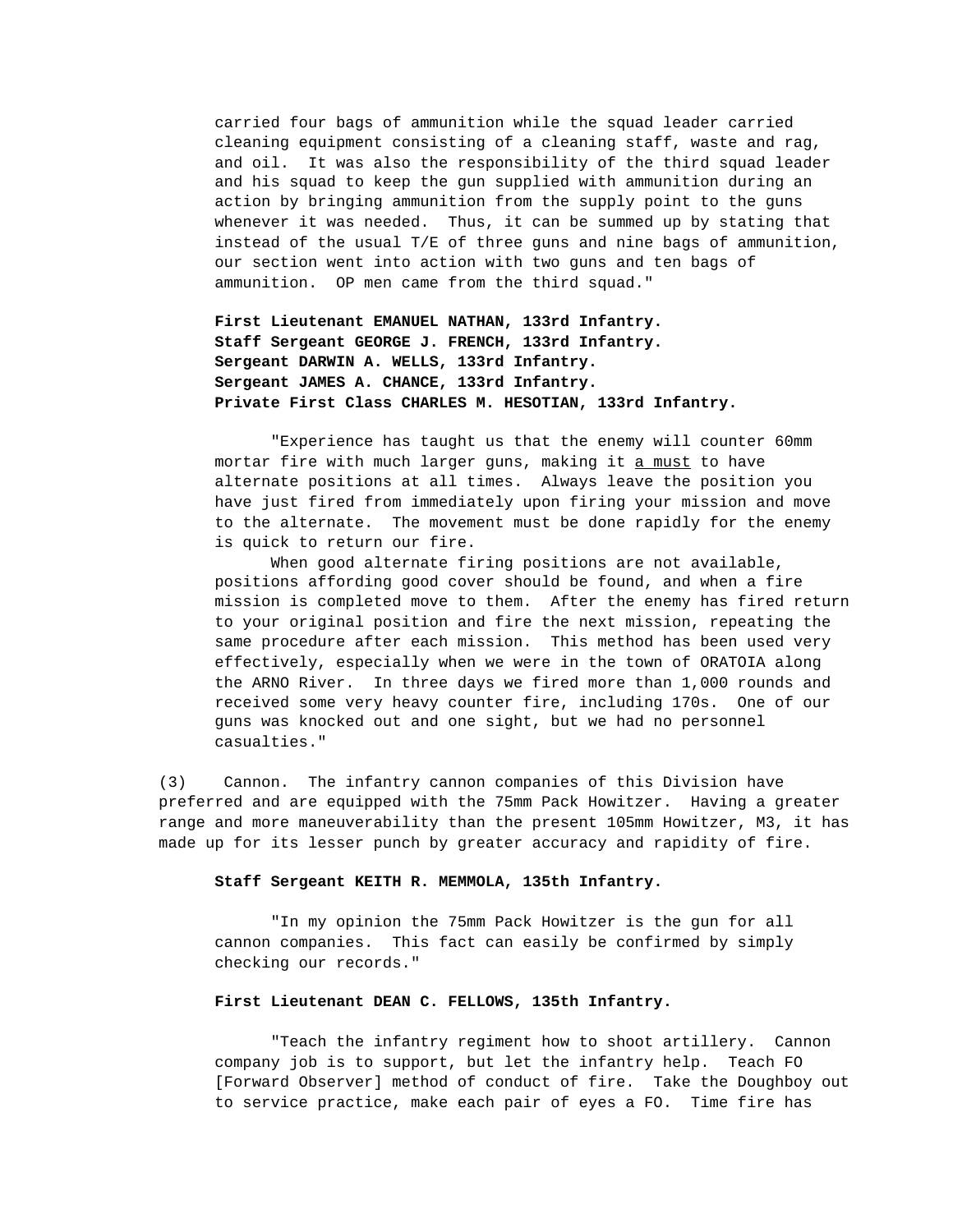been very satisfactorily adjusted by the infantry line officers in this regiment during combat.

Keep cannon company under a central control. Why have half the guns idle when they could be used? A simple FDC [Fire Direction Center] will work wonders. The pack 75mm Howitzer has 2000 yards more range and 200 mils more elevation than the 105 mm M3. 2000 yards means the difference of covering the sector or not. This was true at MONTIQUILA, PANTANO, CASSINO and ANZIO. The shell is lighter but you can carry more of them. High angles of sight are very frequent in the mountains. At PANTANO they ran as high as 150 mils. 75mm also has a flash hider that works. We have shot when the field artillery couldn't. The pack can be taken down into at least eight pieces and weighs 100 pounds less than the 105mm. We should have split trail 75mm Pack Howitzer.

Give us the 2-1/2 ton 6x6. It will go through mud and up the hills. It will pull out where the 1-1/2 ton vehicles will be left. If you can't get into position you can't shoot.

Make sure the Doughboy knows how to communicate with the cannon company. With the radios now in the regiment it is simple. Use wire where you can. Lay double lines when you can. OP lines give a more reliable fire service. Also it is better for security's sake. Hills play hell with the 300 series radio. Radio was all that was used at PANTANO, CASSINO and LANUVIO."

#### **First Lieutenant HARFORD C. EVE, JR., 135th Infantry.**

"As soon as the battalion with which you are working takes a new position it is our job to register several points around the position at once and to get concentration numbers on the points. If you do this it will enable you to get fire on almost any point in the battalion sector in about one-half the time it would take if you called for the fire by coordinates. This procedure has helped me quite a few times in counterattacks."

#### **Corporal MORRIS C. WILSON, 135th Infantry.**

"I have found it is a good practice when in the field to always retain enough powder charges in a convenient place, preferably an empty shell case, in order that no time be lost on a new fire mission in which another charge or two is required. If we are firing say charge one and have twenty rounds prepared to fire, I make sure my ammunition man has twenty charge two, three and four powder bags where they can be gotten on an instant notice. Then even on the darkest night it's a simple matter to replace them in the shell casing if needed, and get the rounds out there in the shortest possible time."

**First Lieutenant EBDELL R. O'BRIEN, 133rd Infantry.**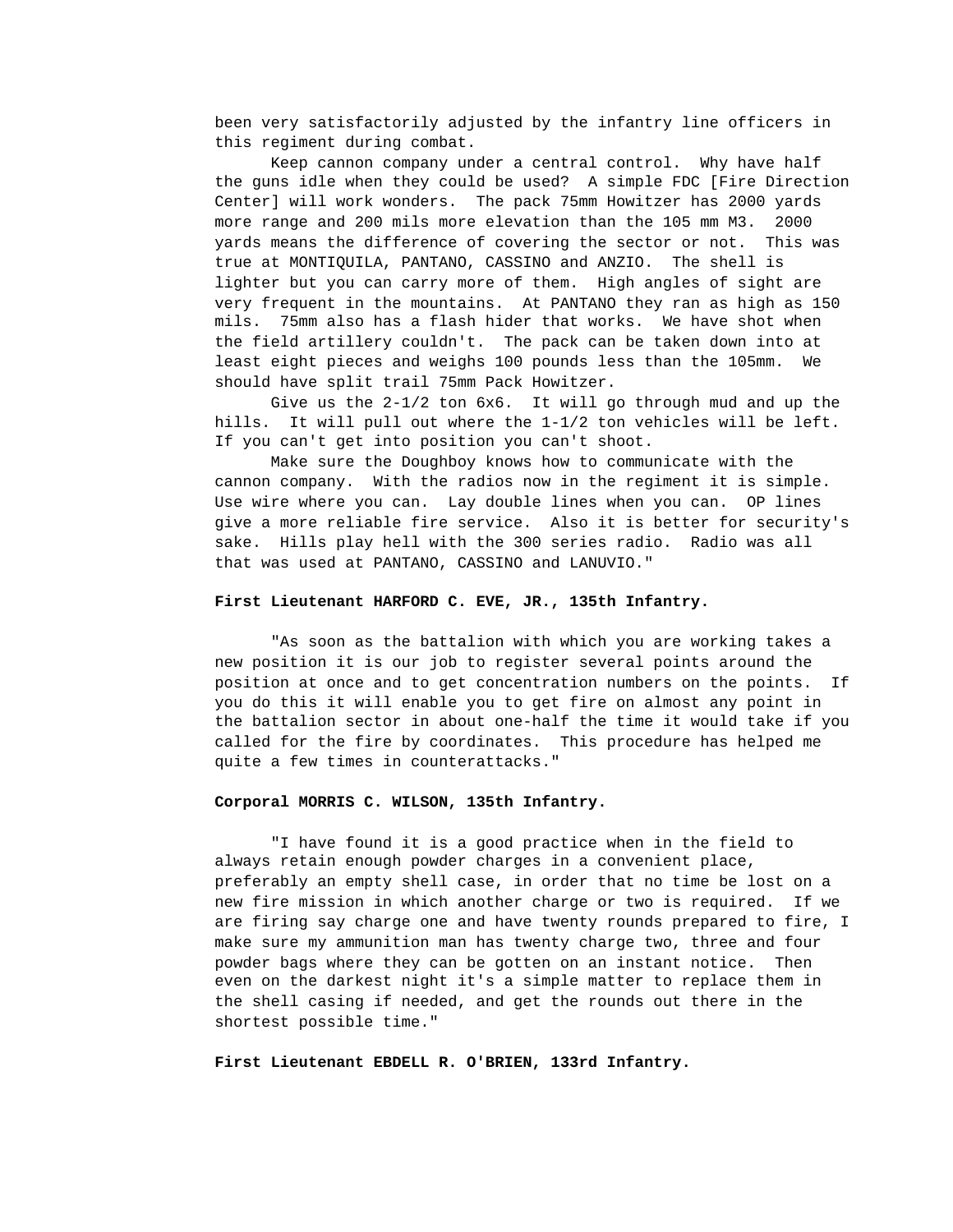"One thing I have learned is the uncertainty of the reported positions of front line elements. This is true more so in hilly country than in more favorable terrain. In the campaign beginning around the first part of July, through the hills to the plain before the ARNO River, I was an observer for a company of 75mm cannons. Time and time again units on the right and left reported themselves ahead of where they actually were. By taking their given positions and allowing required safety margin for firing a lot of enemy targets on our flanks, that were harassing us and could have been neutralized, were refused."

#### (4) 57mm AT [Anti-Tank] Gun

#### **Private First Class MARTIN F. VOIGHT, 133rd Infantry.**

"The wheel segments on our 57mm AT guns should be taken off as they catch communication wires and it has been proven that with the brakes set the gun can be fired just as accurately."

#### **Captain EDWIN LEWIS, Headquarters 34th Infantry Division.**

"57mm AT guns can do a great job on machine gun emplacements as direct support artillery if we had more HE ammunition. About 60% AP [Anti-Personnel] and 40% HE [High Explosive] would be right.

#### **First Lieutenant SIGURD OLSON, 133rd Infantry.**

"I believe gun crews should be trained in riding the tanks with the AT guns in tow, and the ammunition and equipment on the tank. This affords a means of getting the guns into position when it is impossible to get there with a truck. Training in our rest areas has shown us this can be done quite easily. The lesson was learned at CECINA during the day of 1 July. Company "F" of this battalion assaulted the town, riding on and advancing with the tanks. They bypassed some enemy machine guns which remained silent when the tanks were near, but opened up again when they had passed. Their fire swept the only road open into the town and then fired on any movement. If we had been able to go in with the tanks we could have given the rifle troops some badly needed AT protection. As it was, we were forced to wait until the guns were silenced, which was about dusk, before we could get into the town.

I believe that the gun crews should be trained in night firing with the aid of 60mm flares. At LARI on 16 July our guns were far forward and sighted to cover from the flanks the two roads leading into our battalion sector. That night enemy armor was heard moving along these roads but the gunners were unable to fire because of darkness. With this thought in mind, we worked up a method to enable us to fire at night. The guns should move into position during daylight if possible, to give the gunners a look at the terrain in front of them. Coordinate firing with one of the 60mm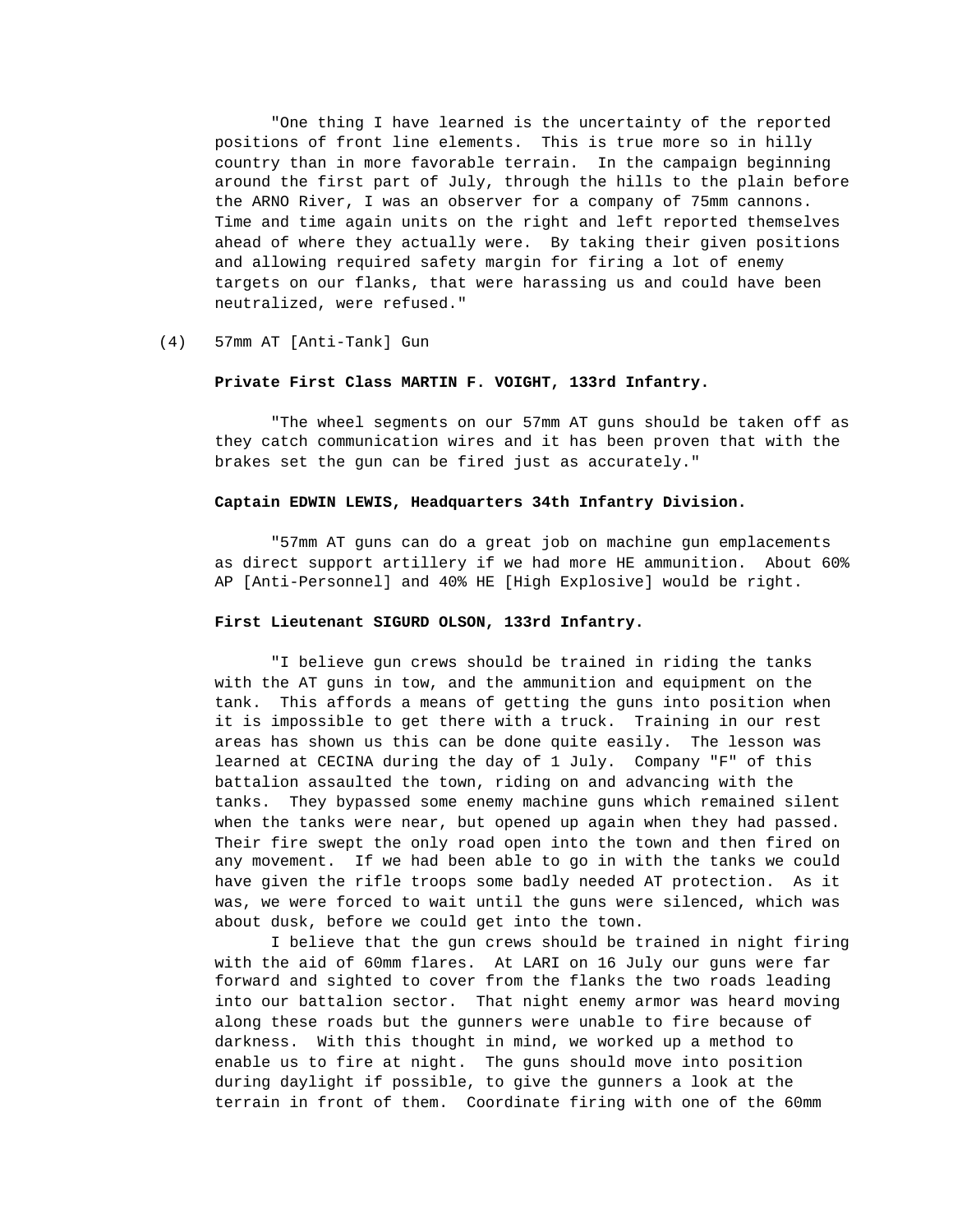squads so they will be able to fire their flares directly over the target upon call. If firing of these flares is continued at the rate of one every 20 or 30 seconds the target area is very well lit up and the gunners, during our exercise, were able to see the cross hairs and lead markings in their sight very plainly. They were able to pick up and track, successfully, their target. The distance to the target was about 600 yards and the target was a peep moving across the terrain. The gunners and squad leaders all agree that the method is simple enough and that it is workable."

(5) Grenades.

#### **First Lieutenant JOHN C. AILES, 133rd Infantry.**

"It is my opinion that more emphasis should be placed on the use of the rifle grenade. On about 28 June, near CASTEGNETO, a right flank platoon was partially surrounded by about 50 Germans armed with machine guns, machine pistols and rifles. This platoon was in a dry river bed, and the surrounding country was very flat with a network of drainage and irrigation ditches that were somewhat grown up with brush. The Germans were about 100 yards from our positions so that we were unable to employ our mortars. The platoon had no grenade launchers, and were unable to dislodge the Germans by small arms fire. It is my opinion that these machine guns could have been knocked out or forced to withdraw if rifle grenades had been used on them."

#### **Captain ALBERT J. HOIHJELIE, 135th Infantry.**

"A white phosphorus rifle grenade can be made from a regular AT rifle grenade and a WP hand grenade. These were used to a good advantage at ANZIO. They should be made up by an ordnance company.

#### m. Infantry Medical Detachment.

#### **Captain ALEX BROWN, MAC, 133rd Infantry.**

"The battalion Aid Station marks the point where first echelon medical service ends and second echelon medical service begins. In peacetime on maneuvers, in barracks life, and during rest periods, this is a logical definition of activity. In combat, however, this system will not and never has worked out. Collecting companies, as constituted, do not perform the function outlined for them in the field manuals. In order to serve the troops most efficiently within the framework of the present T/O [Table of Organization] and tactical doctrines, the following has been necessary:

(a) Close liaison between the regimental surgeon and the collecting company commander.

(b) Ambulances may be employed as far up as battalion aid stations, or it may be impossible to get an ambulance within miles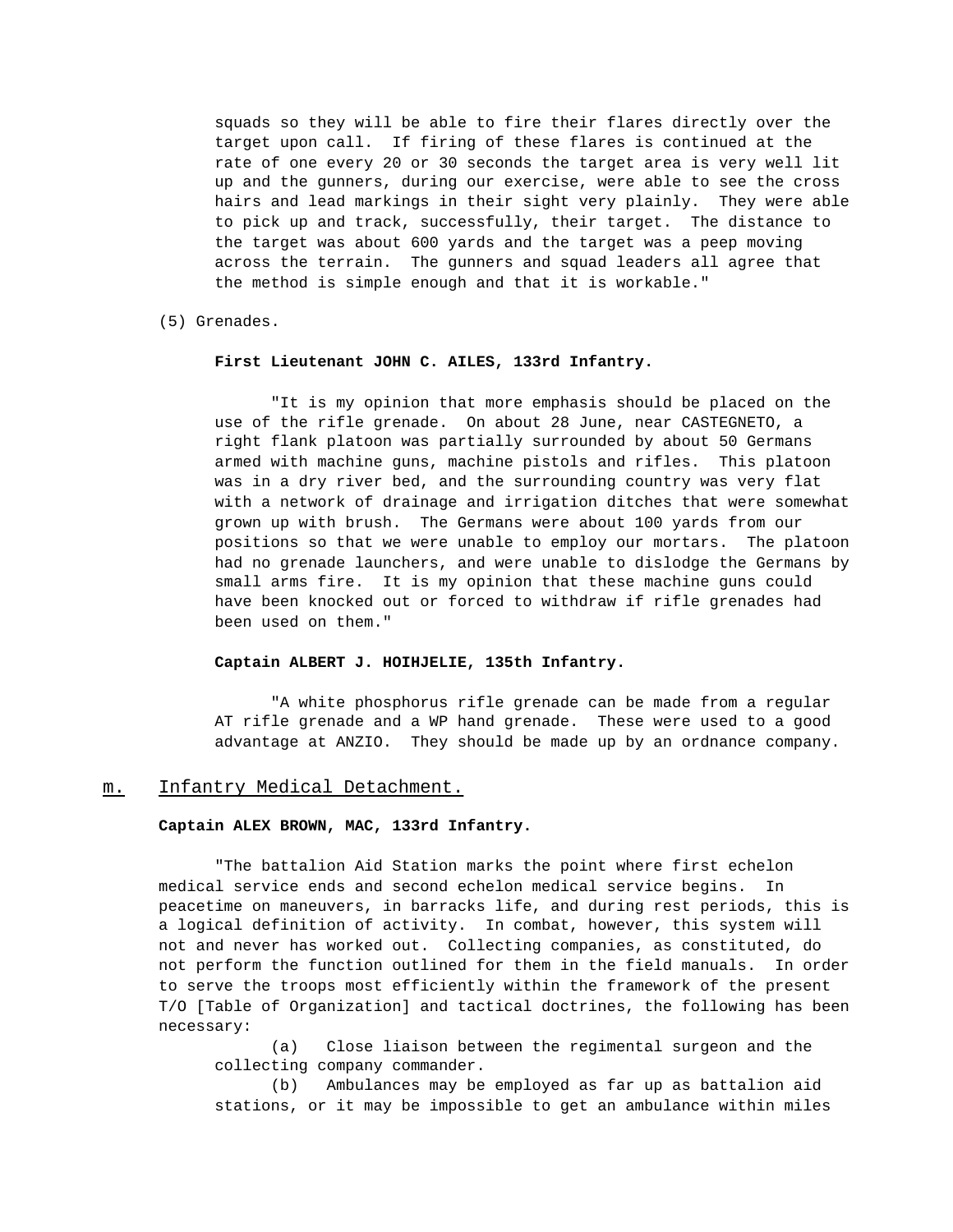of the battalion aid station. Each of these situations poses a different tactical problem and changes the relationship between the first and second echelon medical services, and thus changes the responsibility of the regimental surgeon and the collecting company commander. The tactical situation itself changes rapidly and for each battalion aid station, the situation may be different. Thus it can be seen that the old division between first and second echelon medical service is an arbitrary one. In the past much disagreement and disharmony developed because of this. The real separation between first and second echelon medical service has been found to be at that point where a casualty ceases to be transported by hand and can be put into an ambulance. No matter at what point along the route of evacuation this occurs, it is a clear-cut and definite junction. The collecting company thus becomes in reality, an ambulance company. It brings the ambulances as close to the field of battle as possible. The regimental surgeon and his assistants thus have the responsibility of evacuating the battlefield, rendering the vital medical aid necessary at the aid stations and then bringing these patients to the waiting ambulances.

In order to perform this job, the regimental surgeon must have in his control all the litter bearers normally assigned to the collecting company, plus whatever additional litter bearers he can obtain. He must make a thorough study of the tactical situation and an accurate estimate of what will be needed and then act accordingly, and he must do this, not after the casualties occur, but many hours before.

This Division has fought in mountainous terrain during most of the Italian Campaign. On many occasions, it has been impossible to bring an ambulance anywhere nearer than 2-5 miles to the battalion aid stations for weeks at a time. It has been necessary to organize litter relays consisting of as many as 16 relays, employing hundreds of litter bearers, between the frontline and the waiting ambulances. On every one of these occasions, it has been the regimental surgeon and his assistants who organized these relays and kept them functioning, using the litter bearers assigned to the collecting companies whenever he saw fit. We of this regiment have been fortunate in developing a close liaison with our supporting collecting company so that the function of casualty evacuation has proceeded smoothly and efficiently.

If the regimental surgeon had taken the attitude, "Well, the FM [Field Manual] says that the collecting company will evacuate the aid station", and then sat back and waited for them, there would have been literally hundreds of patients lying on the mountain sides of Italy or else evacuated by the GRS [Graves Registration Section]. The third crossing of the VOLTURNO, the battle of Mt. MARRONE, the hills above VENAFRO, and the advance from GROSSETO to the ARNO are illustrations of the above."

## **First Lieutenant, ROY L. BATES, MAC, 133rd Infantry.**

"It is a definite morale factor to infantry troops to know as they go into combat that if they are wounded they will not have to lie out on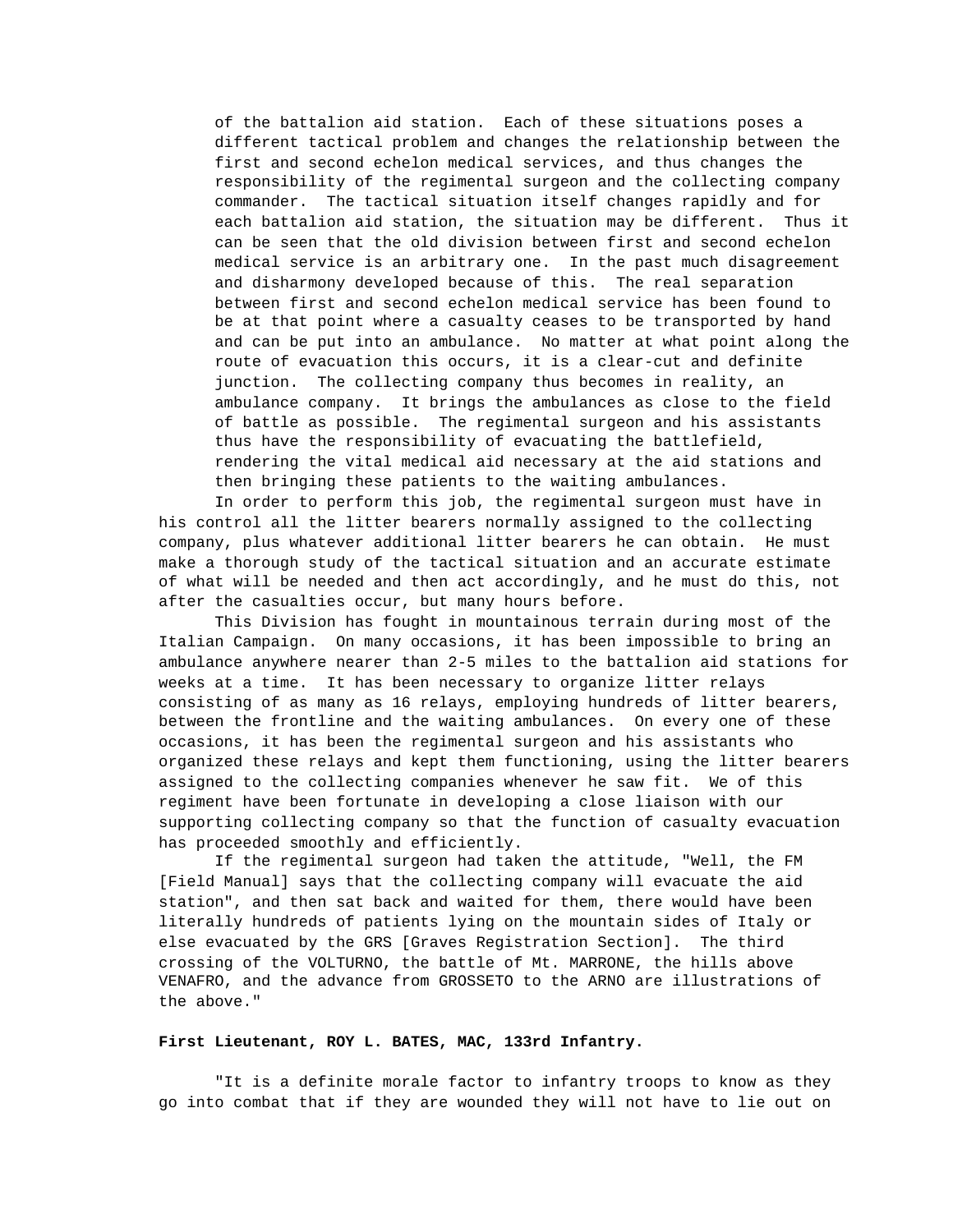the field of battle for a long period of time. The average infantryman has a fear of this which is so strong within him that the minute he is wounded he thinks only of yelling 'medics' or 'litter squad'."

## **Technician Fourth Grade EDMOND E. CABANA, 133rd Infantry.**

"Usually in an aid station when a casualty occurs confusion arises and about five men try to do the job of 2 men. In our aid station a certain number of men are on duty at a certain time. If there are more patients than can be cared for by the men already on duty the other men are called in to help during the rush. In this way we avoid much confusion."

### **Technician Third Grade CHESTER L. MANLEY, 133rd Infantry.**

"While a technician in a battalion aid station I have observed many times the necessity of having a minesweeper available to the battalion medics to aid in the evacuation of soldiers wounded in mine fields.

A good example of the situation took place 6 November 1943. Two soldiers were severely wounded in a minefield. Three litter bearers were sent into the mine field to bring them out. While in the act of doing so, two of them were also severely wounded. Rather than sacrifice more litter bearers in the attempt to bring them out an order was sent to the battalion A & P [Ammunition and Pioneer] section for minesweepers who were at the time unavailable because of other work. There was a delay of an hour before a path to the wounded could be cleared. All of this activity took place within 200 yards of an aid station where the wounded could have received prompt attention if there had been minesweepers available."

## **Captain HORATIO N. LONG, Headquarters 34th Infantry Division.**

"A man administering aid will usually not draw fire even though he is in open terrain. On the other hand, three or four men gathered over a wounded comrade often results in the entire group becoming casualties."

## n. Remarks (Misc.)

### **Staff Sergeant JOHN T. COWELL, 135th Infantry.**

"There have been too many instances of rushing into a situation without full knowledge of what is happening.

We have experienced situations where a little more time and preparation would have saved time, material and lives.

For instance: improper reconnaissance causing a battalion on trucks. to detruck and fight for an assembly area.

Or: the different weapons not having time to reach their designated area preparatory to the attack. Then the attack is mixed up, and the jump-off time has to be set back as much as six or eight hours.

Or: the reckless ways in which mined areas are treated. We have seen equipment and vehicles blown up on roads and trails that are plainly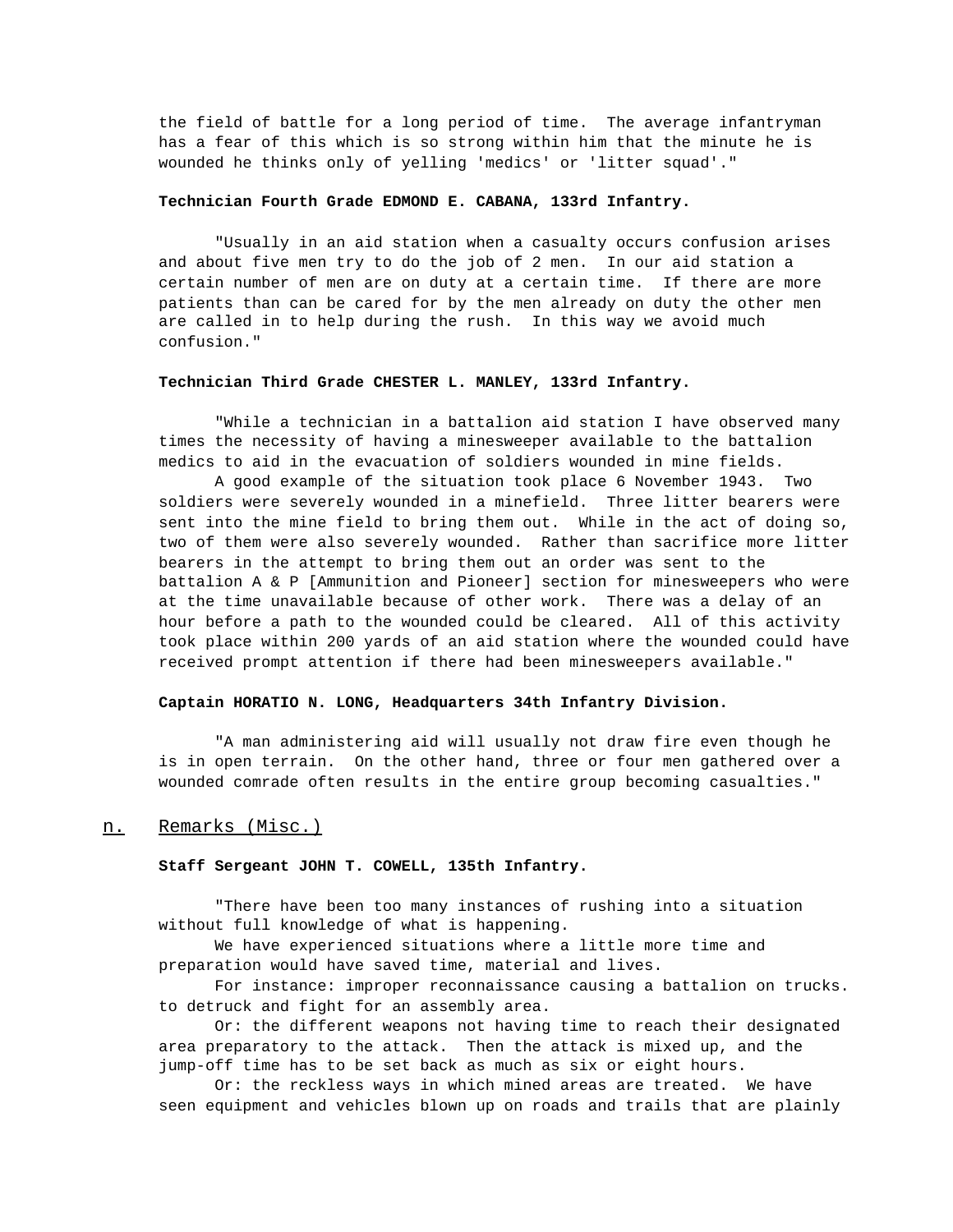marked with the German mine sign. If a little caution is taken, it can easily be determined whether the road has been swept or vehicles have already traveled on it.

Plenty of time for reconnaissance, preparation and passing on to the troops all information available, will insure a better chance of success. Even if the situation is pressing, 'Look before you leap'."

### **Captain RICHARD F. WILKINSON, 133rd Infantry.**

"Stacking swivels should be removed. They catch in the brush and make noise in night attacks.

The use of draws as routes of approach causes many casualties from artillery and mortar fire in mountain fighting. By using mountains and hillsides selecting the best cover few casualties resulted from artillery or mortar fire. As most draws are covered by artillery fire they make poor routes of approach.

It is best to carry mortar bags over your shoulder as it is easier to hit the ground carrying them that way.

Small arms fire causes few casualties so look up as often as possible to see what is going on. When your head is down you see nothing When it is up only two inches higher, you can see the situation and protect yourself and your comrades."

### **Sergeant NARSY C. VANEREK, 133rd Infantry.**

"In being up on the lines I have witnessed many fellow GIs in action. In one case we were going through the brush in the mountains and a machine-pistol opened up on us from our flank and we all hit the ground. We had a few new men with us that had just come in. No one had to tell them to get down, they just did. I asked one later how come he got down and he said it came natural. He took cover and good cover. He got behind a big rock, but the trouble came after that. He got down and then started trying to figure just where the fire was coming from. He went around the rock twice, until I finally got close enough to point out the direction in which the bullets were coming from. I, myself had the same experience when I first came in and had to learn the hard way.

What I think is they should cut down on running those 'Keep down courses' and give the fellows in the States more of 'crack and thump'. It's even hard for an experienced soldier to pick out the spot where the fire is coming from without assuming that new fellows can."

## **Staff Sergeant LESLIE AUTHNREITTE, 133rd Infantry.**

"One of our men is dead today because he picked up a German machine gun after we had driven off the enemy and he carried it to our assembly point on opposite side of the hill where he fired it to see if it worked. A German, or American tank heard it and zeroed in on him. The second shell that came in exploded him all over the place.

Our squad had noticed an interesting fact about some of the minefields which the Jerries have left fully marked with their signs and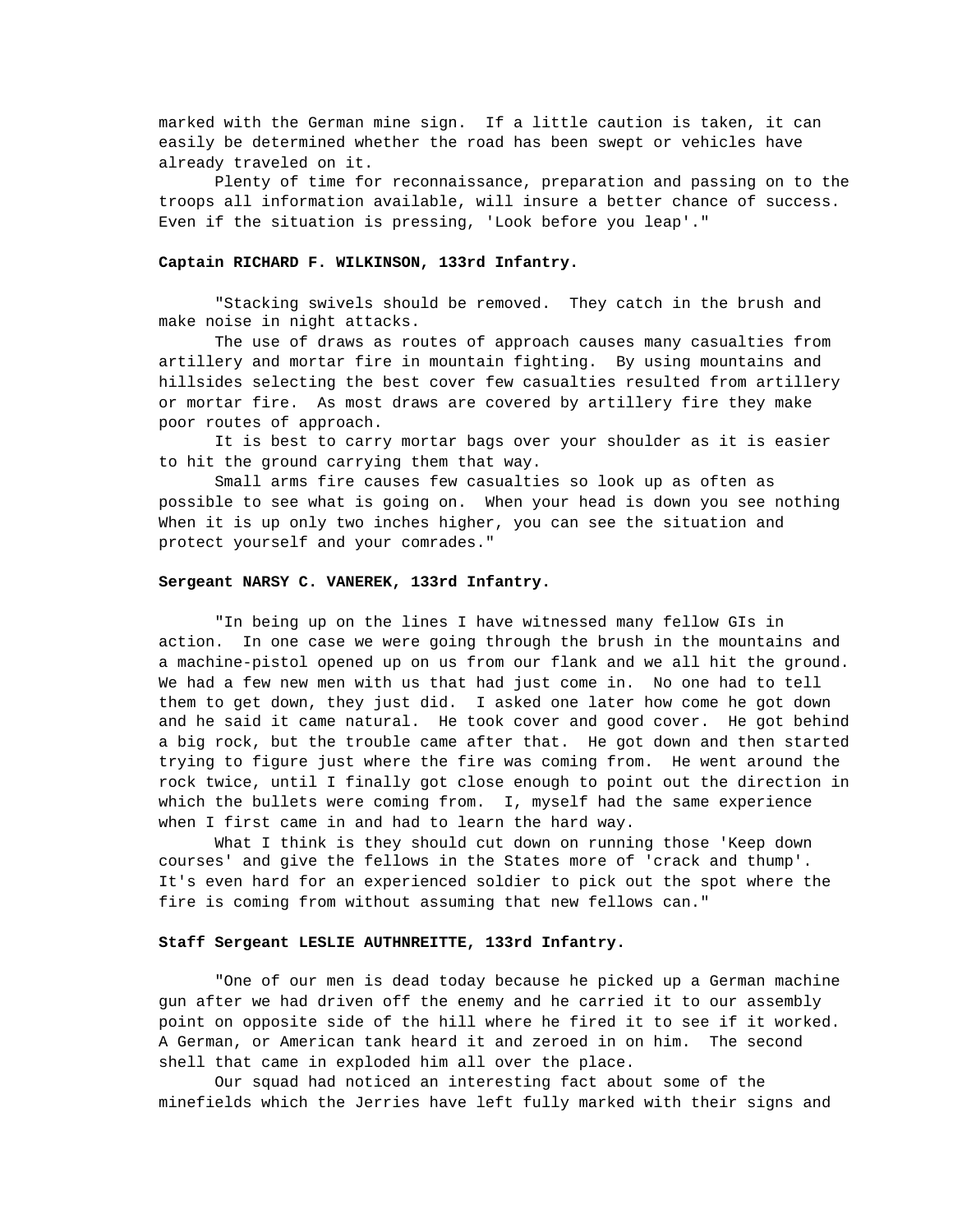wire. Those spots were tall with unmowed grass, whereas the grass in the unmowed portions of the same fields was mowed. Perhaps sometimes this would be a valuable piece of knowledge for a scout advancing in an area where the Germans have had time to remove their 'Achtung, Minen' signs and barbed wire, watch for tall clover fields."

### **Second Lieutenant DEAN P. HAMILTON, 133rd Infantry.**

"My company was ordered to advance one afternoon and along with the order came information that the high ground to our left was occupied by friendly troops. We advanced with that assurance, and were caught in a heavy flanking fire from that supposedly occupied ground and had to withdraw or be trapped.

The lesson I learned from that one experience is never depend on reports, no matter how official, for protection of your flanks. Always take it for granted that both flanks are open and occupied by enemy."

## **First Lieutenant JOHN V. PENDERGAST, 135th Infantry.**

"In several instances where my platoon was advancing through vineyards where visibility was limited to 15 or 20 yards, we forced the enemy to surrender even though we had never seen him. After being fired upon from positions hidden from our view we would open up with every available weapon in that general direction and advance abreast in that manner. On several occasions the Germans waved white flags and came out with their hands up simply because we threw so much lead near his positions that he was afraid to expose himself to fire at us. A man also forgers to be afraid if you can get him to start firing."

### **Technical Sergeant ROY WALKER, 135th Infantry.**

"On the night of July 7, 1944, Company "G" attacked and took Hill 163, completely surprising the Jerries. We immediately began to dig in the hard rock for dawn would soon overtake us. Dawn broke, and everything was quiet, too quiet.

To our front a single Jerry jumped up, started running like 'hell' to his lines. One of our riflemen fired and missed. Then another took it upon himself to fire. Soon the whole company was placing its whole fire power on the single Jerry. The whole Jerry army cut loose with small arms and 88s, resulting in many casualties and deaths just because we had given away our position, strength and fire power on a single Jerry.

We learned by experience to hold and control your fire until it is needed."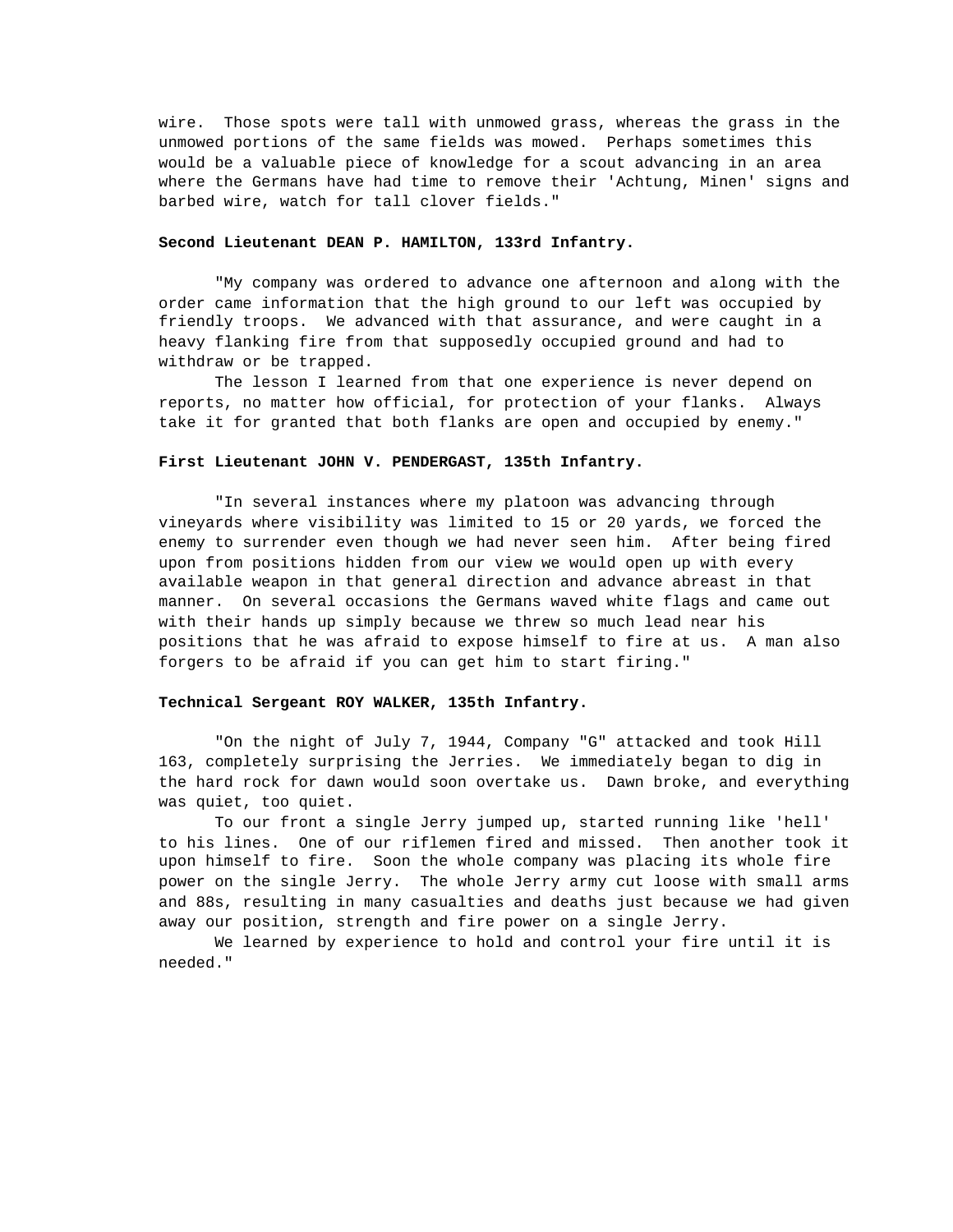# **LESSONS LEARNED IN COMBAT**

# **CHAPTER II - ARTILLERY**

1. In most instances the Infantry-Artillery team has been developed to a fine point during current operations. It has been observed that newer units coming into combat either have not been aware of some phases of Infantry-Artillery coordination or have not had sufficient training therein due to ammunition limitations. The greatest single factor is the creation of an "esprit de Regimental Combat Team", where mutual confidence and respect have developed to a high degree. True, the realization of this esprit will come only after combat where true values are revealed, but much can be done in training to hasten its arrival. The lessons learned in training proved to be sound in principle and furnished the artillery of the 34th Infantry Division a workable basis for operation against the enemy. Throughout our part in the campaign in Africa and in Italy the varied situations that confronted us have resulted in the observation listed below.

## a. Operations:

### **Captain WOODROW M. SMITH, 34th Division Artillery.**

"1. Employment of Liaison Officers: In garrison too often the selection of officers for Liaison duty was not indicative of the importance of that particular assignment. In action the demands on the Liaison officers was such that only very reliable men were entrusted with the work. The Infantry commanders soon learned to rely on their artillery advisers for necessary fire support. Close cooperation was obtained without any impetus in the form of written orders. Liaison officers were called upon to select defensive fires, harassing missions, preparation concentration[sic] concentrations and to report Infantry dispositions. At times they were also called upon to adjust fire. Physical stamina is essential. The Liaison parties are at times obliged to operated under the most adverse conditions.

2. Forward Observers: The Artillery observers must be centrally controlled. We found it advisable for the Battalion S-2s to coordinate observation in their own combat team sectors, thereby eliminating the possibility of duplication of effort. New observers were prone to be over enthusiastic if not carefully instructed. It is a natural tendency for inexperienced officers to wander off on patrol missions, to become separated from their supported Infantry and thereby to get out of touch with the situation. The observers are the only tangible touch you have with the front line elements. A forward observer who invariably gets pinned down by enemy fire is worthless. One Artillery Battalion lost two observers to enemy action in quick succession during the fight around Mt. PANTANO. Investigation revealed that the two officers had placed themselves in positions where observation was secondary to personal defense. The next observer sent out was instructed to look for observation somewhat to the rear of the site of the two previous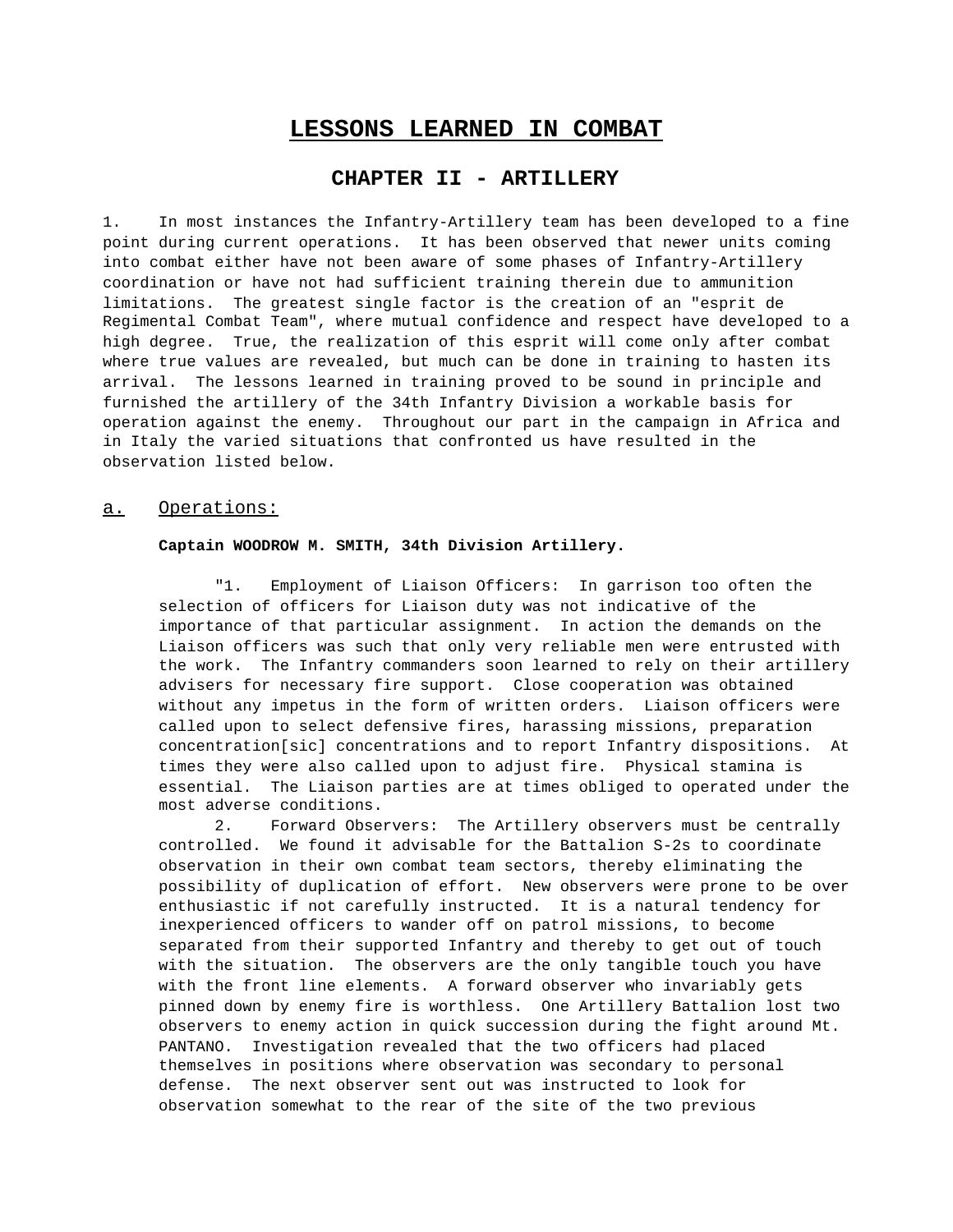misfortunates. The support afforded our defending Infantry, was noticeably improved by this move.

3. Reconnaissance: Reconnaissances were as varied as they were numerous. In a rapid moving situation we found it necessary to maintain continuous reconnaissance by at least one officer in the Division Artillery. Many times the infantry pushed on just before dark, thereby necessitating a last minute move of direct support artillery.

4. Selection and occupation of positions: The ideal Fort Sill battery position can seldom be found. Many times the positions available are very difficult to occupy. Battery commanders in training should learn to tell at a glance if any given location will serve as a battery position. In the mountainous terrain around COLLI, pieces were winched into positions that presented almost insurmountable obstacles. In many instances the pieces were spread over a front covering 400 yards with each piece on a slightly different elevation. There is no get-rich-quick solution to occupation of a gun position. Frequently the positions that presented the most hazards during the actual occupation, later proved to be the most secure.

In Italy, many of our units put their CPs in houses. This practice is frowned upon in the texts but it worked very satisfactorily in action. The reason is obvious. The houses in Italy are extremely sturdy and are so numerous that they have lost the lone-house-on-a-hill aspect. It is essential that an artillery CP be reasonably comfortable. Fatigue and discomfort breed errors in firing data. The artillery technician must do everything in his power to eliminate mistakes.

5. Observed fires: The forward observation method of adjustment was used almost exclusively. Observers too often fired for effect before a sure bracket was verified. This practice became sharply apparent at CASSINO, where the majority of targets demanded percussion methods. There we found it necessary to insist on methodical adjustments. Another pitfall was the selection of targets. The inexperienced observer is apt to be stampeded into shooting at vague and unremunerative locations before he has taken time to carefully ascertain the most profitable course of action. When the supported infantrymen are insisting on artillery fire in front of them the observer must make every effort to locate the offending resistance. Use harassing and area fire only as a last resort.

6. Unobserved fires: Preparation fires when properly selected and controlled are invaluable to the infantry attack. We found through practice that a series of phase lines, perpendicular to the axis of advance with selected concentrations in each phase, gave the best results. This type of preparation is easily controlled and may be changed rapidly to conform to the advance of the infantry. However, a dense preparation did not provide an 'open-sesame' to the infantry. At LANUVIO the Division Artillery shot a preparation through to completion and then received calls for fires in the initial phase line. The infantry was held up by close-in strong points which had weathered the preparation fire.

T.O.T. shots are worthwhile when a quick and intense volume of fire is desired. This type of concentration covers an area of considerable depth and width and therefore cannot be used close in to friendly troops.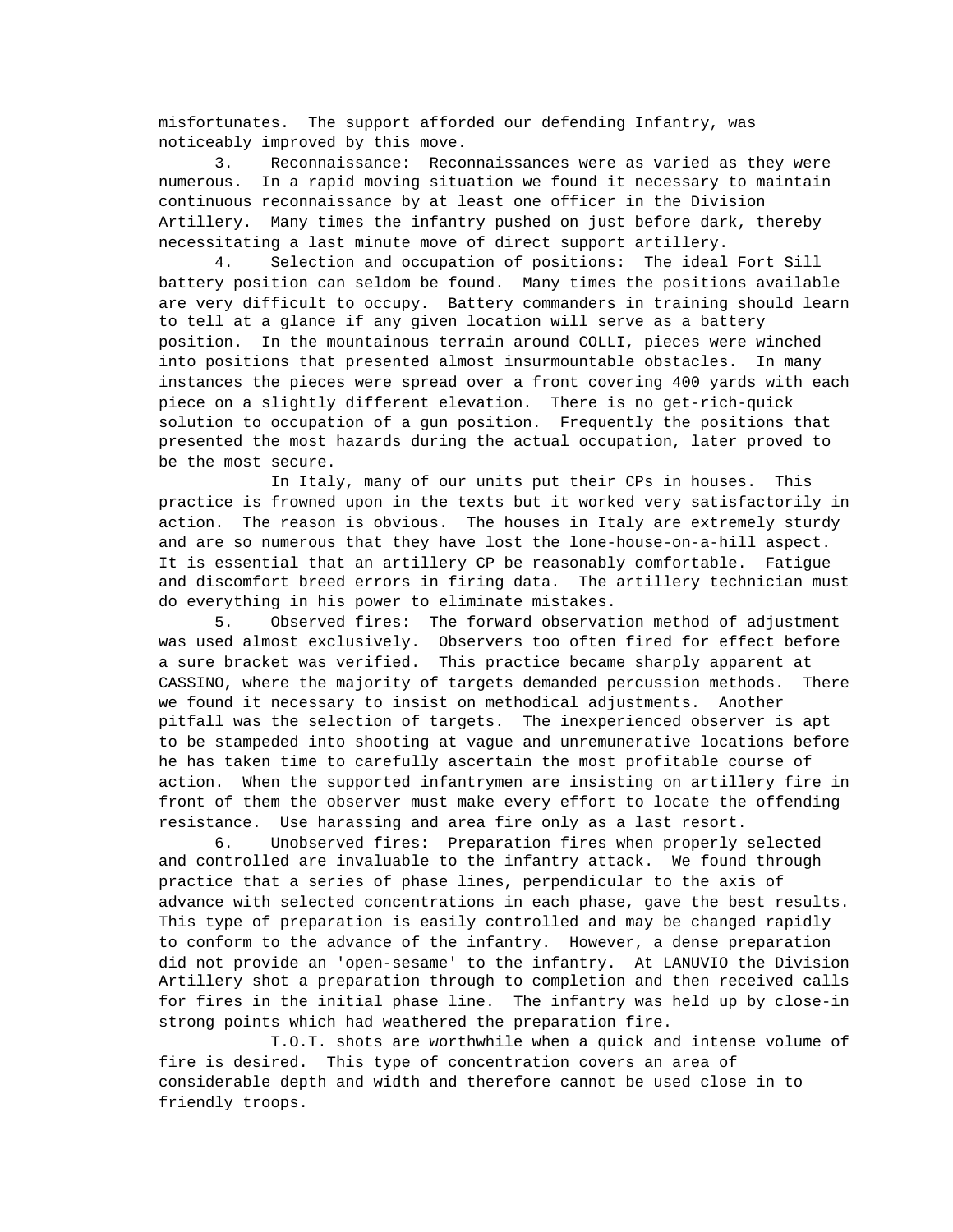Preparatory and harassing fires are definitely worthwhile. At CERVARO, critical points were selected from map and air photo study and from S-2 reports. Dumps, unloading points, defiles, critical intersections on mountain roads, transfer points (truck to pack mule) were all covered. Expenditures for the Division Artillery varied from 4000 to 6000 rounds per night for four nights. PWs taken after completion of the program, stated they had not had anything to eat for several days.

7. Tanks and tank destroyers for indirect fire: We used attached tanks and tank destroyers mainly for interdiction and harassing. They were excellent for the roving-gun type of harassing. Only limited use was made of them for preparation fires because of their extremely flat trajectory at the shorter ranges."

b. Intelligence, Counterbattery: All reports by battalion S-2s and Division Artillery S-2 were verbal, written reports having been discarded early in the campaign. G-2 periodicals which had a daily distribution down to battalion made other written reports a duplication of effort. Special reports to G-2 included a summary of enemy artillery activity four times daily and a weather report once a day transmitted by telephone.

The duties of Division Artillery S-2 eventually evolved to that of Division CBO [Counter-Battery Officer], almost all other duties being subordinated. The most important single piece of information passing through his hands proved to be enemy shelling reports. As front-line troops had never been indoctrinated with the basic principles of reporting information about enemy shelling considerable difficulty was experienced initially with getting any of this type of information. A program was started to remedy this defect during the first rest period and the results were noticeable at once. Subsequently, during each rest period, the problem has been attacked from a different angle with good results due to the close cooperation of infantry S-2s. It was made Division SOP that all enemy shelling be reported direct to Division Artillery S-2 through artillery channels.

### **Major ARTHUR J. PETERSON, 34th Division Artillery.**

"(1) Shellreps: Probably one of the most uncomfortable sensations you will ever experience is that of being spotted in the open by Jerry artillery. You feel as though there is nothing you can do about it but sweat it out. Your first reaction will be to hug the ground and pray that nothing comes your way. That mistake is frequently fatal. The first thing to do is to get the hell away from where you are before the Kraut is registered on you. He is generally a methodical Joe and will continue to register on the same place even after there is nothing there. The next thing to do is holler for help. Unless you have the Jerry gun spotted cold there is only one guy in the Army who can help you silence that soand-so who seems to carry a personal grudge against you. That man is the counter-battery officer.

From the beginning of any operation the C.B.O. keeps track of all the antics of enemy artillery by means of PW interrogation, partisan reports, air photos, and shelling reports. He generally has a pretty good idea where Jerry has his artillery or where he has his alternate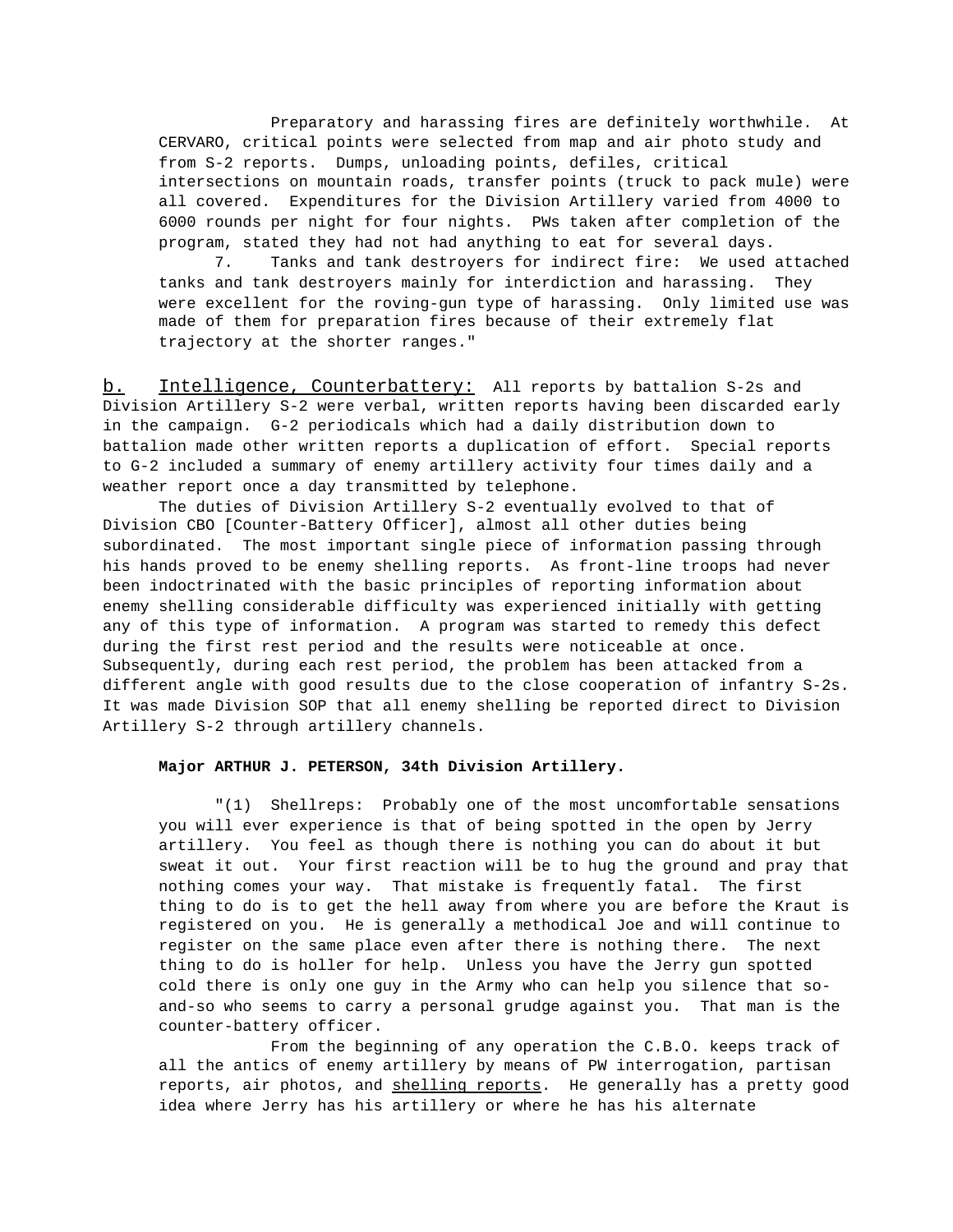positions. You are the only man who can tell him when Jerry is active. In order to pin down the offending battery the following information is of vital importance:

(a) What direction is he firing from? This will indicate the general area. (This information is of no value unless the CBO knows where you are.) If you can see the flash you can report a fairly accurate direction to the enemy gun or your trained ear will enable you to estimate the direction if a flash cannot be seen. If you get a chance to see the shell crater the furrow may indicate the direction of fire especially if the shell has gone through some foliage before landing. 'Duds' will sometimes give you pretty accurate direction of fire.

(b) What time did the rounds come in? The CBO needs this dope so he can tie your report into others he gets. Two or more reports on the same shelling may locate the enemy guns accurately enough to begin firing unobserved fire right away. This is very important in the case of SP guns because of their ability to change position so often that the CBO can't keep them located.

(c) Where are the rounds landing? The answer to this keeps the CBO posted on what the enemy is trying to do. Fire falling on our front-line troops often precedes a counterattack and information about it will enable our unit COs to alert the artillery to be prepared to fire in that sector. Fire falling on our roads and trails indicates that the enemy probably thinks our front-line troops are being too well supplied with "C" rations. If the Jerries' attention is directed to our artillery you can bet that some Kraut dog-face has called up his artillery and asked them 'What in hell you are going to do about those SOBs who are cutting us to pieces?' The answer probably was, 'How in hell do youse guys expect us to fire if you don't turn in any shell-reps?'

(d) How many rounds have come in? We want to know this so we can maintain our 2 for 1 ratio and also to find out just how serious he is about the whole thing. Actually we throw back about five times the number of rounds he throws in.

(e) How many guns are firing and what kinds of guns are they? You can tell how many guns are firing by listening to the guns report or the rounds striking. If they are right together or if the time between bursts is very short he is using more than one gun because you can't fire an artillery piece like an M-1 even though it sometimes seems that way. Everyone knows that the round that lands close sounds like the 'Anzio Express' but don't let that fool you. Experience has taught you to distinguish between light, medium, or heavy artillery. The size of the crater or shell fragments sent in will enable the CBO to determine accurately the size and type of weapon that is shooting at you. If the shell comes lobbing in slowly the chances are it comes from a howitzer. Fast traveling shells come from a gun. The kind that zip over your head before you hear the report of the gun can come from an 88 or a tank. Report these as high velocity. The purpose of this is to enable the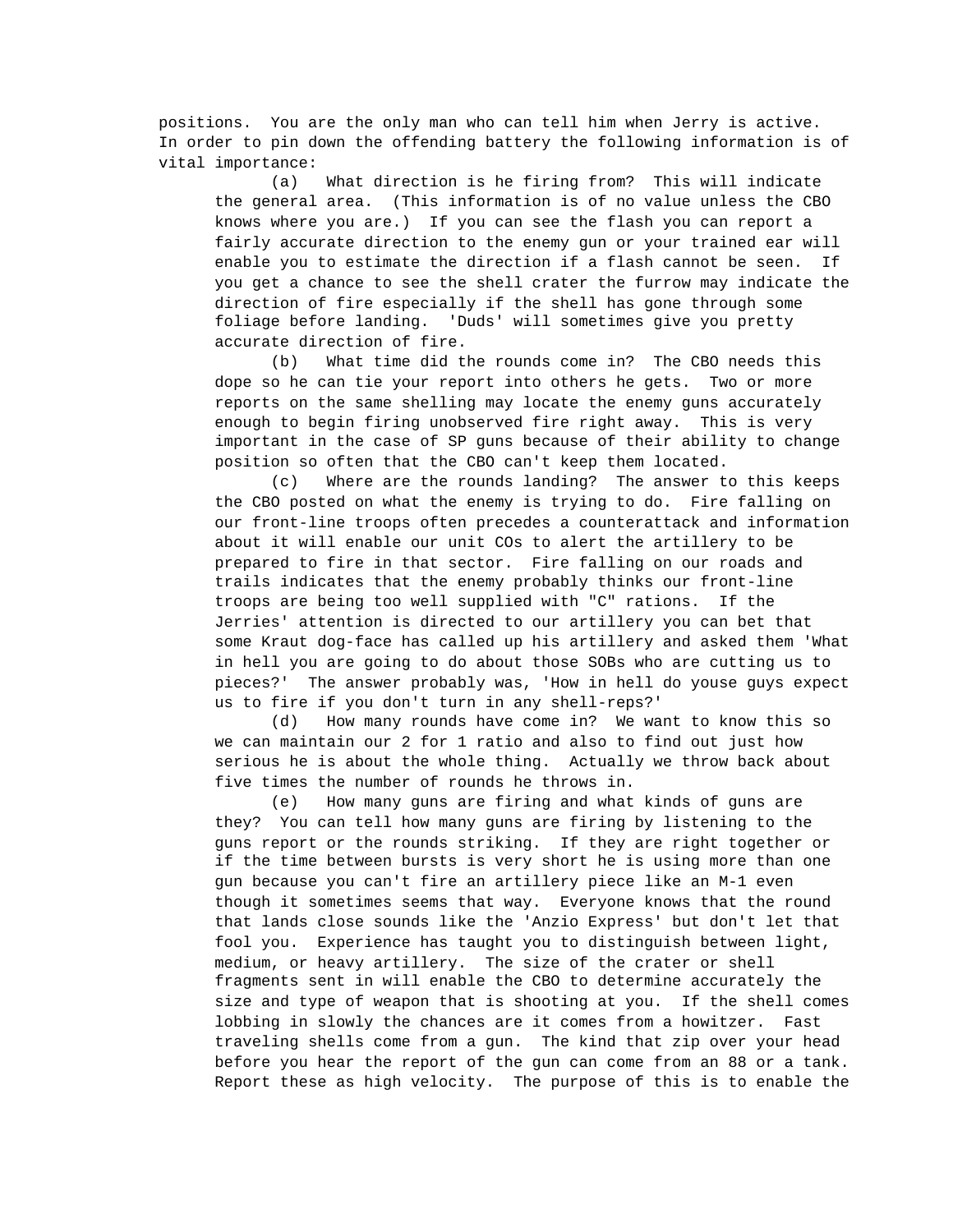CBO to tie the firing in with the particular one of our friends (?), so he can be properly remembered with a bouquet of shells. Report any other useful information such as the flash-bang time, whether he is using airburst, superquick, or delay fuze and anything he is doing that is unusual. These are the things to remember about shell reports. Your location, direction of fire, time of firing, the place shells are landing, number of rounds, number and type of guns. Be patient - a single shell-rep can't turn off the enemy firing like a faucet but it will let us know you are being shelled.

(2) Counterbattery: Infantry-artillery teamwork in the execution of counter-battery operation was developed to the highest degree while the Division was playing an active defensive role in the ANZIO Beachhead. There, enemy artillery was plentiful and room for dispersion extremely limited. In addition to a Corps counter-battery section a full-scale counter-battery section was set up in Division Artillery CP utilizing personnel from the survey section to maintain 24-hour operations. This was supplemented by the establishment of regimental counter-mortar sections. This accounted in part for the lightest casualty rate in the division history for a like period of active engagement. A departure from normal counter-battery procedure proved to be very effective. To provide maximum speed in reacting to enemy fire the following policy was adopted: When Shellreps indicated that the enemy guns were active and the information reported was not sufficient to pin down the offending battery, the direct support artillery fired several concentrations on known enemy front-line installations adjacent to the friendly area being shelled. This proved to be effective counter-battery because it usually silenced the enemy artillery. PW reports indicated that considerable pressure was brought to bear on enemy artillery units by their front-line units to refrain from firing unless necessary."

Following are the instructions issued for establishing regimental counter-mortar sections:

Operational Instructions #14, Headquarters 34th Inf Div, 3 May 1944.

"1. The enemy has made effective use of his mortars on forward installations, relieving his artillery for other missions. This may be due:

a. To a desire to conserve artillery ammunition to counter a major attack.

b. To utilize the relative mobility of mortars as compared to artillery.

c. To the relative efficiency of our counter-battery organization as compared to our counter-mortar organization.

2. Each infantry regiment will establish a counter-mortar section to utilize the methods developed by the field artillery. One officer will be detailed as regimental counter-mortar officer (CMO).

a. A counter-mortar chart (Scale 1/12500 or larger) will be set up at regimental headquarters.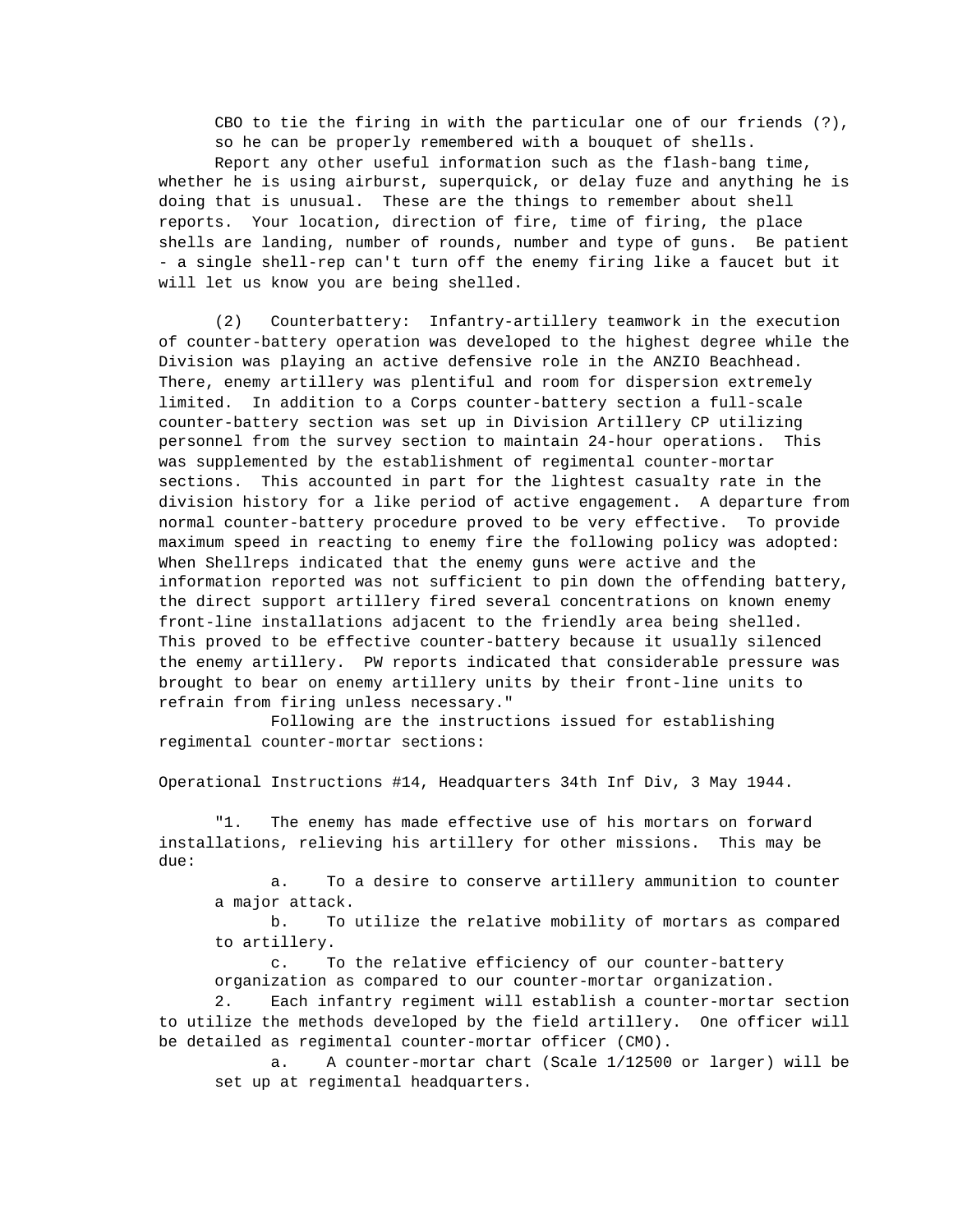b. Location of enemy mortars from all sources (Mortar Reports, OPs, patrols, etc.) will be plotted accurately on the counter-mortar chart.

c. A form of Hostile Mortar Reports similar to the present Shell-rep form will be adopted.

d. A program for indoctrinating all front-line troops with the principles, purpose, and importance of counter-mortar information will be started.

e. A plan for additional communication to facilitate flow of information will be devised, if found desirable.

f. Personnel of the CT artillery Bns will assist in the establishment of counter-mortar sections.

3. The following discussion of counter-mortar measures, prepared by the Division Counter-Battery Officer, is published for the information and guidance of infantry commanders:

a. The counter-mortar chart should be a scale of 1/12500 or larger as a smaller may lead to inaccuracies in plotting.

b. Weapons under regimental control or direct support artillery generally are sufficient for all counter-mortar missions. Counter-mortar programs wherein a number of active mortar positions of known location are engaged can be arranged through direct contact with Division Artillery Headquarters.

c. When coordinates of a known or suspected mortar position have been determined it should be numbered for easy reference. A variation of the system for numbering enemy batteries may be used, e.g., MAC 9733. The letters identify the position and the numbers indicate the grid square. The letter M, indicating mortars, should be added to eliminate confusion with the enemy battery positions. In addition an active mortar list should be prepared periodically and distributed to interested parties. This list should show the number of the enemy mortar, the accurate coordinates, the height in meters (elevation above sea level), source of information, and the number and type of mortars, if known. This will permit missions to be assigned by number rather than reporting all information.

d. A counter-mortar officer and a qualified draftsman should be on duty at all times at the counter-mortar control center.

e. OPs must be equipped with some device to permit accurate measurement of flash, sound, or smoke azimuth to enemy mortars. A circle of mils or degrees inscribed on a smooth surface and equipped with a movable arrow to indicate direction and oriented by means of direction to a known point measured on the map is more accurate than a compass. The accuracy of location of enemy installations varies directly as the accuracy of location of OPs. OPs should be located by survey. They may be located by inspection if sufficient map detail is present.

f. OP locations are plotted on the chart. When a sound azimuth is received a short line about an inch in length is drawn to indicate the direction of the enemy mortar and the number of the report entered above the line. A long ray is drawn for flash or smoke reports and the time of report is entered in addition to the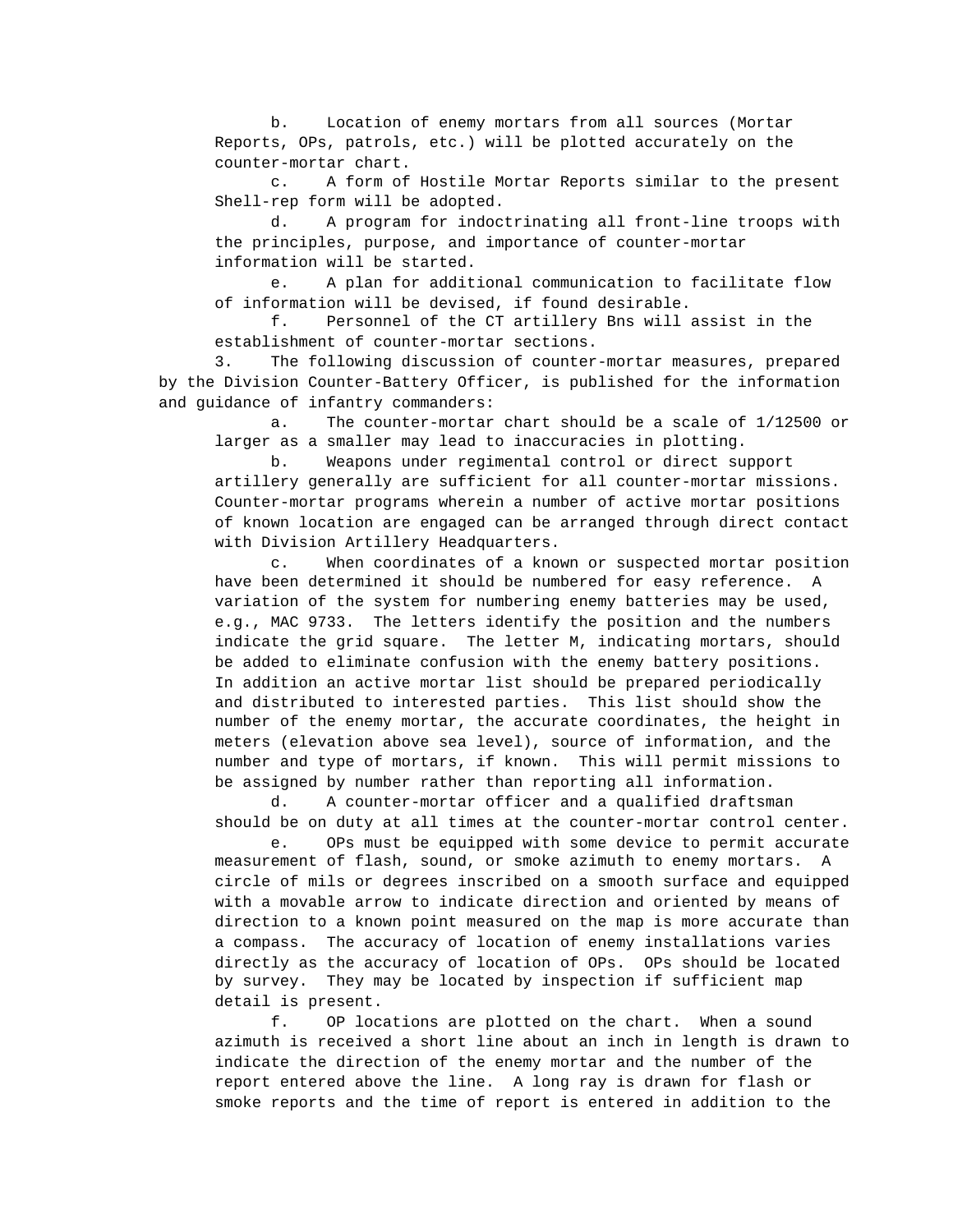report number. Two or more rays are needed to locate an enemy mortar position but a single ray often will indicate an active known location. Generally, a counter-mortar mission will not be initiated on the basis of a single sound report. A number of sound reports may indicate the area that is active. If enemy mortaring becomes serious, a general counter-mortar program may be started.

g. There is a tendency for observers to report only the mortar fire falling upon them. Personnel must be trained to report all mortar fire observed. As the observer gains confidence in the possibilities of counter-mortar fire the flow of information will become more regular.

h. The direction of fire of an enemy mortar can be determined from an examination of the crater. This will be of some assistance in locating mortar positions.

i. Patrols, PWs, and civilians furnish much valuable information regarding mortar positions. Air photos and mosaics are the best medium for extracting accurate locations received from these sources.

j. Because of the tendency of mortars to move frequently they are rarely in the same positions reported by photo interpretation. Reports from PI, however, are valuable for determining likely areas.

k. The Air OP can spot only an active mortar and the appearance of aircraft often causes the mortar to cease firing. As enemy mortar concentrations are generally of short duration it is not practicable to fly special mortar missions. Air OPs are at present under Division Artillery Headquarters control and many times it is possible to contact planes in the air to observe by calling Division Artillery Headquarters.

l. As enemy mortar crews are known to live away from their mortars it is important to engage them when they are active. speed is essential to counter-mortar action. The CMO must have efficient communications and direct call on weapons best suited to deal with enemy mortars."

(3) No Fire Line:] A 'No Fire Line' was habitually established on the division front. this permitted [artillery] battalions other that the direct support battalions to fire targets of opportunity beyond that line without obtaining a clearance from infantry commanders. The importance of maintaining rigid control over all artillery, cannon companies, TDs and tanks in respect to getting clearance to fire within the 'No Fire Line' is best illustrated by the following incident:

Extract, Journal, S-3, 34th Division Artillery.

"The 3rd Battalion, 135th Infantry was in position near LANUVIO, Italy, on 25 May and began to receive friendly artillery fire. A hurried call to Division Artillery stopped the fire of division artillery battalions but failed to stop the fire falling on the 3rd Battalion. Cannon companies were checked but had not been firing. Corps artillery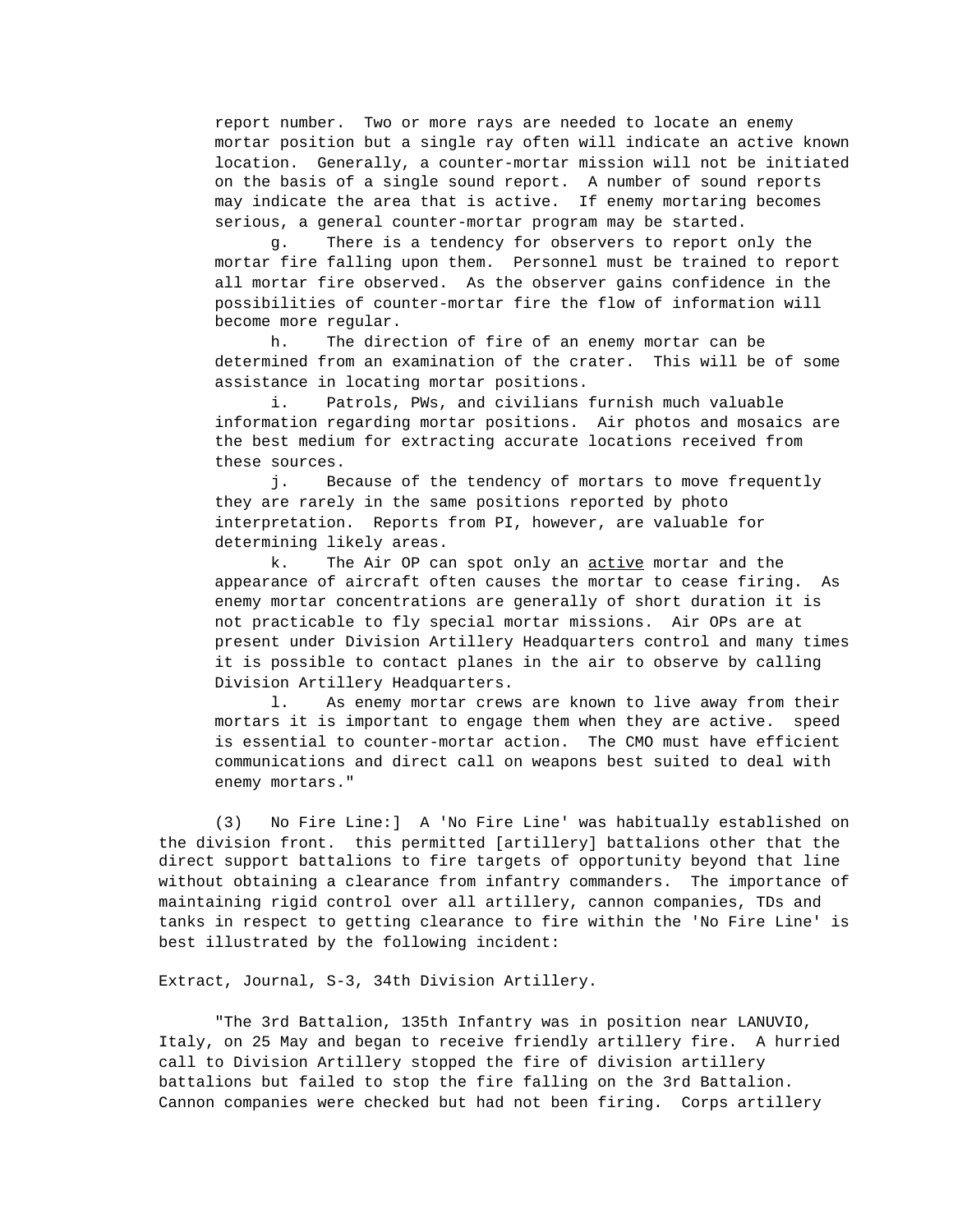and the two neighboring divisions were called but pleaded not guilty. The friendly fire continued. Later in the day after Air OPs had scouted friendly territory thoroughly, an AA battery was discovered firing and it was thought the mystery had been solved. The shelled area remained peaceful until the following day when fire commenced again. Frantic calls from the battalion CO shut off all artillery in the corps sector twice but the fire continued to fall. Finally, in desperation, patrols were sent out to the area from which the fire was emanating to see if it was possible that an enemy battery had been by-passed in the movement forward. Patrols discovered the assault gun platoon of a friendly (?) tank battalion had been firing independently for two days with almost complete lack of knowledge of the friendly situation. Proper action was taken."

(4) [Observation:] Artillery observation was furnished primarily by forward observers and Air OPs. Battery OPs were rare. Flash OPs were set up on the ANZIO Beachhead by all units including the Division MP platoon and the 34th Reconnaissance Troop. Information from these OPs was valuable in spotting active batteries but intersections were generally not accurate enough to pin down new locations. Air OPs flew patrol missions constantly and proved their value by silencing enemy artillery by the very fact of their presence. Continual coverage of the division front by Air OP is now SOP. Complete, accurate reports from observers are still a problem. It is doubtful that a satisfactory solution will ever be found due to rapid turnover of forward observers, but improvement can be gained by intensive application of basic principles during training.

# c. The Employment of Artillery by the Infantry

## **Colonel CARLEY L. MARSHALL, Commanding Officer, 133rd Infantry in CASSINO.**

"I've got a couple of privates sniping with the 8" howitzers at the enemy-held house about 75 yards down the street."

### **Captain NELSON F. KIBLER, Commanding Company "G", 135th Infantry.**

"It is known that there have been numerous instances when, if only the artillery had been called to give supporting fire, much damage and destruction could have been inflicted upon the enemy.

One special instance was in North Africa when one of my officers called back to me by radio that there were several trucks unloading infantry to his left flank at a distance of several thousand yards. I told him that if he would adjust artillery fire that I would call for it and relay his sensing. His answer was that he didn't know how to adjust fire. By the time I reached his position, it was too late to call for the fire.

On another occasion, I was able to withdraw two platoons which had been pinned down by enemy machine gun and mortar fire by calling for artillery fire. The division is at this time scheduling periods for officers and non-commissioned officers in adjusting artillery fire and I believe is meeting with the utmost success."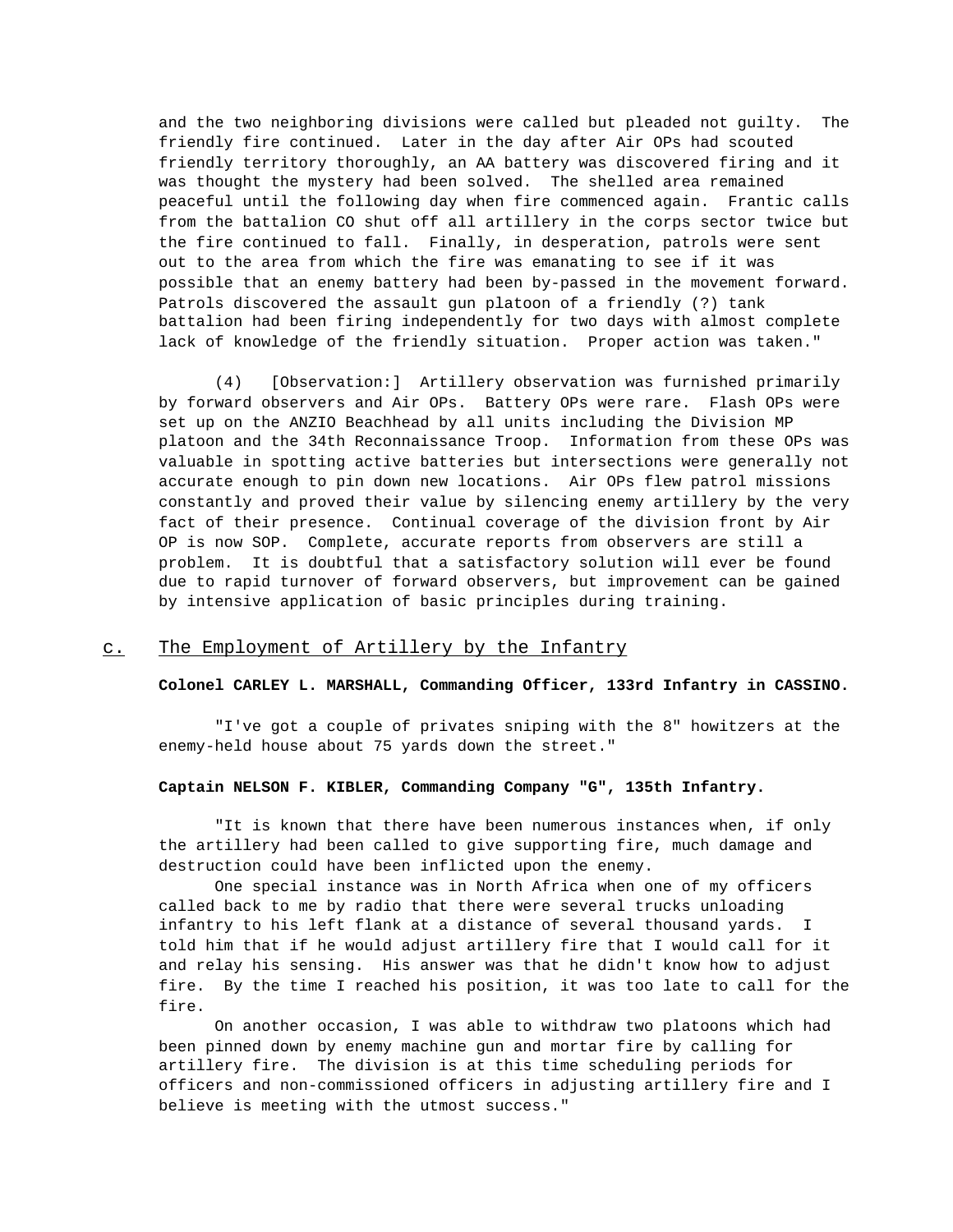### **Major ARTHUR J. PETERSON, 34th Division Artillery.**

"It is unnecessary to tell an experienced foot-slogging dogface how important artillery support is to him when he needs it. When he runs up against a Jerry strongpoint that is too tough to crack with infantry weapons the proper thing to do is to yell for artillery. He's got to be sure, however, that the target he sees is worth tossing a lot of cannonballs at because cannonballs are the only reserve the artillery has and they cost blood and sweat. A single Heinie sunning himself or an Eyetie mule and cart is not worth an artillery concentration. There will most likely be an artillery forward observer somewhere in your company area who is in contact with the guns. Look him up, give him your mission and he will fire it for you if it is humanly possible. Remember, he is just as interested in killing Krauts as you are. Get acquainted with your artillery FO and his detail. Keep yourself posted as to his location at all times so you can find him when you need him. He will fire for the lowliest dogface as quickly as for the regimental CO or almost. If something has happened to him or you can't find him and you can get to your battalion CP by radio or telephone the artillery liaison officer there can get fire on your target for you.

Back in medieval days when the artillery man was a civilian mechanic with an eye for war loot they tried to keep outsiders out of their union by covering up their activities with a lot of semi-scientific mumbo-jumbo just like some professions still do. Artillery since that day has become still more complicated and there are some technical problems that need special training to handle. This need not bother you because all you want to do is lay a lot of scrap-iron on the pretzel-benders and you can do it.

The first thing to do is get a few rounds out in front of you where you can see them. The easiest way to do that is by giving the artillery a point on the way at which to shoot. (This is where the map reading you learned in basic-training would come in handy.) The artillery will come closer to hitting that point than you think; so if the rounds suddenly appear about two miles to the right don't cuss out those SOBs who can't read a map - better take another look at your own map. If the rounds land close but still not where you want them try to put yourself where you think the gun position is and sense the rounds accordingly - over or short, right or left. If you are using the battalion in direct support of your outfit it will normally be right behind you somewhere but if your target is an enemy gun or something that requires medium or heavy caliber artillery the chances are you won't know where they are firing from. If that is the case or if for any reason you are not sure of the gun location, the safest thing to do is call for a range change. This will do two things for you - first, by remembering where the previous rounds fell you will have an idea of the direction of fire, and secondly, you will have a unit of measure out there by remembering how much of an increase in range you asked for. When you tell the gunners that you are within 50 yards of the target, the fire direction will most likely order fire for effect. Unless you are uncomfortably close to your target it is going to be hard for you to judge how close your adjusting rounds are landing. It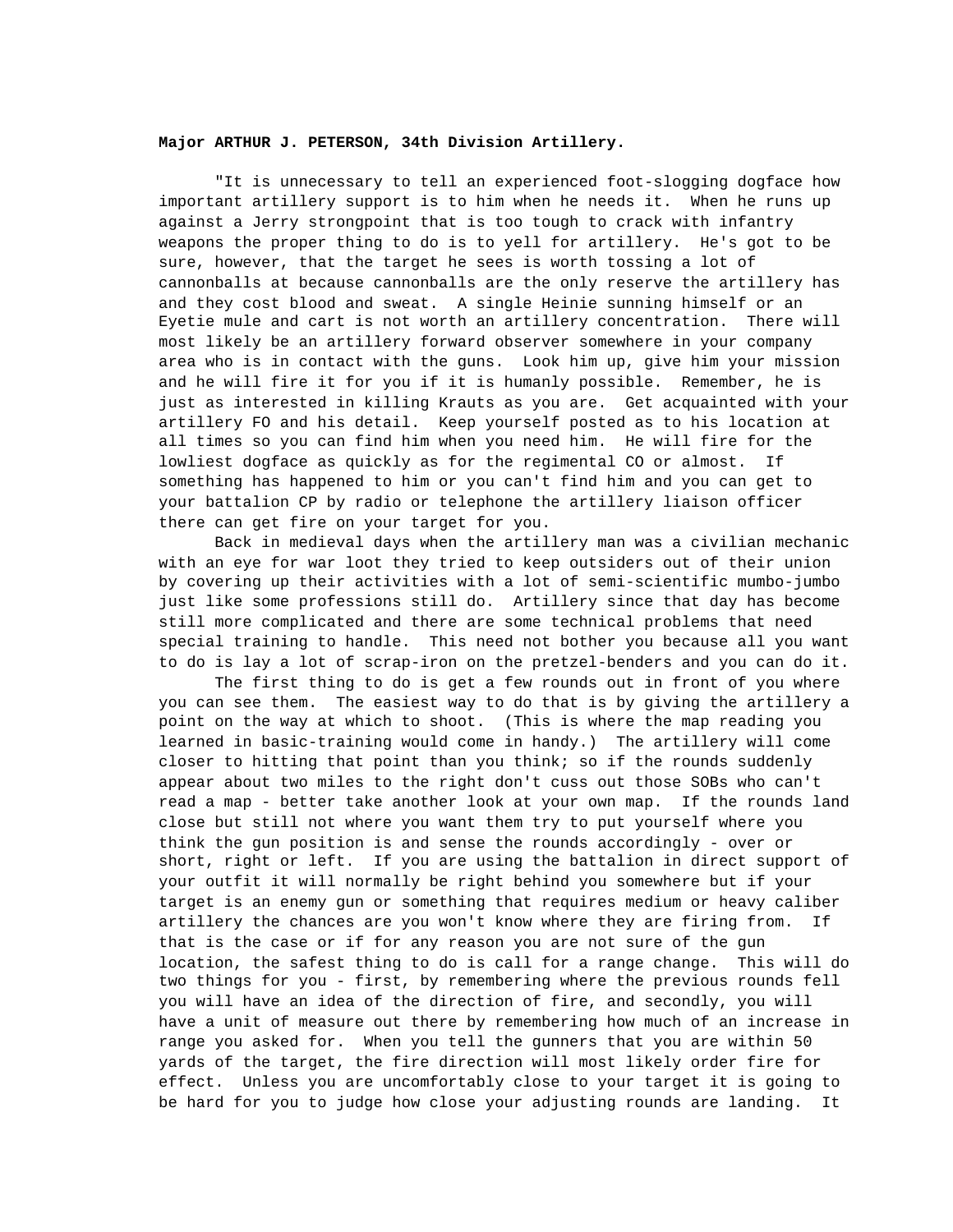is very important that you bracket the target; get rounds that are over and short of the target. You will know then that the correct range is somewhere between your over and short rounds."

d. [ Defensive Fires: ] The inclusion of artillery defensive fires in all infantry attack plans is axiomatic. In Italy the German practice of small scale counterattacks against the 34th Infantry Division has proved almost abortive. Every objective is carefully chosen to invite counterattack over terrain favorable for complete artillery coverage.

**Colonel WILLIAM H. SCHILDROTH, Commanding Officer, 133rd Infantry.**

"I call it the murder space."

#### **Major ROBERT E. McGRAW, 135th Infantry.**

"When operating in terrain that is flat and wooded to any extent, the observation, and therefore the effectiveness of artillery support of the FO and liaison officer becomes very limited. To make up for this lack of observation, prominent points along the axis of advance can be registered by the Air OP in advance. These points can then be used as successive base points as the advance progresses, and will give adequate artillery support and a means of rapid adjustment in terrain giving limited observation.

This same method can be applied to the objective, enabling unit commanders to lay down final defensive fires immediately on occupation of a position."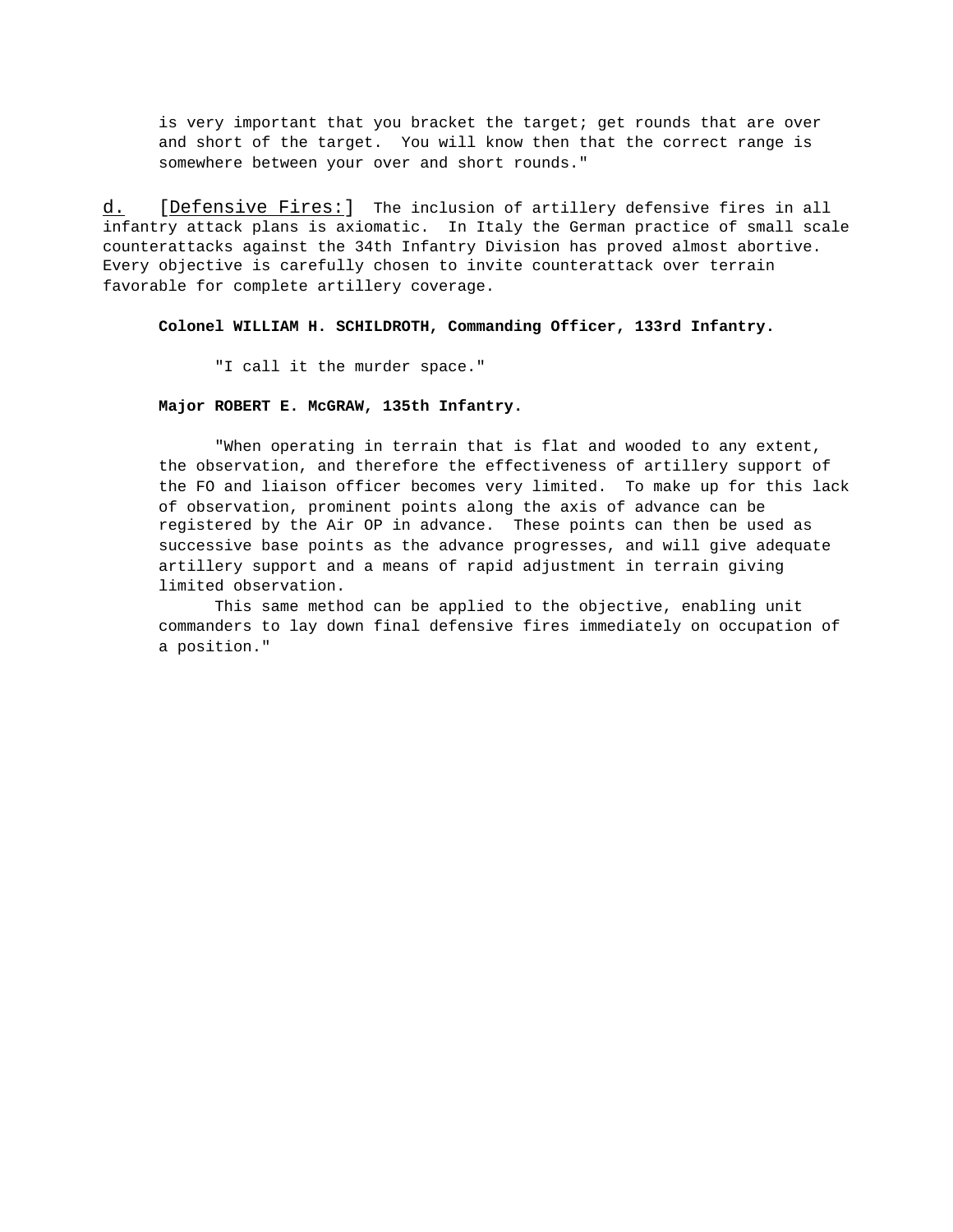# **LESSONS LEARNED IN COMBAT**

# **CHAPTER III - INFANTRY - TANK - TANK DESTROYER TEAM**

1. The effectiveness of this team has been demonstrated time and time again.

### **First Lieutenant JAMES H. FUREY, 133rd Infantry.**

"On 8 June at 1930B in the TARQUINIA area our company learned the value of combined infantry and tank operations.

Our immediate objective was to capture a hill which was approximately 500 yards to our front. Between the hill and the point from which we pushed off the terrain was flat and was covered by wheat fields.

We attacked late in the afternoon without any support fire except our own company light machine guns. The attack was made astride a railroad which split our sector. The second platoon was on the left side of the tracks, the first platoon on the right. We advanced 100 yards over the flat terrain toward our objective. At this point our scouts were pinned down by enemy machine gun fire. The first platoon was fired on from three directions by machine gun fire, the second platoon likewise was fired on by crossing machine gun fire. The company was unable to advance.

The company commander requested tank support. At 1830B three tanks arrived. The platoon leader of the first platoon was able to point out the enemy strong points to the tank commander before the attack was resumed.

At 1930B the attack was resumed with the tanks in line with the platoons. The tankmen fired their turret guns at every enemy strong point shifting their fire from one target to another as they advanced.

The rifle platoons advancing with the tanks in a skirmish formation held their fire until within effective range of the targets; then they opened fire, each platoon using its full fire power.

The tanks were successful in neutralizing the enemy fire. The rifle platoons gained fire superiority so that the enemy could not return the fire and overran the positions in a minimum of time.

The objective could have been taken sooner had the tanks been with us in the first attempt to take the hill. The tank support also minimizes the casualties. There were none in the first platoon and two in the second. The third platoon which was committed on right of the first in the second attack had one casualty.

This particular operation has given this company confidence in tanks."

a. Combined Training is a prerequisite to the success of an infantry-tank operation. It cannot be expected that infantry, knowing armor draws enemy fire, will work successfully with tanks without being familiar with them.

**First Lieutenant LESLIE K. VENSEL, 135th Infantry.**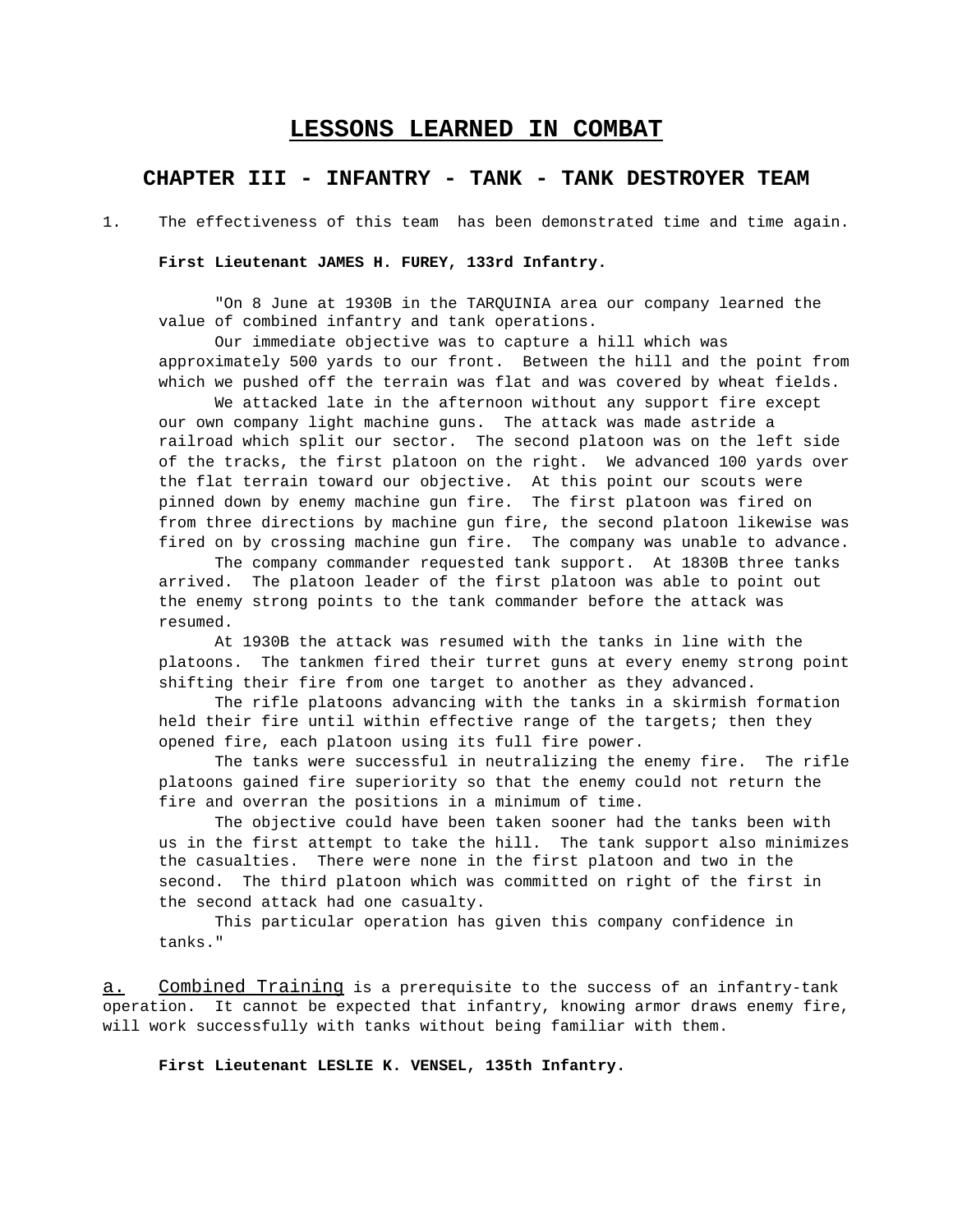"At ANZIO there was an enemy strong point at house 'Y'. Several attempts had been made to take prisoners from this house by infantry action alone without success. The CO decided to use tanks and my platoon being chosen to operate with them, I was designated force commander. We were to use a platoon of medium tanks (5 tanks) from the 751st Tank Battalion, 2 of them to act as base of fire, the other 3 carrying four infantrymen on each. Also besides the 12 men riding tanks it was decided to send an additional 12 men up a ditch to the left of house 'Y' with the mission of cutting off any enemy attempt to escape from the strong point and also of blocking any enemy attempt to reinforce the strong point during the raid.

No one in the company prior to this time had had any experience with tanks so we were given a 3-day period to rehearse the operation from beginning to end. During this period the men practiced mounting and dismounting tanks at various speeds, and taking position on the back of the tank - the most efficient position found was prone. To dismount the men did a push up and vaulted off in such a manner as to present a minimum silhouette. Chin straps of helmets were clasped under the chin for it was found they always fell off in vaulting unless so tied. We picked out an area that corresponded very much with the situation on the line and practiced attacking a simulated house 'Y'. The detailed plan was for one tank carrying me, a German speaking sergeant, and two other men to lead the attack and hit the house frontally. The other two attacking tanks were to move in column until they arrived to within 50 yards of the house, the 2nd tank to right of house and the 3rd to left of house. Men on the 1st tank were to clear the front of the house and the house proper, the men of the 2nd tank were to clear all area to right and rear of the house, and the men on the last tank were to clear to left and rear of house. Also a squad was to be used as a base of fire to the left of the house in a ditch to cover our attack, the escape of the enemy and our withdrawal. They had with them a 536 radio and a sound power phone with which they had direct contact with the battalion OP. They were also to fire a red flare which would be a signal for the tanks to withdraw after the patrol had returned on foot with the prisoners and taken cover. The tanks were to remain and cover the infantry's withdrawal until the flare was fired. During this training it was found that M-1s and tommy-guns were the most suitable weapons to use. A bayonet on the M-1 made it difficult to obtain a good position on the back of the tank with a traversing turret. Weapons were held toward the center of the tank to minimize loss in transit. A tarpaulin from a 2-1/2 ton truck was thrown over the back of the tank to make it easier to stay on. Without the tarpaulin, water and grease made the metal surface too difficult to hold to. On the 3rd and final day of training the complete dress rehearsal with all the trimmings was made. It was witnessed by regimental and battalion commanders who claimed that at that time (morning's first light) the infantry could not be seen on back of tanks provided they remained motionless.

The morning of the attack the squad that was to act as base of fire moved up under cover of darkness, took up their position to left of the house, and established communication with the battalion OP. At 0540B, the tanks warmed up their motors. At the same time there was an artillery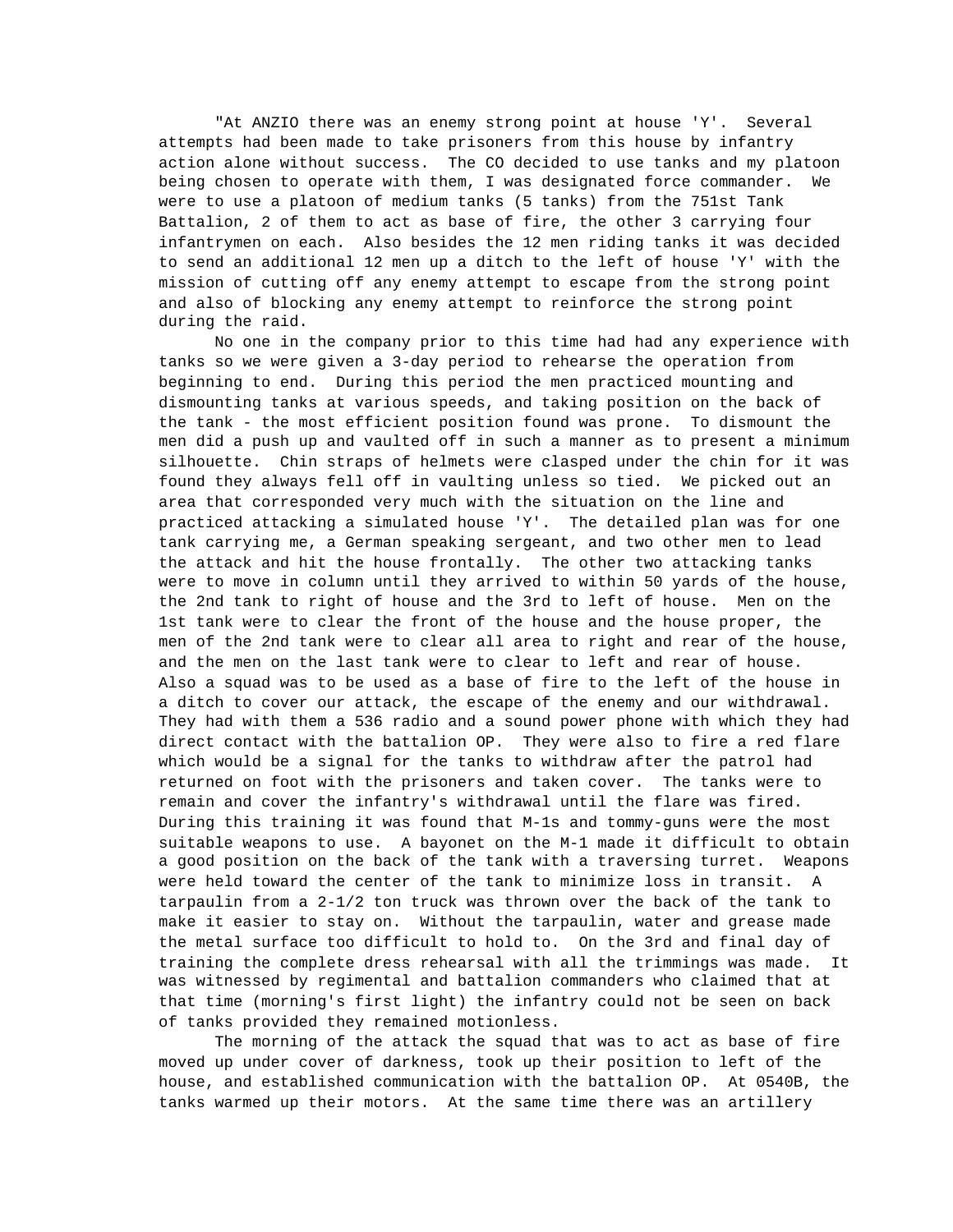preparation to soften the enemy position and cover the noise of our tanks. Smoke was also fired to mask enemy observation. At 0550B, the tanks moved out through friendly wire that had been previously cut by the A & P [Ammunition and Pioneer] platoon and over a route that had been swept for mines to within 200 yards of the house. Upon raising my head, just enough to take a look around, I could see a perfect semi-circle of smoke laid by our artillery and mortars that hid house 'Y' from view of the enemy line. The 1st tank moved across an anti-personnel mine field detonating several of same and cleared a path through a heavy barbed wire entanglement that had been expected in front of the house. Within about 50 yards of the house the tank hit an AT mine which caused it to throw a track and tore out the transmission, but no personnel were injured. The possibility of this accident occurring had been expected and plans had been made accordingly. The crew of the tank continued firing with 75s and 30s while we jumped off the tank and started looking for the enemy. The 2nd and 3rd tanks came up as planned even though the 2nd tank had become temporarily stuck in a shell hole and a man fell off. This man, however, recovered his position on the tank. From the time we got within 100 yards of the house there was a continual enemy concentration of mortar fire. The tank killed one enemy who tried to escape, one of our men killed another with a hand grenade and six were taken prisoner. They appeared to be completely demoralized. undoubtedly because of the noise and fire power of tanks. When we were certain that all enemy were cleared we gave the signal for the patrol to withdraw with the prisoners. When they reached the ditch 300 yards from the house the squad acting as base of fire gave the signal for the tanks to withdraw. The crew of the tank which was disabled by the mine got in the other tanks and Lt. LINGLE, the tank platoon commander, destroyed the disabled tank with thermite grenades and then withdrew. When the patrol got in the cover of the ditch the squad acting as base of fire was withdrawn. During the entire operation this squad kept up constant communication with battalion giving them a word by word description of the assault. The entire operation from the time we left and the tanks moved through our front line until the red signal for tanks to withdraw was given took 11 minutes. Speed, we felt sure, was one of the main factors in making this a successful raid and which could only have been obtained through careful rehearsal. In undertaking this operation the first thing we though of was that the tanks would draw a lot of fire and that we, riding on the backs, would have no chance. While that feeling was never completely overcome, increased confidence in each other came as our association grew."

b. [Tank-Infantry vs Infantry Tank.] It must be definitely understood whether a contemplated action is to be undertaken with infantry supported by tanks or with tanks supported by infantry. In general, terrain will dictate the answer. However, in certain instances the strength of enemy positions will be the criterion - an outstanding example of which is quoted below:

Extract, Journal, AC of S, G-3, 34th Infantry Division.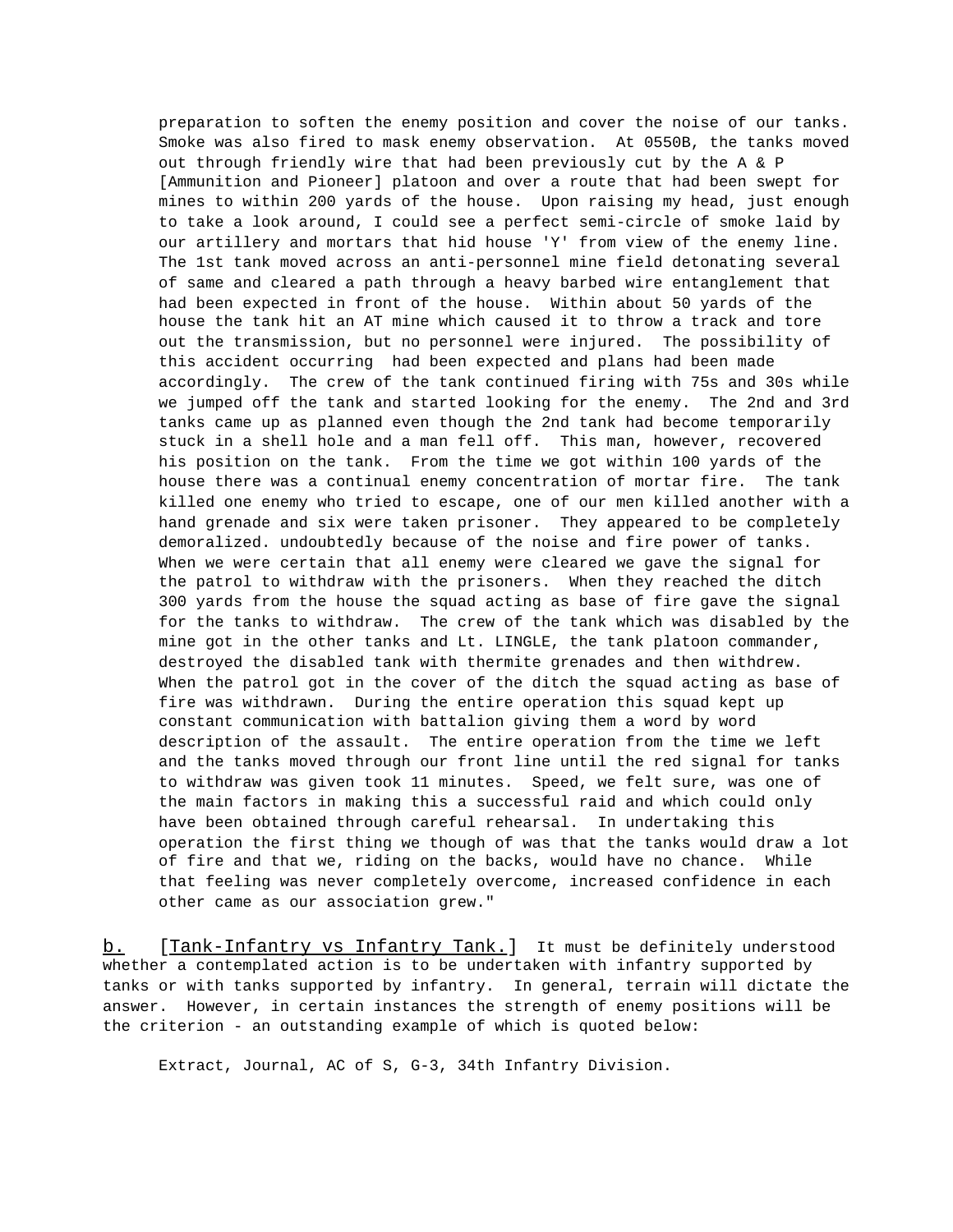"Initially the 756th Tank Battalion was ordered to support the 168th Infantry's attack to cross the RAPIDO River at dawn on 27 January. Little was gained and at dawn 29 January the 2nd Battalion, 168th Infantry was committed to support an attack by the 756th Tank Battalion. Engineers finally prepared a suitable crossing at 1600B to allow the mass of tanks to roll across the river, through the minefields to the foot of the hills where the infantry passed through, the tanks remaining in support positions."

## **Lieutenant Colonel JOHN L. POWERS, 168th Infantry.**

"The morning of January 25th, the Battalion CO and Battalion S-3 reported to regimental headquarters and received orders to move the battalion to the vicinity of MC 893237. The battalion closed in the new area at 260500 January At 1500 hours the Battalion CO received the regimental attack orders as follows: 3rd Battalion to attack on the right, 1st Battalion on the left with 2nd Battalion in reserve. LD [Line of Departure] - RAPIDO River. Time 270700 January 1944. Objective - Hill 213. The 2nd Battalion was to occupy present 3rd Battalion assembly area vicinity MC 890235, when that area was vacated.

At 270600 January the battalion moved and closed in new assembly area MC 890235 at 0700 hours. Battalion CO reported to regimental forward CP at 0630 hours, where he was informed that the battalion was to be prepared to move to new area vicinity 874235. The attack jumped off on time at 0700 hours and both 1st and 3rd Battalions ran into heavy small arms fire and intense mortar and artillery fire. Both battalions also encountered elaborate AP mine fields. Casualties were heavy, and the attack was stopped about 200 yards west of the Rapido River.

Patrols were sent out with the mission of reconnoitering approaches to the RAPIDO River and also the crossing sites used by the 1st and 3rd Battalions. Additional patrols contacted companies and command posts of the assault battalions to determine their locations, and also locations of known mine areas. At 1730 hours, the Battalion moved by infiltration to an assembly area vicinity MC 874235, closing in at 2030 hours.

Orders were received that the 2nd Battalion would attack with tanks 290730 January. Order of attack of the battalion to be a column of companies E, F, G. Company H was to deliver overhead machine gun, and also to give supporting mortar fire from positions at 872238. Patrols were sent to Companies "A" and "B" to determine their locations.

At 290530 January, the forward CP moved to MC 865240. At 0645 hours Company "E" left its assembly area and crossed the LD at 0730 hours. At 0925 hours Company "E" had two platoons across the river which were pinned down by heavy machine gun fire from the vicinity of the cemetery (MC 855242). One light and three medium tanks had been able to get across the river, but at the time were unable to assist in the movement of Company "E". Mortar fire on the cemetery was called for by the CO of Company "E". By 1130 hours, Company "E" had three platoons across the river.

At 1730 hours, the tanks began their crossing in mass and followed closely behind the assaulting elements, Company "E" started moving toward Hill 213. It was necessary to follow in the tanks' tracks since the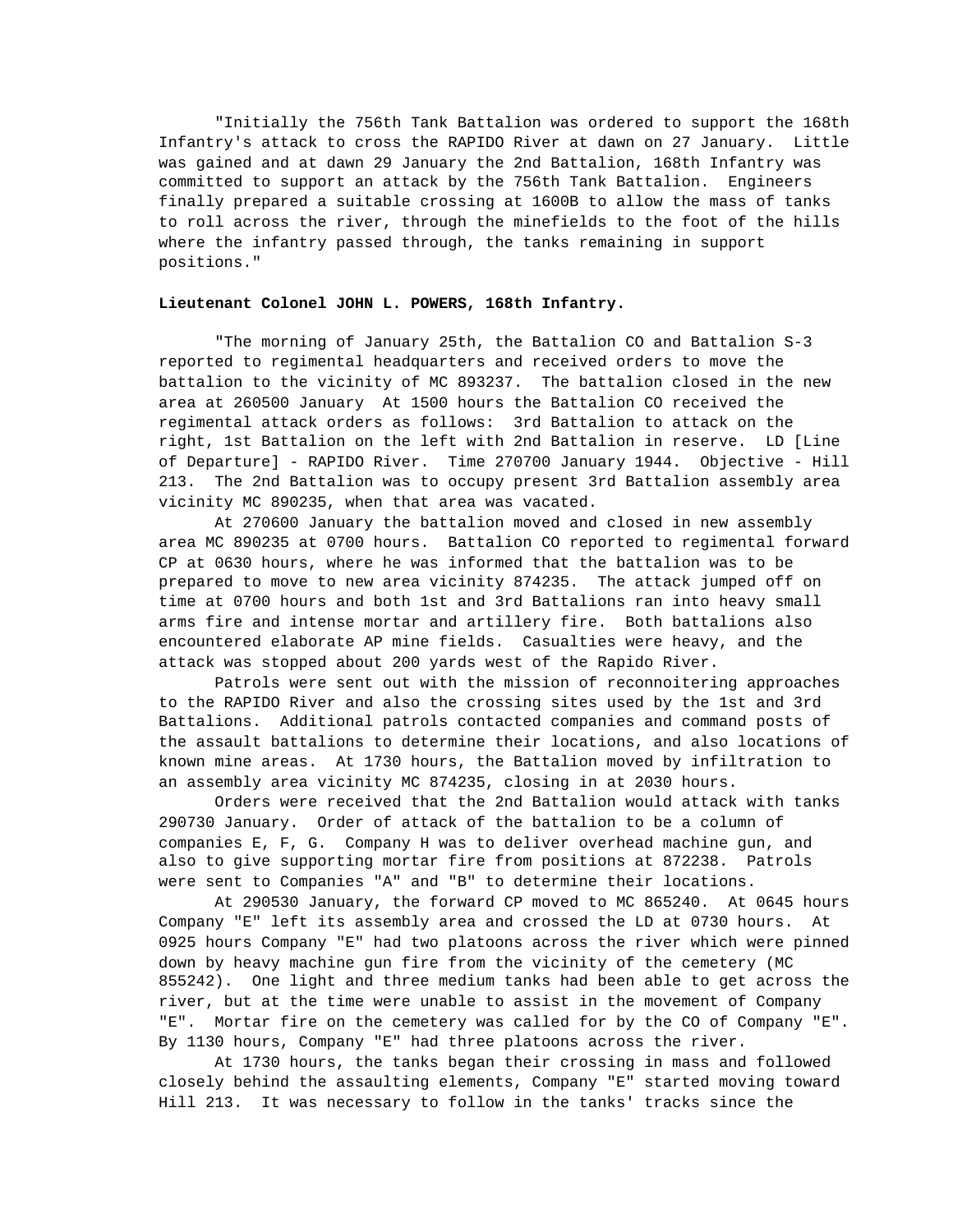entire area being passed through was heavily mined. The troops received very little enemy machine gun fire, since for the enemy to fire would mean disclosing his position to the tanks. By 1840 hours, Company "E" was at the base of Hill 213, closely followed by Companies "F" and "G". At 1930 hours, Company "E" was reported on the objective, and at 2300 hours two companies were consolidating their positions.

In the early morning hours of the 30th, counterattacks were beaten off. These attacks were principally from Germans trapped and encircled by the rapidly advancing troops. Many prisoners were taken and much equipment and ammunition captured. Patrols were sent out to make contact with units on our left and right. The patrol that went to Hill 56 to contact the 1st Battalion went to the top and found wire entanglements and vacated enemy positions. At 1345 hours, the 3rd Battalion was reported to have occupied to town of CAIRA, and 1st Battalion was consolidating on Hill 56 to protect the left flank of the regiment.

The above is strictly a factual account of orders received, action taken, and results achieved.

For a more complete picture of the action reported above considerable elaboration of the facts stated in the report is required. I shall elaborate upon them, based on my observation of the action as the battalion commander of the infantry battalion concerned.

First of all, a description of the enemy defensive position is essential. The first obstacle to overcome was the RAPIDO River, a swift flowing stream, which was fordable by infantry at most points, but which was definitely an anti-tank obstacle. West of the RAPIDO River antipersonnel mine fields paralleled the river to a depth of 300 yards. From the RAPIDO River to the base of Hill 213 lay an absolutely flat plain from which all vegetation had been removed in order to provide a perfect field of fire for the numerous machine guns emplaced in portable steel pillboxes and elaborately prepared bunkers at the base of the hill. There were a few buildings on this plain. Most of them contained SP guns, anti-tank guns, or machine guns. About 100 yards from the base of the hill there was a continuous band of high barbed wire approximately fifteen yards in depth. Just beyond the pillboxes a barrier constructed of brush and trees apparently cleared from the hill itself formed a dead abatis. Just below the military crest of the hill a band of double apron wire protected a line of individual foxholes which had overhead cover. Each foxhole had a small sign sunk in the ground beside it. Some of the numbers I recall were G-23, G-24, and G-25. On the crest of the hill was another band of double apron wire. On the west slope of the hill were numerous dugouts, apparently used for sleeping quarters for the garrison.

The first lesson I learned from the operation was the necessity of adequate engineer support for tanks in an action of this kind. Attempts were made by the tanks to get across the river by their own means. At one point over one thousand 75mm HE shells were fired point blank by various tanks in an attempt to break down the far bank sufficiently to form a ramp. This was unsuccessful. The final crossing was at last prepared by improving an old ford with rocks dumped in the stream. This work was done by the 235th Engineers under heavy artillery and small arms.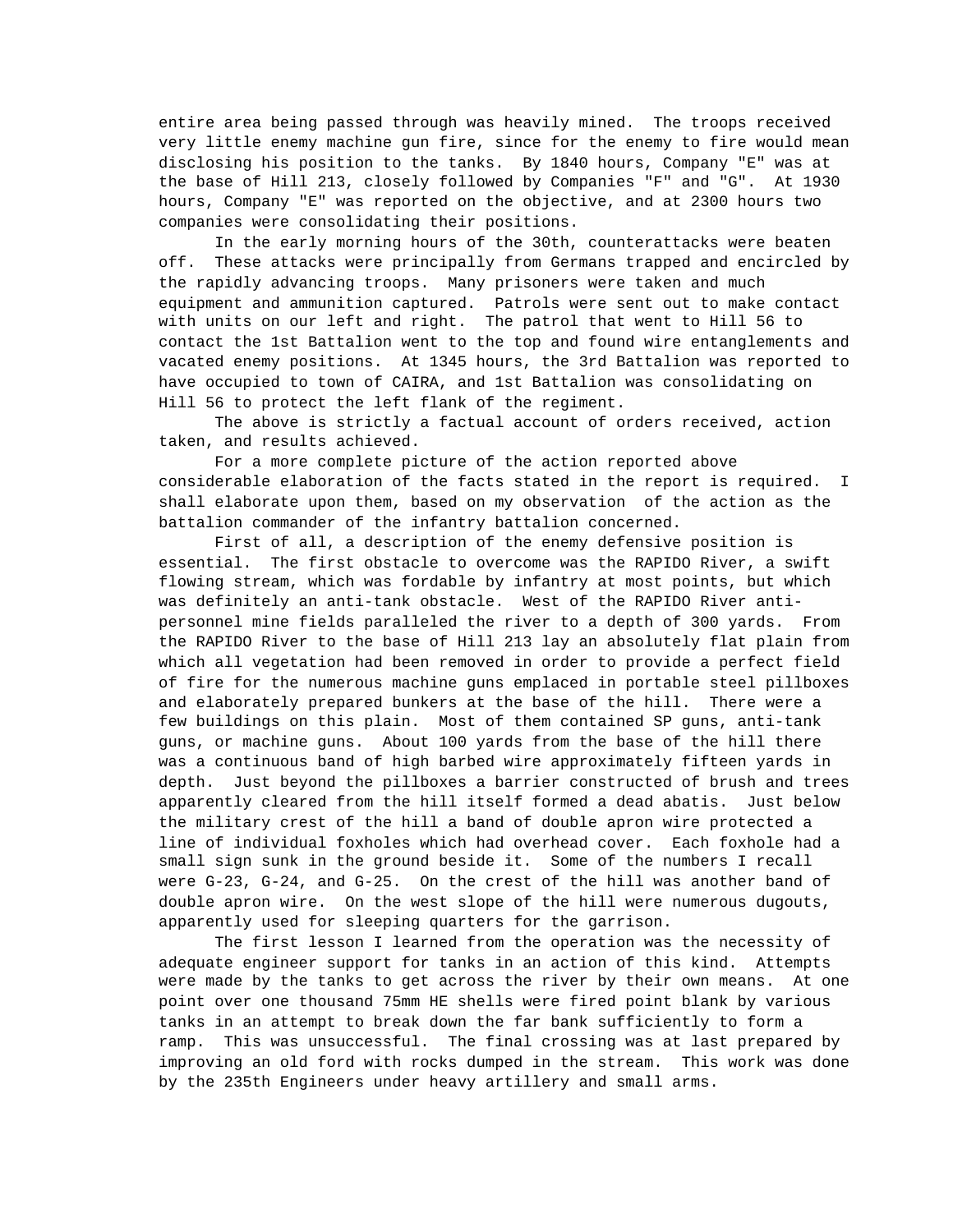As I see it, there were three main functions performed by the tanks of the 756th Tank Battalion. The first was to provide a passageway through the anti-personnel mine fields by driving through them and exploding the AP mines. The infantry could follow the tank tracks without setting off more mines. The Germans had apparently placed considerable confidence in the RAPIDO as an anti-tank obstacle and while some anti-tank mines were encountered and some tanks disabled, many of the tanks which succeeded in reaching the river, crossing it under artillery fire, and escaped bogging down in the marshy ground, also succeeded in reaching the base of Hill 213. The second main function of the tanks was to get the infantry through the high barbed wire. The third and probably most important was to scare 'hell' out of the German machine gunners to such an extent they fired little for fear of catching a 75mm shell at point blank range. The infantry in turn aided the tanks by giving them protection against SP guns and AT guns. Once an SP was definitely located and foot troops moved in on it it did not stay long in that locality.

As a result of the combined infantry-tank action, Company "E" was starting up the hill just as it became dark. Company "E" was followed closely by Company "F". Company "I" followed Company "F" with a command group of fourteen officers and men. By that time Jerry was well zeroed on the crossing and was placing considerable artillery fire on the flat ground at the base of the hill. Of the fourteen of us in the command group, five of us reached the hill. Company "G", the reserve company, followed the command group. By midnight, we had the hill pretty well organized although there were still quite a number of Germans still within their bunkers and holes within the position. About an hour before daylight the Jerries started coming out of their holes, throwing hand grenades, and doing some firing, and for the next two or three hours we were pretty busy rounding them up. Shortly after daylight the tanks knocked out one or two SP guns which were in buildings on the plain behind us. While those things were going on Jerry added to the general festivities by dropping plenty of artillery fire on the plain behind us apparently directed at the numerous disabled tanks spread out on it. The live tanks were huddled up at the base of the hill where he couldn't quite get at them. However, he did drop considerable mortar fire on the crest and east slope of the hill.

Communications to the rear were quite difficult. Between friendly tanks and enemy artillery, wire just didn't stay in. The 511 radios did not function after their "dunking" in the RAPIDO. The two artillery radios were lying somewhere out on the plain together with their operators or the bodies of their operators. For several hours the only means of communicating to the rear was the 81 mortar platoon leader's SCR195 to his guns. Messages were relayed from the mortar position by sound power phone to Company "H" CP and from there by telephone to battalion rear CP or regiment. A good part of the time the wire from battalion rear to regiment was out. When this was so, the SCR 510 was used to communicate with regiment.

That afternoon, light tanks crossed the river carrying gas and ammunition for the mediums. Jerry still had the crossing covered with an AT gun some place down to the south of Hill 213. Two light tanks went up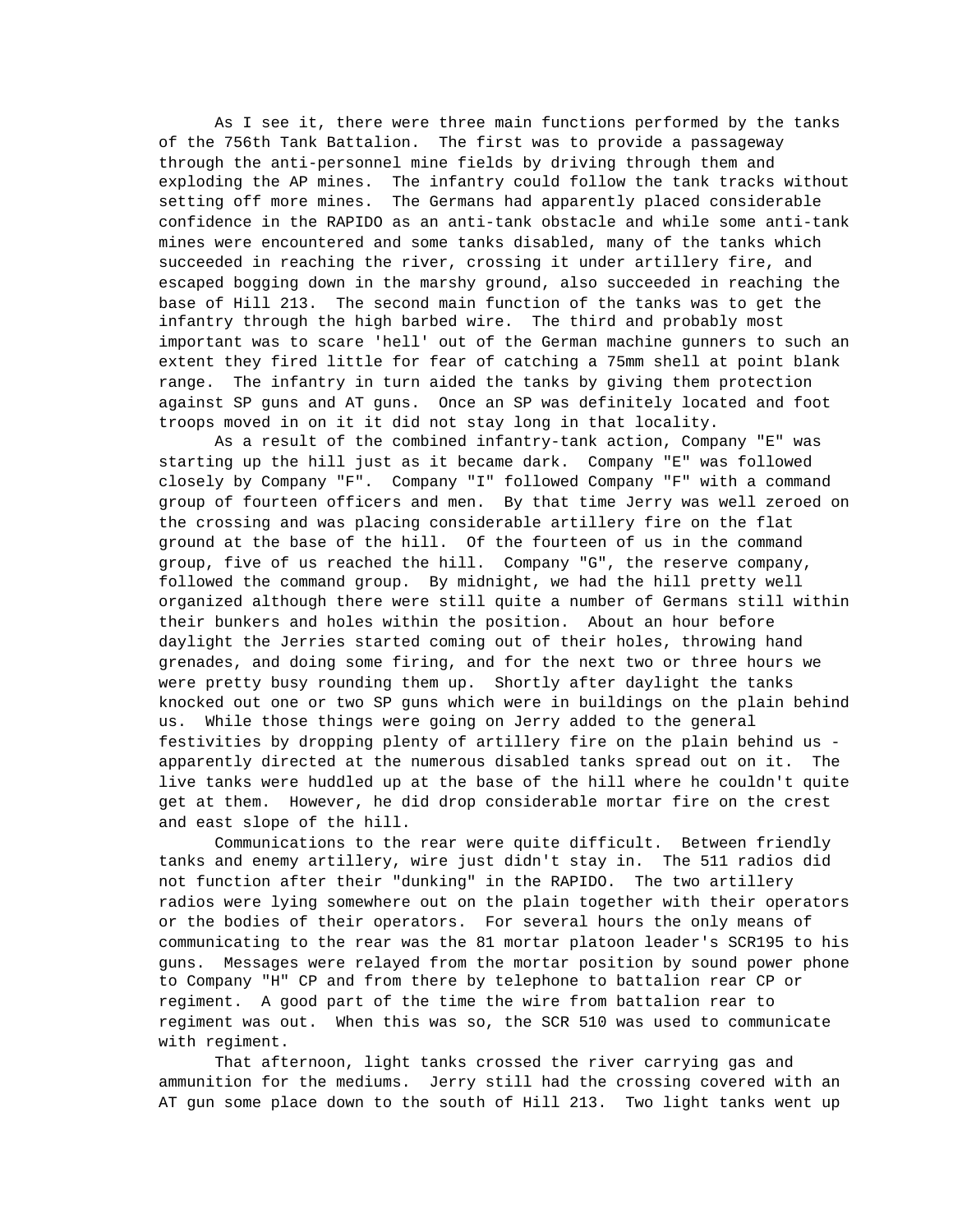in flames in about 30 seconds. Thanks to the SCR 195 we had the crossing smoked by our 81 mortars in about three minutes.

The importance of communication between [infantry and] the supporting tank unit cannot be over stressed. In this particular action a liaison officer equipped with an SCR 510 reported to me from the tank battalion. When I moved out between the assault and reserve companies I left him at the battalion rear CP with my S-3 for two reasons - one, to hold down the size of the command group and to make sure he and his radio had a fair chance of continuing to remain operational. secondly, I had already provided myself with my SCR 511, the mortar SCR 195, two artillery SCR 610s and two wire teams laying 130 wire followed by 110 wire. In this way I felt I had a chance of maintaining some kind of communication with the rear. Direct command liaison between myself and the tank battalion commander was also employed for he parked his command tank about 50 yards from my CP on the base of Hill 213. Direct contact between platoon and company commanders and individual tank and tank unit commanders was also employed.

c. [The Tank Destroyer.] In team operations the tank destroyer should have as its primary mission - support of the tanks. Because of the assigned primary mission it is equally fallacious for the tank destroyers to assume they cannot act in other roles as it is for the infantry commander to disregard the primary mission entirely. If in an operation one element of the team is absent or is forced to withdraw, the brunt of enemy pressure must be taken up by the other elements regardless of primary role. In the LANUVIO action the 191st Tank Battalion and 894th Tank Destroyer Battalion were attached to the Division. The 191st Tank Battalion having lost most of its officers and experienced tank crews in a previous action were unable to function rendering the 894th Tank Destroyer Battalion and the 34th Cavalry Reconnaissance Troops the only available forces in a situation demanding heavy armor.

Extracts, Journal, AC of S, G-3, 34th Infantry Division.

"On the evening of 27 May orders were issued to the 34th Cavalry Reconnaissance Troop to cover the Division's left flank and to develop enemy resistance in a gap which appeared during the day 27 May between the left flank and the 45th Infantry Division. While not able to advance during the day 28 May over terrain absolutely devoid of cover the Troop did carry out its security mission, exposed, and in the face of very heavy enemy self-propelled, anti-tank and artillery fire.

With all infantry elements of the Division very heavily engaged and unable to make any gain against the stubborn defense of the enemy it became readily apparent that armored support was vitally necessary. In the absence of sufficient heavy armor the Troop was ordered to support the attack of the 3rd Battalion, 133rd Infantry early 29 May. Well aware of its vulnerability, it moved ahead of the infantry and succeeded in destroying four to six enemy machine guns and inflicted an estimated fifty casualties in killed and captured. It, further, led the infantry battalion to its objective and was, thus, responsible for the only substantial advance made in two days.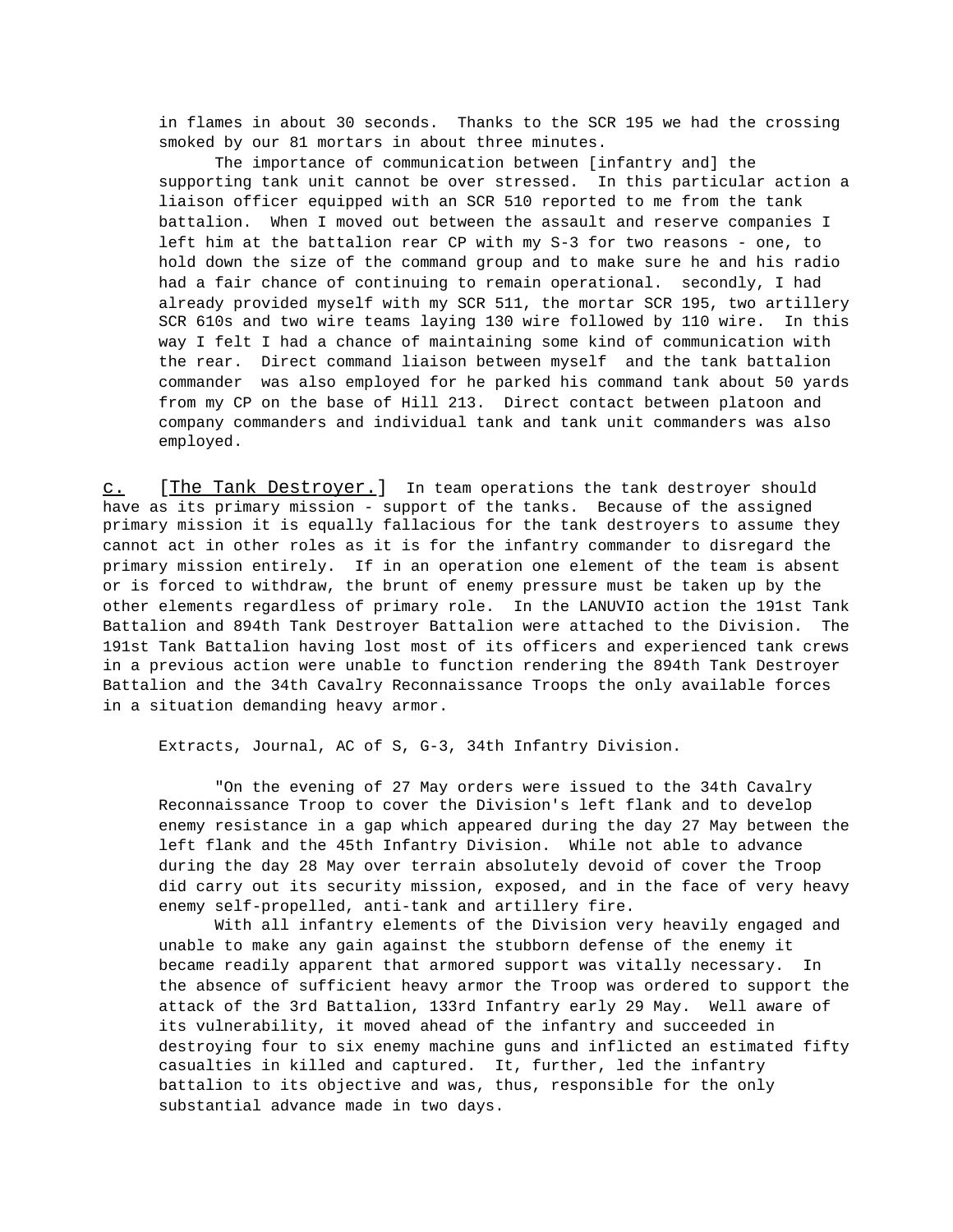On 30 May, the Troop was assembled on the left flank as security and also as a reserve for counterattack purposes.

The afternoon of 31 May saw the Troop again ordered to lead the 3rd Battalion, 133rd Infantry in an assault in the same general area as on 29 May. Proceeding in the face of observed direct fire of five heavy enemy self-propelled guns the Troop enabled the infantry to move forward and improve its positions and to hold the ground gained. Notwithstanding almost four days of continuous action, the 34th Cavalry Reconnaissance Troop was directly responsible for the only material gain made across the Division front 30 and 31 May."

"The LANUVIO action holds particular interest in that in the absence of tanks, and in a situation demanding heavy armor, the 894th Tank Destroyer Battalion was employed in a tank role. The success with which the 894th Tank Destroyer Battalion played its part aided materially in the capture of the Division objective.

Continually disposed in the front lines as close support of the infantry, the battalion undertook many small unit operations completely foreign to its normal role. In the initial assault on VILLA CROCETTA, May 29, one platoon of Company "C" criss-crossed an enemy zig-zag trench system firing its machine guns down the trench killing an estimated 80 enemy for the loss of one M-10 tank destroyer with crew. Elements of Company "A" on June 1 moved forward of the front lines on the left flank of the Division and there placed direct fire on enemy guns, observation posts and other installations. On June 3, Company "B", disposed along a line with approximately 40 yards between M-10 tank destroyers, carried the advance elements of the 133rd Infantry on the destroyers to the regimental objective. The Reconnaissance Company was employed during the entire action on the right flank in the gap between the 34th Infantry Division and the 36th Infantry Division, and by constant patrolling, often dismounted, prevented infiltration of enemy groups active in that vicinity."

"Early July 4 the 804th TD Battalion was disposed to block all roads leading south into the Solvay Factory area while the Reconnaissance Company, 776th TD Battalion blocked to the north and northeast on the right flank. Both battalions, operating first one then the other, with the 34th Cavalry Reconnaissance Troop in support, covered a front of some 3 kilometers. The road nets, particularly in the 804th TD Battalion sector were effectively blocked by extensive demolitions which necessitated operation on foot to accomplish the mission of protecting the flanks of the division."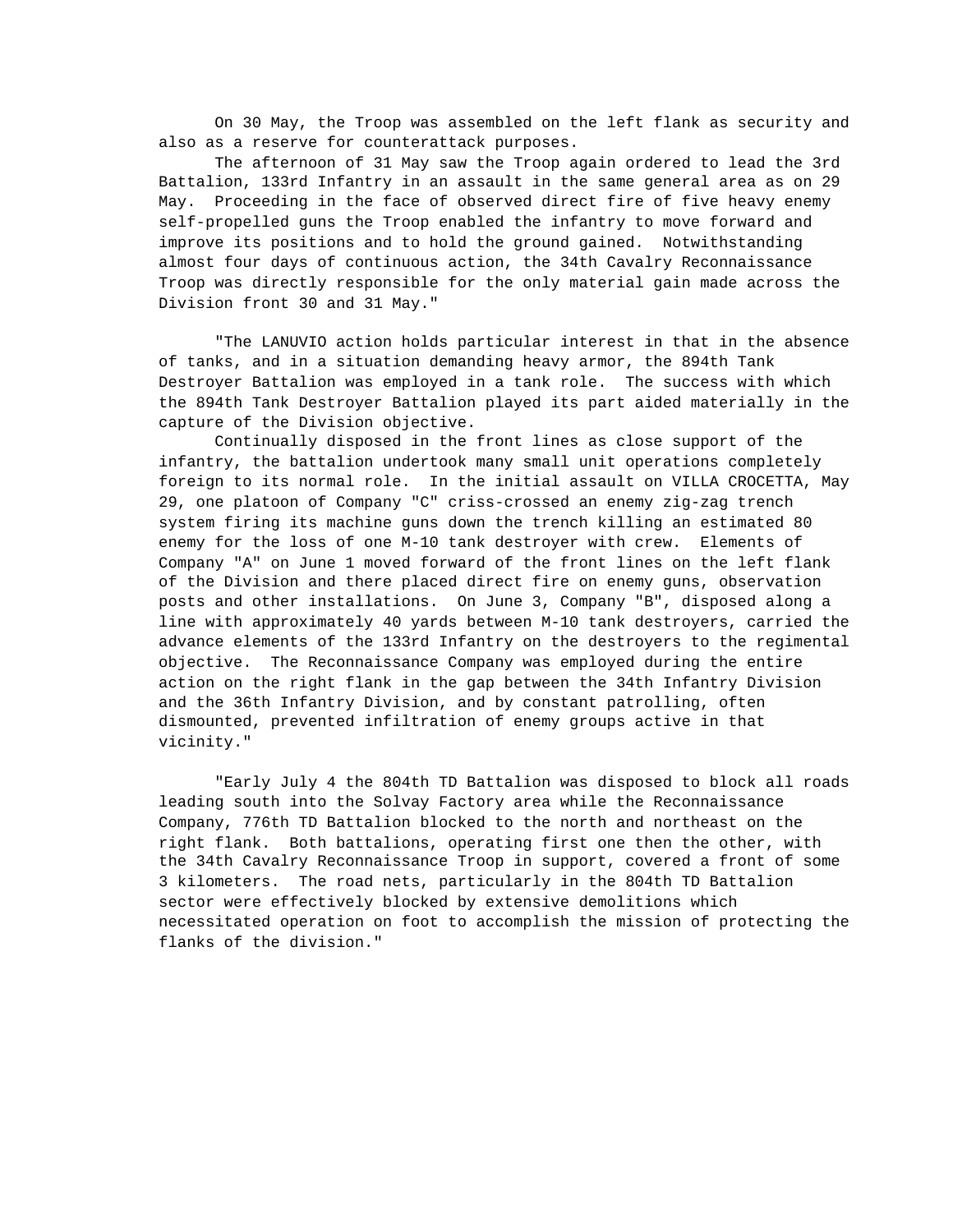# **LESSONS LEARNED IN COMBAT**

# **CHAPTER IV - ENGINEER OPERATIONS**

In Italy, a country criss-crossed with streams, mountains, dry washes and marshland, the solution to the problem of moving a division more than ever depends on the engineer's ability and his resources. Over such difficult terrain two distinct missions of divisional engineers must be recognized - (1) Close support entailing reconnaissance, mine clearing and demolitions in the assault and (2) Maintenance and development of communications entailing road repairing and bridging. In the attack bad weather at times has forced division engineers to the latter mission entirely leaving the former to be carried by the already over-burdened infantry.

## **Major CARL J. SCHIEFERSTEIN, Executive Officer, 109th Engineer Battalion.**

"Bridging.

a. It has become increasingly apparent that bridging operations by divisional engineers should be kept to a minimum. When bridging operations are necessary, the divisional engineers should prepare approaches and exits but the actual bridge construction should be done by special bridging units, thus leaving the divisional engineers for supporting the advance of the division.

b. Divisional engineers should choose by-pass sites so that the by-pass will not hinder future bridging operations of higher echelon engineers

c. It has been found that heavy portable culverts constructed in a rear area and then hauled to the crossing site and then laid in place by the use of the M-2 tank retriever is a very satisfactory method of making a crossing under direct enemy observation. The type culverts used were 4 feet 6 inches wide, 6 feet high and 14 feet long consisting of four bents of 8 inch timbers and floored with 3 inch planks. It is possible to lay these culverts side by side to obtain any desired length crossing. This type of crossing was used at Cassino.

### Roads.

a. Traffic circulation is very important and it has been found in Italy where there are many one-way roads that two one-way roads with proper traffic control is just as good as a two-way road.

b. The old maxim of 'drain off the water and throw on the rock' has been reaffirmed but it has been found that the entire road surface must be rocked and not just the ruts and pit[sic] holes. Also, by-passes should be rocked.

c. Roads must be marked clearly by the use of signs such as mine cleared signs, directional signs and town signs.

Communications.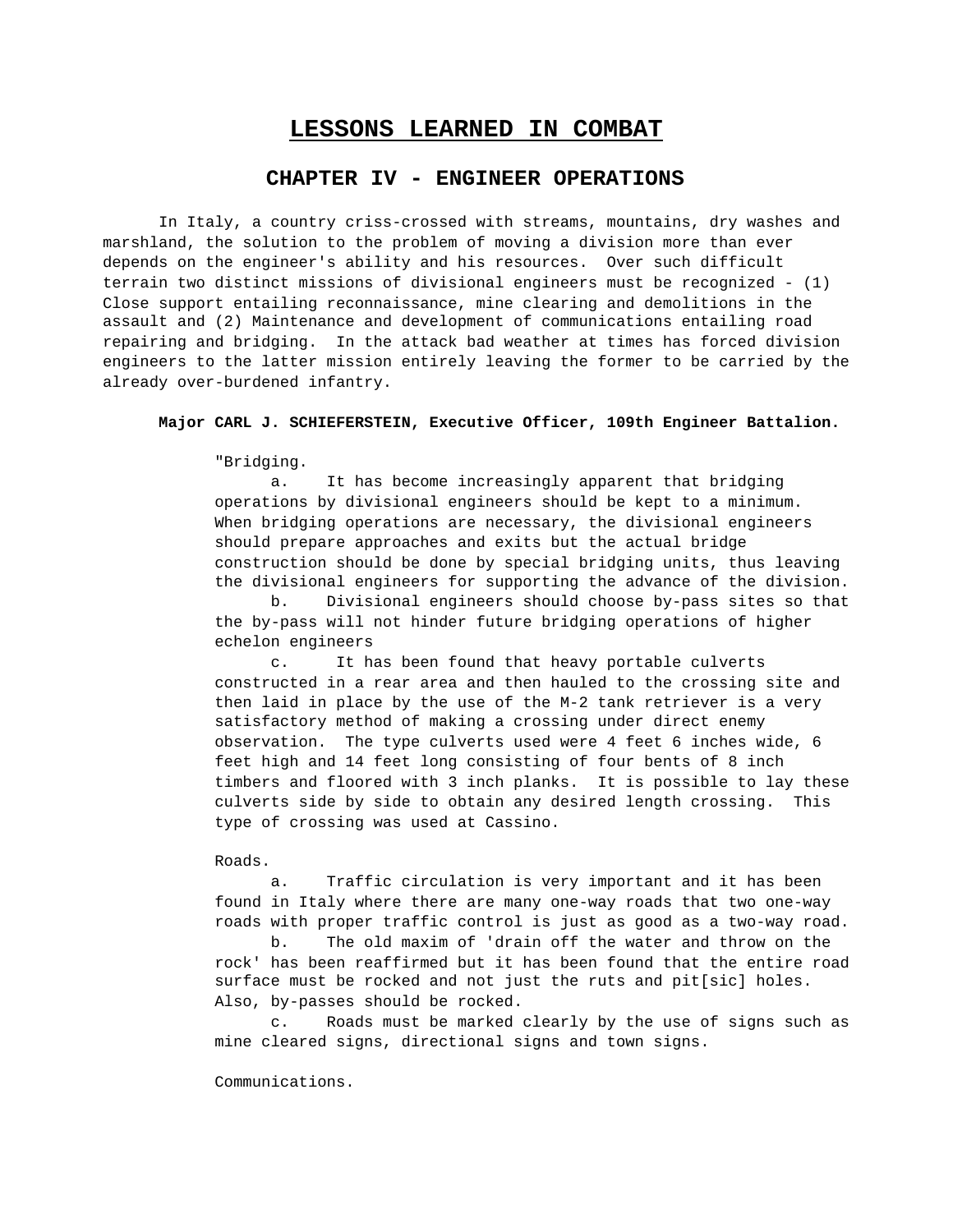a. It has been found that the 284 radio is not too satisfactory for engineer operations as the range is not great enough. Also they are not too dependable and it has always been the policy of this battalion to use both radio and field messages in sending a message.

Miscellaneous.

a. In a static situation whereby mine fields are used in a defensive position it is necessary that infantry security parties be obtained for engineer working parties. On the ANZIO Beachhead it was found that it was necessary to obtain both security and carrying parties from the infantry as the amount of work was so great that engineer personnel alone could not have accomplished the work in the allotted time.

b. The bull-dozer is a valuable piece of equipment and great care must be exercised in the use and maintenance of it. Spare parts should be made available by higher headquarters so that in case of damage to the bull-dozer it can be readily repaired. Each company should have at least three good bull-dozer operators so that the bull-dozer can be worked constantly.

c. By-passes should never be constructed without culverts. It is much more difficult to put a culvert in a by-pass that has been washed out than it is to put one in originally."

a. [Divisional Engineer Operations.] While no startlingly new methods of engineer procedure were evolved during the campaign many difficult problems presented themselves The solution to the following enabled the 34th Infantry Division to employ armor with a minimum exposure to AT fire in CASSINO without which the position gained in the town could not have been held. CASSINO

## **Lieutenant Colonel ROBERT E. COFFEY, Commanding, 109th Engineer Battalion.**

"During the month of February we were confronted with the problem of making a level crossing for tanks in the town of CASSINO. The normal demolition method could not be used because tanks using the by-pass would be subjected to close range anti-tank fire.

The Problem: To construct a Class '30' bridge across a drainage ditch 15 feet wide and 6 feet deep. The bridge site was under observation and subject to all types of fire i.e., small arms, mortar and artillery. The original crossing was a concrete slab supported by five reinforced concrete stringers. About six feet of the original slab was usable, in spite of the enemy demolition which had cut all except six feet of the slab on the near bank.

The Solution: To construct the bridge in sections in a rear area and move the sections to the site by truck and tank wrecker. Bridge section plans and construction were completed during daylight hours and the sections were emplaced under cover of darkness. The actual bridging operation was completed in two hours after the sections were delivered to the assembly area one-half mile from the site. Cover for operating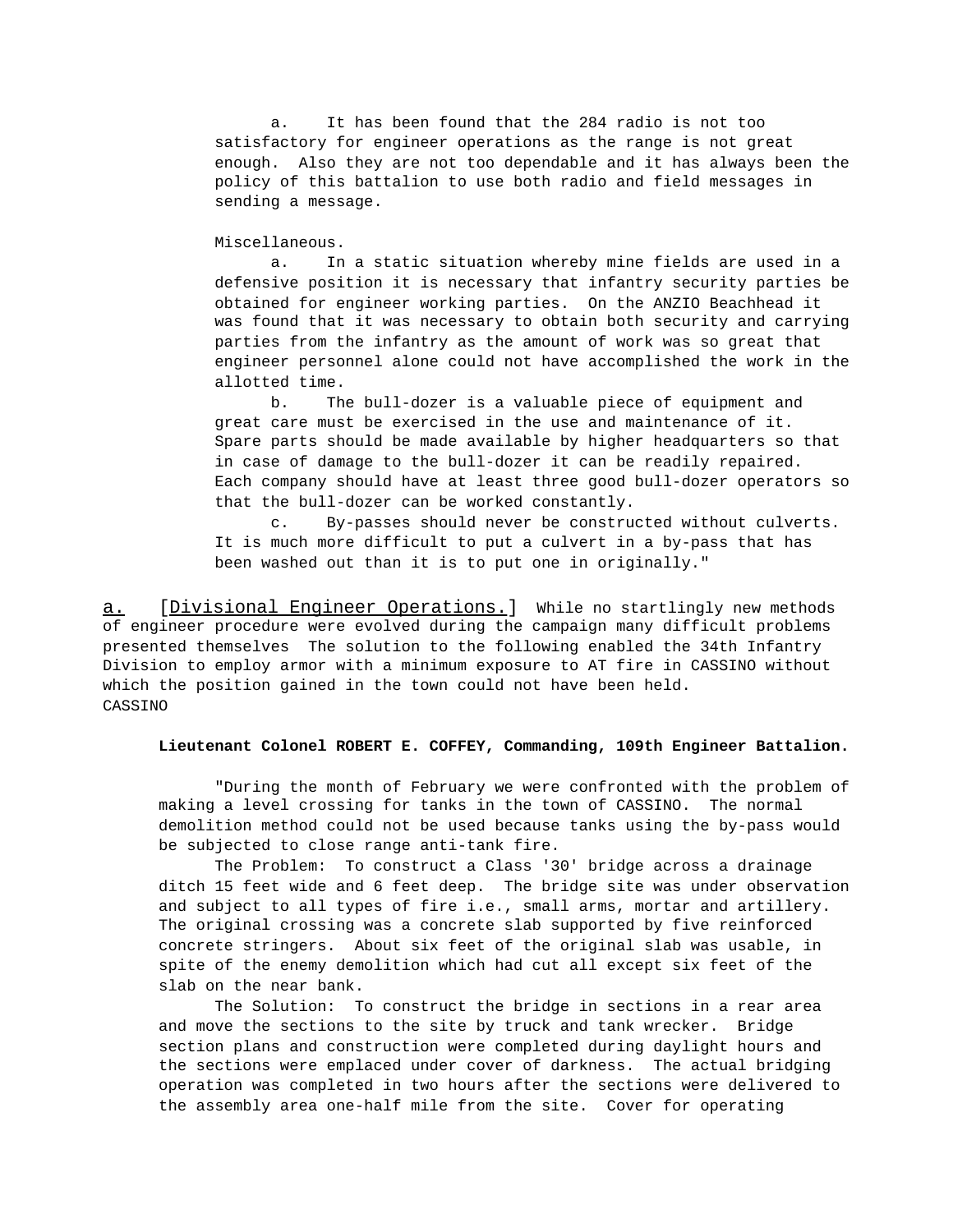personnel by old slab bridge and the only casualty was one soldier who suffered a slight flesh wound. The wooden structure was placed alongside the slab bridge making a total usable width of 19 feet. Flooring was placed on the bottom of the section to insure adequate bearing."

b. Infantry A & P Platoons. In Italy the A & P [Ammunition and Pioneer] Platoons have had to undertake engineer operations to maintain the regiment in the advance. From observations made it is believed that a soldier can be thoroughly trained as an infantryman or as an engineer but not both.

**First Lieutenant IRVIN A. BEYL, 135th Infantry. Second Lieutenant WAYNE E. SHUMAN, 135th Infantry. Staff Sergeant KENNETH F. McARDLE, 135th Infantry. Sergeant JAMES H. LEET, 135th Infantry. Technician Fifth Grade ALBERT J. FRANCHI, 135th Infantry.**

"With the A & P section it is the same old story - attempting to do too much with too little. With regards to this one of our greatest difficulties arises when the situation call for man-power specially trained. To be more specific: After crossing the VOLTURNO River the third time, our battalion had trouble with a mine field, one of the largest we have ever contacted. Naturally, the cry went up, 'where the hell's the A & P section?'

At that time we were terribly handicapped. Out of 19 men only three were sufficiently trained to tackle the job. Some of the men had been trained previously but they had long been left behind. We cleared that field; took our training right there, too! We were fortunate that time. Other sections having the same trouble were not so fortunate, time and lives were lost. The point is this: Replacements unskilled, untrained for such technical and dangerous work, should not be assigned to such work."

#### **First Lieutenant JEROME L. FLUSTER, 133rd Infantry.**

"One of the things I have learned in actual combat is that the minesweeper is relatively ineffective crossing fields at night. The only safe and positive way is to probe and feel with the bare arm and hand. To do this requires little technical skill, but it does require some practice and a great deal of patience. Line companies should have special members of each rifle platoon taught to do this.

It is extremely costly to use paths through mine fields if there is any other possible route to reach your objective. It is impossible to deploy in case of a fire fight or an artillery or mortar barrage. Anyone caught in a mine field during a fire fight or barrage is stuck there, exposed and helpless, until the firing is lifted."

## **Sergeant CLARENCE L. RUSSIEN, 133rd Infantry.**

"Some of my experiences in actual combat are that men or patrols or anyone who finds mines or mine fields should give a more detailed report of their findings. My men and I at times have gone on details to clear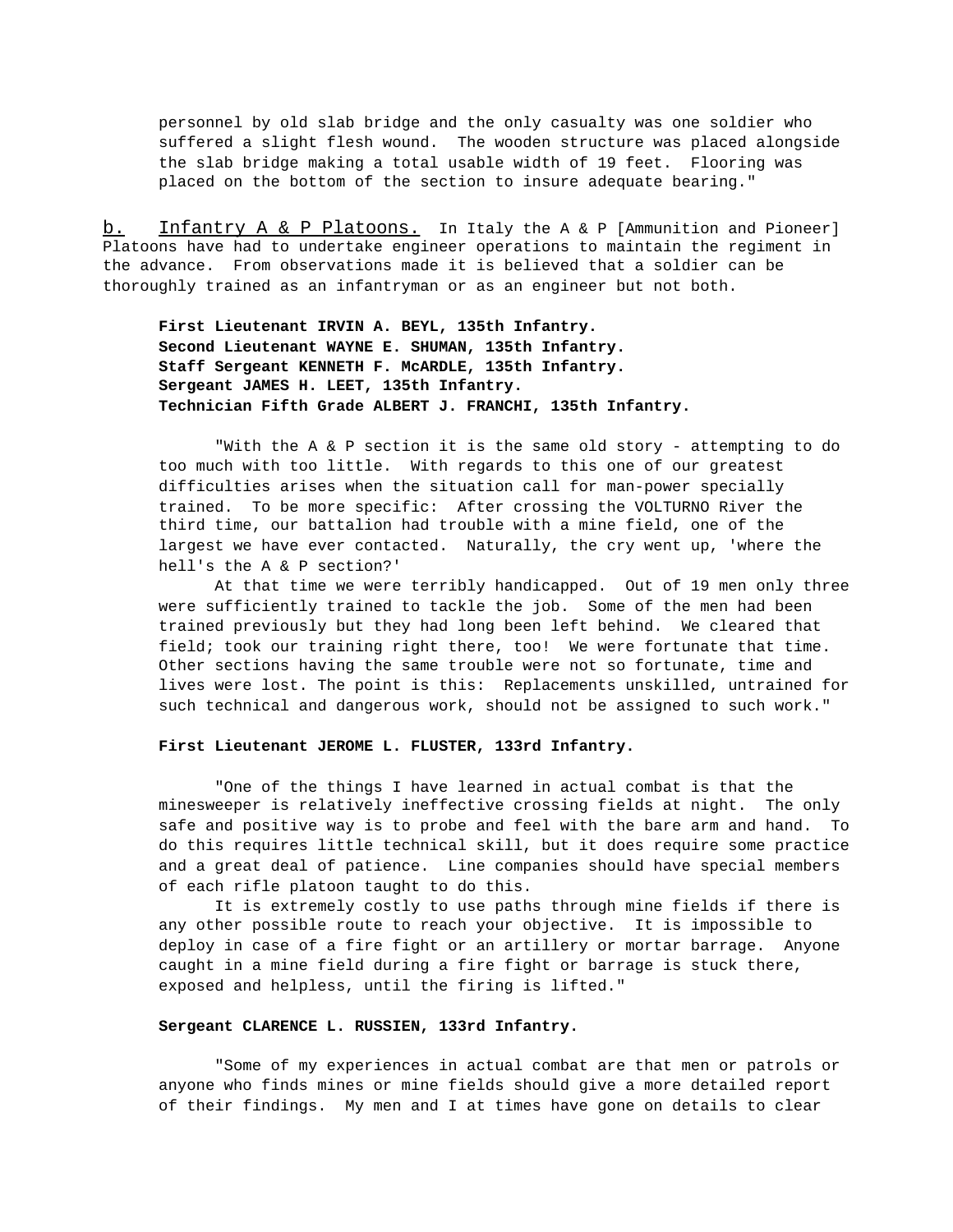mines and mine fields that have never been there. This happens because someone sees tin cans or bottles and have not taken time to investigate before sending their report.

Another thing is that I don't think we get adequate protection for our work under enemy fire. At times we have had to be our own protection, armed only with carbines and trying to use a mine detector at the same time. I think we should have at least one BAR and 2 riflemen. This would give protection for our mine squad in front of our troops."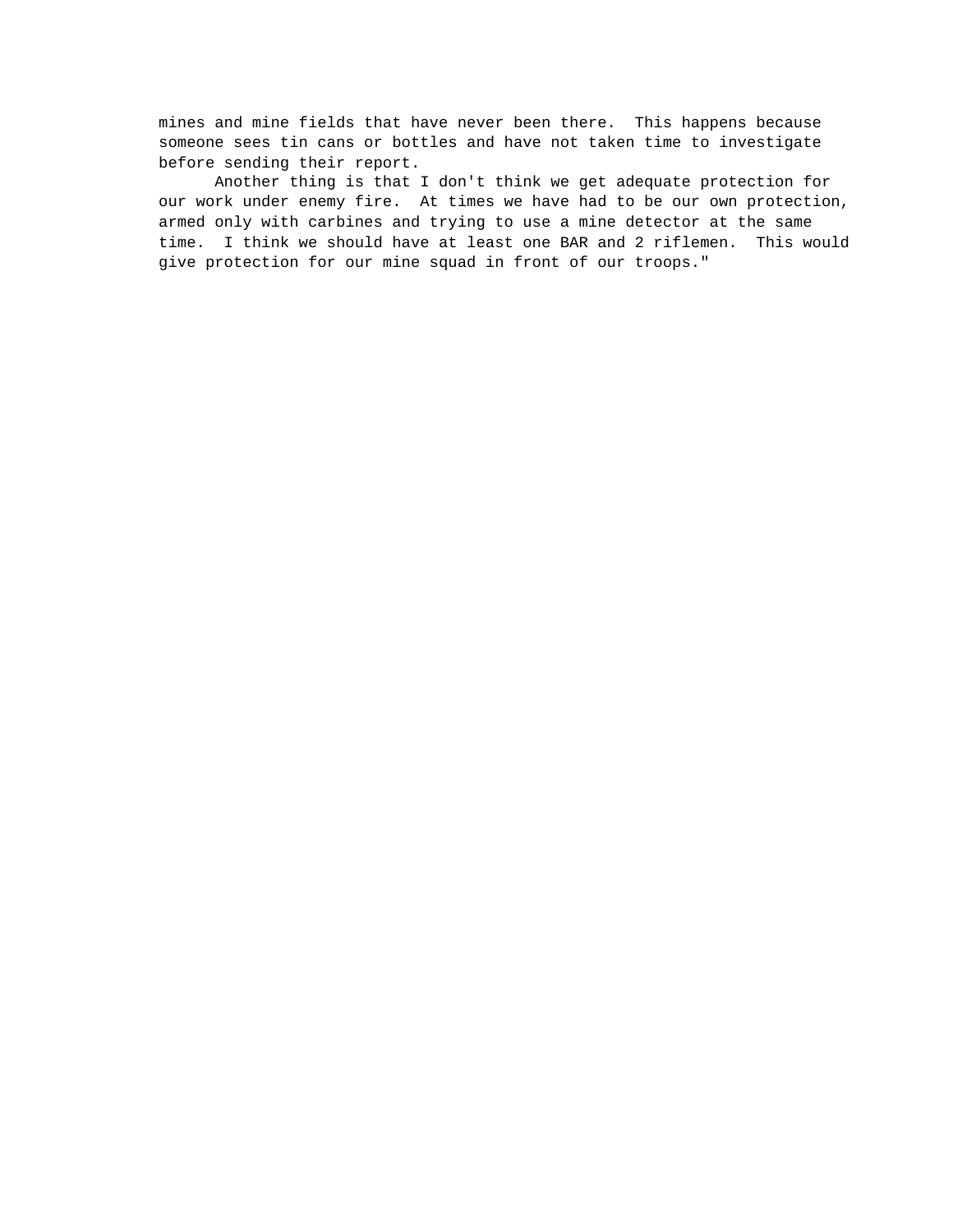# **LESSONS LEARNED IN COMBAT**

# **CHAPTER V - SIGNAL OPERATIONS**

1. This subject will be subdivided into three sections. These are message center, wire, and radio communications and are further subdivided to bring out specific lessons learned by the various divisional components.

a. Message Center. Signal company operations were patterned quite closely after principles set forth in Basic Field Manual 24-5, 'Signal Communication'. No particular problems were encountered and the successful operations can best be explained by enumerating the specific things that became SOP as operations proceeded.

## **First Lieutenant JOHN A. DUNSCOMBE, 34th Signal Company.**

"All new replacements were trained first as foot messengers and motor messengers even though they were later to become code or counter clerks. This has resulted in the technicians and non-coms knowing more of the basic messenger routine."

### **Warrant Officer (JG) HAROLD P. KNUTSEN, 34th Signal Company.**

"Constant changing of relief drivers on motor messenger runs resulted in all drivers knowing unit locations for next scheduled or special runs. Our messengers have always watched closely for any troop movements and are instructed to stop and make inquiries of headquarters along their routes. This information is reported to the message center chief upon return. This method has kept our message center better posted on locations than was possible if they depended upon staff sections or lower units to report."

# **Lieutenant Colonel STANLEY L. BURGHARDT, Headquarters 34th Infantry Division.**

"During periods of combat, priority and urgent messages were delivered immediately upon receipt. Routine traffic was delivered every hour on the hour. When not in combat priority and urgent traffic was delivered immediately upon receipt but routine traffic was delivered every hour on the hour from 0600 to 2000 hours. Originally we kept all message center records for a period of seven days. This has now been increased to thirty days as several messages, particularly of an administrative nature, had to be traced after the seven day period.

The encoding of all messages is checked for correctness. Urgent messages are passed to transmitting agency and then checked. Priority and routine messages are checked even before transmission starts. This causes a slight delay in the individual message but has saved much time on the total of encoded traffic. All cryptographic errors that come to our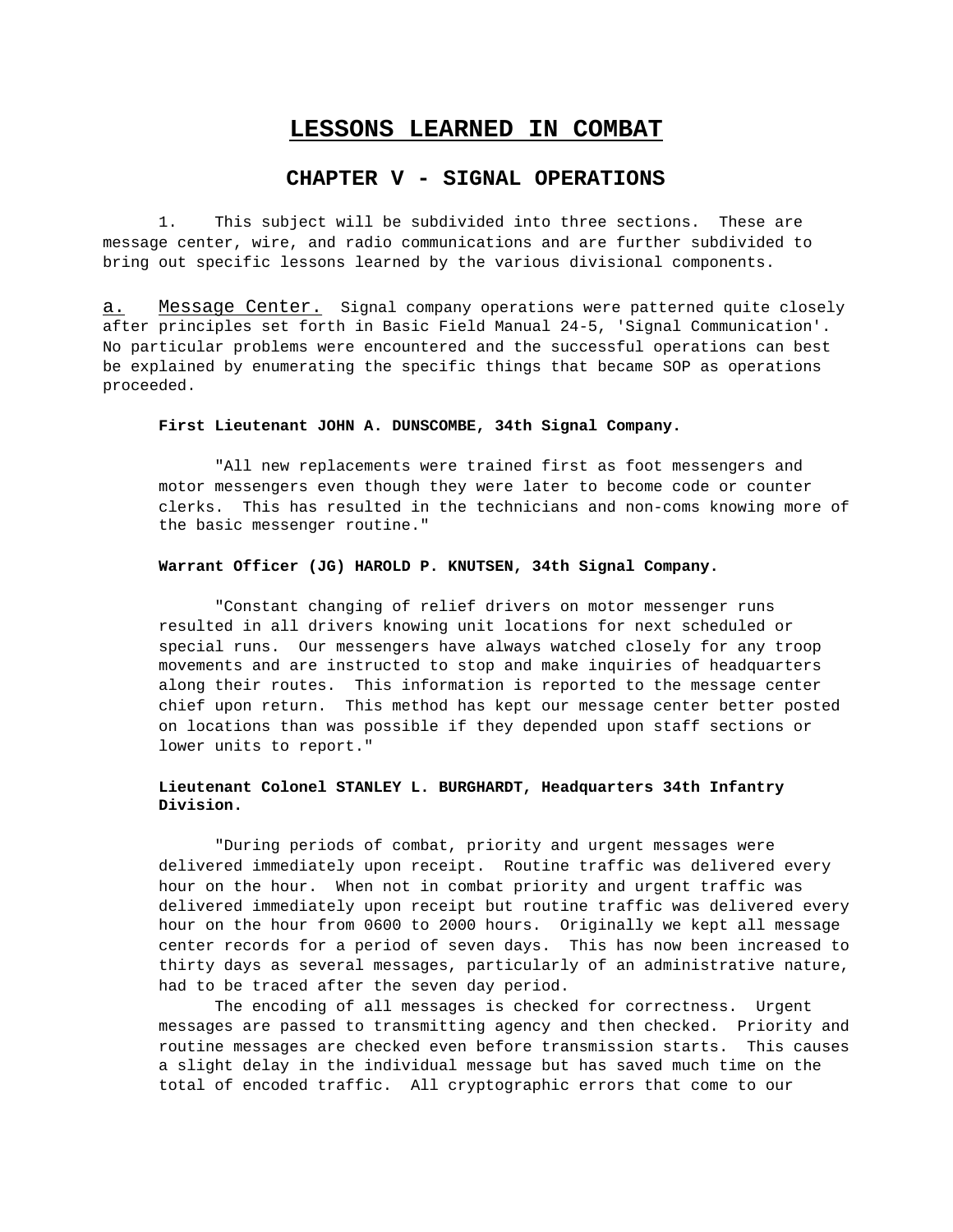attention are called to the attention of the one making the mistake as soon as possible.

No other communication agency makes the usage of Signal Operation Instructions that message center does. The Division Message Center keeps current S.O.P.s of all units with which concerned. The message center officer checks constantly to see that the current and only the current items are in use. All superseded items and expired codes and other cryptographic equipment are promptly destroyed and reports rendered."

#### **Captain LLOYD W. REISER, 34th Division Artillery.**

"Division Artillery reports no departure from normal procedures in the operation of their message center and messenger personnel. Due to the inadequate personnel being allotted on the T/O for sustained operation, all units have trained radio operators as code clerks. This has helped considerably."

## **Captain WILLIAM D. PASKE, 133rd Infantry.**

"All infantry regiments have placed much importance on the training of good foot messengers, particularly on the battalion and company level. These runners have been given training in compass reading and on reporting what they see. All infantry units have used and placed much confidence in their runners."

## **First Lieutenant EDGAR T. ADLER, 135th Infantry.**

"Our unit has attached a 1/4 ton C & R and two motor messengers to each battalion in the regiment. These messengers carry the traffic to their respective units."

# **Lieutenant Colonel STANLEY L. BURGHARDT, Headquarters 34th Infantry Division.**

"The AFCODE supplied by higher headquarters for use within the division is distributed to company and battery level of all assigned units. The signal officer reproduces a code similar to digraph for all attached tank, tank destroyer or other attached units. This is allowed to be distributed down to whatever level the individual unit desires. Compromise of this code will in no way affect the Division AFCODE. The Division command net uses a reproduced code not held by any other unit. Likewise a similar code is prepared for the exclusive use of the reconnaissance troop. Slight alterations were made in the vocabularies of all these codes to include words more applicable to the operations."

#### **First Lieutenant ROBERT J. CORRE, 34th Signal Company.**

"In rapid moving situations much use is made of AFCODE. When the front is stable and movement slow such as at CASSINO and ANZIO, we place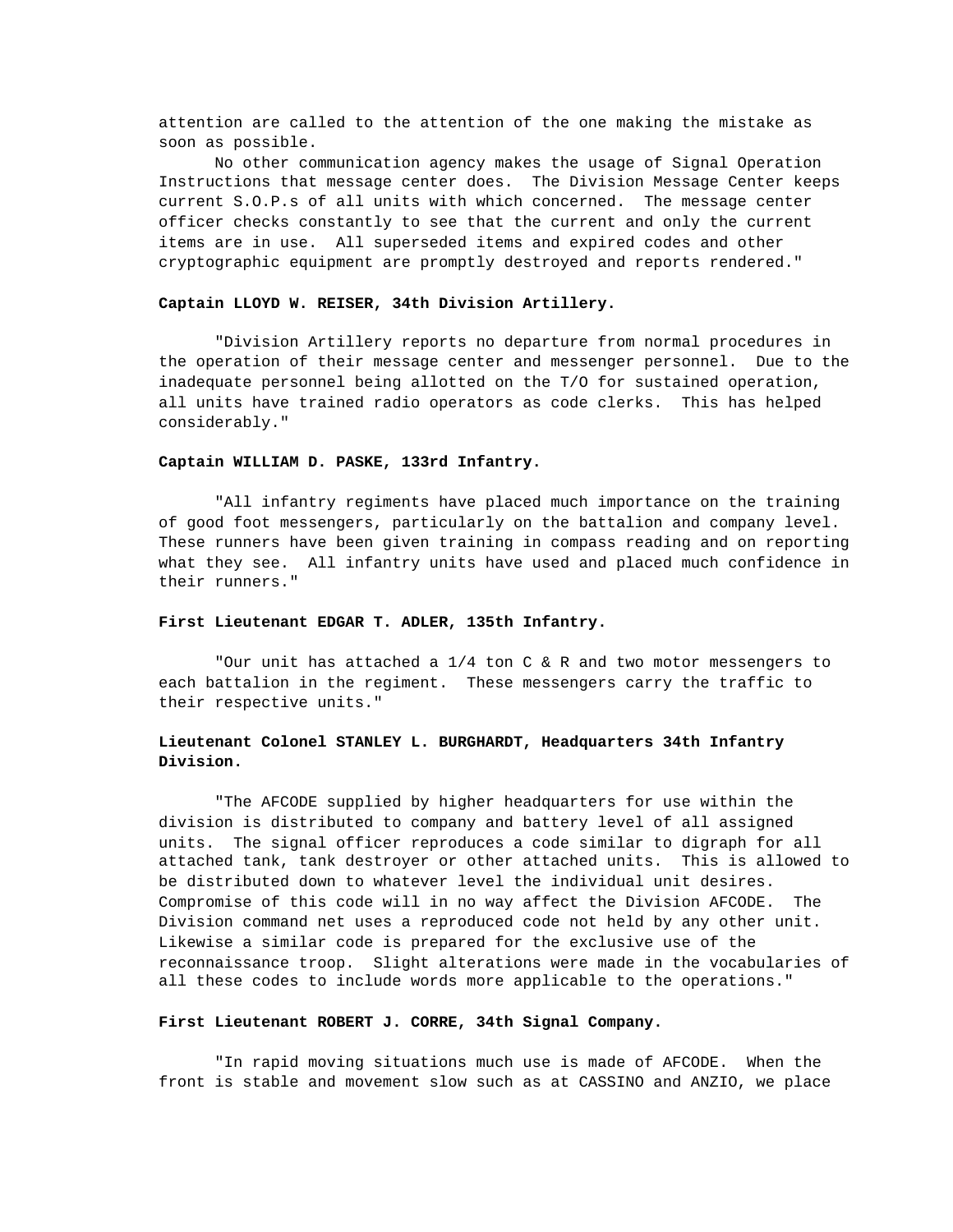very little trust in the security value of AFCODE and resort almost entirely on the M-209."

b. Radio Communication. The signal company operated in four nets. These were the Corps net, Division command net 'A' which comprised the infantry regiments and division artillery, Division command net 'B' which covered attached units, and liaison net. The liaison net was comprised of stations at each infantry regiment, flanking divisions and the Commanding General. All nets functioned well from an operation standpoint. However, the fact that wire communication was virtually always 'in' resulted in very little traffic being passed by wire. The Division liaison net was very active at all times and passed a large quantity of traffic of informative value.

# **Lieutenant Colonel STANLEY L. BURGHARDT, Headquarters 34th Infantry Division.**

"Quite frequently, notable on the ANZIO Beachhead, an SCR-193 radio can be used satisfactorily on the Corps command net. A single SCR-399 is sufficient for the signal company. The radio link to Corps proved valuable, especially during very rapid operations when Corps could not keep wire communications in. In one day the Division Command Post moved from a point slightly north of ROME into CIVITAVECCHIA, a distance of forty-one miles. On this day communications to Corps were maintained by a Division wire line plus Corps radio. Our forward command group were in the habit of making long moves without the Corps radio link. When these moves became so long that wire contact was lost it became necessary that the Corps radio link accompany them also.

The Division command net "A" and liaison net resulted in a duplication of sets and personnel at all infantry regiments. The traffic load of both nets could well be handled by a single net. These nets have now been combined, personnel increased in number and ability, duplication eliminated.

All radio operators have been given concentrated training in the use of Cipher Device M-209 and AFCODE. The combined net will handle all Cryptographic and message center duties to include delivering traffic directly to Staff sections. This will eliminate the inevitable 'message center' delay. All traffic will be filed with the unit message center at the end of each twenty-four hour period. The teams will be composed of four operators each at out stations. At the Division RCS it is composed of additional message center and cryptographic personnel.

Originally SCR-193 radios mounted in 3/4 ton vehicles were attached to the infantry regiments. When the forward command post is initially established generally nothing larger than a 1/4 ton vehicle is taken forward. As a result when wire did fail and radio communication was needed, only the rear command post could be reached. The regimental sets have been installed in 1/4 ton vehicles and now travel directly with the S-2 / S-3 sections, giving us the desired emergency communication when wire fails.

Staff officers continue to be quite unaware of the capabilities and limitations of radio communication and equally ignorant regarding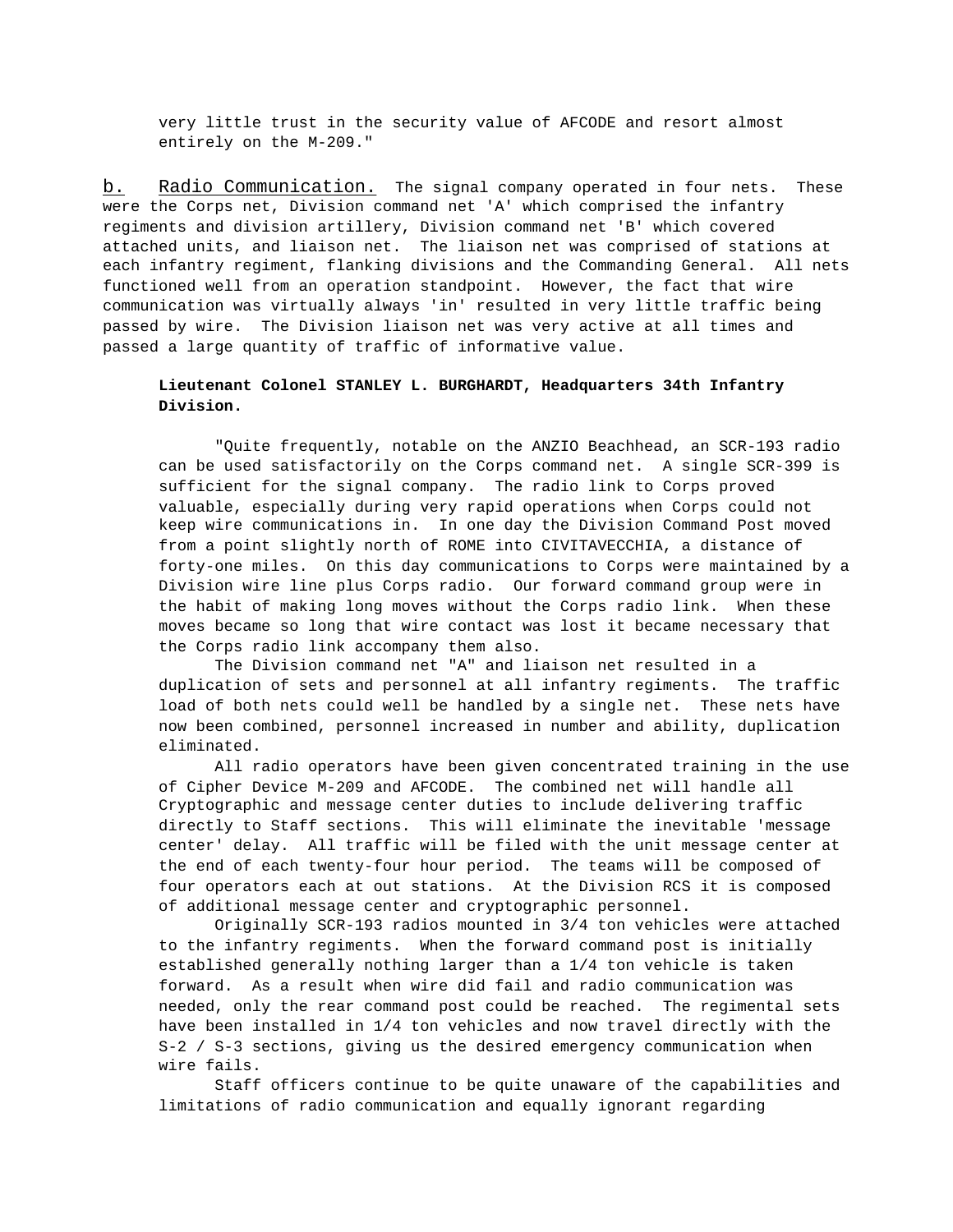security. Virtually all security breaches are made by officers and in many cases over the advice of radio operators. It is believed that two procedures would correct the above failings. First all officers should receive more training of the subject before coming into action. This should be live and practical training and not theory or a lecture. Secondly by Command Action they should be made to use the radio during training periods and at regular intervals so that when the emergency arose they would be prepared. This should be followed up closely by disciplinary action for security breaches."

## **First Lieutenant ROBERT J. CORRE, 34th Signal Company.**

"Division command net "B" is not normally operated except when wire fails or the rear echelon is out of range of field wire. A notable use of this net was from the ANZIO Beachhead to the NAPLES area. Two SCR-193s were used with 'flat-top' antennas. An average of ten messages were handled over this net per day, for a period in excess of two months. The only other method of communication was a 'water messenger' requiring three days to make the round trip. The net was continued during the breakout from the Beachhead and actually functioned well between ROME and NAPLES, a distance far in excess on the sets normal ratings."

## **Captain LLOYD W. REISER, 34th Division Artillery.**

"Division Artillery report the necessity for keeping radio sets SCR-284 somewhat removed from gun positions as concussion breaks certain tubes used in this set.

A radio relay system has been developed and operators given training in relaying on the FM voice sets. In mountainous terrain much relaying has had to be done.

When a forward observer is unable to carry his SCR-609/610 due to terrain or other limiting difficulties, he uses an SCR-536 to contact his base set. From there it is relayed to the fire direction center."

### **Captain WILLIAM D. PASKE, 133rd Infantry.**

"The infantry is making maximum use of the SCR-300s. All attached tank, tank destroyer, chemical battalion or other supporting troops must be equipped with their own SCR-300s for infantry support. The infantry T/E dues not allow sets being supplied by them."

## **First Lieutenant EDGAR T. ADLER, 135th Infantry.**

"The SCR-300s have worked excellently between tanks and infantry. The SCR-509 furnished by the tank battalions to the infantry is too heavy and have not worked out well. One regiment operated an SCR-300 net composed of infantry, tanks, and a Cub plane for observation. Results were good.

In my regiment three of the SCR-536s in the heavy weapons company are each on a different frequency (that of a rifle company). Thus when a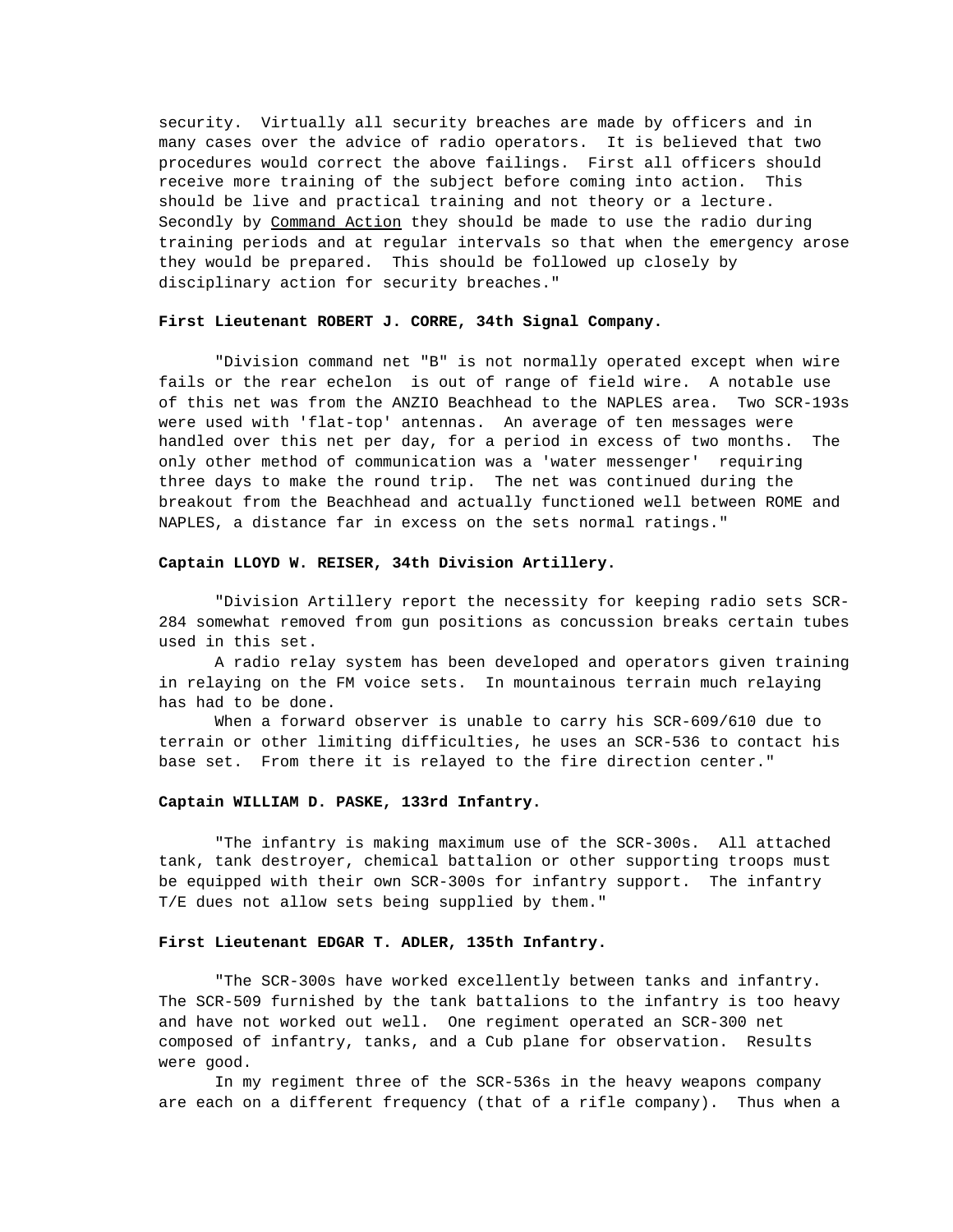machine gun platoon is attached to support any one company, it draws the SCR-536 to work with that company. This insures much closer support. The other three SCR-536s of the heavy weapons company are used by the mortar sections."

## **Sergeant MICHAEL S. KELEMEN, 133rd Infantry.**

"A 536 to the heavy machine gun platoon is very good because there will be communication with the advancing assault platoon or by CO to tell the machine gun platoon officer, when to give support fire or cease fire as the situation may call for. This company used this system in the attack from CECINA to the ARNO River, and found that we had better control over our attached weapons. Consequently, we were able to get them into action from 5 minutes to 30 minutes sooner than any time previously.

### **Captain WALTER W BROOKS, 168th Infantry.**

"The common SCR-300 channel for all anti-tank companies has worked without difficulty. However, each regiment should have five channels. Quite frequently all three battalions are committed, the cannon company must have a separate one and all regiments are using the SCR-300 for an additional command net link."

# **Lieutenant Colonel STANLEY L. BURGHARDT, Headquarters 34th Infantry Division.**

"The infantry regiments much prefer the use of the SCR-300 to the SCR-284 for the regimental command net. It has given excellent range and its light weight makes it much easier to transport, especially in mountainous terrain. Where distance or intervening terrain makes the SCR-300 inoperative, the SCR-284 has been used and results have been satisfactory. The 284 is used consistently between regiment and service company.

Many instances were brought up indicating enemy shelling due to direction finding equipment used on our radio transmitters. In every single case investigated it was found that the cause was not D.F. Common causes were:

(a) Visual sight of the operator, antenna, or troop concentration.

(b) Location near a worthwhile target as a gun position or prominent crossroad.

(c) Transmission in the clear of friendly locations or movements."

## **Technical Sergeant EDWARD LA POINTE, 135th Infantry.**

"Wire and radio men are hampered greatly when carrying the authorized M-1 rifle. It is recommended that carbines and pistols be issued as substitutes. Also the use of a mussette bag instead of the full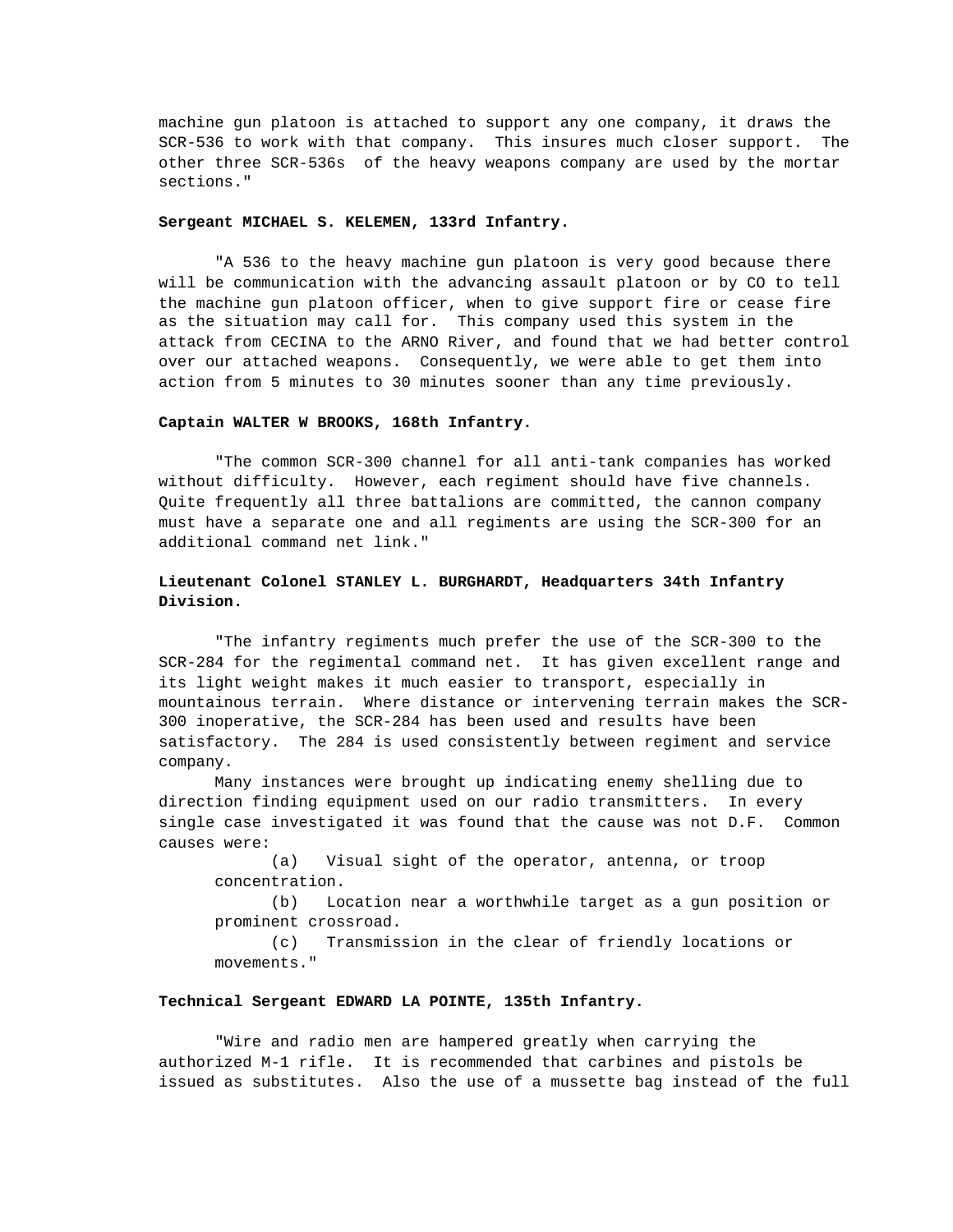field pack would aid the communications men who usually have more equipment to carry than the riflemen."

c. Mire Communication. The signal company followed basic principles for wire communication. However, it was learned that widely varying practices had to be adopted depending upon the terrain, rate of movement, number of units being served and the road network. This resulted in the necessity for the development of a very flexible and aggressive organization. The need for very close cooperation between wire construction men and switchboard operators was recognized at an early date. The Italian campaign to date has offered us four distinct types of wire programs. These will be handled by phases and the problems described and then the method used to solve each will be explained. In all cases good wire communication resulted, although our methods were quite different in each.

# **Lieutenant Colonel STANLEY L. BURGHARDT, Headquarters 34th Infantry Division.**

"From the point where the Division was first committed south of BENEVENTO, through three crossings of the VOLTURNO River and on up to COLLI there were few good roads. Usually not more than one good road was found in the entire Division area. Often this was supplemented by trails and engineer built roads. Because of mountainous terrain and all ground except roads being a mire of mud (from heavy rainfalls) wire laying became very roadbound. Mines were encountered in great quantity and were usually cleared only from the MSR. It is estimated that 90% of the wire construction was confined to the roadside.

When the situation was slow moving all lines were overheaded whenever possible. This minimized trouble from vehicular traffic, road repair work, short circuits or line losses due to heavy rains. When time permitted the original installation was overheaded as laid but when time did not allow this practice it was overheaded at first opportunity.

Only wire W-110B was used by the construction platoon. This type wire properly constructed and used with repeaters EE-89 gave sufficient range for every problem that was encountered. On many occasions lines from twenty to twenty-six miles long were made to talk satisfactorily. The use of Spiral four or long range field wire, especially in heavily shelled areas is considered not practical because of the difficulty of splicing as compared to W-110B.

The 1/4 ton vehicle was used to lay virtually all the wire during this phase. It was the only vehicle that could operate on the highly congested and narrow roads without causing traffic tie-ups, confusion and accidents. Many narrow roads were made one way except for 1/4 ton wire and messenger vehicles.

Throughout this entire phase it was possible to maintain two lines to each of the infantry regiments and to Division Artillery. As the Division Command Post moved forward the two trunks best located and that had given the least trouble were used to connect a rear switch to handle service elements.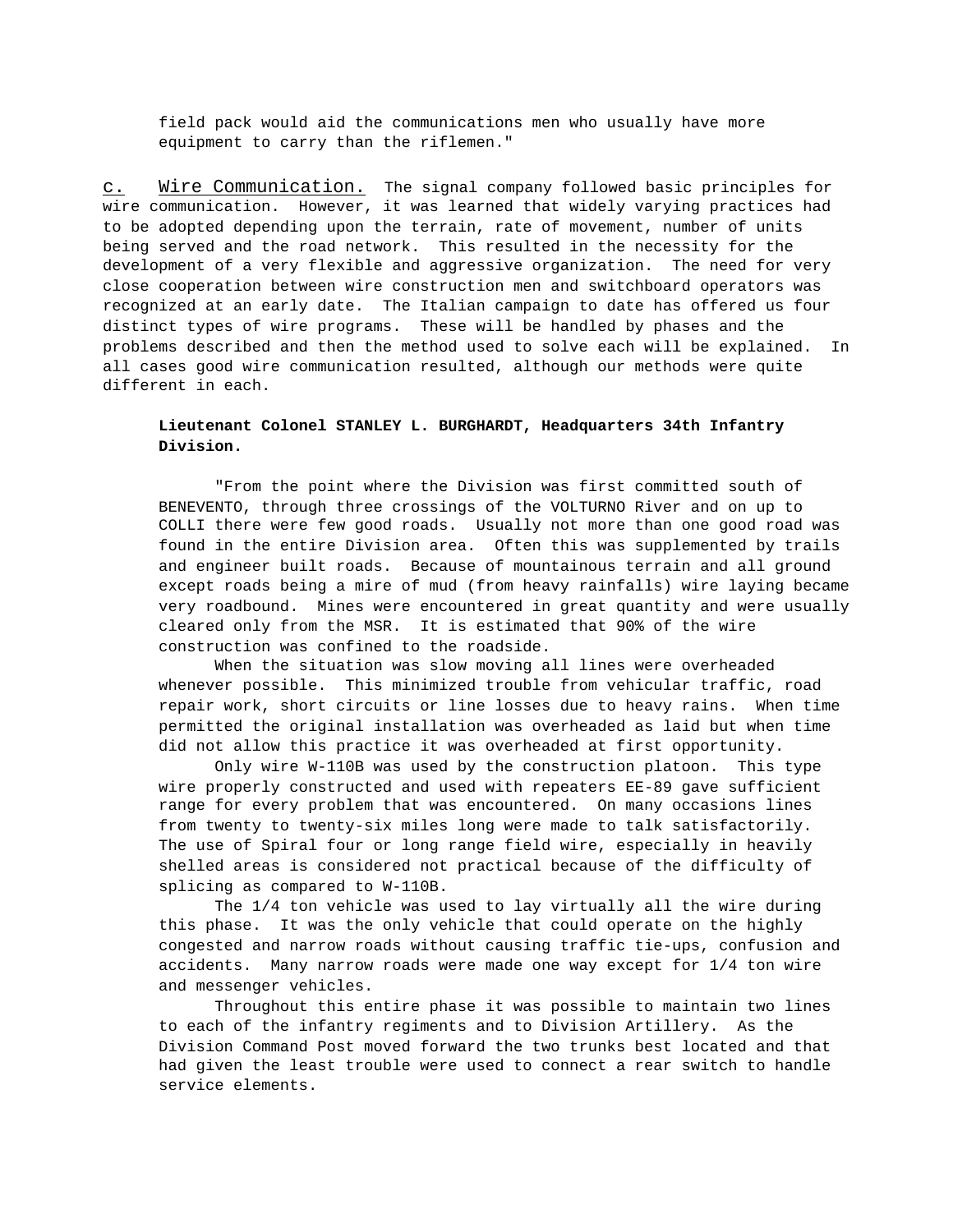The second phase and one which presented different problems was that from CEPPAGNA through SAN PIETRO, SAN VITTORE, CERVARO, and into CAIRA and CASSINO. In this sector a good road was available only part way. Mule trails were converted into peep trails by the engineers but no vehicle larger than a peep could travel these trails. One regiment went right over a high and rugged mountain range. The only trail here was a second rate pack mule one. During part of the period the Division had an additional regiment attached to it. The usual mine fields were encountered. At the beginning of this phase another Division was relieved and an attempt was made to take over the existing wire system.

The lines taken over from the unit relieved gave much trouble. This was due in part to their having been on the ground during wet weather for well over a month. Also an excessive number of lines had been installed along this route and cabled together. Trouble shooting was very slow and difficult. New lines were installed to our major subordinate units, dressed well away from the original installations. Fortunately this was during a slow moving operation and we were able to dress up and rehabilitate some of the original system for use of service elements and attached units.

The 1/4 ton vehicle continued to be the only practical one for wire laying. Much wire was laid across country by hand and gave good service after being installed. Trouble shooting on foot was slow but the absence of vehicular traffic served to keep wire failures low.

Approaching CASSINO the infantry positions were separated from supply echelons and the Division Command Post by a three-mile valley with the RAPIDO River running through it. There were frequent artillery concentrations at certain points in the valley. These critical spots were soon learned and the wire re-routed away from them resulted in eliminating much trouble. The re-routing was done on foot using reel RL-27.

Communication by wire across the valley was very difficult. Five W-110B lines were laid from the Division Command Post near CERVARO to an advance Division switching central located in CAIRA, one and one-half miles north of CASSINO. Each line followed the same general route but was separated five to twenty yards from the nearest one of the five. Test points were installed in three places along these trunks with a wire chief, trouble peeps and wire personnel at each of the three places. Each test point maintained wire both ways from that point and additional trouble personnel worked from the Division Command Post and the advance switch. After the five lines were installed communication to our advance switch was lost only once during a period of nearly thirty days. This was for a period of less than two hours. One test point was located halfway between the Command Post and the advance switch. At this location repeaters EE-89 were installed and monitored for correct adjustment. This enabled the Division Staff to talk to the Regimental Command Posts of the 142nd, 135th and 168th Infantries, all three of which were tied into the CAIRA board. Wire distances of these units averaged twenty miles. After a period of a week the four most suitable lines were continued and the remaining one abandoned. Throughout the entire period three lines were kept in most of the time.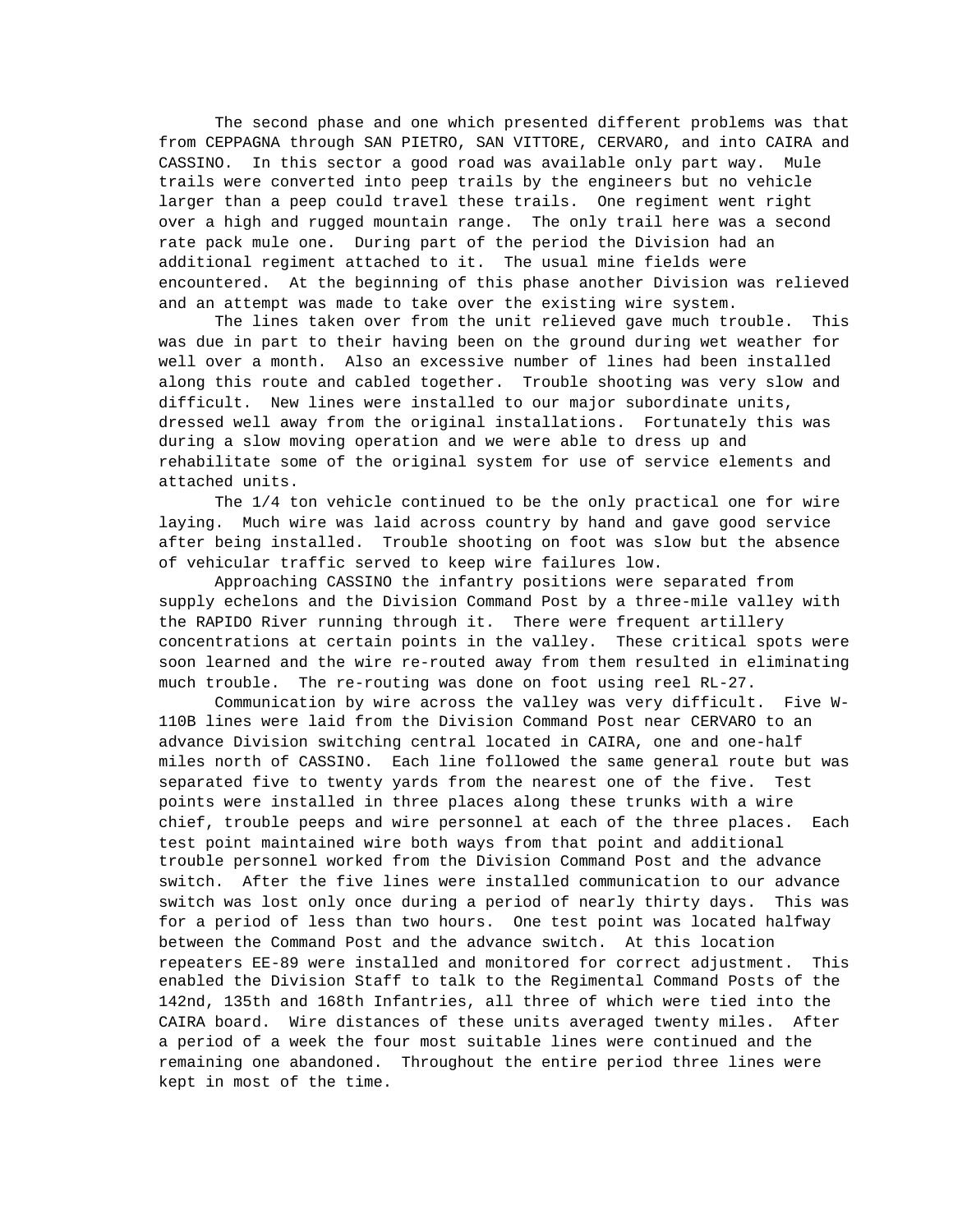### **First Lieutenant JOHN BONFORTE, 34th Signal Company.**

"The advance of one regiment for a period of about ten days and over a distance of about fifteen miles was followed by a mule equipped wire team. At places the trail was difficult for even the mules. It was learned in this instance that these wire lines had to be laid well off the trails to avoid troubles with the mules' hooves and shelling. On mountain trails it was found best to construct lines on the high side of the trail as most any accident or trouble that developed affect the lower side. Frequently a mule would slip from the trail or supplies would be dropped. Naturally the fall would break the wire if it had been installed below."

# **Lieutenant Colonel STANLEY L. BURGHARDT, Headquarters 34th Infantry Division.**

"At the ANZIO Beachhead we were favored with a good road network and dry weather. Also the hazards from mine fields were minimized after the positions had been occupied for a short period. The Division took over intact the wire system of the unit relieved. It was found to be excessive for our needs and nearly half of the less reliable lines were abandoned. The areas of heavy shelling such as road junctions and gun positions soon became apparent to wire personnel and lines were either re-routed or buried. Some of the forward lines could not be maintained during daylight due to enemy observation and fire.

Underground or buried lines were used for the first time and worked very well. After a short period grounds developed which prohibited their being simplexed for telegraph but they worked very well for telephone. Test points were installed every quarter mile and TM-184 Terminal Strips used. This greatly facilitated trouble-shooting.

Burial was accomplished by use of a cable plow borrowed from the Corps signal battalion. It proved a very arduous and time consuming task but paid dividends considering the time spent in the positions. All lines that couldn't be re-routed away from specific targets were buried. Only important tactical lines were buried.

An advance switch was installed about three miles ahead of Division Command Post. During one phase traffic to the two regiments in the line was extremely heavy and three lines were installed to each.

On the Beachhead eighty percent of wire failure was caused by shellfire, bombs and falling flak. In one instance all locals at Division Command Post were lost by an AP bomb landing within a few yards of the switchboard dugout. The locals had been buried to within a few feet of the switchboard, but were above ground just as the entered the dugout. The AP bomb scattered sufficiently to get this one small vulnerable spot. Where burial is needed henceforth it will be complete.

During the breakout from ANZIO Beachhead, followed by the pursuit through ROME to LEGHORN and PISA, we were favored with a good road network and a well defined axis except in one brief instance. Artillery shelling was nil but vehicular traffic plus tank and tank destroyer movement created a hazard to our lines. The chief obstacles were the speed of movement required, mine fields and snipers. During the latter stages wire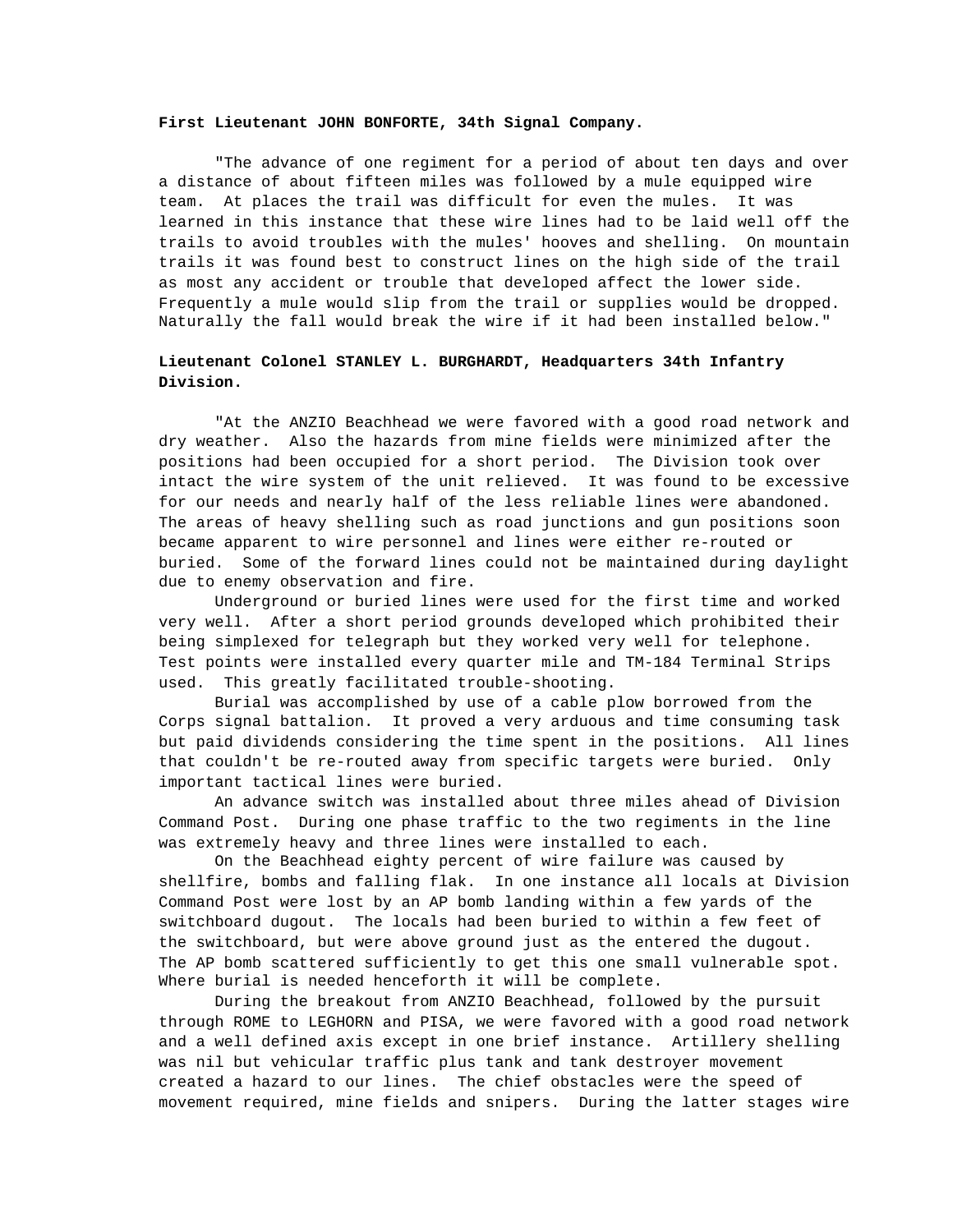supply stocks became very low and much recovery had to be effected even during operations.

Line construction must be especially good when operating with tanks. Every conceivable crossing must be well overheaded or buried. Burial at crossings should exceed eight inches to protect the wire from tanks. All wires must be dressed well off the shoulders and preferably up on ledges and banks.

Wiremen in their desire to construct good lines often enter mine fields. Good wiremen can't be replaced easily and it is best to keep them away from such practices. The wire can be laid along the mine warning signs for greater safety, especially in trouble shooting.

From the Beachhead to Rome the pace was so rapid that we had to discard our SOP of two lines to each regiment and reduce it to one each. Also additional use was made of a forward switching central to tie in attached units. Division wire personnel laid wire as closely behind the advance combat units as they could. After leaving LANUVIO and up to ROME practically no wire was laid within the infantry regiments and Division Artillery.

As the division left ROME and headed north a fourth regiment [442nd Infantry] was added. Due to the rate of move and the number of subordinate units it was decided that if wire were to be maintained at all it would have to be on a reduced scale and by use of an advance switching central. Wire teams were with each regiment. The signal company installed two W-110B circuits up Highway #1 twenty miles north of ROME. The signal company teams with the four regiments were instructed to travel with the Regimental Command Post and each time they set down they were to tee-splice the Division circuits on highway and extend it into the regimental board. By close liaison and instructions two regiments were kept on each of the two lines. At any spot that a regiment stopped for even an hour they had wire communication to Division. As Division moved up they would merely cut a switchboard into the trunks and have communication both ways. At times it became impossible for Corps to keep their circuits up to us so we displaced forward using our own W-110B lines back to our rear Command Post and from there into Corps on their own circuit.

At a point about twenty miles north of ROME the wire shortage developed and the pace of advance increased. It was decided to lay only one circuit forward on Highway #1 At this time two regiments were advancing in column ahead of the Division Command Post and the other two were located near Division. The two leading regiments were tee-spliced onto the single trunk and the nearby regiments were laid to by a Division wire team. At 0600 hours one morning we were told the that the Division Command Post would move fifteen miles that morning. By having aggressively pushed our wirehead forward along with the tank and TD units we had twenty-six miles of W-110B laid ahead of us. As it developed the Command Post that day moved forty-one miles and right into CIVITAVECCHIA. Communication was maintained this entire day between Corps, Division Command Post, four infantry regiments and the advance Division Command Post. Prior to moving into CIVITAVECCHIA the advance Division Command Post was twenty-six miles from the main Command Post. An EE-89 repeated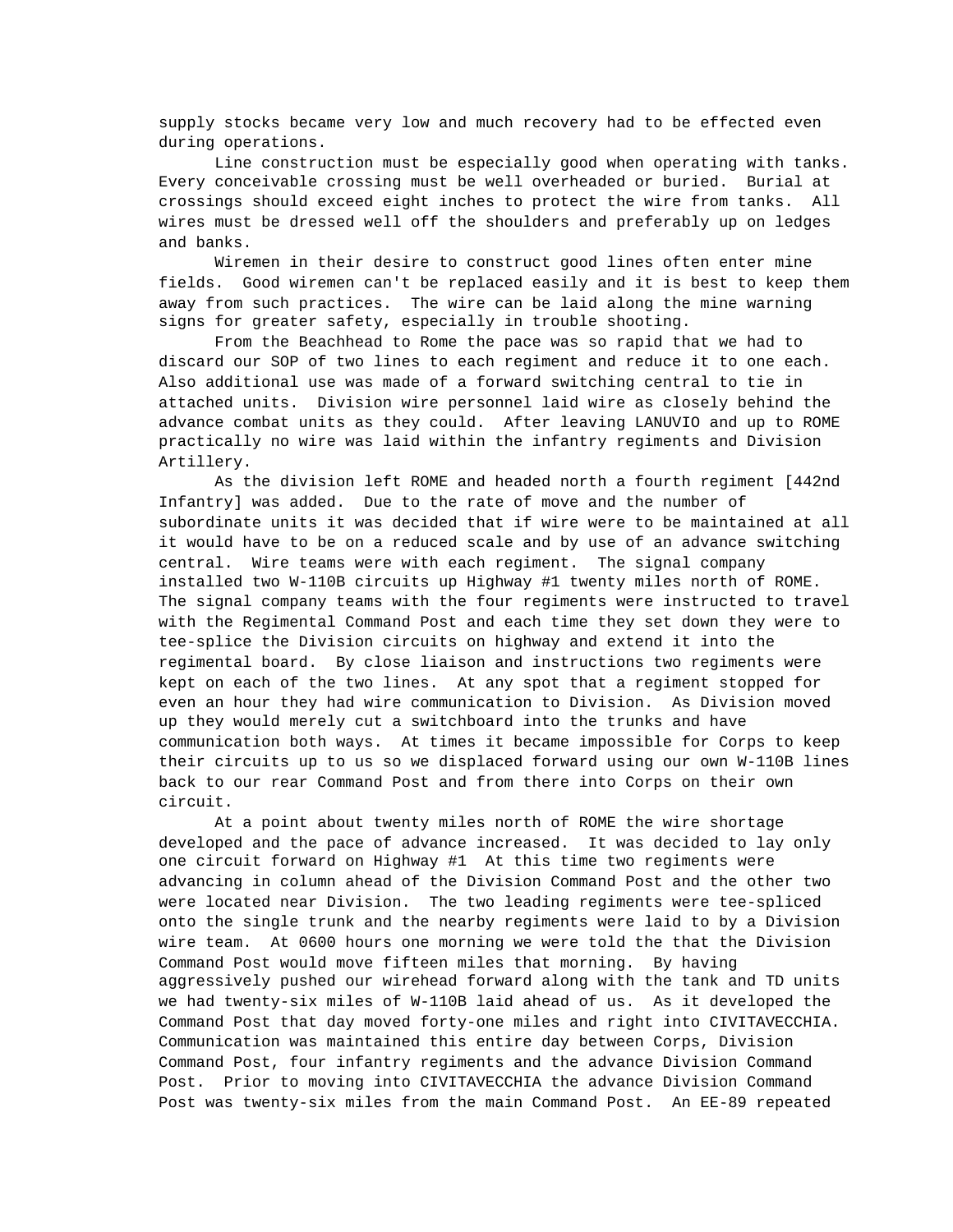was installed on this circuit and it talked well. The Deputy Corps Commander talked over this twenty-six mile Division circuit back to our main Command Post then through Corps circuits to the Corps Commander and reported the Division's capture of CIVITAVECCHIA. After that the advance group moved into town completing a forty-one mile move for the day, actually the time involved was from 0700 in the morning until about 1500 in the afternoon - eight hours. While the town was being cleared, the Division wire team completed the last fifteen miles and when the Commanding General arrived an EE-8 telephone was waiting for him and communication was still in to all four regiments.

In constructing this circuit each regimental team had a 1/4 ton and a 3/4 ton vehicle. These were used to make the tie-ins. The actual forty-one mile circuit was laid by four 1/4 ton peeps from the signal company group. The highway was divided into twelve mile sections and each peep was assigned three miles. The Division wire officer and his assistant coordinated the joining of the circuits and the tying-in of the regiments. A wire dump of twenty-five to fifty miles was kept as near to the wirehead as possible. The lines were well dressed as laid and very little trouble developed. Trouble shooters were stationed at test points along the line as well as at both ends. This enabled them to reach any trouble in a minimum of time. The Division wire officer kept his reconnaissance as far forward as possible so that he would be personally informed of movement, by-passes or anything that might alter the wire plan.

From CECINA through LEGHORN and up to PISA the Division had five infantry regiments, two tank and two tank destroyer battalions. One trunk was installed and maintained to each of these units in addition to artillery and service unit communications. During this period wire supply became critical and recovery was required. During July the signal company recovered 897 miles of W-110. The artillery recovered an additional 300 miles."

### **First Lieutenant JOHN BONFORTE, 34th Signal Company.**

"In taking over lines from other units they should be re-dressed, properly tagged, bad sections or W-130 replaced, re-routed away from target [or] traffic areas.

Wire construction along roads has proved highly satisfactory by comparison to an attempt to lay it cross country. It is installed and maintained much more rapidly."

## **Captain WILLIAM D. PASKE, 133rd Infantry.**

"Issue of maps to key wire non-coms and keeping them oriented on the situation has helped very much. All wire personnel report Command Post changes or locations as rapidly as learned. Reconnaissance must always be made well ahead of wire laying."

### **First Lieutenant JOHN BONFORTE, 34th Signal Company.**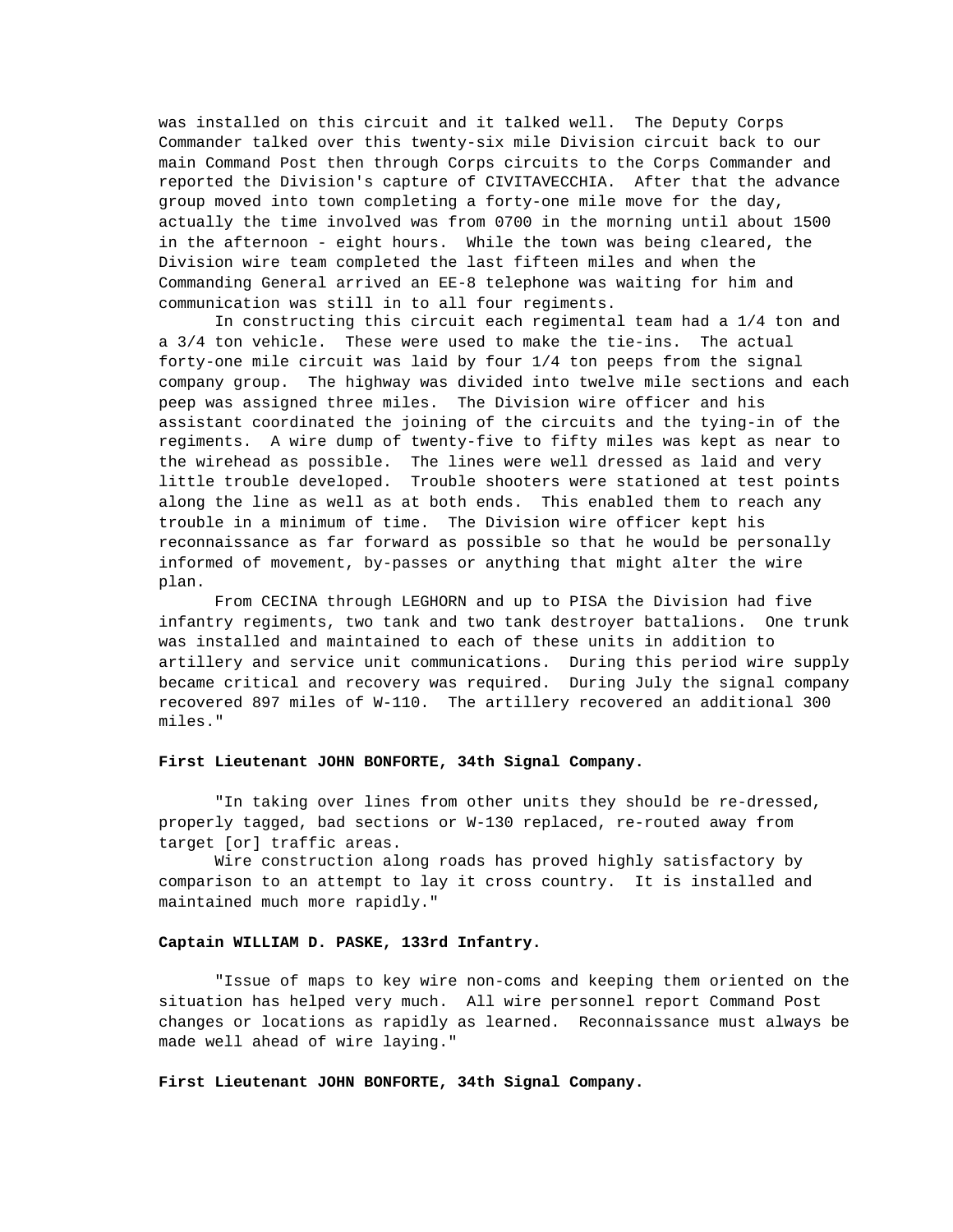"By using the same personnel to maintain a line that had originally installed it, the initial work was better inasmuch as the men knew it would directly affect the amount of work that would follow. Using the same men for a considerable length of time to maintain a group of circuits resulted in their becoming very familiar with every weakness and likely trouble point. Thus they could easily locate trouble that did develop and they made improvements each time a case of trouble appeared. After a few days the circuit became trouble free."

#### **Captain LLOYD W. REISER, 34th Division Artillery.**

"Artillery units used very little W-130 except for forward observers. Close cooperation between Division Artillery and signal company helped reduce the number of circuits and kept all units better tied-in. Where a test point is installed by one unit all lines running past that point up to the capacity of terminal strips should be cut in. Artillery made wide use of simplex talking circuits for FDC and thus eliminated much wire laying."

## **Captain WALTER W BROOKS, 168th Infantry.**

"Infantry regiments preferred to use W-110 as much as possible and laid W-130 only as a last resort. When they moved up on W-130 lines they replaced them with W-130 as soon as possible

It is not at all practical for infantry units to recover wire. The personnel required to install and maintain their system is far greater than the number allotted on present T/Os."

## **First Lieutenant RALPH H. HARADEN, 34th Signal Company.**

"The use of switching centrals often saves communication from a total failure. Most Staff Officers do not understand the necessity for or reason behind the use of these switches. These officers become quite disgusted when two or three boards are in the circuit. However, there are times when all subordinate units can be tied into a forward board and if only a single line remains in to the advance switch all units can be contacted. It saves greatly on wire construction and facilitates trouble shooting, testing and maintenance to a high degree. It further allows certain elements to be kept in the wire system that couldn't possibly be kept in otherwise."

### **Technician Sergeant RALPH J. OLSON, 34th Signal Company.**

"Repeaters EE-89 were often loaned to artillery for use on long circuits. Repeaters were kept in readiness at all major switchboards and were plugged into the circuit to boost calls from distant point."

#### **First Lieutenant RALPH H. HARADEN, 34th Signal Company.**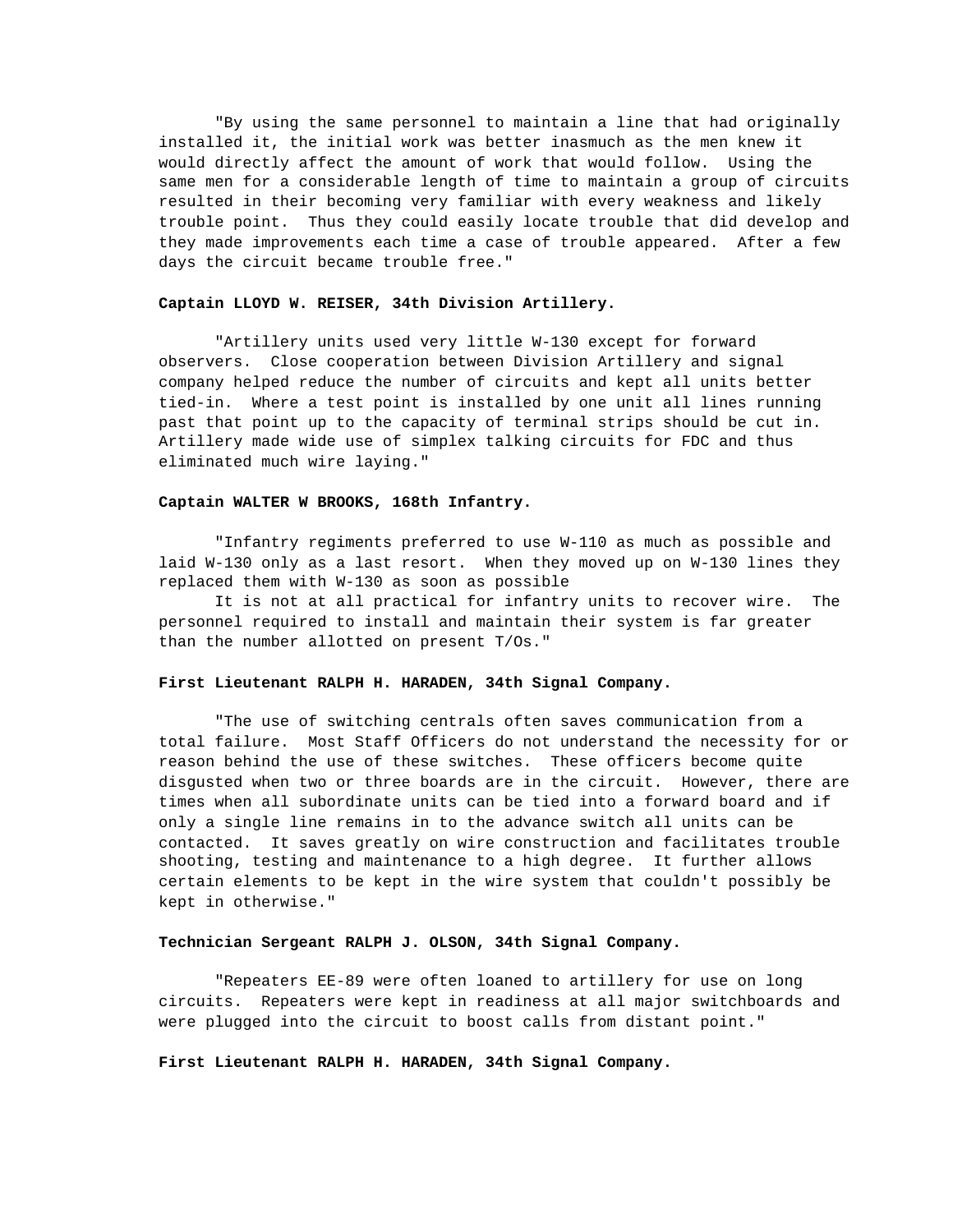"Monitoring of circuits revealed a tremendous level of unnecessary calls and idle chatter. It is recommended that an officer monitor periodically and control conversations of this type by his action or the action of his commander."

## **Technician Fifth Grade ASHER GERECHT, 133rd Infantry.**

"We found in the mountain action before CASSINO, in the RAPIDO River crossings, in the LANUVIO action, and at MT. MAGGIORE that the present battalion switchboard, BD-71 is unsuitable for battalion fighting movement. It is most cumbersome, and easily damaged. It cannot be used to any good advantage in the mountains. We have found the German switchboard to be exceptionally well-suited for action, it being far simpler and lighter, one-fifth as heavy, as ours.

### **First Sergeant CHARLES V. BEEKMAN, 133rd Infantry.**

"From experience in carrying the SR-300 radio I have found that the harness which supports the set while carrying on the back allows the sharp under edge of the case to dig into the back of the operator. In order to keep the set from shifting and throwing the operator off balance the carrying straps must be made very tight. My company has remedied these faults by mounting the set on a packboard and securing it by ropes. The weight of the set is carried on the shoulders as before but the canvas of the inside of the board distributes the load to the back and the balance of the operator is more easily maintained. This is especially important in mountainous terrain."

### **First Lieutenant JACK W. PARRISH, 133rd Infantry.**

"While we were operating in the mountains north of SAN LUCE we had to supply the troops by pack-mule train. The men returning to their companies, as well as runners and litter bearers, usually followed the telephone wire and pulled the wire into the trail. The mule trains following cut the wire to ribbons. The best method we found to remedy this was to put the wire as high as possible and string marker tape in places where a person could get off the trail."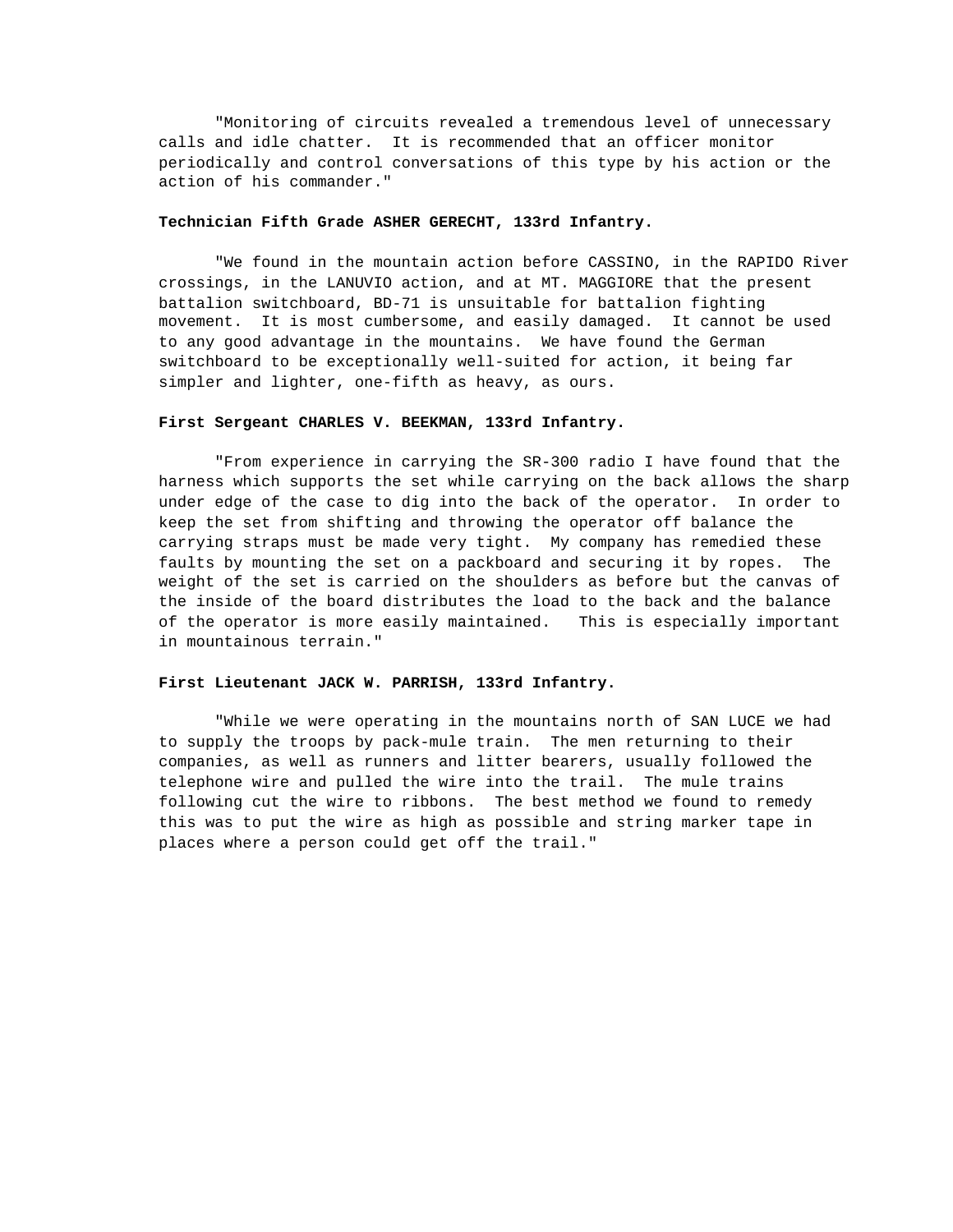# **LESSONS LEARNED IN COMBAT**

# **CHAPTER VI - SUPPLY**

## **Staff Sergeant LEWIS E. McKENZIE, 135th Infantry. Staff Sergeant JAMES R. GAVESKE, 135th Infantry.**

"On the first crossing of the VOLTURNO River we came up after dark to the regimental CP and found there was no way to cross the river by truck, but rations, water and ammunition had to get across. First we tried a peep to carry a cable across, but the peep went downstream.

The next thing we tried was a  $2-1/2$  ton 6x6 cargo truck by its cargo winch. It worked OK so we loaded a peep and supplies on and then dragged it across. We kept that up until we had four peeps across to haul the supplies out to the companies which were about a mile away. We moved all of the rations and ammunition that night by the same process. We also took all of the casualties back across."

a. Rations. Every effort should be made to augment the 'C' or 'K' ration which must of necessity be fed to the front line soldier. The 'C' or 'K' type ration is an emergency ration and is not meant to feed troops over long periods of time. During January and February 1944 the 3rd Battalion, 135th Infantry established an improvised field bakery in the kitchen bivouac area and made doughnuts, fruit turnovers, cakes and cookies, and in addition made sandwiches of jellies and jams and fresh meat when it was obtainable, and made spreads for sandwiches from canned meat. These were packed into ration boxes, ammunition boxes and sent up to the troops by pack mule. This aided greatly in reducing the monotony of the ration, adding the necessary calories in the diet which was deficient in the 'C' or 'K' ration. This food being more palatable the troops ate more of it and their morale and physical condition were much better than that of troops which were fed a steady diet of emergency rations.

### **Staff Sergeant JOHN DIAVASTES, 133rd Infantry.**

"While troops are on the line, kitchens ought to be able to draw materials to make pastry such as doughnuts, fruit turnovers, cakes and cookies, etc., to go with the men's 'K' or 'C' rations, whatever it might be. It builds up their morale and tells them that their kitchen crew is thinking of them and not sitting on their beds."

#### **Technician Fourth Grade ALEX G. BLACK. 133rd Infantry.**

"A better ration should be given the fighting men when they are able to get a hot meal instead of the usual hash or stew menus. Pork and gravy or beef and gravy takes no more time to prepare and is much better."

## **Staff Sergeant DELBERT F. LEET, 133rd Infantry.**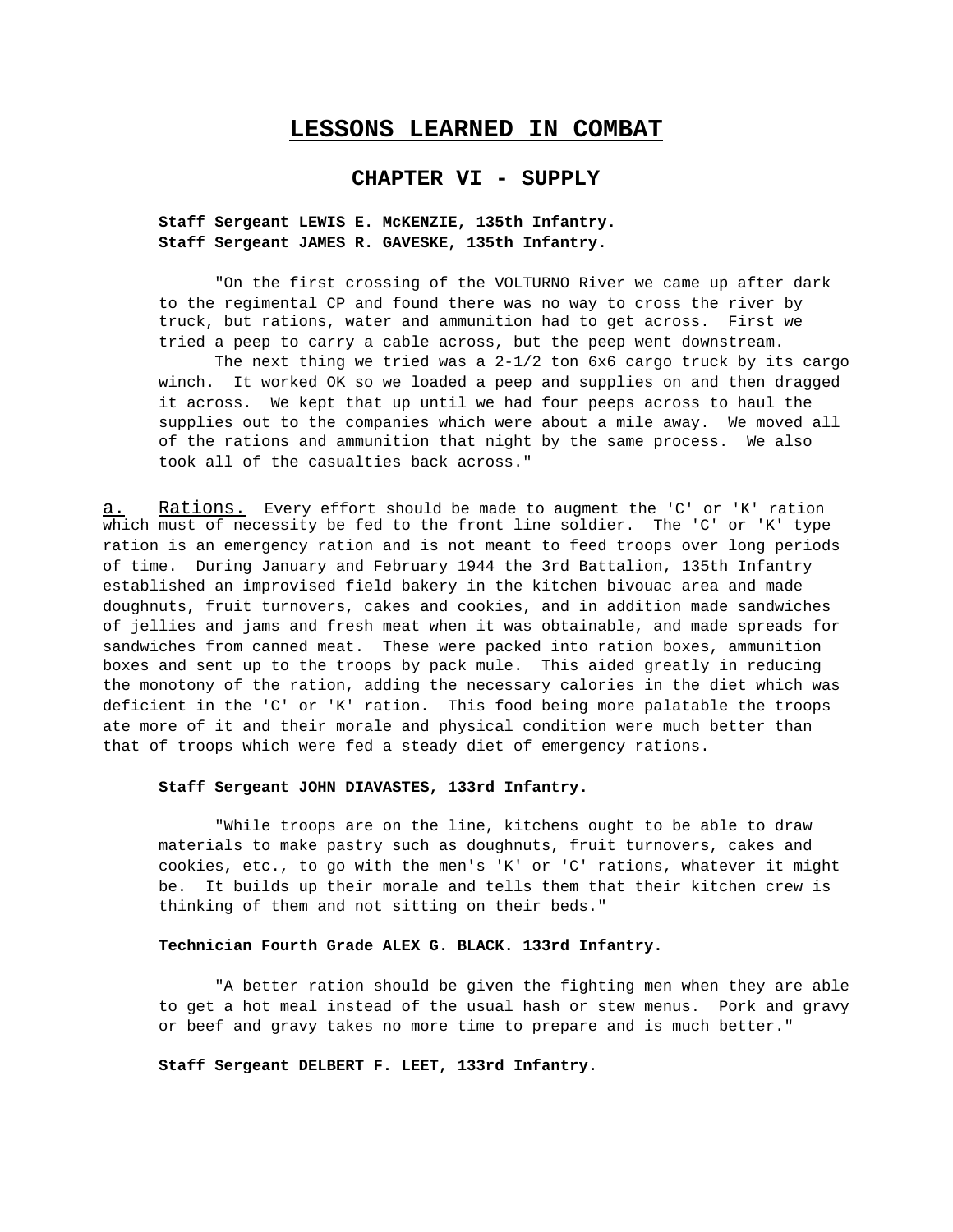"When bringing rations up to the company always be sure not to bring fire down on the area, or in the vicinity of the company, by pulling in too fast with the vehicles. Always pick a secluded spot where the enemy cannot observe your movement."

## **Lieutenant Colonel IVAN G. WALZ, Headquarters 34th Infantry Division.**

"Reserve rations - At present the division is using the following plan which is satisfactory.

1. Each kitchen carries one day''s reserve of hard ration, either 'C' or 'K' or in some units 10-1, and the Division quartermaster maintains a reserve of one day boxes[sic] ration for the entire division.

a. The reserve 'C' or 'K' ration carried in the kitchen eliminated confusion in case the unit is ordered into combat after a 'B' ration has been issued to the companies for the next day's consumption or the telegram has gone in for the 'B' ration. In such cases the unit uses its reserve ration and puts the non-perishable portion on the 'B' ration in reserve. When the unit is again out of combat the companies are able to serve a 'B' ration even if the unit has drawn a normal issue of hard ration.

b. The reserve ration is also to be used in emergency if for any reason the unit is unable to draw their normal ration.

c. At times when there is a known possibility of units not being able to draw rations for a day or two days, the reserve is increased in the unit to cover the anticipated period."

### **Private First Class WILLIAM E. WOODROW, 135th Infantry.**

"The infantry soldier when going on an attack, usually carries either 'C' rations or 'K' rations, and sometimes a combination of the two. As for the 'C' ration all I can say is experiment on different ways of carrying them. I've found that three units fit nicely in a combat pack. As for the 'K' ration, I suggest you open the boxes and break the contents down. There may be things enclosed you won't eat so why carry them. The wax box will heat a cup of coffee nicely. A 'D' bar is always a good thing to carry in case of an emergency. Carry your rations in the most convenient place. They can cause a lot of grief during a long march if not packed well."

## b. Clothing and Equipment.

## **Lieutenant Colonel IVAN G. WALZ, Headquarters 34th Infantry Division.**

"During the Italian campaign the carrying of barracks bags for personnel has proven impractical, especially for combat infantry personnel. The lack of transportation to transport the barracks bag makes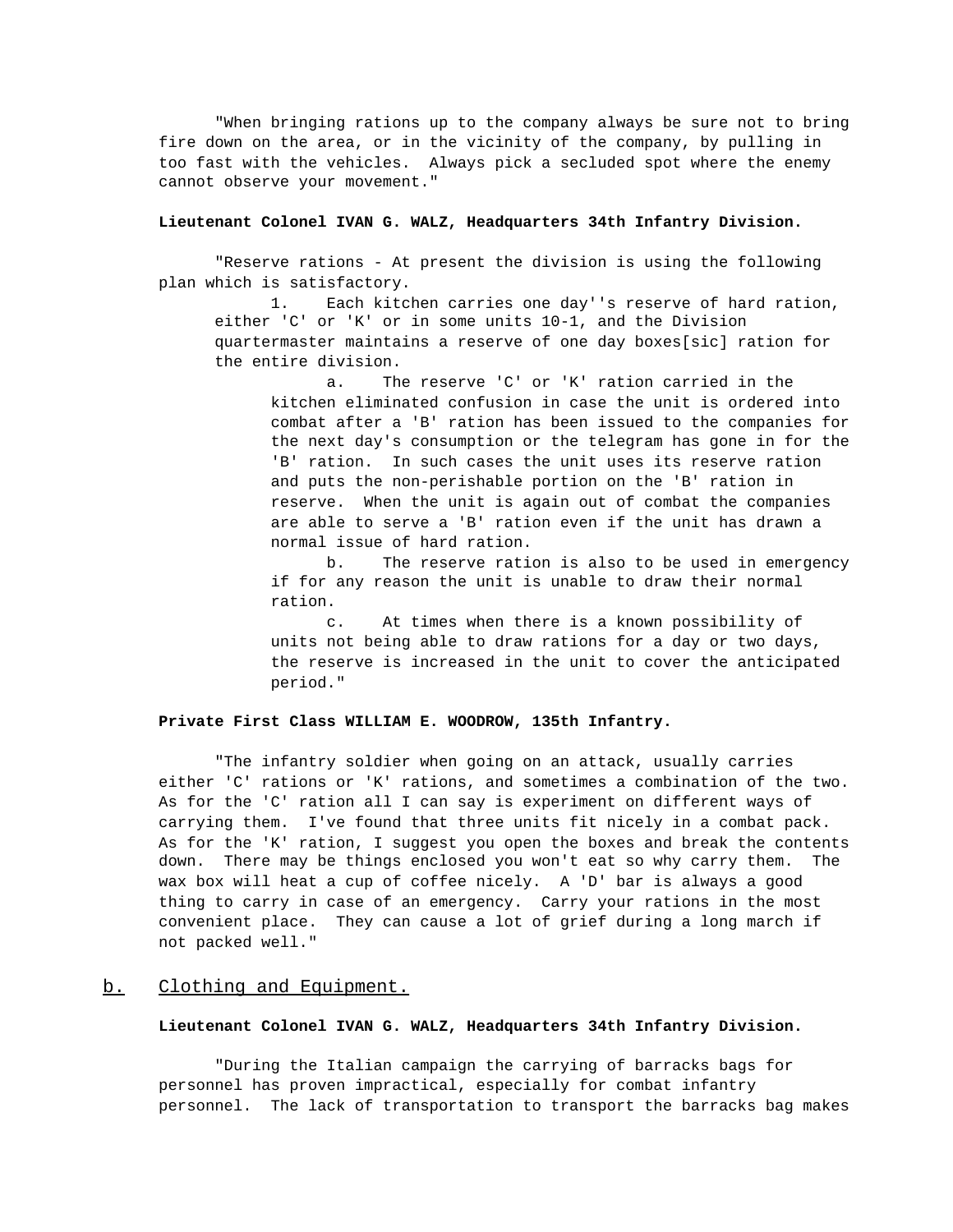it necessary to store them, under guard until such time as the unit is not in combat, and then send transportation back to them. By this time the distance to the place of storage is exceedingly great. This denies the individual the use of any clothing or personal equipment that he may need during combat which may be for periods of two to three months. In addition to this disadvantage the stored barracks bags contain large amounts of clothing which could be used by higher echelons for replacement or for the operation of clothing exchange units.

This unit discontinued the use of barracks bags in all except motorized elements, in October 1943 and has operated without them satisfactorily ever since through the use of army sterilization, bath and clothing exchange units, and a system of clothing exchange operated by the division quartermaster both in conjunction with the division showers and on direct exchange with units. This system relieves a strain on the already overtaxed transportation within the division.

QM sterilization, bath and clothing exchange units have proven a great morale booster and a great help in the supply and maintenance of individual clothing. These units were first used by the 34th Infantry Division at PIEDEMONTE D'ALIFE in December 1943 after an extended period of 70 days in combat. At that time the facilities offered by the unit consisted of bath, towel, a complete change of uniform from the skin out, underwear, socks, a woolen uniform, field jacket, if needed, shoes and leggins, if needed. The unit accommodated from 1700 to 2000 men a day. If QM sterilization, bath, and clothing exchange units are maintained as close as possible, normally from 8 to 10 miles behind the front lines, it eliminates the necessity of the soldier carrying any extra clothing except perhaps a change of underwear and socks, as when a unit or part of a unit is in a reserve position and has an opportunity to clean up, that unit can be taken back to the S & B unit and given a hot shower and clean clothes and is better fit to go back into combat, in a shorter time, that would be possible if the unit had to re-equip through normal supply channels."

## **Corporal ROLAND DAWSON, 135th Infantry.**

"There is one particular item which is never mentioned back home and is never issued in sufficient quantity.

I am speaking of the small gasoline stove which anybody who spent a winter in the hills of Italy will tell you are a very definite improvement to life which, at best, is absolutely no good."

#### **Lieutenant Colonel JOE L. BOURNE, 168th Infantry.**

"Experience in combat to date would indicate that the Intrenching Set, Infantry #1, is excessive to our needs except when the battalion has to prepare a defensive position. Our experience to date has indicated that the transportation allotted for this purpose can be put to a better use and service to the battalion by helping out with the ammunition in addition to carrying the normal equipment needed for the A & P platoon. The set should be carried with regiment or an arrangement worked out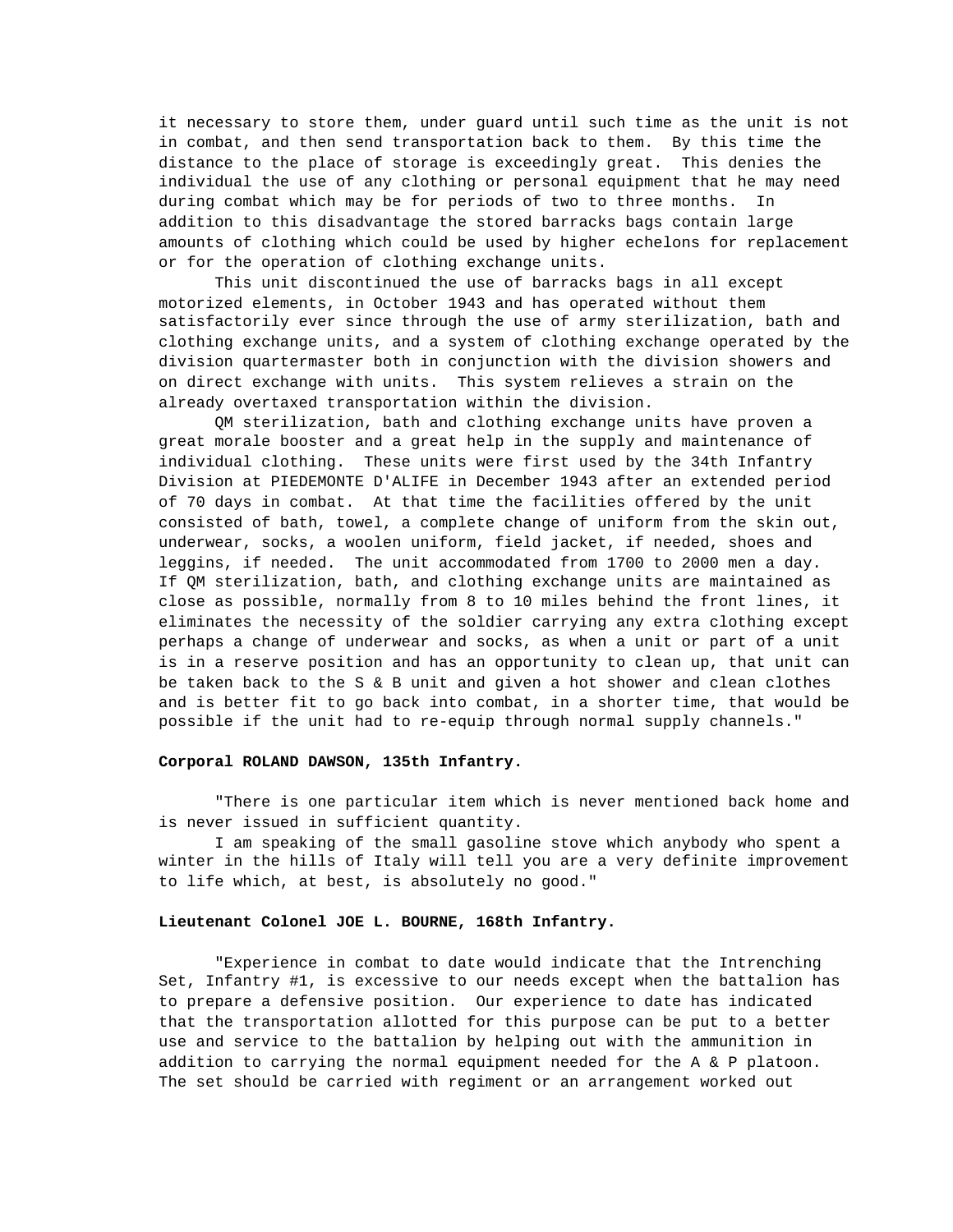whereby battalion could draw a part of this set should circumstances indicate a defensive position."

### **Staff Sergeant CARL G. RODDY, 135th Infantry.**

"Have a regular issue of socks and underwear at least once a week for the troops when they are on the line."

### **Staff Sergeant RUSSELL E. SAUNDERS, 133rd Infantry.**

"Dispose of the blanket roll in the daytime and let the kitchen force bring them up at night. The blanket is too bundlesome and provides a larger target. The roll hinders movement going down narrow trails and through bushes."

### **Lieutenant Colonel JOE L. BOURNE, 168th Infantry.**

"Present T/E arms bazooka men with a rifle. It is believed that a pistol for the bazooka man is much more desirable. We have actually given the bazooka men pistols to carry from time to time. The objection of the rifle is that it is a little too cumbersome to be carried by a man who is also carrying the bazooka, and especially so when you consider that the bazooka man has a little different ammunition problem than the ordinary rifleman."

## **Staff Sergeant ROY WENIKE, 133rd Infantry.**

"The artificer or supply sergeant should stay with the company CP to list items desired for the next evening's distribution. These items come forward from the kitchen area with the following day's rations. Rations and supplies for detached platoons should be sent with the ration team of the company to which they are attached. This has been our standard operating procedure since we first arrived in Italy."

#### c. Transportation.

### **Captain JAMES G. JONES, JR., Headquarters 34th Infantry Division.**

"Pack mule trains - During the fighting in Italy it has frequently become necessary to supply by pack mule. The 34th Division has had varied experience with mules, using both organic and attached pack mule trains. In November 1943, it first became necessary to use mules but there were none available from higher echelons and we were forced to requisition such animals as could be found from civilians and organize provisional pack trains within the units. This required use of organic personnel which were needed elsewhere and required training of animal handlers, transportation of maintenance equipment, and considerable supervision, the personnel and transportation for which is not available in an infantry division. This system was not at all satisfactory.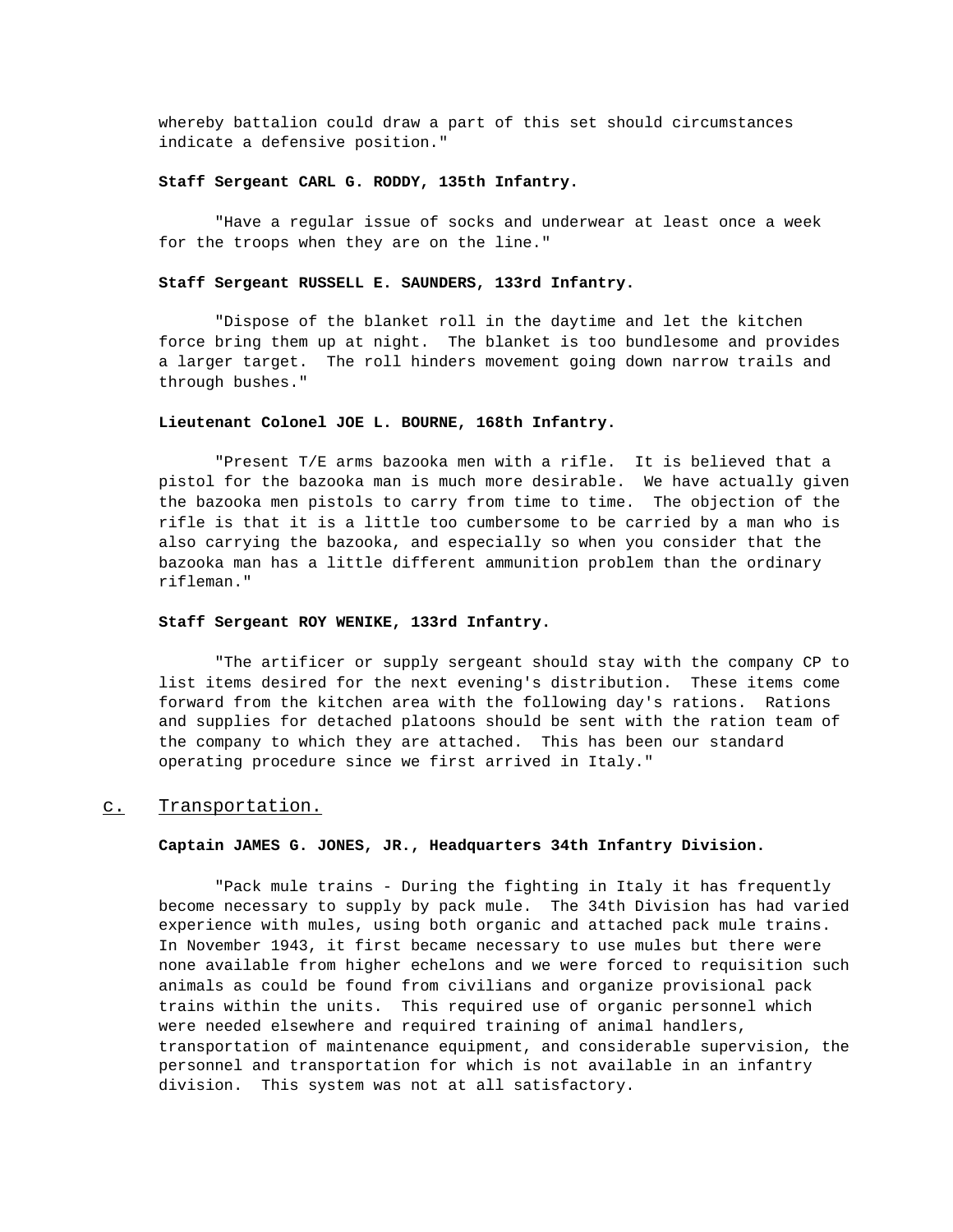In January 1944 three Italian pack mule groups were attached to the division. They were well trained, well officered but at first poorly equipped. (This was later remedied.) Due to difference in languages, customs, and temperament, there was considerable trouble at first in handling and use of the foreign pack trains. Experience has shown that these Italian or other foreign pack trains can render valuable service if handled properly and in turn can be a lot of trouble if not. The following system is used in the 34th Division.

1. Upon attachment of a pack train, an officer is sent to the train as liaison and if it is a foreign organization an interpreter is sent with him. All dealings between units and pack train commanders are transacted through this liaison officer.

2. These pack mule trains are commanded by competent officers and non-commissioned officers and are organized as any other unit into sub-divisions of squads, sections, etc. and work best when operating under their own commanders. Orders and instructions therefore are given to the commander of the detail and not to individuals. Unsatisfactory results have occurred in almost every instance where units attempted to take command of the mule leaders individually and not go through the commander as would be the case of a normally attached American unit.

3. Any generous act on the part of units using attached foreign pack trains, such as giving surplus candy and cigarettes to the train, pays dividends.

4. The pack train commander should be informed of the tactical situation, just as any other unit, to enable him to intelligently plan his operations."

## **Sergeant ALBERT G. MACCIOLA, 133rd Infantry.**

"In the past we have been marking and breaking trails, hours before the ration train leaves the ration dump. This is a very good idea, and should be used in the future."

### **Lieutenant Colonel IVAN G. WALZ, Headquarters 34th Infantry Division.**

"It has frequently happened that tactical plans are adopted which require motorization of units from organic division transportation beyond the ability of the division to support. In each such instance the following reactions occurred.

- 1. Ration and water supply were insufficient.
- 2. Gasoline supply became critical.

3. Drivers were overworked and unduly fatigued, and inefficient when released to normal functions.

4. Vehicle maintenance deteriorated. For any except short definite moves of not to exceed one regiment, vehicles for motorization should be furnished from sources outside the division."

d. Forward Dumps.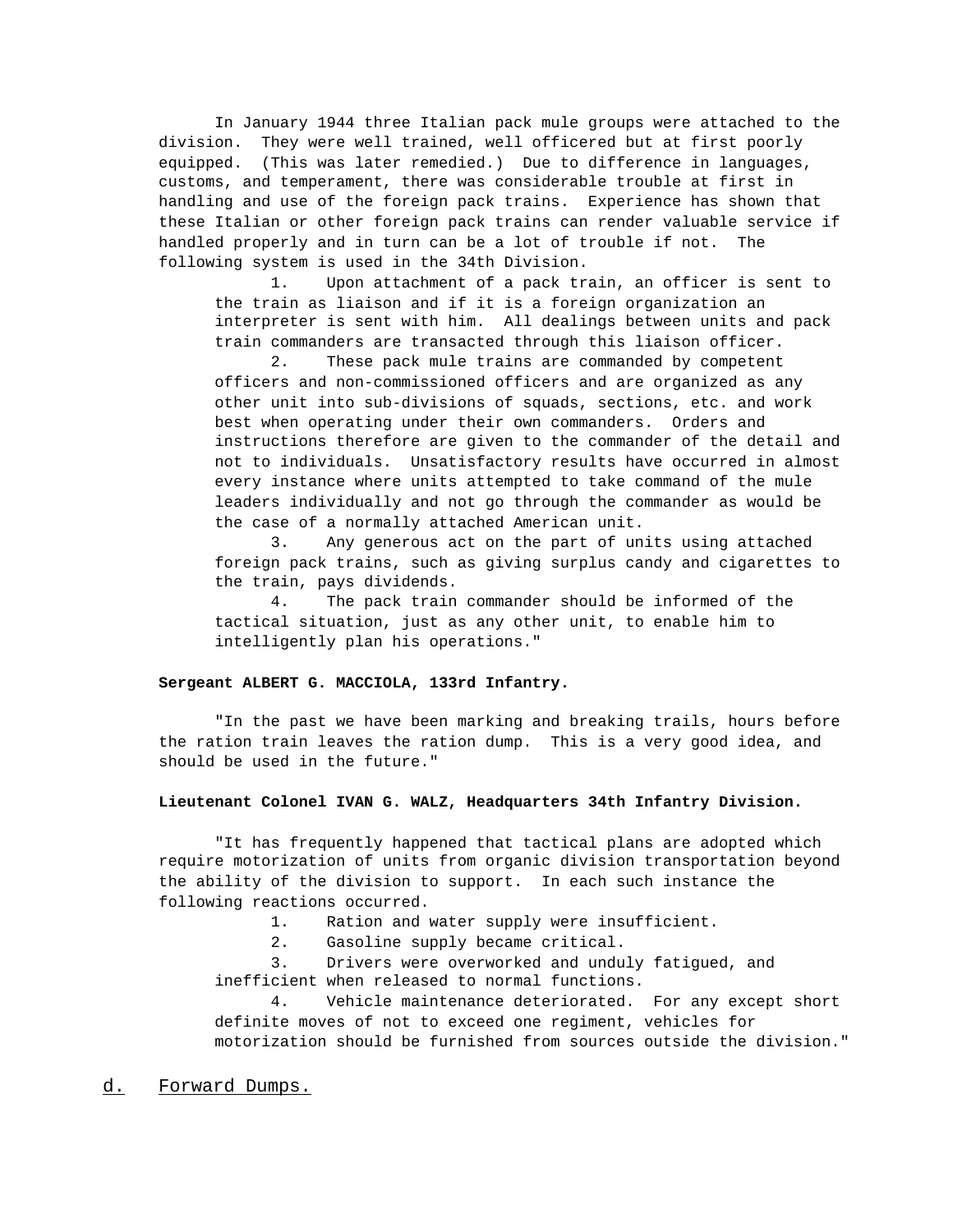#### **Lieutenant Colonel IVAN G. WALZ, Headquarters 34th Infantry Division.**

"During the campaign due to terrain and traffic difficulties it became necessary for the division supply services to establish forward dumps. The most frequent of these were Class I and III truckheads established by the quartermaster. When road nets became congested and bridges and fords were uncertain these truckheads were established in areas which, though in advance of safe locations for normal supply installations, relieved congestion on roads and insured the smooth flow of supplies in case of bridges and fords becoming impassible, which did occur.

Experience has proven however the inadvisability of attempting to place division dumps too far forward. An instance is given as example.

1. During the attack on CASSINO in January 1944 a forward quartermaster dump was established at M. VILLA, was intended to be a reserve dump across the RAPIDO River. This dump was within long range mortar and nebelwerfer fire. The enemy covered this dump by fire whenever any activity took place in the vicinity of the dump thus denying its use as a supply point. The officer in change and three men were killed by enemy fire. The dump was abandoned.

2. It has been found that when reserve dumps must be established for any reason in forward areas it is advisable for unit to build up small forward dumps either by regiment or battalion."

## e. Ammunition.

### **Captain HAROLD W. RODENMAYER, 133rd Infantry.**

"From the standpoint of procedure in supplying ammunition to units of an infantry regiment those principles set forth in Par 24 FM 7-30, service company and medical detachment, are basically sound. However, any procedure in the supply of Class V items must be flexible.

In the early stages of the campaign in Italy the 133rd Infantry combat team had the mission of pursuing and maintaining contact with the enemy in a flanking maneuver.

During this phase expenditures of ammunition were very light and two 2-1/2 ton 6x6 trucks loaded with the amounts and types of ammunition prescribed were released to battalion control.

During the following phases of the campaign all six of the 2-1/2 ton service company trucks were retained under regimental control. The regimental munitions officer personally supervised the movement and bivouacing of, as well as the loading and loads to be carried. He was assisted by the munitions sergeant, the sergeant truck-master and one private, (the private being an understudy for possible replacement of either sergeant). The warrant officer, munitions and ordnance, and the truck driver with the 3/4 ton weapons carrier usually stayed at the service company kitchen area and handled all ordnance items for repair, replacement or salvage. He was assisted by a technical sergeant, small arms expert, well qualified to make major repairs on all small arms. This technical sergeant was in excess of the table of organization, but proved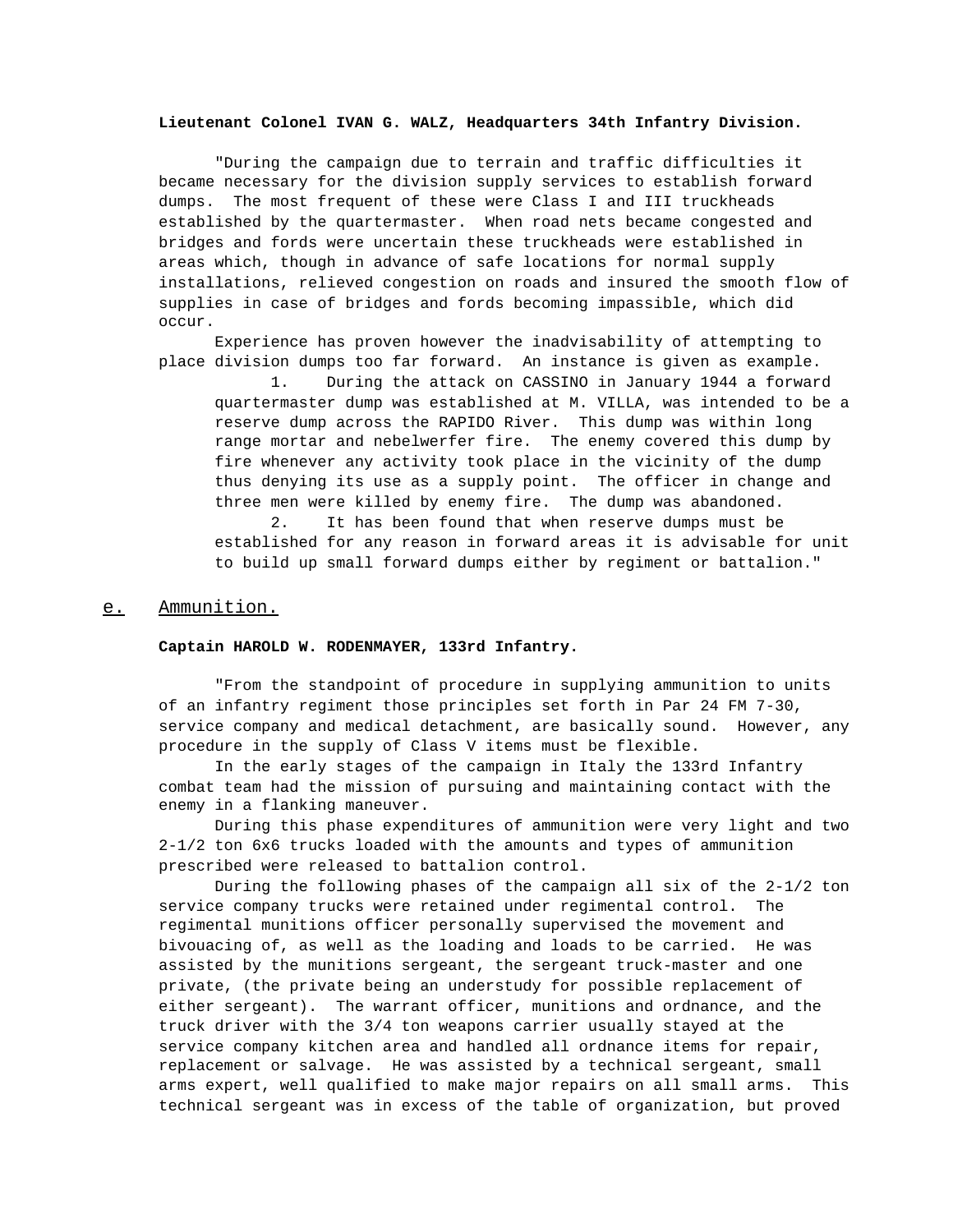exceedingly valuable to the regiment in that weapons needing repair were quickly returned to combat units because evacuation to higher echelons for repair was eliminated by approximately 90%.

Location of dumps. Upon entering combat, all vehicles carried basic loads. Organizational vehicles (1/4 ton truck, 1/4 ton trailers and prime movers) accompanied troops as far forward as possible, reverting to battalion control as soon as weapons and hand-carried ammunition are taken forward by hand.

At this time the battalion motor pool becomes the location of the battalion ammunition dump. Loads of ammunition are consolidated and empty vehicles with trailers are returned to the regimental dump for refill to basic load and return to battalion pool. Thus the battalion is assured a reserve of ammunition which is adequate, mobile, and always well forward. This motor pool and ammunition dump is controlled by the battalion transportation officer assisted by personnel from the A & P platoon of battalion headquarters company.

The regimental ammunition train, or dump (mobile) in this regiment is always located well forward initially, generally near the rear CP where telephone communication is available.

During the battle near ALIFE when the VOLTURNO River formed a natural barrier, the regimental ammunition train was moved across the river as soon as a bridge was in. At this time the forward elements of the regiment were approximately 1500 yards west of ALIFE and the ammunition train moved into a grove of trees about 500 yards east and 700 yards south of ALIFE and near a good road. This assured a reserve of ammunition in event the bridge was knocked out.

Basically speaking, the ammunition dump of this regiment is located from two to ten miles behind the troops; moving forward as often as may be required.

In static situations such as the battle of CASSINO, the regimental dump should be established well forward and all 2-1/2 ton trucks unloaded and sent back to the service company area under the control of the transportation sergeant.

During the night prior to the assault on the RAPIDO River, we moved the regimental ammunition train to a point about 600 yards south of SAN MICHELLE and unloaded it, making a ground dump. The trucks returned to the service company bivouac area which was in the vicinity of SAN VITTORE. Stocks were built up the following nights and maintained at the following:

150,000 to 200,000 rounds caliber .30 machine gun; 75,000 rounds 8-round clip; 35,000 rounds carbine; 25,000 rounds caliber .45; 1,500 rounds 60mm mortar; 1,500 rounds to 2,000 rounds 81mm mortar light; 600 rounds 81mm mortar smoke; 1,000 rounds hand grenade fragmentation; 500 rounds hand grenade offensive; 150 smoke pots W.P. [white phosphorus]; 200 rounds hand grenade yellow; 300 rounds signal air craft, each color;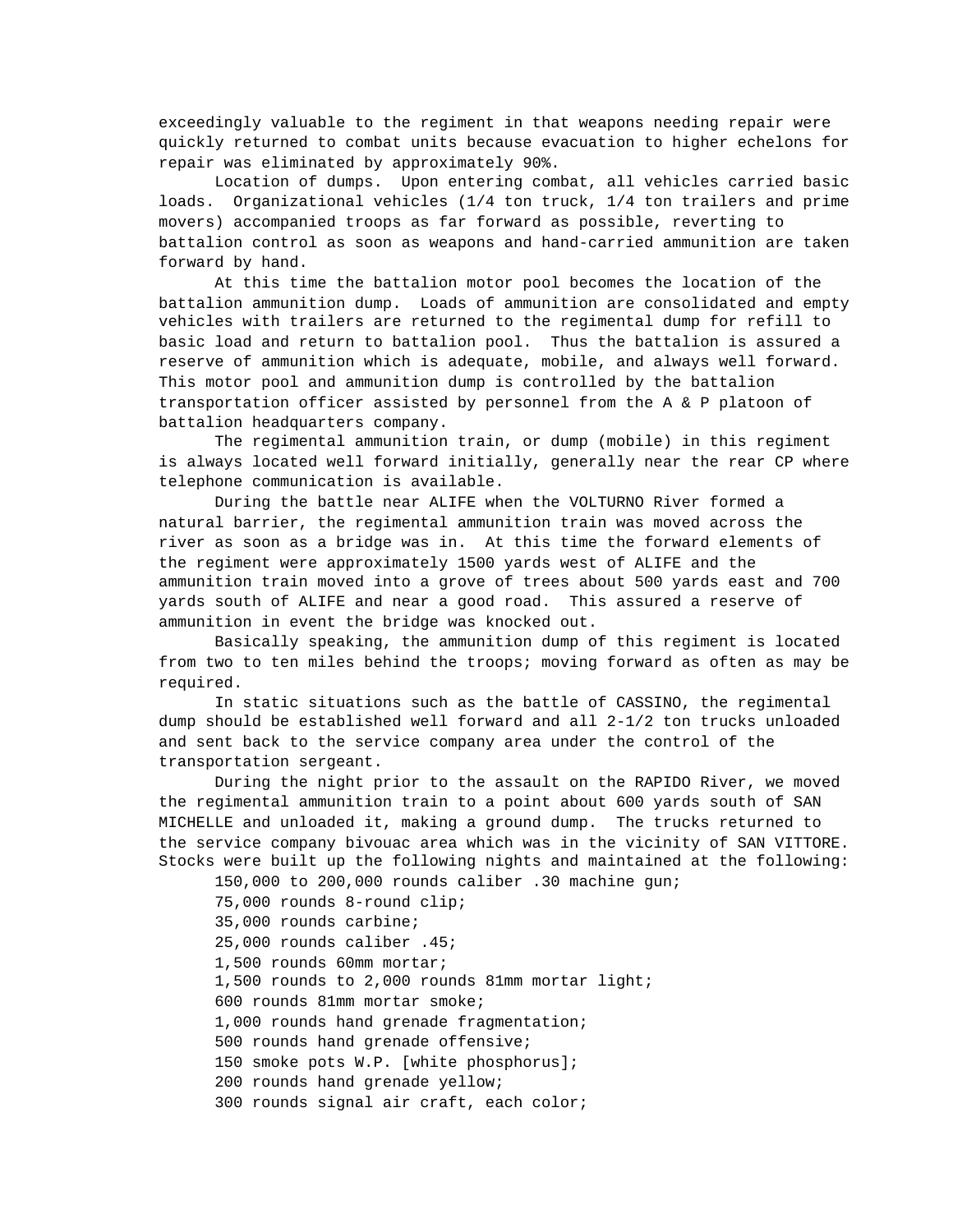500 rifle grenade HE AT M-9A2;

300 rounds rocket HE AT MG-A2.

This stockage proved adequate to provide this regiment by battalions establishing forward dumps and to assist other regiments in supplying their units at times when their trains were depleted or unable to get forward.

Different types of ammunition will be used while in different terrain. In rolling country more mortar will be used while in mountainous terrain most expenditures will be small arms and grenades. Likewise fighting in towns will require more grenades and caliber .45 and 81mm mortar HE heavy than fighting in open country.

This regiment carries the TBA prescribed load with the weapons. On the regimental train, the six, 2-1/2 ton service company 6x6. Following is the load carried:

| Type                           | Number of Rounds       |
|--------------------------------|------------------------|
| Cal. .30 carbine               | 33,000                 |
| Cal. .30 Ball 8 rd clip        | 61,824                 |
| Cal. .30 Ball 5 rd clip        | 30,000                 |
| Cal. .30 Machine Gun           | 72,000                 |
| Cal. .50 Machine Gun           | 1,325                  |
| Cal. .45                       | 10,000                 |
| 60 MM HE                       | 972                    |
| 81 MM HE light                 | 900                    |
| 81 MM HE heavy                 | 150                    |
| 81 MM HE smoke                 | 150                    |
| Grenade, hand offensive w/fuse | 250                    |
| Grenade, hand fragmentation    | 750                    |
| Grenade, rifle HE AT           | 300                    |
| Rocket, HE AT M6A2             | 200                    |
| Signal Air Craft               | 120 rounds each color, |
|                                |                        |

red, green, and white.

This load has proved adequate at all times and in over 300 days of actual combat the troops of this regiment have never been out of ammunition of any type.

It is recommended that the 2-1/2 ton ammunition vehicles be retained under regimental control at all times. This simplifies the supply of all Class V items by making all six loads centrally located and available for issue to any one or two battalions. Regimental control also makes more trucks available for use in resupplying the regimental dump."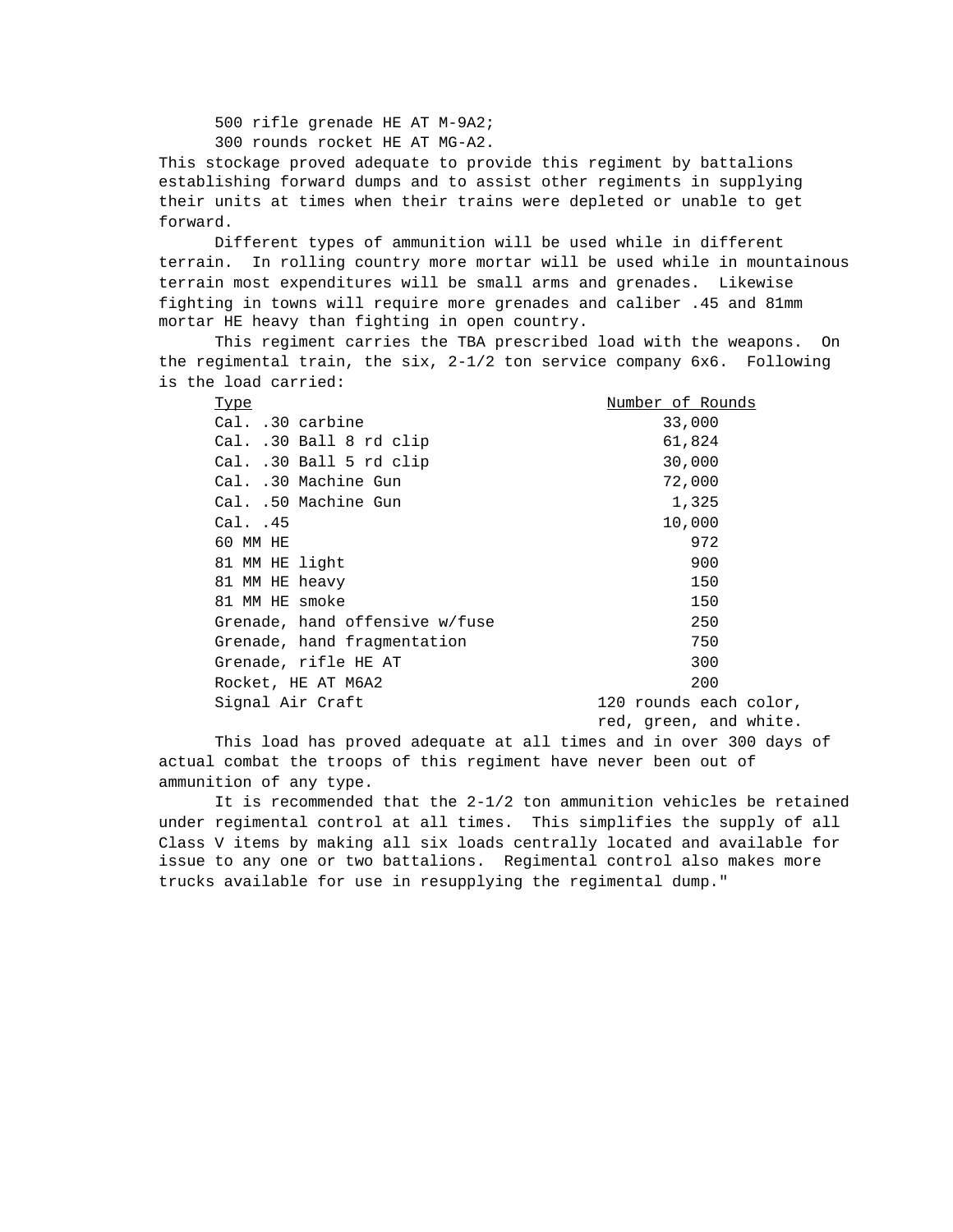# **LESSONS LEARNED IN COMBAT**

# **CHAPTER VII - INTELLIGENCE**

1. Experience has shown that not only must the intelligence [G-2, S-2] and operations [G-3, S-3] officers work in close cooperation, but they must work at the same desk for best results. This applies to division, regimental and battalion staffs.

a. PW Interrogation. Much has been learned in the employment of interrogators and by the interrogation personnel in the performance of their job. In this division it has been recognized that the closest cooperation must exist between the combat elements for whom information is obtained and the interrogators obtaining that information. To be of the most value the interrogator must at all times be well-informed as to the tactical situation and have a good knowledge of future plans. He must be able to secure information as speedily as possible and see that it is properly disseminated. The sooner the PW gets back to the interrogator the faster information can be gotten and disseminated. This is considered so important that lectures on this subject to all troops in this division are included in every training program.

## **First Lieutenant HANS G. CLAPPER, Headquarters 34th Infantry Division.**

"While fighting on Hill 593 northwest of CASSINO, our troops were counterattacked early in the morning. This counterattack was beaten back and only one PW was taken, a first lieutenant, who was leading the attack. It was evident that he was suffering from shock. He was rushed back to the regimental interrogator and was interrogated about thirty minutes after being captured, still under shock. It is important to note that he was given no chance to relax, drink, eat or relieve himself, but was forced to keep on the go until he got to the interrogator. The interrogator, recognizing the condition the prisoner was under, did not waste much time with him, but asked him some direct questions which were answered promptly. The prisoner stated that the unit making this counterattack was a new unit in this sector which had been slated to be committed to the ANZIO Beachhead, but suddenly was ordered to come south to the aid of the 44th Division which was receiving a heavy beating. In fact a new battalion was thus identified, the II Battalion, 361st IR of the 90th Division, a motorized unit. We were able to learn from him that another company of his battalion was going to make another counterattack the same evening, should his fail, also that the I Battalion, 361st IR was on its way down. He was finally evacuated to the division cage. By then shock had mostly worn off and he was on his way to regaining the station becoming a proud and stubborn member of the master race. Had this officer been given a chance to recover from his shock prior to being interrogated, it no doubt would have taken much time to extract the information received and we would have been unable to receive a good portion of it.

Initially interrogation was performed by a 6-man team at divisional and corps level. However, much valuable time was lost as PWs had to be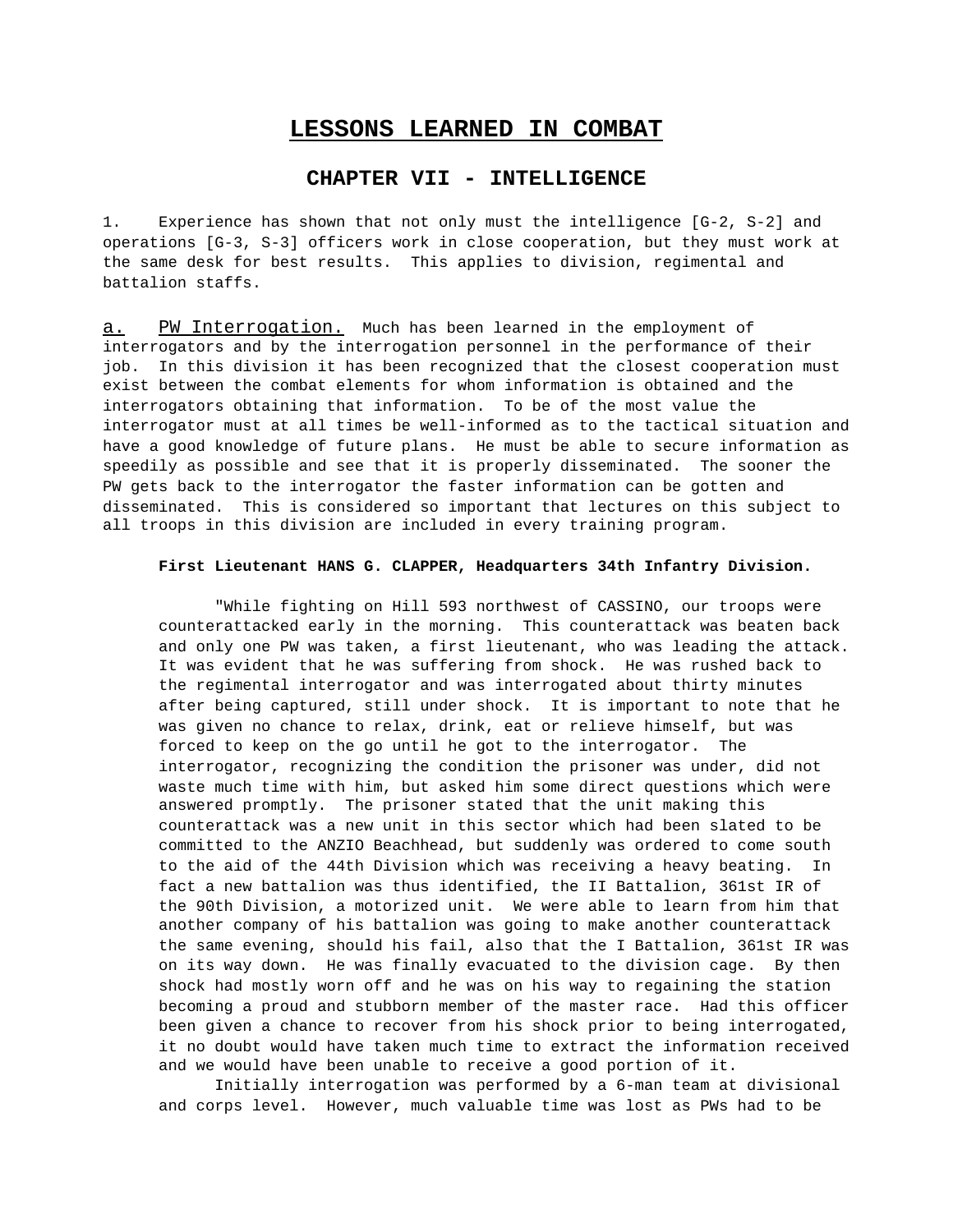evacuated to division before being interrogated. It was also found that in this set-up much detailed information of tactical value to regiment and lower units was not exploited. An interrogator working for one regiment only, can certainly do a more accurate and detailed job on the tactical situation in his regimental sector than a division interrogator who handle PWs from 3 regiments and sometimes even 5 regiments. In our present setup we have one officer with 2 non-commissioned officers interrogating at each regiment and 1 or 2 officers with 2 non-commissioned officers at the division cage. The interrogator at regiment works strictly for his CO and is directly responsible to S-2. The interrogator at division is under G-2 and works on all information of interest at this level. There will be some duplications and overlap, but it has been found that this happens rather seldom, and if it does a double-check never hurts. The information obtained at regiment will immediately be disseminated, first to the battalion that captured the particular PW, then to the other battalions and to division. Usually by the time the PWs get to division the interrogator at division has been informed of the information gotten at regiment which will give him some idea of what else that particular PW can know. This system works out very well as long as S-2s, S-3s, G-2, G-3 and the interrogators at regiment and division work closely together. The division interrogator should make it a habit to be at the division CP at least once a day and preferably more often.

While in the beginning most interrogators worked with maps we now in this division work with all sorts of photos whenever feasible. It is much easier to orient a PW on a photo especially on an oblique. Close cooperation between the air photo interpreter and the PW interrogator has proven of much value. When we do get something urgent we often have a photo interpreter present at interrogation who, armed with the latest sortie flown, which usually is less than a day old, checks the information obtained immediately. Many profitable targets for the artillery and the air corp have been obtained in that matter.

 At CASSINO our interpreter found an unidentifiable object on the south slope of Monastery Hill. Interrogation of various prisoners finally identified it as a very well camouflaged SP gun, which was not firing but was being kept ready. The battalion CO, II Bn, 132nd IR who was very security conscious examined one photo among a batch we showed him just a little too long. There was only one house on this oblique which we had suspected as his CP. This of course confirmed our suspicion. When we finally confronted him with all the information we had of his positions and his regiment, he was so surprised that he made some corrections and also gave us his battalion's boundary which we didn't have.

On another occasion a deserter who was unable to orient himself on a map finally discovered a familiar looking tree on air photos and was able from there to lead us to his company's strongpoint, show us a mine field in front of it and the ditch their patrols used to get through the mine field, and various other installations. We have often been amazed how much of the information gotten from PWs and air photos checked. A comparison of the MLR [Main Line of Resistance] on the ANZIO Beachhead as gotten from photos with the one obtained from PWs showed hardly any variation.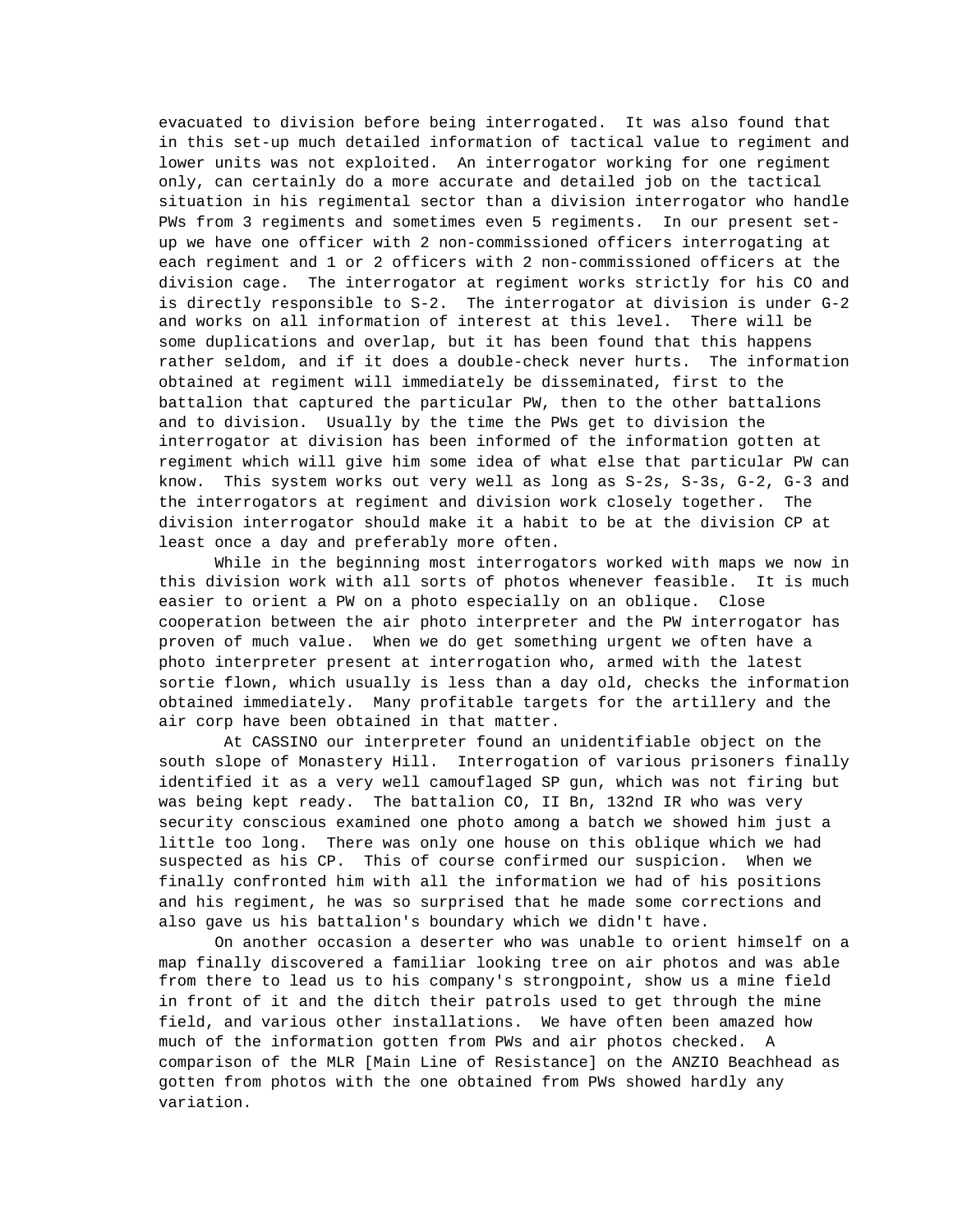Another person with whom closest liaison should be maintained is the Order of Battle man at division. Most of his information comes from interrogation of PWs, at the same time he will supply the interrogator with much of the information he needs in order to interrogate. It is the interrogator's job to supply those missing links for the O/B's picture and he can only do that if he knows what is missing. Captured documents, too, are used to great advantage for this purpose. In fact so much information has been obtained from documents that all units are reminded at every opportunity to turn in immediately every piece of paper found. Many German gun positions have been neutralized due to some seemingly obscure piece of paper found on a dead German or in an abandoned CP. Unfortunately, we are still having occasional trouble with souvenir hunters keeping enemy diaries and overlays.

Interrogation technique could only be improved by actual practice and much was learned in this respect, especially after we got a clear picture of what information S-2, and G-2 are after, and just where and how we fit into the picture. We found that it very often works out better if 2 interrogators work on one PW at the same time. The main advantage being that it keeps the PW on the hop, not giving him too much time to think, and also 2 interrogators can think of more than one. On the other hand we found that it often works out very well to interrogate 2 or more men from one company at the same time. At SAN VITTORE one of our patrols brought in 4 PWs and, while their stories checked, every one of them gave us different locations. We finally got all four of them together and by letting them argue among themselves obtained the correct information, which was later confirmed. On another occasion 2 PWs from the 7th Company, 211th PGR were brought in together. Since both had Polish names we took them on together. It turned out that one was a Polish Pole, hating the Germans and was forced to fight, while the other considered himself German and was an ardent Nazi. Our fears that the Nazi would spoil our willing PW proved unnecessary as the two wanted to show each other up and tried to out-do each other on the amount and exactness of information they had.

Only trained interrogators should be permitted to interrogate PWs. In one instance a PW, being interrogated at a battalion CP by a Germanspeaking soldier, said that he heard the Germans were expecting our attack any time. The soldier, knowing German, but not being familiar with [German] military expressions, reported that the Germans were going to attack. Since our troops actually planned an attack (it was then H-Hour minus 6) it was called off. When the PW reached regiment the interrogator detected the mistake and after higher headquarters were notified, plans for our attack were resumed. Much valuable time and effort could have been saved had this PW been immediately evacuated, as directed. On another

occasion, a PWs paybook was examined and the PW was reported as belonging to a division which at the time was supposed to be in RUSSIA. This new information had everybody up to corps and higher headquarters all excited, until the regimental interrogator found out that this man had belonged to this unit, but was now in the 955th IR which had been facing us in that sector."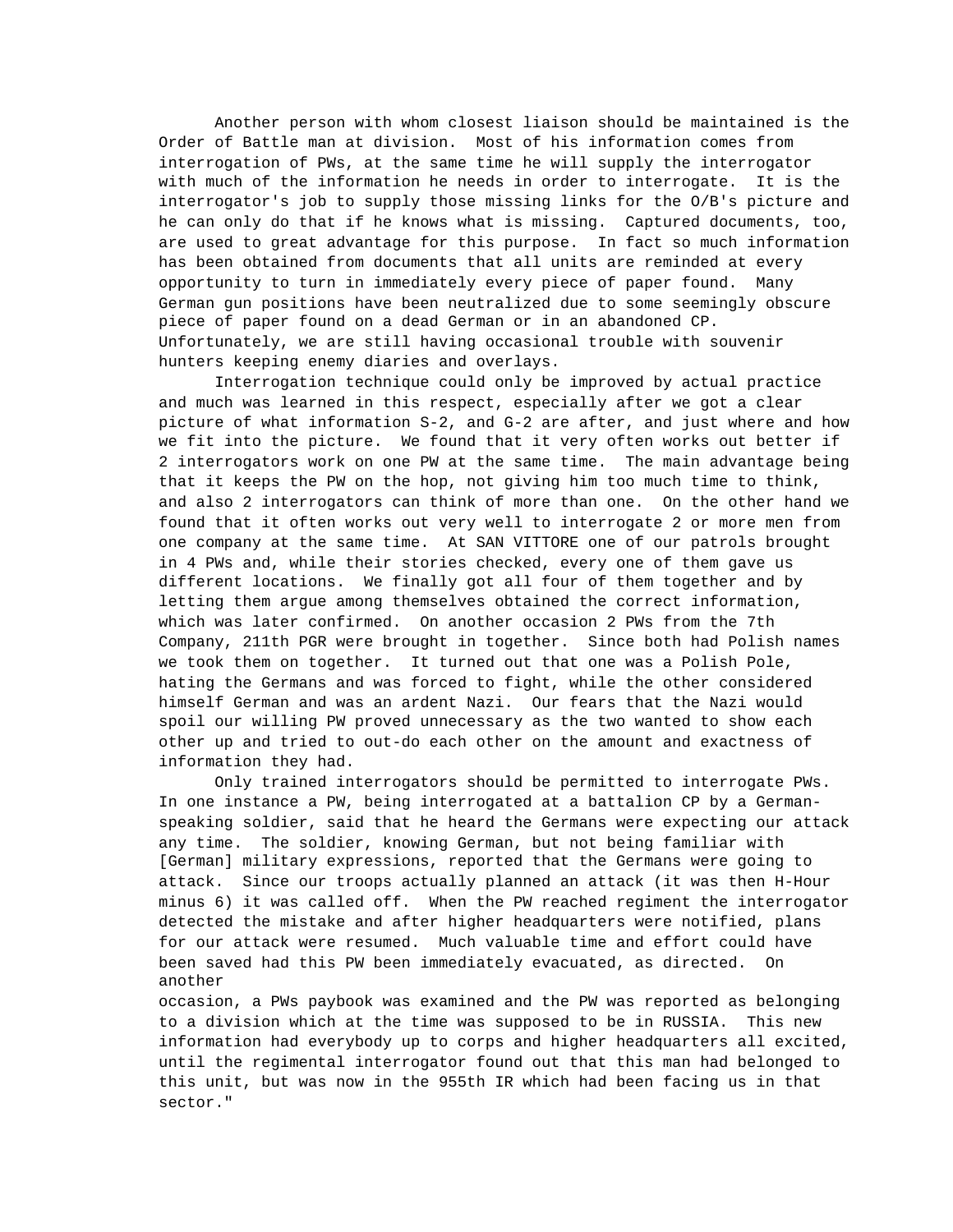b. Photo Intelligence. The lessons learned in photo intelligence embrace, for the purpose of this report, the trials and errors directly affecting interpretation in a division. It is felt that sufficient work has been done to permit recommendations as to the most useful employment of personnel and of aerial photos.

# **Lieutenant Colonel HUBERT H. DES MARAIS, Headquarters 34th Infantry Division.**

"Aerial photos were not extensively used by this division until the Italian campaign, due to a scarcity of trained ground force interpreters. Interpreters were, during the beginning of the campaign, assigned to divisions, and at a later date, by this division. assigned to regiments in an attempt to fulfill the aim of photo intelligence in passing on the maximum amount of military information in the minimum time.

Two officers and two enlisted men are required at division headquarters, whose duties are to insure at all times that subordinate units have the proper photo coverage at the right time. They provide such interpretation and studies as required by any divisional unit, organic or attached, who have no such personnel. Division artillery headquarters requires the services of an officer of superior ability, his work will be coordinated with division headquarters and with the counter-battery section of corps for confirmation and corrected locations. Close liaison between Air OP and photo officer should be SOP. In this manner many unidentified objects on photos may prove to be targets of value.

In great demand by the artillery are 6-inch vertical photos, blown up to a scale of 1/25,000 with an arbitrary grid. these photos prove very valuable as firing charts.

Each infantry regiment has a man of sufficient ability to do recognition, general terrain studies, and handle photos for the joining of mosaics. As to whether this man should be an officer or a noncommissioned officer is debatable, but he should be of sufficient rank that his findings will be respected and used.

G-4 has used terrain studies to very good advantage in determining whether his supply and evacuation will be by truck, mule or man. PW interrogators are obtaining accurate information beyond belief by the use of air photos, and in particular, the use of obliques.

The use of air photos, both vertical and oblique, with our own patrols cannot be overemphasized. They provide both a good medium for the questioning of the patrol upon its return, and for daylight patrols to record their route and observations while on their mission."

## **Major ARTHUR J. PETERSON, 34th Division Artillery.**

"A trained air corps photo interpreter was attached to division artillery headquarters during its operations at CASSINO. This innovation worked excellently from its inception and definitely proved the value of having the photo interpreter in physical contact with the people who could react with minimum delay on his interpretations Areas made suspect by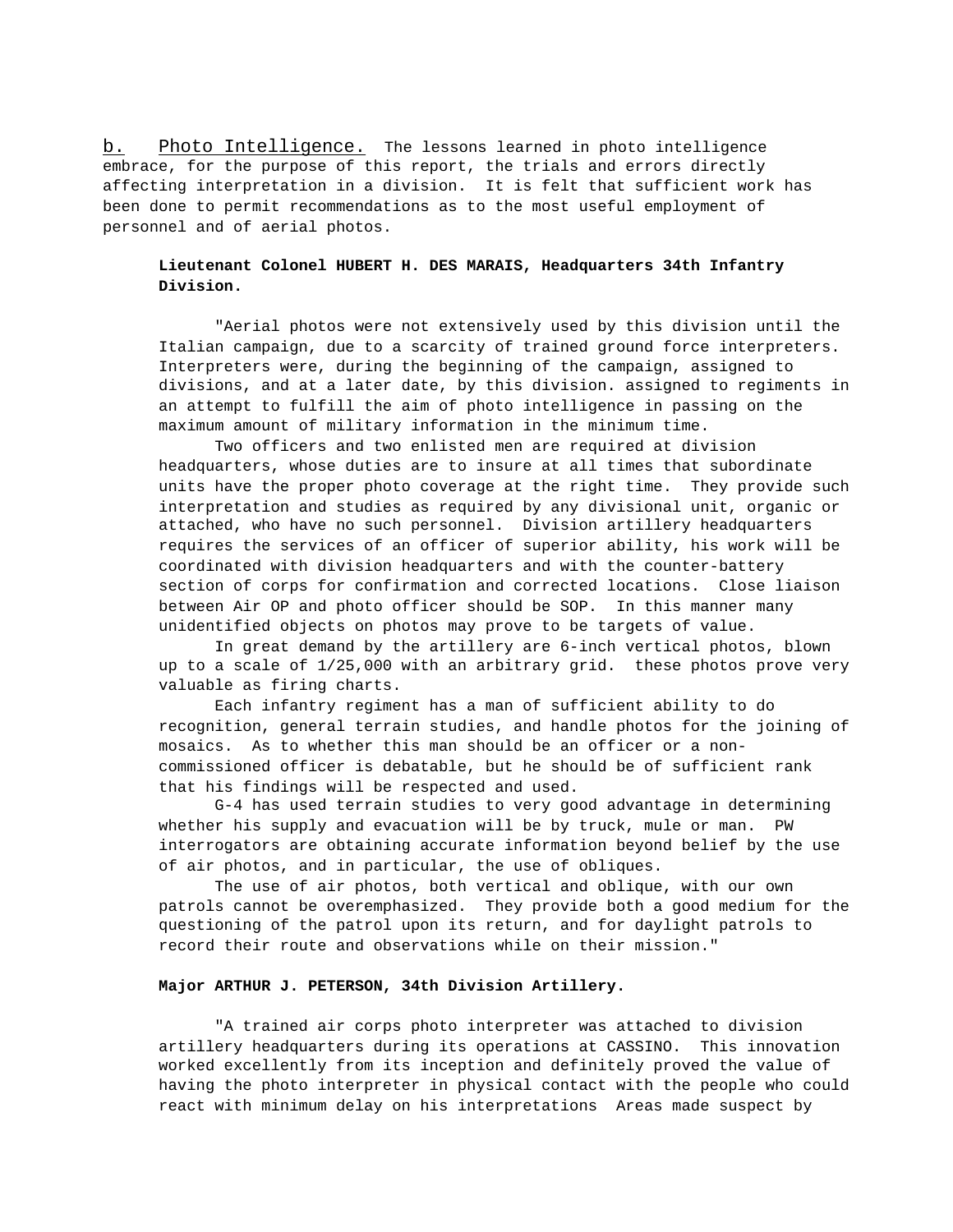shellreps were referred at once to the photo interpreter and in some cases fire was brought to bear on the enemy battery before it had ceased firing. The interpreter was also of great value to the S-2 in selecting harassing missions, locating mortars, and in making terrain studies for future positions.

## c. Partisan Control.

### **Major HARRY C. KAIT, Headquarters 34th Infantry Division.**

"Ever since the entry of the 34th Division into ROME it became apparent that the Partisans were a problem to be dealt with if security and law and order were to be maintained in divisional areas. Very little was known of them at the time. They were an overzealous group, carrying various sorts of arms and without proper handling might be a menace to our security, communications or supply as well as a source of terror to civilians. It became necessary therefore to deal with them as such.

On or about 30 June 1944 the Commanding General, 34th Infantry Division, attached Agent GEORGE MERRIMAN of the 34th Division CIC [Counter Intelligence Corps detachment] as liaison with AMG [Allied Military Government] Section, 34th Division, both to work directly with the Partisans through G-2 and G-1 and to deal with them as an individual divisional problem. The method and plan of procedure was laid down in a conference between G-2 and G-1. It was considered that this arrangement would help maintain security within divisional boundaries, which was naturally a CIC function, and would assist in maintaining law and order among the civil population, which was a natural AMG function. The similarity of coverage between AMG and CIC made this an ideal arrangement.

As soon as a commune is taken by our infantry, and in many cases separate fractions of communes, we held a meeting with all remaining officials as well as with professional men and other leading citizens of the commune. Included in this meeting are the leaders of the Partisans and the CLN [Committee of National Liberation] to whom we express the Commanding General's appreciation for their assistance and the hope that they will continue to assist us. We explain our respective missions, solicit their cooperation and take the necessary data requisite to the proper functioning of both AMG and CIC. We explain that the Commanding General and the Allied Military Government are responsible for the government of their people at this time and that the Partisans are to lay down their arms in order that peace may be restored once again to their people. It is recognized, however, that in all instances in which we enter a town there are either Germans in the area in hiding or Fascist enemies. Consequently, we have taken a practical view of the problem and have permitted the Partisans, for tactical and military reasons, to retain their arms until our CP moves beyond their town. On 9 July we inspected the entire rear boundary of the LIVORNO Province accompanied by the leader of the Partisans and have found the Partisans in the rear areas disarmed and without insignia, leading fairly normal lives, yet retaining their organization which can be called into existence at a moment's notice. However, most of their arms have been taken up and they do not have access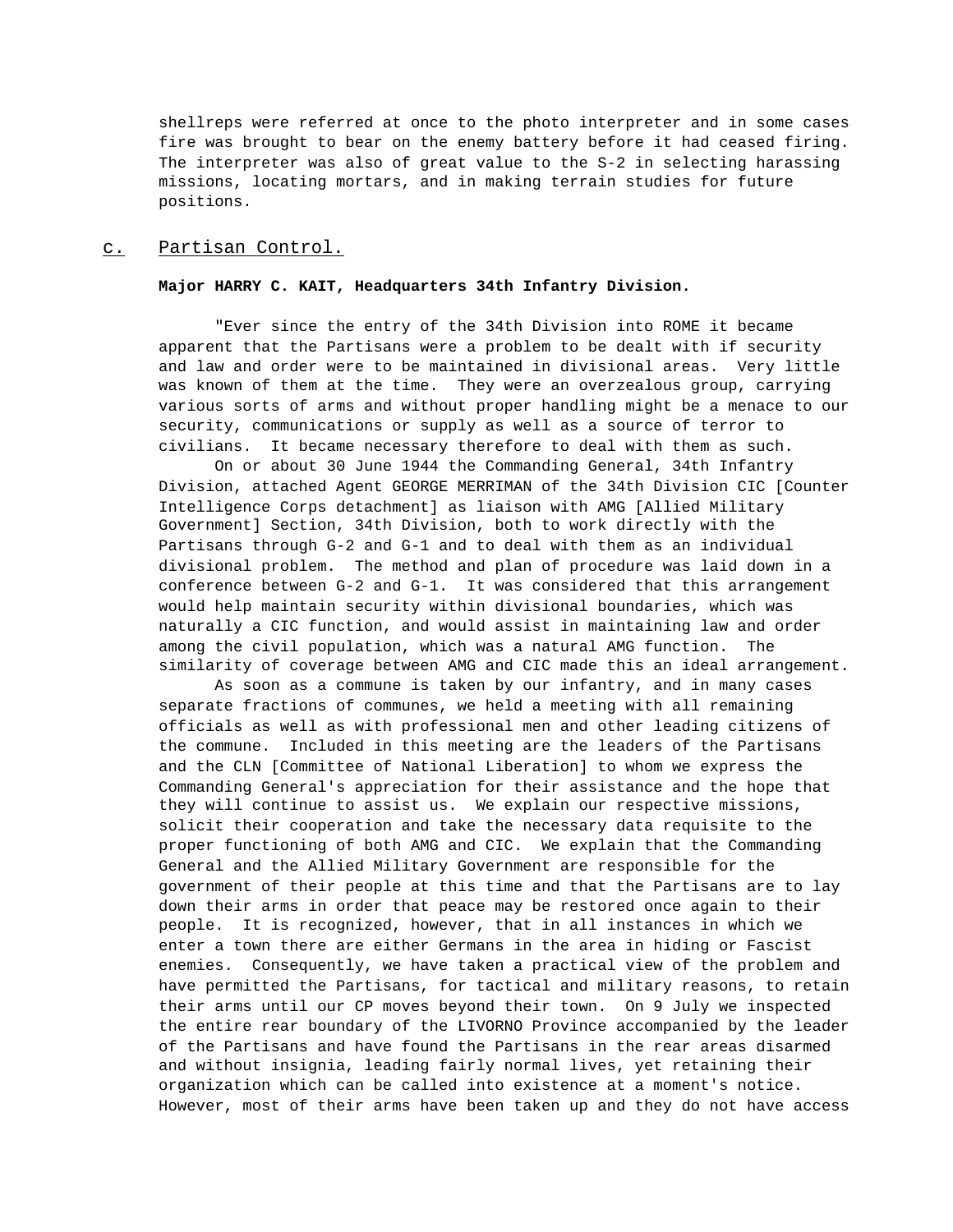to them. We have found, though, that in communes closer to our forward CP the Partisans in many instances retain their arms in spite of the proclamation and the notices to the contrary. This should be no cause for alarm, since many of these Partisans are called upon for tactical missions with our combat troops or to make security arrests. Moreover, the armed Partisans move forward as tactical troops advance leaving merely a small skeleton policing group which lays down its arms when the Carabinieri are established.

Aid given us by the Partisans can be divided into two phases: (1) Civilian; (2) Military. Under the civilian phase the Partisans, with the cooperation of the CLN, maintain an internal police force. They make security arrests and report known Fascists and suspects dangerous to the security of the division. They send squads behind our infantry or with our infantry into embattled towns to prepare the way for us. In many instances they infiltrate into the towns under cover of darkness before the infantry arrives, assist the infantry in their tactical mission, and thereafter maintain internal order. The Partisans and the CLN maintain offices in the communes and in each town, for it is a rare occasion when the regular officials are present. In short, the only government we meet as we enter newly fallen communes is the government created by the Partisans and the CLN. The Committee of Liberation selects the mayor and supplies us with the essential data. The Partisans assist with the evacuation of civilians from embattled towns; they disinfect the civilians; they bury the dead; they distribute food stores and aid in the resettlement of refugees. They assist in taking care of their own wounded and infirm by establishing and maintaining emergency infirmaries. They check on all refugees within a town for security purposes; they maintain lists of refugees so that they may be properly housed, fed, and given medical attention. While most of their work is not a highly finished type which is natural to contemplate in a well organized group, they successfully perform the services we ask.

From the military standpoint they have been of recognized assistance to our division. The Partisans are selected by us to contact their groups in territory occupied by the Germans and incidentally to gather positive intelligence for our division. They advise the forward Partisans to expect the coming of the Allied Military Government in the future and they explain our mission so that they are prepared when we arrive. The Partisans have gone forward with our tactical units as scouts and guides and many as interpreters. They maintain guerrilla units in the mountains on missions apart from our own divisional tactical mission. They maintain units for fighting in towns against the Germans. In PIOMBINO, for example, it was estimated by their leaders that as a result of a pitched battle between the Partisans and the German forces over 150 Germans were killed. As previously stated, they maintain units for the internal policing of towns newly taken by our troops and those already occupied. Their squads go forward into areas within our divisional boundary, combing the territory for hidden Germans and wanted Fascists. We have found the Partisans of GUARDISTALLO, in VADA and in ROSIGNANO SOLVAY in search of Germans and Fascists. They explained they were part of a roving squad. The Partisans are also used by our tactical units as anti-sniper squads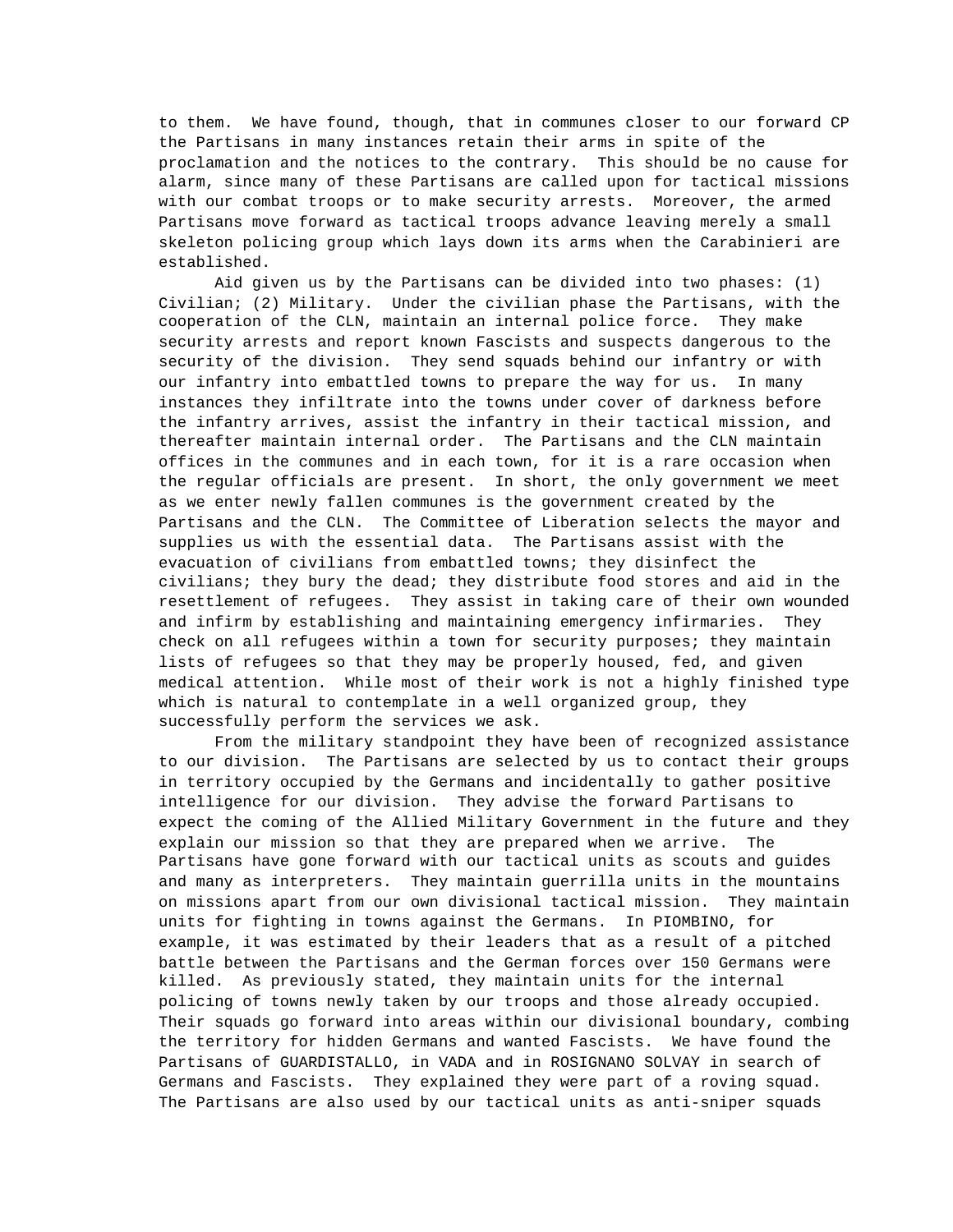and mopping-up squads. In CIVITAVECCHIA, for example, the Partisans were put into our infantry squads to mop up remaining German elements. The Partisans besides scouting the countryside constantly, bring to us enemy prisoners of war and return escaped Allied prisoners of war.

Limitations on aid to be expected can be outlined as follows: a. They are not highly organized so far as delegation of power is concerned. Their leaders do most of the work.

b. They are usually poorly clothed.

c. For tactical missions they are inadequately armed and generally short of ammunition.

d. Their food supply is inadequate to maintain their organization. For example, in VENTURINA their leader explained to us on 9 July that his organization disbanded not so much for lack of arms but because they had no food source.

e. The tactical information they bring to us is often tardy. This may be due to lack of transportation facilities or communication. The lack of transportation can be said to hinder the entire organization as it now exists.

f. Most leaders of the Partisans and CLN are not accustomed to municipal administration, and though they are eager to help us and their people they grope in confusion.

g. The fact that Germans hold civilians as hostages is a deterrent to the functioning of the Partisans. For example, in MONTESCUDAIO the Germans massacred 65 civilians. We saw the dead and four cameras from G-1 section recorded the scene of the dead. The Paramount News cameraman JOHN DORED, photographed the dead, and war correspondents on the scene have a record of the same."

# d. Psychological Warfare.

## **Major ARTHUR J. PETERSON, 34th Division Artillery.**

"The division was concerned with psychological warfare through the distribution of propaganda leaflets by light artillery, British 2-inch mortars, Air OP, and patrols. Beginning shortly after the first crossing of the VOLTURNO hundreds of propaganda-filled shells were directed at enemy positions with noticeable results. A good percentage of PWs had leaflets in their possession when captured. In addition to direct appeal leaflets, a weekly newspaper, Frontpost, for German soldiers was fired weekly. The following notes are a result of experience gained from firing various types of propaganda shells:

a. Observed fire should be used for firing propaganda shells if at all possible because variable winds in the target area make it difficult to predict the area in which leaflets will fall.

b. If it becomes necessary to fire propaganda shells using unobserved fire, the following factors, gained from observation in combat and experimental firing, may be used with a reasonable expectation of success and in any case should be considered in preparing initial data for observed fires.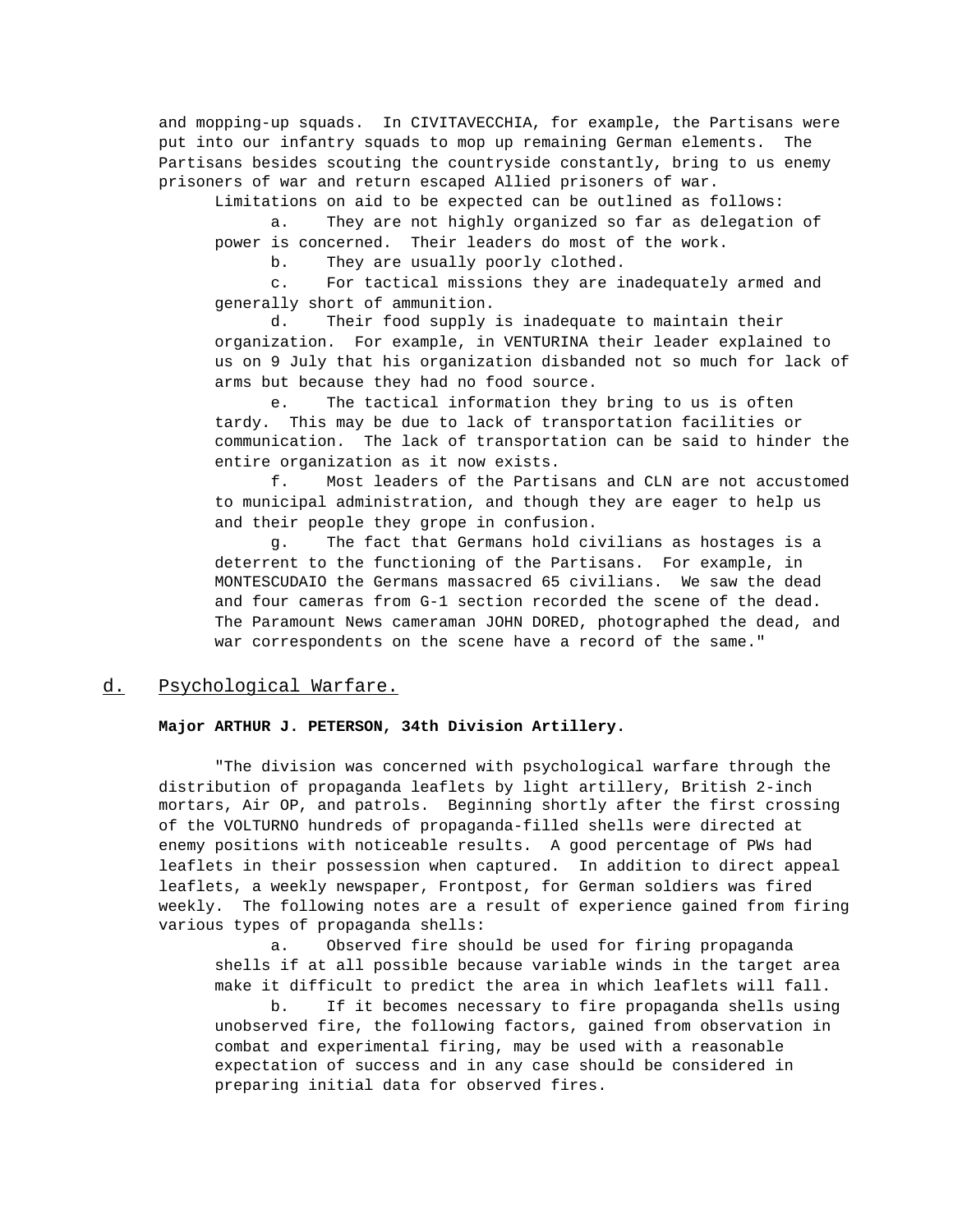(1) The difference in weight between propaganda shell and normal shell must be taking into consideration. This can be done by allowing a difference of one square for each 6/10 pound difference in weight. Usually this will work out to be minus 9 or 10 squares for 105mm shell. This appears excessive for accurate shooting but has worked out very satisfactorily in practice. Shells must be weighed at the filling point for different sized leaflets and the information given to the unit firing.

(2) Initial data for shell fused with M-54 fuze may be computed by applying data for normal time shell for a height of burst of 100 yards and using fuze setting from firing tables. Beyond time range fuze M-54 has been fired on impact with varying results, generally unsatisfactory. If the angle of fall is steep enough leaflets are sometimes thrown in the air and an area of about 50 yards diameter covered. In one case the leaflets failed to separate and were thrown out in a single bundle. The M-67 fuze has proved satisfactory for long range firing and it is believed that a large percentage of propaganda shell packed should be issued with M-67 fuze. 1.5 seconds added to time of flight will give a fuze setting that will work for almost all ranges. Care must be used in setting M-67 fuze to insure good results.

# e. Order of Battle.

#### **Sergeant DAVID J. JONES, Headquarters 34th Infantry Division.**

"The Order of Battle specialist spends all his working time learning about the enemy, but in the 34th Division the chief lesson learned by that earnest student concerning his methods has been the obvious one - namely, to focus all intelligence sources on himself and then to check one against another. The second most important lesson is to realize how necessary it is, on occasion, to say 'I don't know'.

At the ANZIO Beachhead it is considered that the high degree of accuracy in the final picture showed the soundness of these statements. Starting with the information taken over from the relieved division every item which could amplify our knowledge of the enemy on our front was studied. From the first, the closest contact was kept with the photo interpreters. The offices of the two sections adjoined and the personal friendship of the persons concerned was a great help. A cheerful yell from the photo man 'I've found two very heavy mortars!' would at once stimulate the OB man to answer (if he could), 'Yeah, I told you the 8th Company of the 956th GR just moved into that area.' If he could not give such an answer, it was up to him to find out, so he went to see his pals in the PW interrogation teams, who were frequent callers, and briefed them on the desired information against the time when the infantry caught a prisoner from the sector concerned. Radio Intercepts, agent's reports, information from patrols and deserters were sifted and, by elimination, the gaps in our knowledge were established.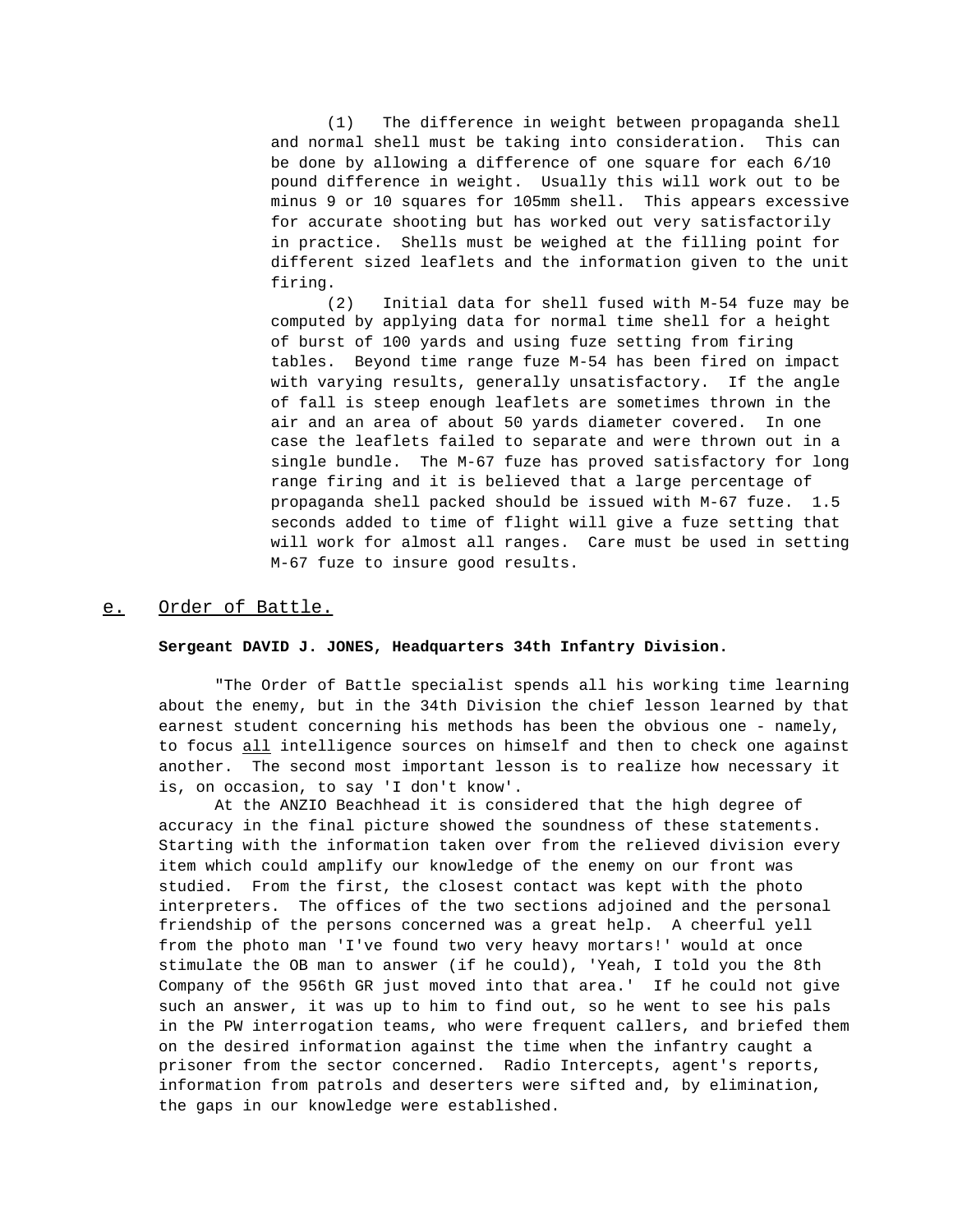In the course of many conversations with G-3 personnel, missions were arranged to find the missing items, and it was during these talks that the phrase 'I don't know' came most frequently from the OB man. Finally, as the time came to prepare the plans for the breakout from ANZIO, the gaps had been narrowed. 'I don't know' had become 'I think so', and the final estimate of the final estimate of the situation was published.

Puzzles were plentiful - chiefly, that furnished by a drunkard from the 9th PGR, 26th PG Division whose statements, under interrogation, on the movement of his unit placed a question mark on the map for weeks. Yet on the strength merely of such a report it would have been highly dangerous to assume, as some did, that a Panzer division had entered the line.

By good luck, the final result obtained came very near the true picture as shown in captured documents after the attack. Each statement or estimate made had some evidence to support it and guesses were plainly stated as such.

Undoubtedly the most encouraging feature of the whole phase was that by constant swapping of information and by frank discussions with all sorts of people, for example, battalion commanders and patrol leaders, some not intelligence specialists at all, it was possible to follow-up leads and quite often, to arrive at the correct answer.

By contrast with the jig-saw puzzle method, outlined above, at TARQUINIA we had a demonstration of the sudden death method. Here, the origin was a warning from higher headquarters based on secret information, that the 20th Luftwaffe Division (a new arrival) was expected to oppose us. Within a few hours, prisoners had been taken from almost every company in the one regiment which was operating in our sector and the Order of Battle picture was completed solely from PW interrogation reports overnight."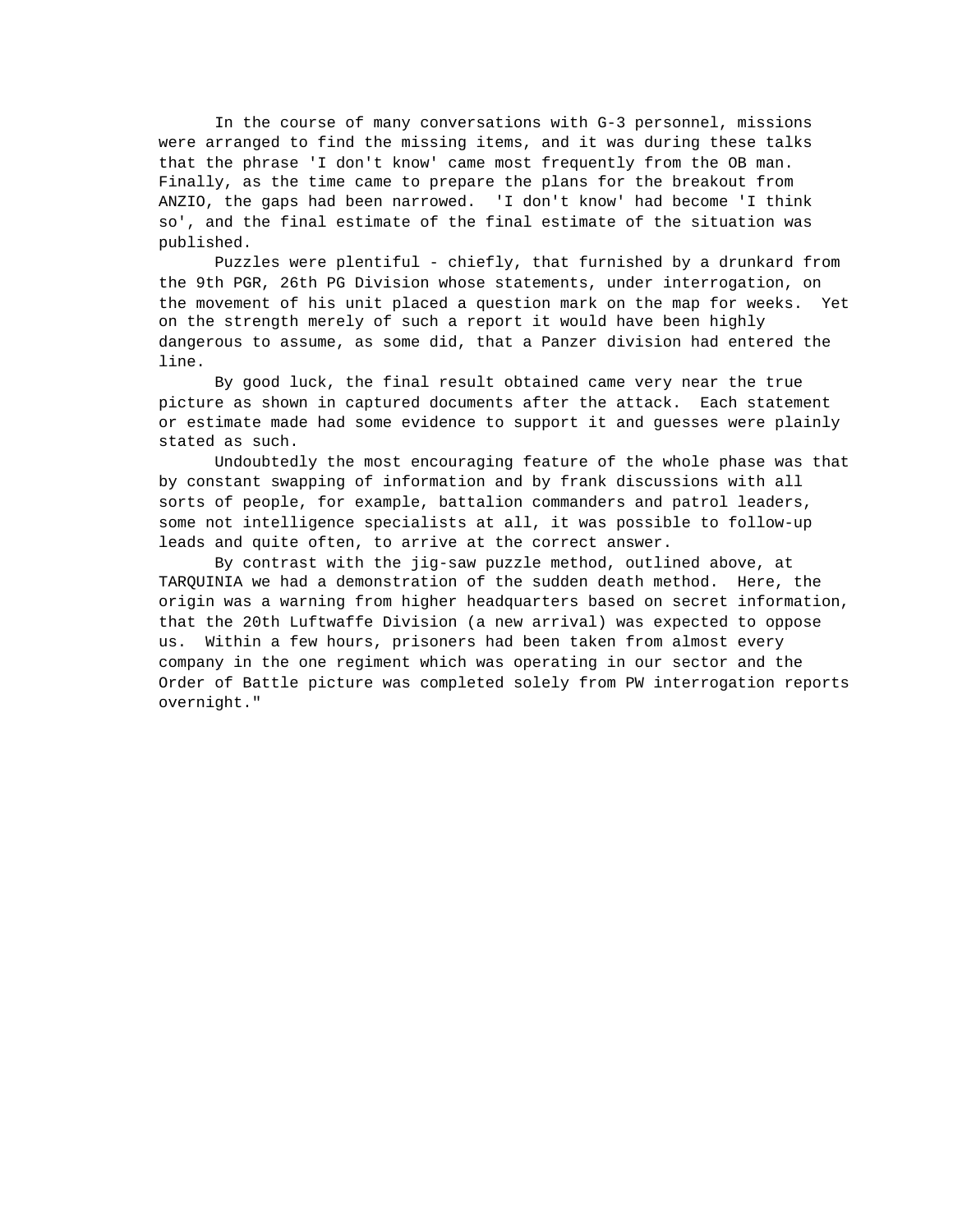# **LESSONS LEARNED IN COMBAT**

# **CHAPTER VIII - PERSONNEL**

1. The lessons presented in the previous chapters have to do with operations and techniques employed in fighting the war while this final chapter has to do with the individual fighting man and his problems. One of the quickest lessons learned by the individual is that continued discomfort is not a necessary requisite to gain the status of a battle--hardened combat soldier. The advantages of a feather bed in a villa over a pup-tent on the ground are soon recognized as the soldier learns to preserve himself for the periods when hardships are unavoidable.

## a. Replacement Procedure.

#### **Lieutenant Colonel HAROLD L. STIPP, Headquarters 34th Infantry Division.**

"Just prior to the start of the offensive to break out of the ANZIO Beachhead an overstrength of 150 officers and 750 enlisted men was assigned to the Division in anticipation of future losses. The purpose was to determine whether this would facilitate rapid replacement of battle losses and to determine whether such a method of replacement would be more effective rather than receipt of small shipments of green recruits, with the resulting immediate utilization in combat units. The 750 enlisted men were assigned equally to each infantry regiment with instructions that they be placed mainly in rifle companies to insure battle indoctrination during the defensive phase, and just prior to the opening of the offensive, instructions were issued to each regimental commander to form a replacement company. These replacement companies consisting of approximately 250 men were withdrawn to regiment rear echelons, to be held in readiness for immediate replacement of battle losses. When battle losses occurred, the regimental commander then drew upon his replacements, always maintaining the fighting strength of his regiment at or very near the authorized table of organization strength.

The extra officers, consisting of about 40 per infantry regiment, were not a part of the replacement company but were assigned to companies and actually utilized with the companies in combat. Thirty additional officers, including 20 artillerymen, were assigned on the basis of 5 for a battalion, the other 10 being utilized in service elements of the Command where the need had become evident. The number of additional officers assigned to rifle companies should be 2 as a minimum with 3 preferred.

This system of employing the individual in actual combat for a short period where the type of action permits and then with-drawing him to the regimental rear echelons for utilization as loss replacements, proved extremely satisfactory and seemed to be an important advance in replacement procedure.

First, it is an invaluable aid in the training of replacements in that it provides training and conditioning in the presence of battle itself, common to the conditions in which they will fight.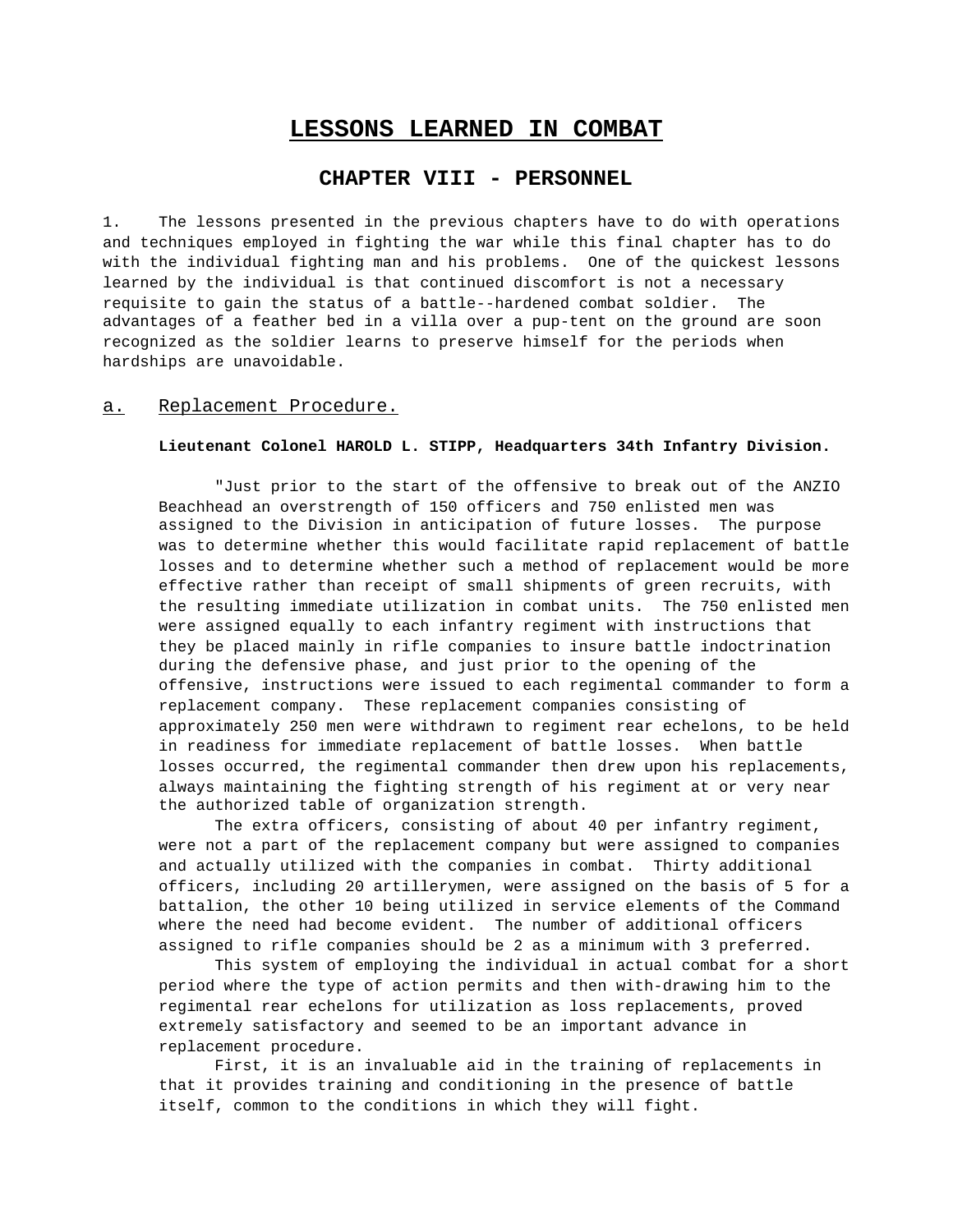Secondly, it provides for small reserves to maintain combat strength and efficiency for several days after initiation of the attack, when it is most necessary to maintain drive and momentum.

Throughout the ANZIO Beachhead break-through and continuation of the advance to PISA, additional replacements were obtained in groups of 150 to 200 and sub-allocated to regiments, maintaining in each an over-strength of 250. It is true that in an extremely rapid advance it is more difficult to maintain replacement companies as such and one or two minor break-downs occurred in the procedure.

Through experience gained in fighting and the planning of operation of replacement companies, it is considered that a unit of a total strength of 750 enlisted men, infantry, attached to the Division, is the better plan for providing the necessary overhead personnel; administration and maintenance equipment can be made available to the Division Commander. Present T/E allowances do not permit the operation and maintenance of so large a group as a separate unit. Officer personnel for training administration can be obtained from surplus assigned officers, if the practice of a surplus is to be maintained. Within this attached unit there should be 3 replacement companies - one allocated to each regiment. This provides the regimental commander with an opportunity to rotate men in a state of near exhaustion, replacing them with fresh men with a minimum amount of administrative details. It provides an opportunity to train replacement groups in those subjects which are considered most necessary for the regiment at the time; however, the unit remaining under the Division Commander's control. It also provides an opportunity for the men to become acquainted with the regiment in which they will ultimately serve."

## **Second Lieutenant ROBERT T. HUNTER, 135th Infantry.**

"It is difficult for an officer without combat experience to take over command of a platoon in a battle wise combat experienced outfit. He is subject to his own doubts and misgivings - as well as to the doubts and misgivings of the men under him.

He may be faced with the problem of taking command of a rifle platoon in a rifle company - right in the middle of an attack. His predicament may be further complicated by the fact that all his past experience has been limited to staff positions or a Headquarters unit.

The normal tendency is to attempt to stress his ability by taking immediate initiative in the attack, an attitude of 'I'll show you all I've got what it takes'. The result is generally - one officer casualty - and frequently fatal.

Remember that no experienced combat platoon expects a "raw recruit" - and that's what he is to his men - to personally be the first man to jump out - and lead the assault of the regiment on Hill 'Umpty-Ump'.

They're expecting him to be as green as he is and as scared as he is. He will be hitting the ground every time he hears a shell go over until some buck private - casually mentions "It's OK Lieutenant - those are ours going over to greet Jerry". Far better let him - take a deep breath - swallow hard for five minutes - forget all the saluting - and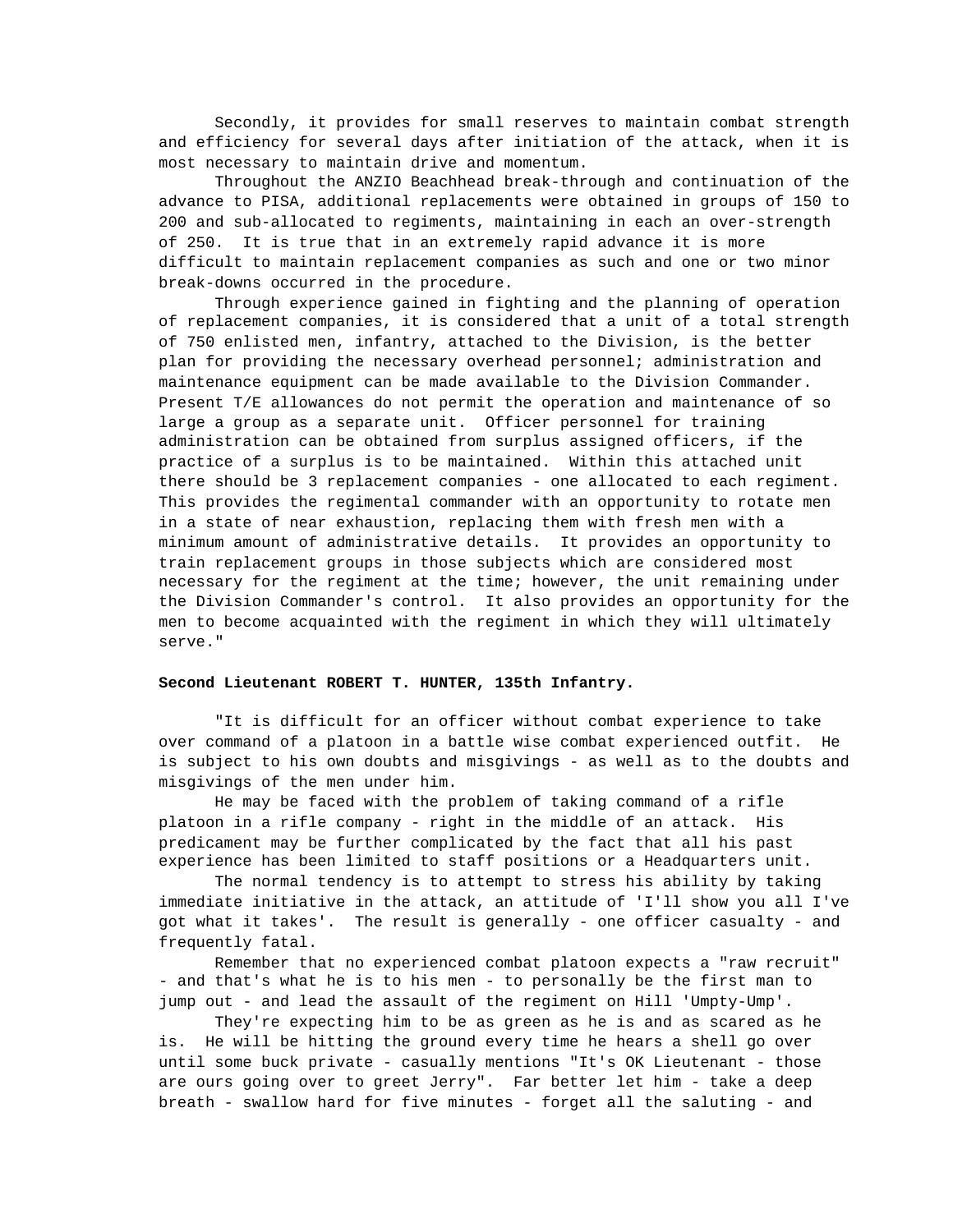eating outs and chewings - he used to be so good at back in the States and thank the lad. Let him find out who among his non-coms have the most combat experience - and learn their secrets. Give them full sway - don't be afraid to take and ask their advice. Don't try to be a world beater the first few days - take it easy - ask a lot of questions and learn as many answers as possible. With luck on his side he may last the week out. If he lasts the week - he will have seen enough - learned enough - and done enough - in his own natural way - to carry him through - from then on indefinitely."

b. Replacement Training. Reports indicate that replacements, although improving, still are not a cross section of the men brought into the service. They frequently are in a lower AG classification test scoring range and do not measure up to the above average physical standard which should be a requirement for all infantry units. All too frequently this places an additional burden on platoon leaders and non-commissioned officers as men of this caliber do not always have an aggressive initiative and results in excessive casualties. In the majority of cases the only training lacking is battle experience. However an excessive minority profess ignorance in the use of certain weapons. It is the consensus of opinion of battle-trained NCOs with considerable experience that the men assigned to an infantry company must be able to use every weapon assigned to the company as they will be forced into a position in which they must use them sooner or later.

### **Staff Sergeant ANDREW O. NORDAHL JR, 133rd Infantry.**

"I have found that recent replacements lack sufficient knowledge of automatic weapons. The BAR is a very important weapon and should be stressed in basic training. Most replacements don't have the slightest idea of how a rifle crack sounds when fired in his direction. German weapons should be used in this type of training so that the individual soldier can distinguish them by sound. In other words training should include more of battle drills with overhead firing.

Last but not least, they have a tendency to bunch up on the march or other formations."

# **Private First Class DANIEL R. BLACK, 133rd Infantry. Private First Class GLENN B. LUKE, 133rd Infantry.**

"Many of the men that come to this company have never fired the Rifle Grenade. They should be able to fire this weapon before being sent to combat units.

One thing that is very important in combat is map and compass reading. The infantry replacement does not get enough of this training."

# **First Lieutenant DONALD C. JOHNSON, 135th Infantry. First Lieutenant CLIFTON R. FARNUM, 135th Infantry.**

"There is not enough training given for scouting. It takes a brave clear thinking man to be a good scout. The type of men which we are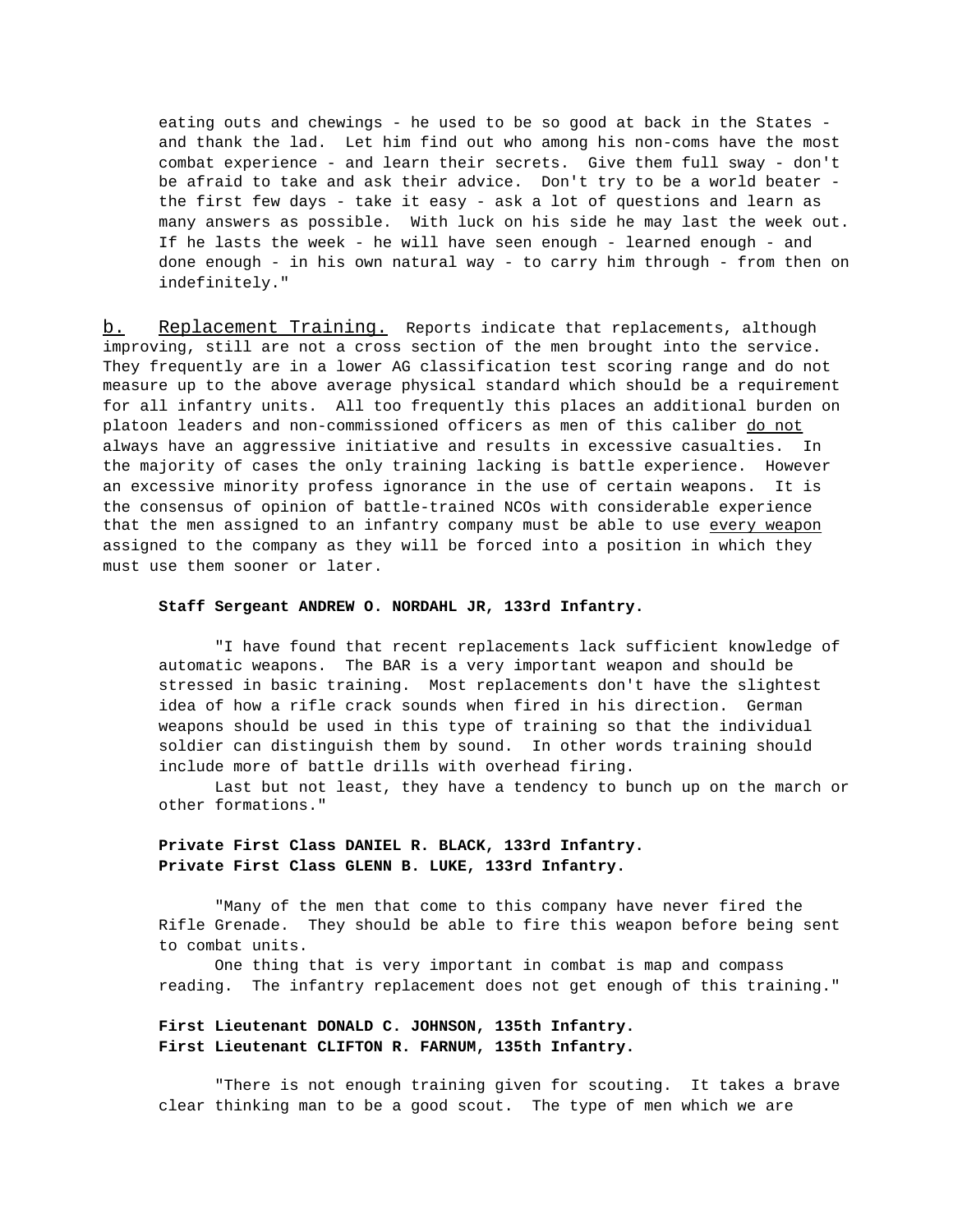receiving as replacements at present are very poor. It seems that every man that is incompetent in other type units is put in the infantry. This results in the high percentage in casualties among platoon leaders and good non-commissioned officers. The Platoon Leader has to be first scout and also lead these replacements up to a fighting position personally or they seem to disappear about the time you need them most. Half of my platoon at present has had different training than that of infantry rifle company."

#### **First Lieutenant ROBERT LOGEE, 133rd Infantry.**

"All men in the squad should be given an opportunity in training to lead the squad. The replacement private of today is the NCO of tomorrow in combat."

c. Morale. It is believed that the word 'morale' is the most misused in the official language of the U.S. Army today. Actually it is far more than the U.S.O. shows, and doughnuts, the word seems to bring to mind. It is confidence in self, unit esprit, and a will to carry out orders all bound together by superior leadership. The former should properly be called - entertainment and has its proper place as a medium to relax the individual thus simplifying the installation of a high state of morale. It is well to note that in victory, however small the engagement, morale is highest, while in defeat it is at its lowest ebb.

#### **Second Lieutenant ROY L. HUMPHREYS JR, 135th Infantry.**

"There has been a lot written about morale since the start of this war.

I've seen the effect of U.S.O. shows, mail, food, etc. These are all big items but the largest factor in combat is leadership, especially that displayed by platoon leaders and NCOs.

On the front there are innumerable difficulties such as bad weather, poor food, and long marches to mention a few. When a unit has been on the line for a long time these things grow in importance. Leaders must be on guard and must not allow their men to believe that they are getting 'a raw deal'.

If the leaders can instill in their men an aggressive spirit and maintain strict discipline throughout the campaign they will find the morale of their men a lot higher when the campaign nears a conclusion."

## d. Appointment, Promotion, Awards and Reclassification.

### **Lieutenant Colonel HAROLD L. STIPP, Headquarters 34th Infantry Division.**

"Enlisted men appointed officers on the field of battle because of outstanding performance of combat duties, have proved far more competent than replacement officers received. This is not due to lack of ability in many cases of replacement officers, but due to lack of experience which can only be gained on the battlefield. Reports indicate that men are far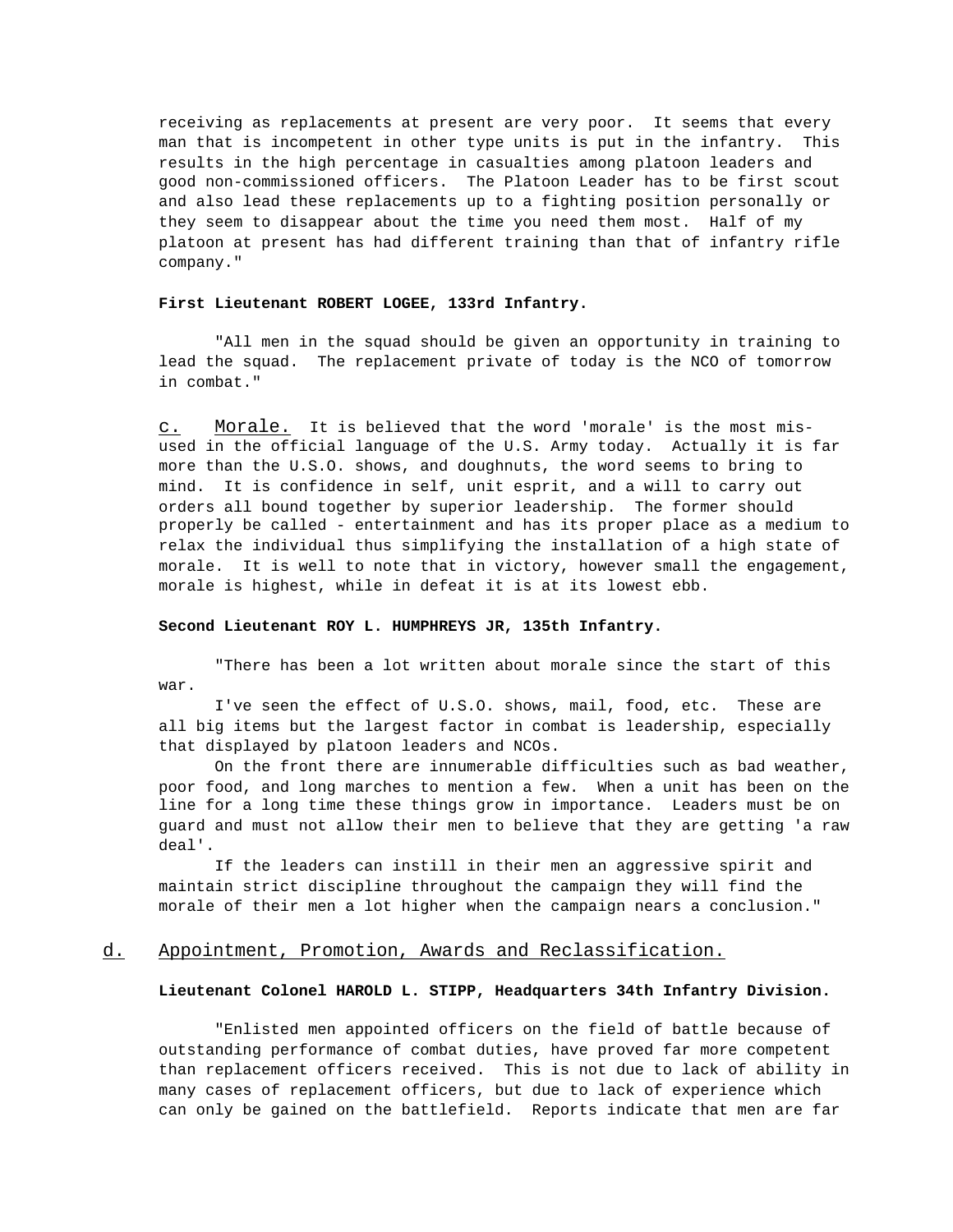more willing to follow battle tried enlisted men who are commissioned, than a new replacement officer. Reported confidence in leaders gained from this source proves that fighting efficiency of the small front line elements is greatly improved. Experiences within this command have proven that no battle-field appointee has ever been re-classified for inefficiency or in-experience, while this is not true of officer replacements received through normal replacement channels.

There are a number of instances where privates, PFCs, and the lower grade non-commissioned officers are holding down positions which call for a higher grade and that they have done so for considerable periods of time, due mainly to personnel of the proper grade being retained on the rolls of the organization while not actually present. This is believed to be due to long-term hospitalization, failure to fill rotation vacancies, and personnel on temporary duty in the United States under the furlough policy. This situation creates a sense of unjustness when it occurs for a protracted period, also a sense of futility in that they perform their job under extremely hazardous conditions yet cannot obtain the reward for it. Enlisted personnel in front line elements are extremely conscious of this and it is believed that general efficiency can be promoted by establishing a system in which these vacancies could be filled in a reasonably short time.

Some reports received indicate a feeling that an insufficient number of awards and decorations are being presented to deserving personnel. A feeling has occurred that meritorious awards are rejected because of technicalities and that too many recommendations of an award are being reduced to lesser awards by the headquarters authorized to pass on these matters. This tendency is often common to the individual when not considered in the light of the whole command. It has possibly been true in this command to some extent. Extreme efforts have been exerted to overcome this feeling. More and more awards are being considered and more and more granted as time passes. It has been found necessary to inaugurate intensive selling campaigns to insure that personnel of the command observe acts of heroism and make appropriate recommendations. This campaign has resulted in many awards that would otherwise not have come to light.

In order to weld an efficient fighting unit, those who are ineffective, mediocre, non-aggressive, and without professional knowledge must be eliminated. Reports received from both officers and men have stressed this point and believe that a more liberal system of eliminating the type of officer above referred to, be inaugurated. It is further the consensus of opinion that reclassification should not be used as a punishment, which it is generally believed to be, but as a method of elimination from the position in which they cannot fill and placement in one that they are able to handle. However, it is a further opinion that they should not be given 'snap jobs' in rear echelons and permitted the advantages of quick promotion.

As in the case of officers a system should be established in which misfits, incompetents, those who have let down because of extremely long periods in active combat, can be reassigned to non-combatant units, eliminated from the service, or other disposition made of them, upon a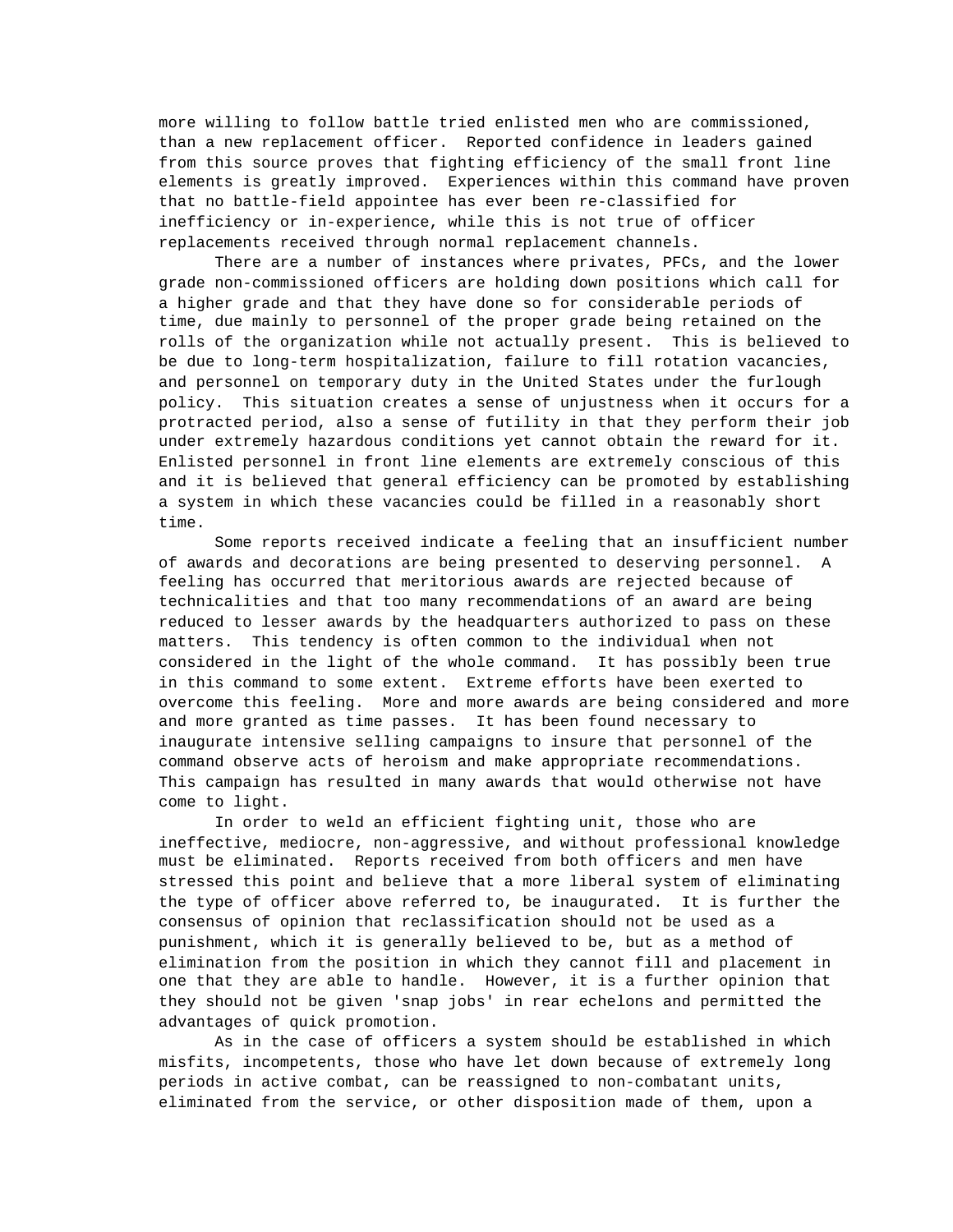recommendation of unit commanders concerned. This will insure a maximum efficiency in the front lines, creating greater drive and follow-through, resulting in the taking of objectives with less casualties. This has long been a fault in combat elements in which no adequate answer has yet been found and about which there is constant complaint and criticism."